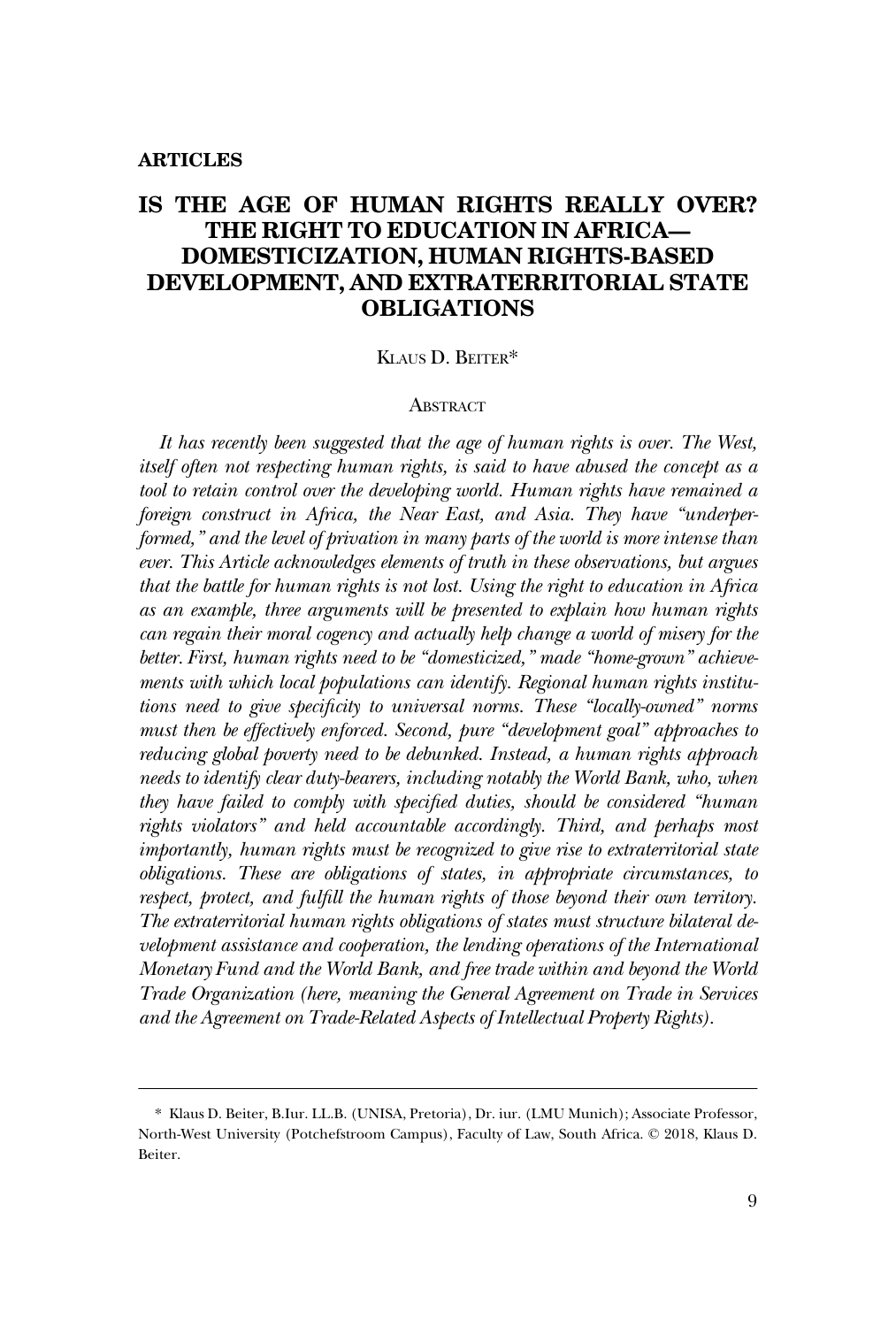| Ι.                                                                                                                                                                                                                                                                       |                                                 | IS THE AGE OF HUMAN RIGHTS REALLY OVER? THE RIGHT TO        |    |
|--------------------------------------------------------------------------------------------------------------------------------------------------------------------------------------------------------------------------------------------------------------------------|-------------------------------------------------|-------------------------------------------------------------|----|
|                                                                                                                                                                                                                                                                          |                                                 |                                                             | 10 |
| H.<br>А.<br><b>B.</b><br>$\mathit{System}\dots\dots\dots\dots\dots\dots\dots\dots\dots\dots\dots\dots\dots\dots\dots$<br>C.<br>Final Remarks<br>D.<br>DEBUNKING PURE "DEVELOPMENT GOAL" APPROACHES<br>III.<br>Legal Commitments Neglected<br>А.<br><b>B.</b><br>C.<br>D. | DOMESTICIZING HUMAN RIGHTS                      | 15                                                          |    |
|                                                                                                                                                                                                                                                                          |                                                 | A Cosmopolitan Face of Globalization                        | 15 |
|                                                                                                                                                                                                                                                                          |                                                 | The Right to Education under the African Human Rights       | 18 |
|                                                                                                                                                                                                                                                                          |                                                 | The Right Balance Between Universalism and "Africanness"    | 29 |
|                                                                                                                                                                                                                                                                          |                                                 |                                                             | 32 |
|                                                                                                                                                                                                                                                                          |                                                 |                                                             | 34 |
|                                                                                                                                                                                                                                                                          |                                                 |                                                             | 34 |
|                                                                                                                                                                                                                                                                          |                                                 | A Role for the Private Sector?                              | 36 |
|                                                                                                                                                                                                                                                                          |                                                 | Duty-Bearers and a "Violations" Approach: The World Bank    |    |
|                                                                                                                                                                                                                                                                          |                                                 | and Other Intergovernmental Organizations.                  | 40 |
|                                                                                                                                                                                                                                                                          |                                                 | A Paucity of Human Rights Language                          | 46 |
|                                                                                                                                                                                                                                                                          | $F_{\cdot}$                                     | Final Remarks                                               | 48 |
| IV.                                                                                                                                                                                                                                                                      | RECOGNIZING EXTRATERRITORIAL STATE OBLIGATIONS. |                                                             | 48 |
|                                                                                                                                                                                                                                                                          | A.                                              | International Assistance and Cooperation and the Concept of |    |
|                                                                                                                                                                                                                                                                          |                                                 | Extraterritorial State Obligations Under International      |    |
|                                                                                                                                                                                                                                                                          |                                                 | $Human$ Rights Law                                          | 48 |
|                                                                                                                                                                                                                                                                          | В.                                              | Bilateral Development Assistance and Cooperation in the     |    |
|                                                                                                                                                                                                                                                                          |                                                 | Field of Education                                          | 55 |
|                                                                                                                                                                                                                                                                          | C.                                              | The Lending Operations of the IMF and the World Bank:       |    |
|                                                                                                                                                                                                                                                                          |                                                 |                                                             | 59 |
|                                                                                                                                                                                                                                                                          | D.                                              | Free Trade in Education Services, GATS, and GATS-Plus       | 68 |
|                                                                                                                                                                                                                                                                          | E.                                              | Textbooks, Copyright, TRIPS, and TRIPS-Plus                 | 75 |
|                                                                                                                                                                                                                                                                          | $\mathbf{F}$ .                                  | $Final$ Remarks                                             | 84 |
| V.                                                                                                                                                                                                                                                                       |                                                 |                                                             | 87 |

## I. IS THE AGE OF HUMAN RIGHTS REALLY OVER? THE RIGHT TO EDUCATION IN **AFRICA**

One of the most prolific African human rights scholars, Makau Mutua, has recently suggested that the age of human rights is over. $<sup>1</sup>$  He</sup> argues that—although, at no point in history, have there been more norms, processes, and institutions seeking to promote human rights human rights have lost their moral force. A number of factors are said

<sup>1.</sup> Makau Mutua, *Is the Age of Human Rights Over?*, *in* THE ROUTLEDGE COMPANION TO LITERATURE AND HUMAN RIGHTS 450, 450-58 (Sophia A. McClennen & Alexandra Schultheis Moore eds., 2015).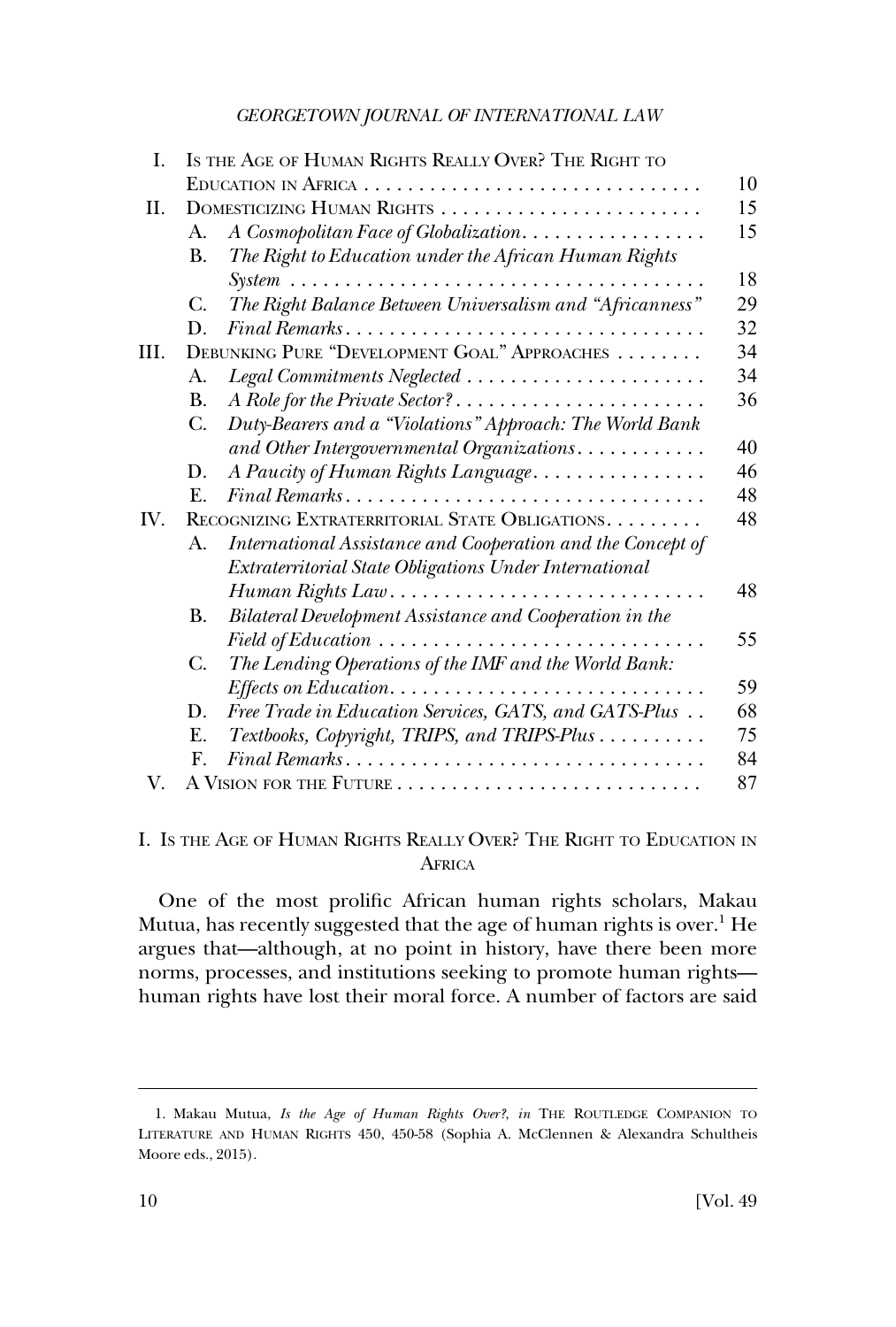to have contributed to this erosion of the idea of human rights. On the one hand, human rights have been abused as part of a civilizing mission of the West against former colonies to "deliver primitive peoples into the Age of Europe."2 These civilizing missions were pursued with the same mindset with which the colonial powers undertook their colonizing mission, thus leading to large-scale aversion to the idea of human rights in the countries concerned.<sup>3</sup> On the other hand, the West has never quite lived up to human rights standards itself, "preaching water, but drinking wine," hence undermining the credibility of those advocating human rights.4 The so-called war on terror led by the United States, for example, has served to justify human rights violations on a grand scale in Afghanistan, Iraq, Libya, etc.<sup>5</sup> Human rights, Mutua says, have in many ways remained an essentially Western construct, rejected in many non-Western societies, notably in Asia and the Near East.<sup>6</sup> To this, one may further add that the human rights movement has generally "overpromised, but underperformed."7 The level of privation resulting from war or unbridled capitalism has made the future of many in war-torn or poorer countries look bleaker than ever, with the rest of the world paralyzed and unable to do anything.<sup>8</sup>

There may be substantial truth to these sobering observations. However, even the author of these sentiments goes on to admit that "[t]he internationalization—universalization—of human rights principles and tenets is so deeply embedded in the psyches of states and cultures around the world that it is irreversible."9 Hence, I suppose the only option available is to work with the concept of human rights but to try to reinvigorate the human rights idea and ensure that individuals' basic rights—very much in a Dworkian sense—are taken seriously, again.10 How can this be achieved, though?

3. *Id*.

6. *Id*. at 452-53.

10. Ronald Dworkin asserts that, beyond the many legal rights expressly laid down to govern our daily lives, all individuals further hold legal rights of a stronger or moral quality against their governments, trumping law or conduct inconsistent with these rights. RONALD DWORKIN, TAKING RIGHTS SERIOUSLY 184-205 (1977).

<sup>2.</sup> *Id*. at 455.

<sup>4.</sup> *Id*. at 452.

<sup>5.</sup> *Id*.

<sup>7.</sup> *Id*. at 455.

<sup>8.</sup> *Id*. at 454-55.

<sup>9.</sup> *Id*. at 455-56. Elsewhere, the author says that he "[does not] agree with those who say that the human rights project 'is so over' that we must abandon it altogether." Makau Mutua, *Human Rights in Africa: The Limited Promise of Liberalism*, 51 AFR. STUD. REV. 17, 19 (2008) [hereinafter Mutua, *Human Rights in Africa*].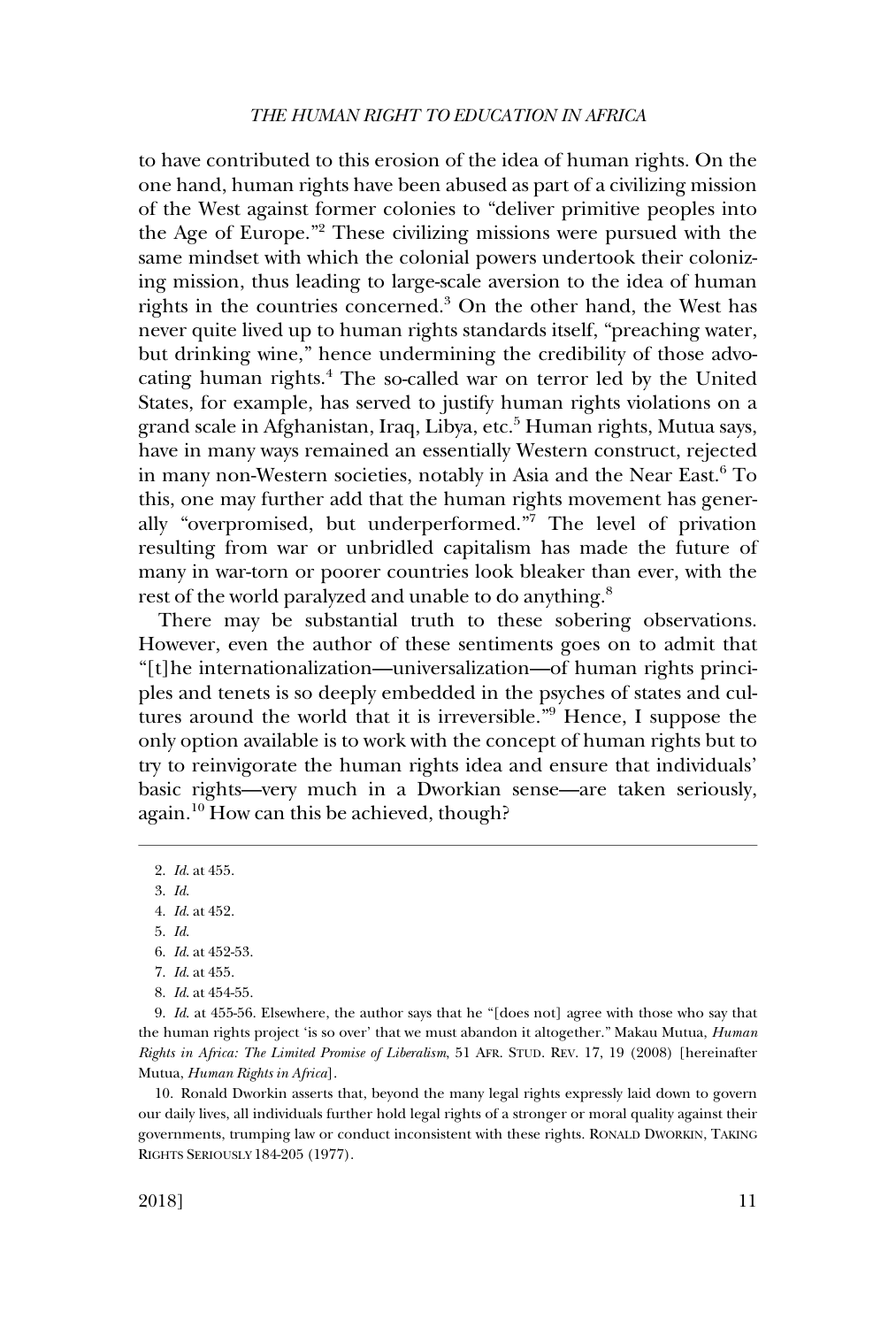The idea to write this Article arose in the context of research on the crucial role of the right of access to education in advancing Agenda 2063 of the African Union (A.U.). The Agenda, adopted at the 24th Ordinary Session of the Assembly of A.U. Heads of State and Government in Addis Ababa, Ethiopia on January 30, 2015, makes a pledge to accelerate integration, prosperity, and peace on the continent going forward to 2063.<sup>11</sup> There is, inter alia, an aspiration towards "[a]n Africa of good governance, democracy, respect for human rights, justice and the rule of law."12 The stated research, organized within a framework provided by the U.S.-based Law and Society Association $^{13}$  in which the author of this contribution did not participate, but on the findings of which he had been invited to comment<sup>14</sup>—involved a group of human rights scholars hailing from various African countries. These African human rights scholars were so enthusiastic about human rights, including the right to education, and so utterly convinced of their continued importance in achieving the integration, prosperity, and peace alluded to, that the question forcefully imposed itself: Is the age of human rights really over—or do human rights retain their significance? Whether such exuberance, when it comes to human rights, is in any way justified or not is one thing. Perhaps it is good, however, that such fervent support for human rights still exists with some. In the absence of any instrument better suited than human rights to realize noble goals such as respect for human dignity, freedom, equality, prosperity, or solidarity, it remains for all others to question how a renaissance of human rights may be achieved and what can be done to ensure that human rights are taken seriously, again. These questions may well be

*See* African Union Comm'n, *Agenda 2063, The Africa We Want, Popular Version* (Apr. 2015), 11. [http://www.un.org/en/africa/osaa/pdf/au/agenda2063.pdf;](http://www.un.org/en/africa/osaa/pdf/au/agenda2063.pdf) African Union Comm'n, *Agenda 2063, The Africa We Want, Framework Document* (Sept. 2015), [http://www.un.org/en/africa/osaa/](http://www.un.org/en/africa/osaa/pdf/au/agenda2063-framework.pdf) [pdf/au/agenda2063-framework.pdf.](http://www.un.org/en/africa/osaa/pdf/au/agenda2063-framework.pdf)

<sup>12.</sup> African Union Comm'n, *Agenda 2063, The Africa We Want, Popular Version*, *supra* note 11, at 2, 5-6 (aspiration 3).

The Law and Society Association is "an interdisciplinary scholarly organization committed 13. to social scientific, interpretive, and historical analyses of law across multiple social contexts." *See*  Law and Soc'y Ass'n, *About Us*, <http://www.lawandsociety.org/commitments.html>(last visited Dec. 23, 2017).

<sup>14.</sup> The research findings have been published as EDUCATION LAW, STRATEGIC POLICY AND SUSTAINABLE DEVELOPMENT IN AFRICA: AGENDA 2063 (Azubike C. Onuora-Oguno et al. eds., 2018). For the book, this author wrote the Foreword, entitled *Towards a New Era of Human Rights: The Right to Education in Africa*, which presents in succinct form the three arguments put forward in this Article. Klaus D. Beiter, *Towards a New Era of Human Rights: The Right to Education in Africa*, *in*  EDUCATION LAW, STRATEGIC POLICY AND SUSTAINABLE DEVELOPMENT IN AFRICA: AGENDA 2063, *supra*, at vii, vii-xvii.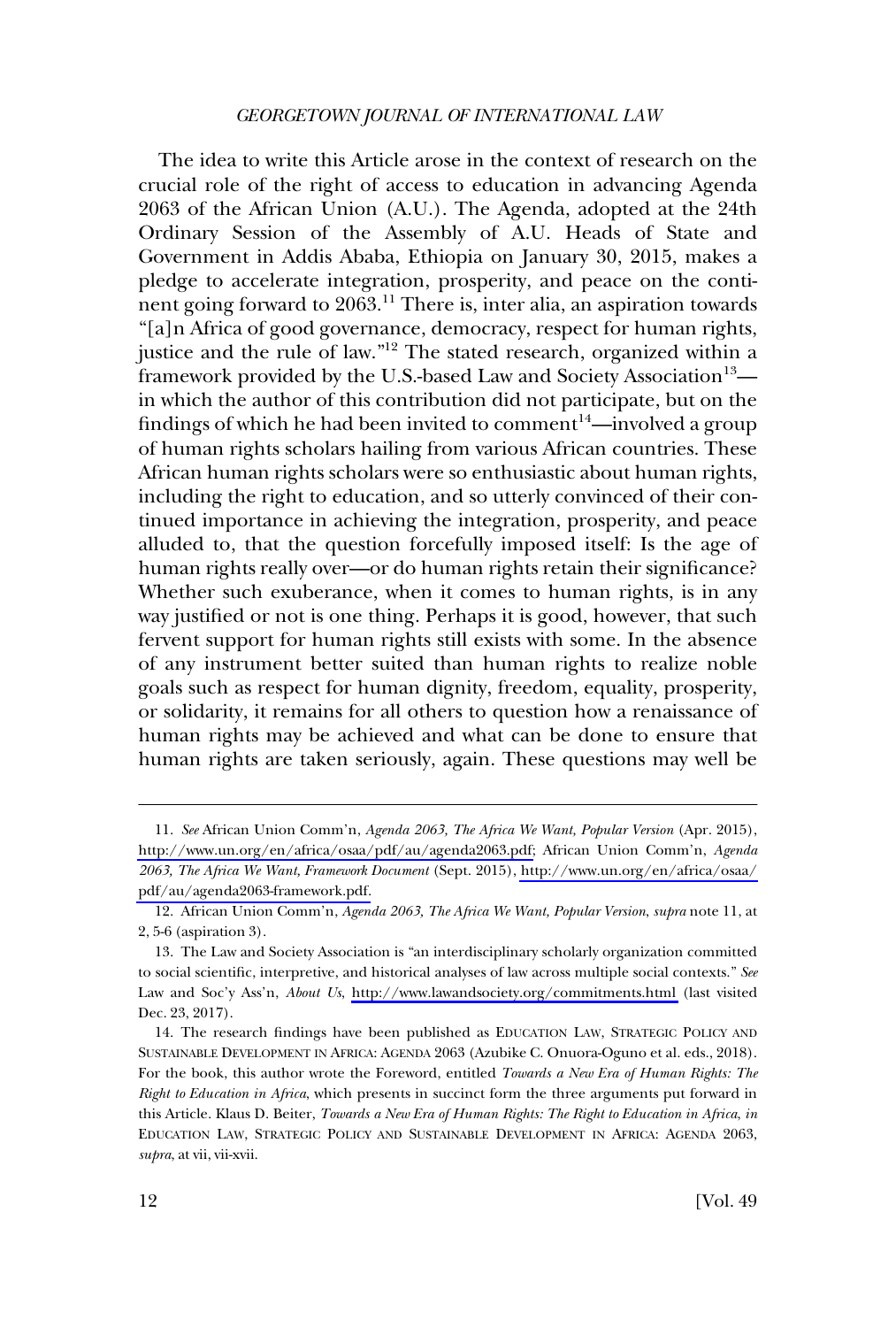addressed in the very context of that research on the right to education in Africa.

The right to education is a so-called "hybrid" right, evidencing characteristics of civil and political, economic, social and cultural, and group or solidarity rights—therefore, of all three generations of human rights.15 It covers classical freedoms, such as the absence of indoctrination in schools, the right to establish private schools, and academic freedom. It further encompasses positive duties of the state to set up and administer a comprehensive education system, providing infrastructure and resources. However, it also implicates the right to development as entitling a nation as a whole to socio-economic and political progress. The right to education is, moreover, what has been termed an "empowerment right," *i.e*., a human right itself whose enjoyment only makes the exercise of most other human rights possible. It constitutes the basis for each person's human rights awareness, promotes civil and political enlightenment, facilitates each person's socio-economic success in life, and makes it possible for him or her to take part in cultural life.<sup>16</sup>

Article 11 of the African Charter on the Rights and Welfare of the Child (ACRWC) of 1990 contains the most prominent formulation of the right to education at the regional African level.<sup>17</sup> If there can be said to be a common denominator in the way that international human rights treaties, such as the ACRWC, protect the right to education, then it can be represented as follows: $^{18}$  There is usually a provision defining the aims of education, notably emphasizing that education should be

<sup>15.</sup> On the right to education as a "hybrid" right, see KLAUS D. BEITER, THE PROTECTION OF THE RIGHT TO EDUCATION BY INTERNATIONAL LAW: INCLUDING A SYSTEMATIC ANALYSIS OF ARTICLE 13 OF THE INTERNATIONAL COVENANT ON ECONOMIC, SOCIAL AND CULTURAL RIGHTS 37-43 (2006).

<sup>16.</sup> On the right to education as an "empowerment" right, see *id*. at 28-30.

<sup>17.</sup> African Charter on the Rights and Welfare of the Child art. 11, July 11, 1990, O.A.U. Doc. CAB/LEG/24.9/49 (entered into force Nov. 29, 1999) [hereinafter ACRWC].

<sup>18.</sup> Other prominent formulations of the right to education roughly following the stated outline may be found in the International Covenant on Economic, Social and Cultural Rights arts. 13, 14, Dec. 16, 1966, 993 U.N.T.S. 3 (entered into force Jan. 3, 1976) [hereinafter ICESCR], (UNESCO) Convention against Discrimination in Education arts. 4, 5, Dec. 14, 1960, 429 U.N.T.S. 93 (entered into force May 22, 1962), Convention on the Rights of the Child arts. 28, 29, Nov. 20, 1989, 1577 U.N.T.S. 3 (entered into force Sept. 2, 1990) [hereinafter CRC], and Organization of American States, Additional Protocol to the American Convention on Human Rights in the Area of Economic, Social and Cultural Rights ("Protocol of San Salvador") art. 13, Nov. 17, 1988, 28 I.L.M. 161 (1989) (entered into force Nov. 16, 1999). For a comprehensive treatment of the protection of the right to education by international law, providing detail on and mentioning relevant literature with regard to all the aspects raised here, see Beiter's monograph on the right to education, *supra* note 15. It also includes the texts of all the provisions on the right to education mentioned here.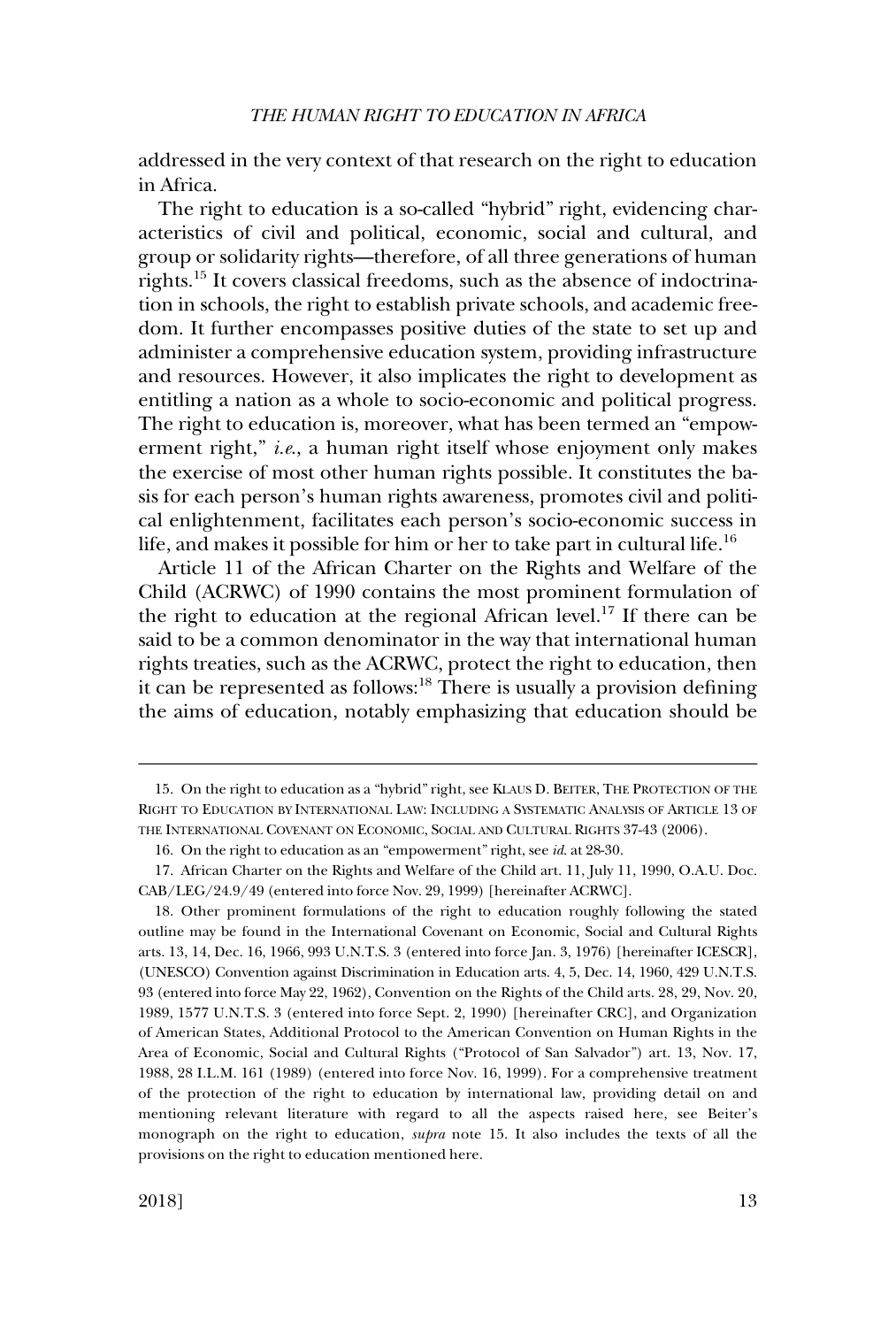directed to "the full development of the human personality."19 Then there would be a provision calling upon states parties to make education at the primary, secondary, tertiary, and fundamental or adult levels available and accessible to varying degrees, with state obligations formulated in a more rigorous fashion for the lower or basic levels and a less rigorous fashion for the higher or advanced levels. Primary education must usually be "compulsory and  $\dots$  free to all."<sup>20</sup> Authoritative interpretations point out that education at all these levels must further be acceptable and adaptable. In simplified terms: *"Availability"* refers to the provision of schools and teachers. *"Accessibility"* refers to the abolition or reduction of school or university fees and also to the elimination of other impediments to access, such as race or gender discrimination. *"Acceptability"* requires ensuring that education itself conforms to established human rights standards, is relevant, of good quality, and culturally appropriate. *"Adaptability*,*"* finally, signifies that, rather than it being expected that the learner must adapt to whatever educational program has been designed for him or her, it should be education that adapts to the particular situation of the learner, who may, for example, be disabled or a working child. Whereas the provision of infrastructure and resources constitutes the social or positive aspect of the right to education, there would usually be further provisions setting out the freedom or negative aspect of the right to education. These provisions would recognize the right of individuals and bodies to establish and direct (private) educational institutions conforming to minimum standards laid down by the state. Parents, in turn, are granted the right to send their children to such educational institutions, and also a more or less robust right "to ensure the religious and moral education of their children in conformity with their own convictions."<sup>21</sup> Granted, the above amounts to an over-simplification of the far more complex regulation of the right to education at the global and regional level in actual fact, but it suffices for purposes of the discussion that follows.

Hence, to pose the question again: How can the right to education reclaim its moral significance as a human right in the African context and be taken seriously in what appears to be a post-human rights era? Among the possible solutions, three will be singled out here: *first*, human rights need to be domesticized; *second*, pure "development goal" approaches should be debunked; and, *third*, extraterritorial state obligations under international human rights law must be recognized.

<sup>19.</sup> *See, e.g*., ICESCR, *supra* note 18, art. 13(1).

<sup>20.</sup> *See, e.g*., *id*. art. 13(2)(a).

<sup>21.</sup> *See, e.g*., *id*. art. 13(3).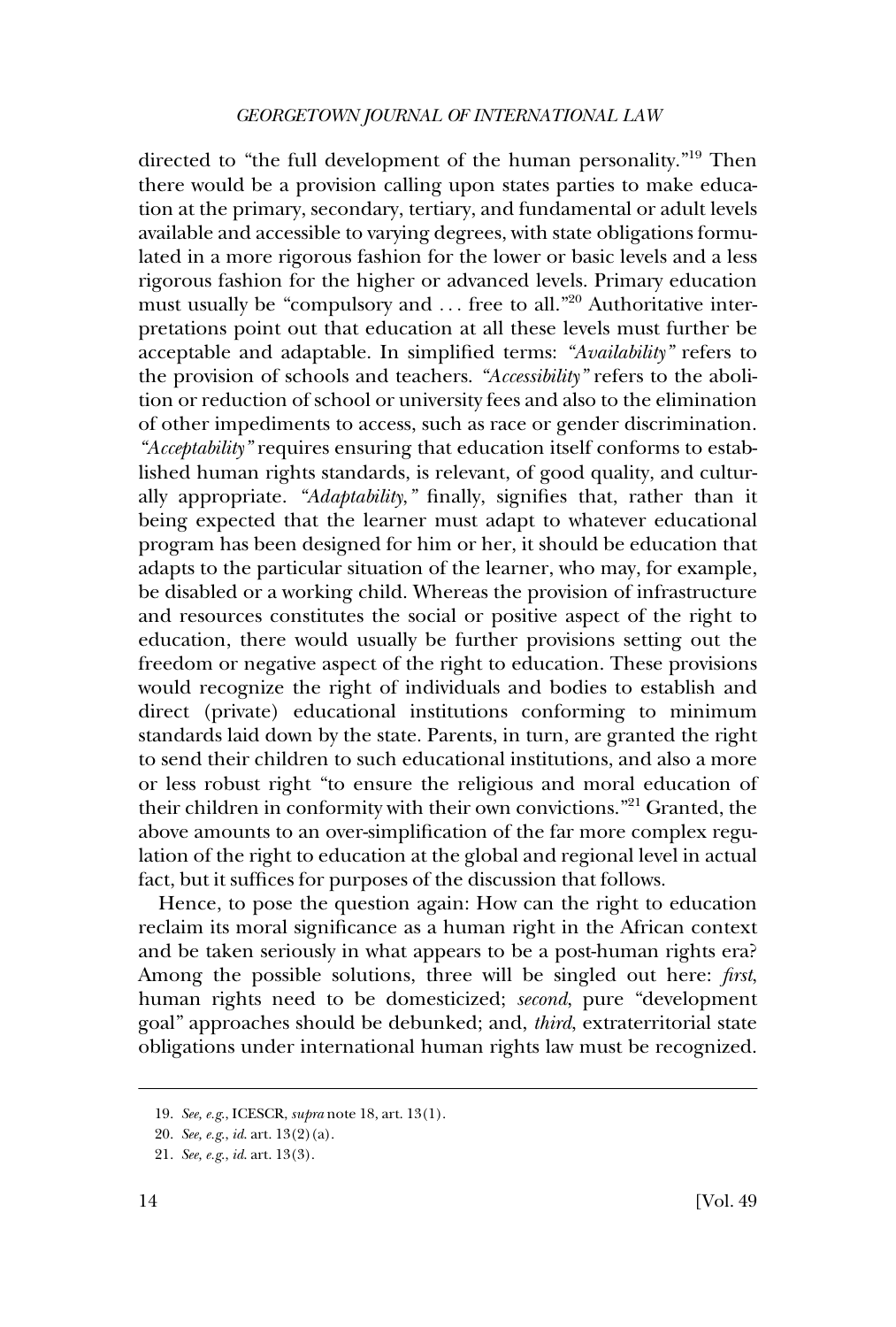<span id="page-6-0"></span>The latter is perhaps the most important, and more attention will therefore be given to it.

## II. DOMESTICIZING HUMAN RIGHTS

#### A. *A Cosmopolitan Face of Globalization*

One of the reasons for the failure of human rights in non-Western societies has been that they have been experienced as an alien construct superimposed on such societies. No effort has been made to embed human rights in the specific context in which they are to operate by permitting and encouraging their diversification in the light of differing cultural specificities. This remains the primary obstacle to the acceptance of human rights in the Near East and Asia, and it used to be true for Africa, too. Some ten years back, Makau Mutua remarked as follows with regard to Africa:

Third World scholars like myself come to the study of human rights with a considerable degree of discomfort and an in-built sense of alienation. Neither human rights, nor liberalism, has been germinated in the African garden. To be sure, my native ears are not deaf to many of the substantive issues addressed by both disciplines. I have a keen interest in the relationships between states and citizens. My alienation comes not from these facts, but from the particularized historical, cultural, and intellectual traditions and tongues in which both human rights and liberalism law are steeped. It is in that sense that I am an outsider.<sup>22</sup>

It is submitted, however, that, meanwhile, significant steps have been taken in Africa to make human rights a "home-grown" achievement, at least at the regional level. The regional African human rights system, with its norms (the African Charter on Human and Peoples' Rights of 1981,<sup>23</sup> the Protocol thereto on the Rights of Women in Africa of  $2003$ ,<sup>24</sup>

<sup>22.</sup> Mutua, *Human Rights in Africa*, *supra* note 9, at 18.

<sup>23.</sup> African Charter on Human and Peoples' Rights, June 27, 1981, O.A.U. Doc. CAB/LEG/ 67/3 rev.5, 21 I.L.M. 58 (1982) (entered into force Oct. 21, 1986) [hereinafter Banjul Charter].

<sup>24.</sup> Protocol to the African Charter on Human and Peoples' Rights on the Rights of Women in Africa, July 11, 2003, O.A.U. Doc. CAB/LEG/66.6. (entered into force Nov. 25, 2005) [hereinafter Maputo Protocol].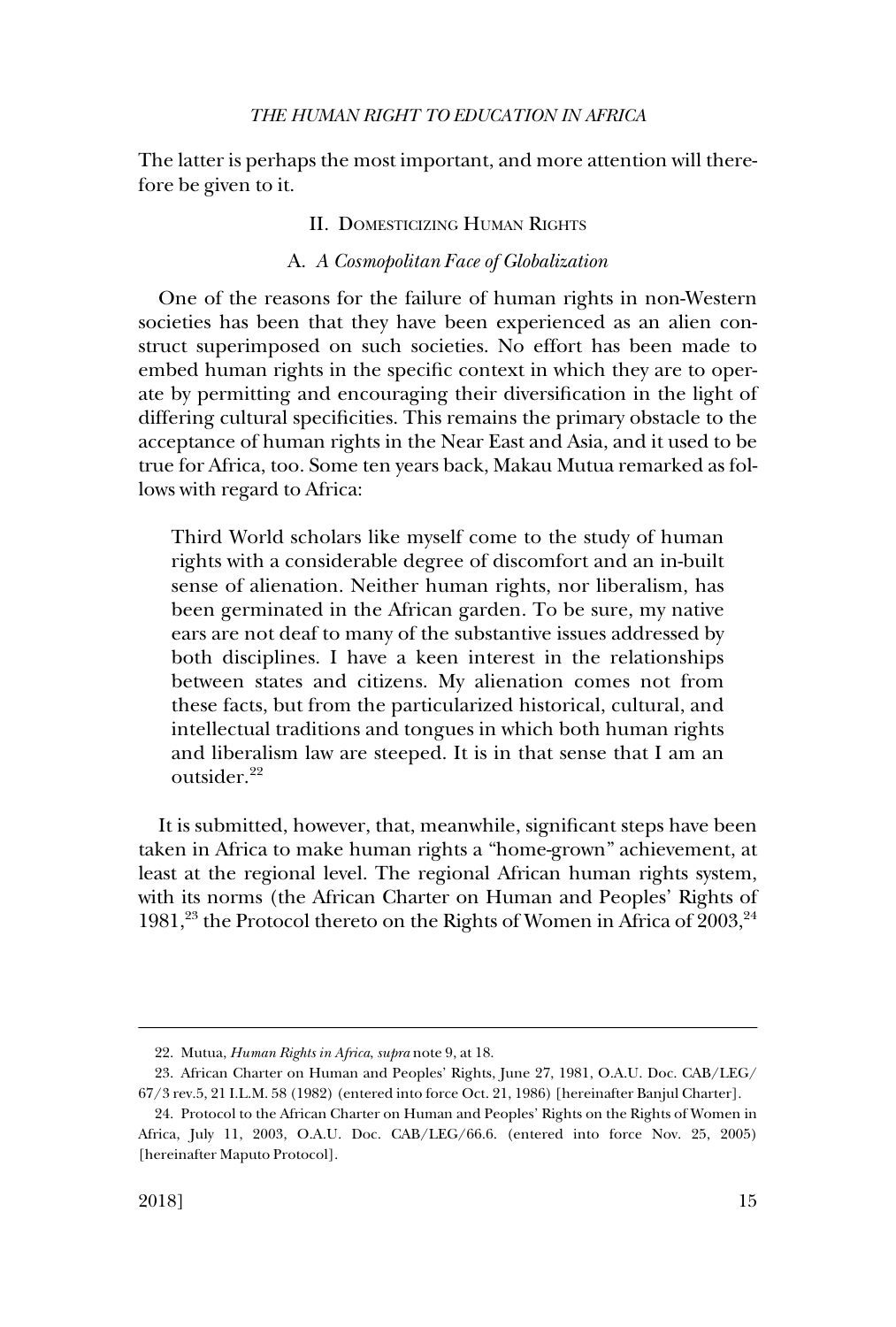the ACRWC,<sup>25</sup> *etc.*) and its institutions (African Commission on Human and Peoples' Rights, African Committee of Experts on the Rights and Welfare of the Child, African Court on Human and Peoples' Rights), has been used as the basis for this process. Its norms "ensure greater normative legitimacy by addressing the specific real-life concerns of Africans and African cultural conceptions of human rights,"26 and its institutions have shown themselves to be "relatively credible and progressive" human rights bodies.<sup>27</sup> Even Mutua himself admits that bridges between human rights and African traditions have been built (even if essentially by Africans themselves) to make human rights more universally acceptable. He has commented that "[t]he African human rights system, which is anchored in the African Charter on Human and Peoples' Rights, expands the normative reach of the human rights corpus beyond its narrow Eurocentric roots."28 Among the distinctive features characterizing African human rights discourse, note may be taken of the prominence accorded to economic, social, and cultural rights, which require states to allocate resources to advancing national development; the imposition of duties on individual members of African societies; and the recognition of third-generation peoples' or solidarity rights.29 One should probably agree with Manfred Hinz, when he says:

The fact that cultural relativism as it was framed by leading anthropologists lost appeal does not mean that it also lost all its potential for fruitful provocation. However, relativist provocations cannot deny that times have changed. . . . Indeed, there are good reasons to refer to the *return of justice*, . . . with the increasing public relevance of practical philosophy and its search for the ethical foundation of societies—a search which, today, can only be understood as an inter- or multicultural project, i.e. an anthropological one: globalization is unavoidable; and anthropological jurisprudence is applied anthropology—

<sup>25.</sup> ACRWC, *supra* note 17.

<sup>26.</sup> Frans Viljoen, *Human Rights in Africa: Normative, Institutional and Functional Complementarity and Distinctiveness*, 18 S. AFR. J. INT'L AFF. 191, 209 (2011).

<sup>27.</sup> *Id*. at 200 (statement made with regard to the African Commission on Human and Peoples' Rights).

<sup>28.</sup> Mutua, *supra* note 1, at 452-53.

<sup>29.</sup> Makau Mutua, *The Banjul Charter and the African Cultural Fingerprint: An Evaluation of the Language of Duties*, 35 VA. J. INT'L L. 339, 339-80 (1995). The Banjul Charter "codifies the three generations of rights, including the controversial concept of peoples' rights, and imposes duties on individual members of African societies." *Id*. at 339-40.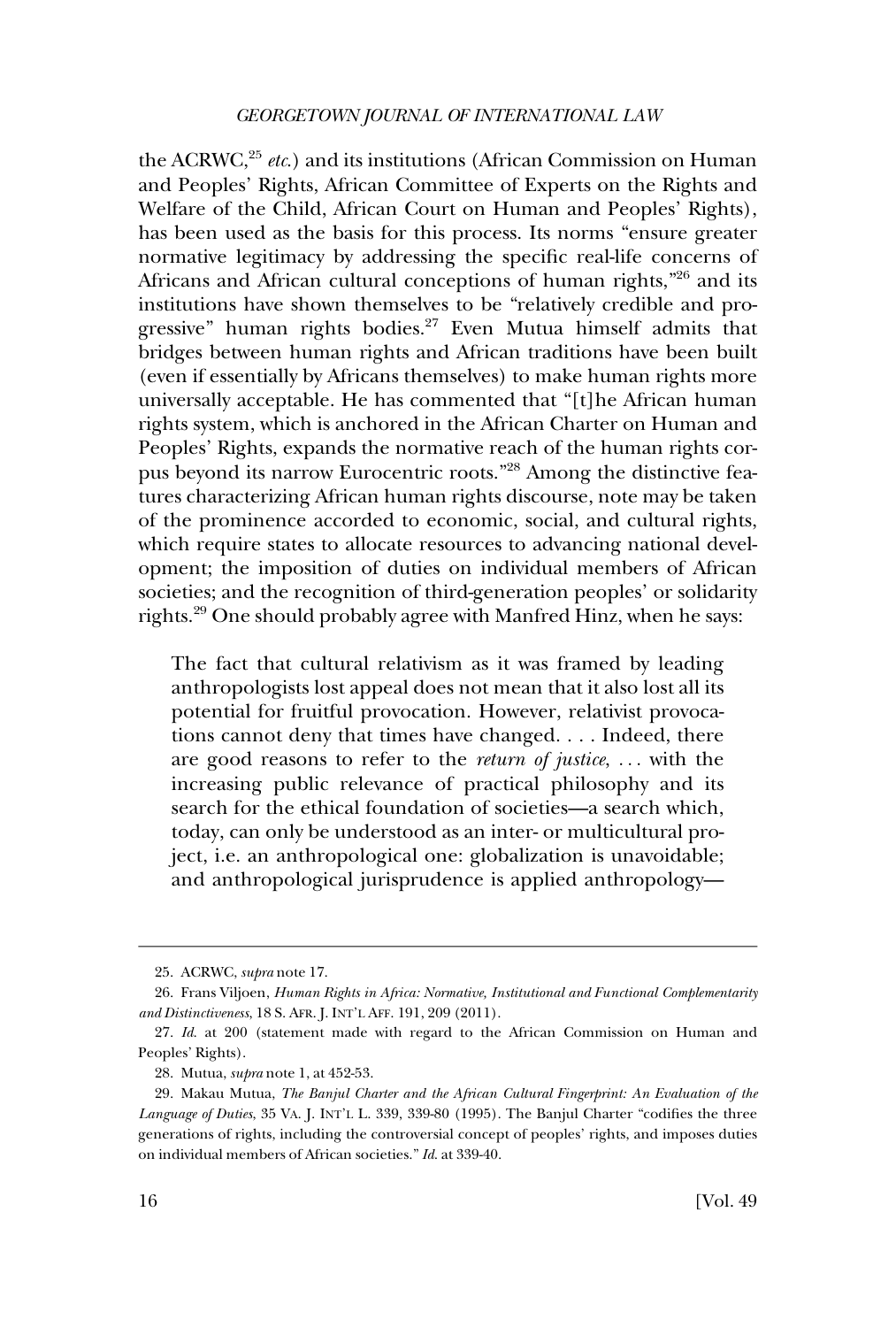the aim of which is to contribute to the *cosmopolitan face of globalization*. 30

This reflects an argument in favor of "soft" universalism or "soft" relativism. Soft universalism or relativism, frankly, constitutes the only viable option because it accommodates both the global and the particularist, ensuring that the global incorporates a particularist perspective and ensuring that the particularist does not deviate too much from the global. Human rights may perhaps be said to be *relatively* universal,<sup>31</sup> and, these days, this seems to be accepted by most African commentators, too.32 There is ample scope for "domesticizing" human rights in Africa that may and should be used. Domesticization implies, of course, that regional norms, to the extent that they do not merely replicate global norms, must complement, but not contradict, uncontentious corresponding global norms.<sup>33</sup> Complementarity and contradiction often do not operate in an either-or fashion, but would constitute opposing ends on a sliding-scale of possibilities.

32. *See, e.g*., Bonny Ibhawoh, *Restraining Universalism: Africanist Perspectives on Cultural Relativism in the Human Rights Discourse*, *in* HUMAN RIGHTS, THE RULE OF LAW, AND DEVELOPMENT IN AFRICA 21, 38 (Paul T. Zeleza & Philip J. McConnaughay eds., 2004) ("[C]ultural differences may justify some deviations from universal human rights standards. However, cultural relativism must function as an expression and guarantee of local self-determination rather than as an excuse for oppression, arbitrary rule, and despotism."); Nyameko Barney Pityana, *Toward a Theory of Applied Cultural Relativism in Human Rights*, *in* HUMAN RIGHTS, THE RULE OF LAW, AND DEVELOPMENT IN AFRICA, *supra*, at 40, 44 ("International standards are important because they settle some key principles and set norms and standards. And yet, national insights and experiences must continue to improve and perfect international standards, revise them or establish new ones as necessity determines.").

33. *See* Viljoen, *supra* note 26, at 193 ("[A] distinction should be drawn between [regional] supplements (or 'deviations') that differ from but are still *consistent with* universal norms, and *contradictory* norms that are in conflict with universal standards. [Contradictory norms] . . . may work to undermine the legitimacy of the 'universal consensus.'").

<sup>30.</sup> Manfred O. Hinz, *Human Rights between Universalism and Cultural Relativism? The Need for Anthropological Jurisprudence in the Globalizing World*, *in* HUMAN RIGHTS IN AFRICA: LEGAL PERSPECTIVES ON THEIR PROTECTION AND PROMOTION 3, 26-27 (Anton Bösl & Joseph Diescho eds., 2009).

<sup>31.</sup> Without intending to go into any depth here, reference may just be made to the famous Jack Donnelly–Michael Goodhart polemic on the topic. *See* Jack Donnelly, *The Relative Universality of Human Rights*, 29 HUM. RTS. Q. 281, 306 (2007) ("[T]he relative universality of [human] rights is a powerful resource that can be used to help to build more just and humane national and international societies."); Michael Goodhart, *Neither Relative nor Universal: A Response to Donnelly*, 30 HUM. RTS. Q. 183, 193 (2008) ("Human rights are neither relative nor universal. They are legitimate because of their global appeal. That is enough.").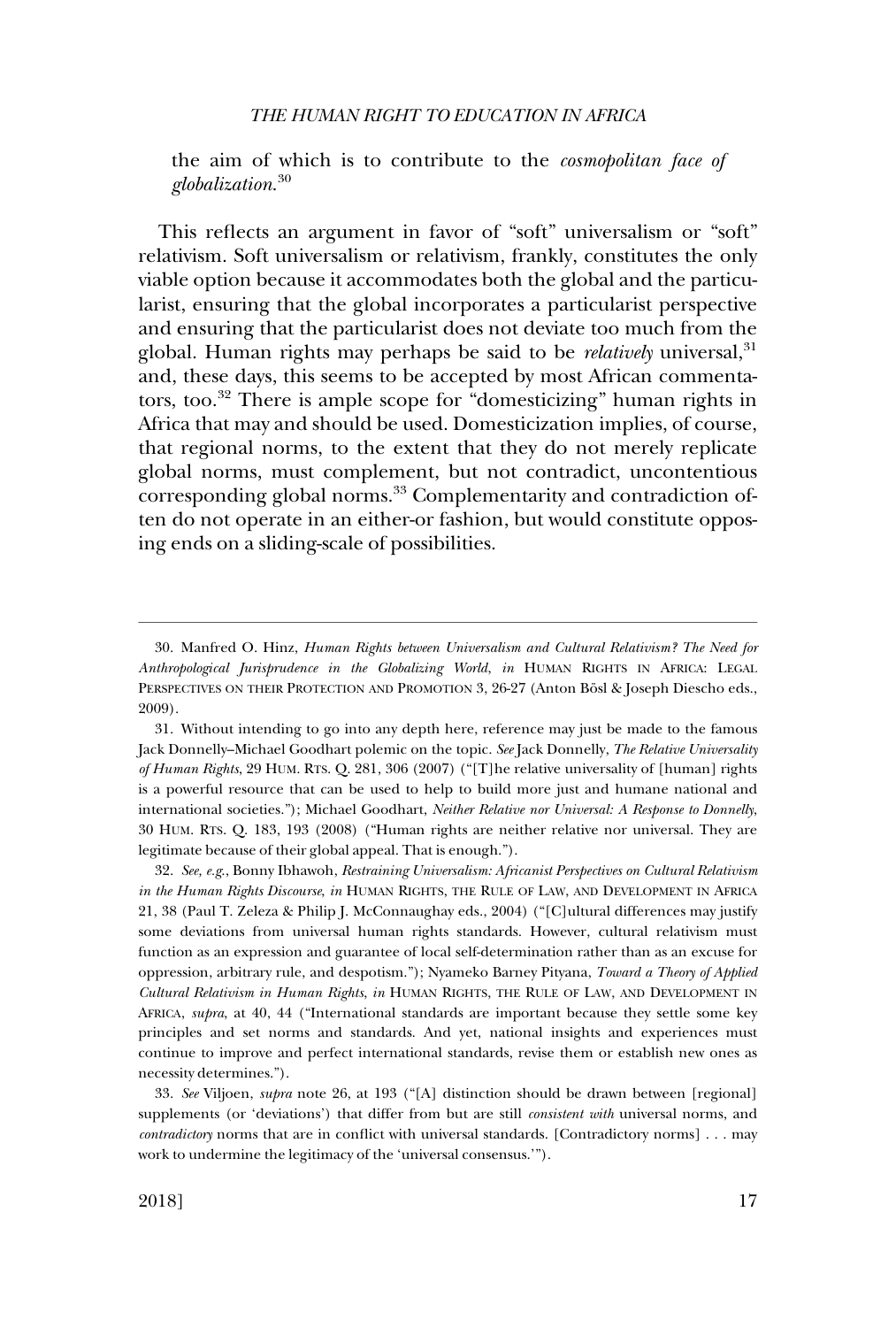#### B. *The Right to Education under the African Human Rights System*

<span id="page-9-0"></span>The first expression of the right to education under the African human rights system is found in Article 17(1) of the African Charter on Human and Peoples' Rights (Banjul Charter) of 1981.<sup>34</sup> This provision rather succinctly provides that "[e]very individual shall have the right to education." Article 17 contains two further equally brief statements. Article 17(2) entitles "[e]very individual [to] freely take part in the cultural life of his community," and Article  $17(3)$  proclaims that "[t]he promotion and protection of morals and traditional values recognized by the community shall be the duty of the State." Commenting on Article 17 some fifteen years ago, Fatsah Ouguergouz noted that, as formulated, Article 17(1) strictly covered only the obligation of states parties to ensure equal access to existing educational institutions and an obligation to eliminate illiteracy.<sup>35</sup> He further noted that Article  $17(3)$  "might be seen as a general interpretation clause"<sup>36</sup> and thus "may prove dangerous, as there is a fine line between the promotion and protection of certain values and censure in the name of those values."37 Accordingly, "there is a risk that freedom in education (religion, language) may not be ensured."38 For this reason, "the African Commission should see to it that Article 17[3] is interpreted as strictly as possible."<sup>39</sup>

The African Commission on Human and Peoples' Rights is competent to hear complaints that rights in the Charter have been violated. To date, the Commission has decided only three cases on the merits that also addressed Article 17(1). The cases, in each of which violations of a whole series of rights were alleged, barely added normatively to an

Banjul Charter, *supra* note 23, art. 17(1). As of June 15, 2017, the Banjul Charter has been 34. ratified by all African states, except Morocco. *See* African Union, *List of Countries which Have Signed, Ratified/Acceded to the African Charter on Human and Peoples' Rights* (June 15, 2017), [https://au.int/](https://au.int/sites/default/files/treaties/7770-sl-african_charter_on_human_and_peoples_rights_2.pdf)  [sites/default/files/treaties/7770-sl-african\\_charter\\_on\\_human\\_and\\_peoples\\_rights\\_2.pdf.](https://au.int/sites/default/files/treaties/7770-sl-african_charter_on_human_and_peoples_rights_2.pdf)

FATSAH OUGUERGOUZ, THE AFRICAN CHARTER ON HUMAN AND PEOPLES' RIGHTS: A 35. COMPREHENSIVE AGENDA FOR HUMAN DIGNITY AND SUSTAINABLE DEMOCRACY IN AFRICA 190 (2003). It should be pointed out that the *travaux préparatoires* to the Banjul Charter reveal that the drafters formulated economic, social, and cultural rights in concise and general terms to avoid overburdening young African nations, while simultaneously making it clear that there were definite obligations on states parties in respect of the subject matter concerned. *See* FRANS VILJOEN, INTERNATIONAL HUMAN RIGHTS LAW IN AFRICA 215 (2d ed. 2012) (citing the relevant preparatory documents).

<sup>36.</sup> OUGUERGOUZ, *supra* note 35, at 190.

<sup>37.</sup> *Id*. at 189.

<sup>38.</sup> *Id*. at 190.

<sup>39.</sup> *Id*.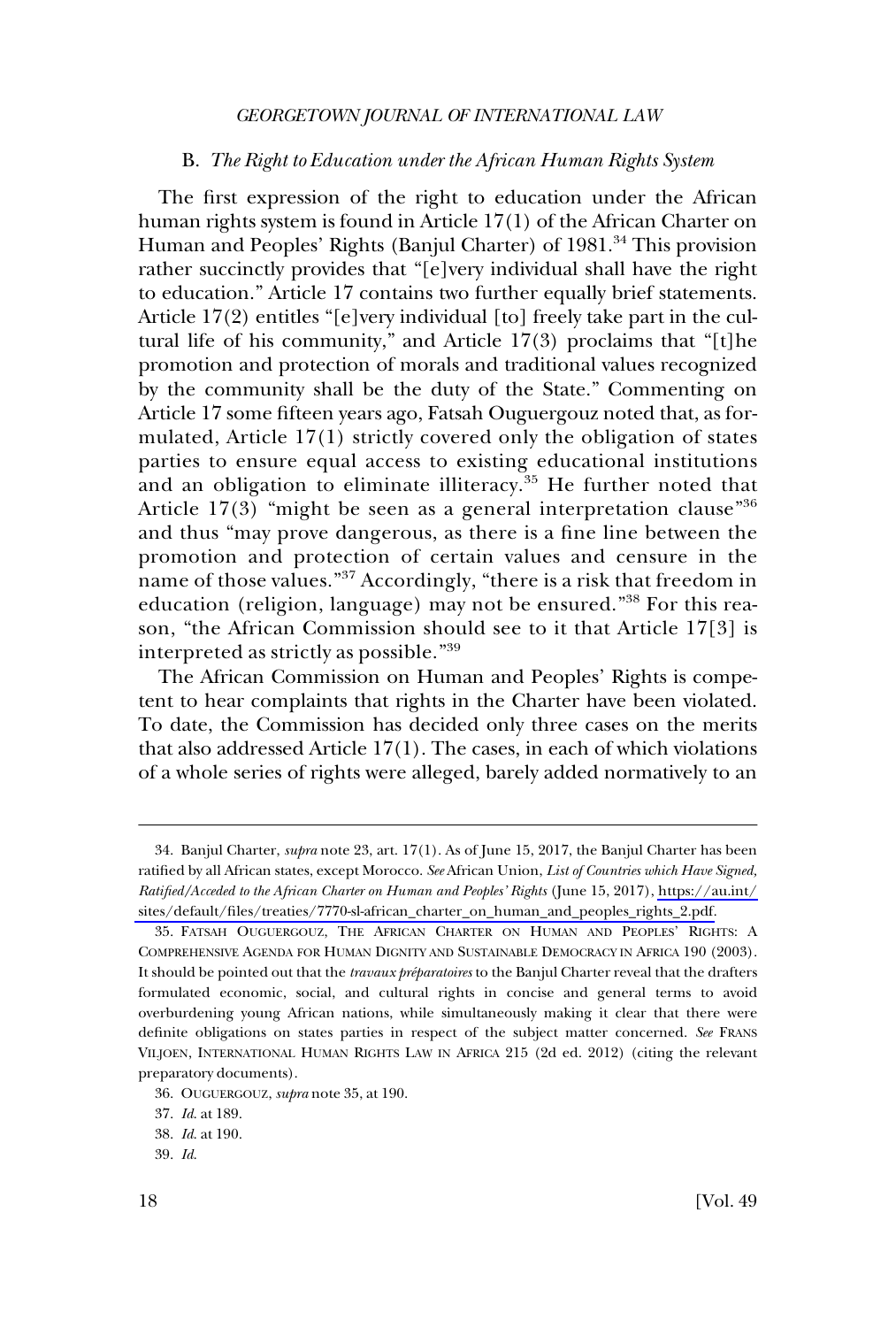understanding of Article 17(1), as references to the right to education in all of the stated cases are very brief. $40$  The Commission has adopted a number of soft law instruments aimed at—and indeed helpful in clarifying the normative content of Article 17(1). Paragraph 8 of the Pretoria Declaration on Economic, Social and Cultural Rights in Africa of 2004, for example, considers Article 17(1) to cover, inter alia, the following: compulsory and free basic education; accessible and affordable secondary education, higher education, vocational training, and adult education; addressing the social, economic, and cultural practices and attitudes that hinder access to education by girls; the liberty of parents to choose for their children private schools that conform to minimum educational standards; and the liberty of parents to ensure the religious

<sup>40.</sup> In Free Legal Assistance Group v. Democratic Republic of Congo, Communication 25/89, 47/90, 56/91, 100/93, African Commission on Human and Peoples' Rights [Afr. Comm'n H.P. R.] (1995), the Commission, in the wake of a failure by the government to provide basic services, considered the closures of universities and secondary schools for two years a violation of Article 17. *Id*. ¶¶ 4, 48. In Democratic Republic of Congo v. Burundi, Rwanda, Uganda, Communication 227/99, African Commission on Human and Peoples' Rights [Afr. Comm'n H. P.R.] (2003), the Commission found that "the general disruption of life and state of war that took place while the forces of the Respondent States were occupying and in control of the eastern provinces of the Complainant State are in violation of . . . the right[] to . . . education [in Article 17]." *Id*. ¶ 88. In Association pour la Sauvegarde de la Paix au Burundi v. Kenya [and five other states], Communication 157/96, African Commission on Human and Peoples' Rights [Afr. Comm'n H.P.R.] (2003), the Commission held that an embargo that had been imposed on Burundi by the respondent states in reaction to a military coup in Burundi complied, in principle, with international law, as there had existed a threat to and a breach of the peace in Burundi and the region, and as relevant O.A.U. and U.N. procedures had been complied with. It also found "that the sanctions imposed were not indiscriminate, that they were targeted in that a list of affected goods was made. A monitoring committee was put in place and [the] situation was monitored regularly. As a result of these reports adjustments were made accordingly." *Id*. ¶ 76. Consequently, the fact that the embargo had (allegedly) prevented the importation of school materials was held not to have constituted a violation of Article 17(1). A commentator has stated that the latter decision should be treated "with caution," as the current trend on the point is that economic, social, and cultural rights "must be respected and protected as much as possible" in the enforcement of economic sanctions on any state. Mashood A. Baderin, *The African Commission on Human and Peoples' Rights and the Implementation of Economic, Social, and Cultural Rights in Africa*, *in* ECONOMIC, SOCIAL AND CULTURAL RIGHTS IN ACTION 139, 158 (Mashood A. Baderin & Robert McCorquodale eds., 2007). It may be added that, in another case—Union Interafricaine des Droits de l'Homme v. Angola, Communication 159/96, African Commission on Human and Peoples' Rights [Afr. Comm'n H.P.R.] (1997)—concerning the mass expulsion of aliens from Angola without affording them an opportunity to contest the matter before a court of law, the Commission remarked that "[t]his type of deportations calls into question a whole series of rights recognized and guaranteed in the Charter[,] such as . . . the right to education (Article 17.1)." *Id.*  $\parallel$  17. Although the Commission found the expulsions to have been in violation of the Charter, it did not specifically make a decision with regard to the right to education (a violation of Article 17(1) also not having been alleged).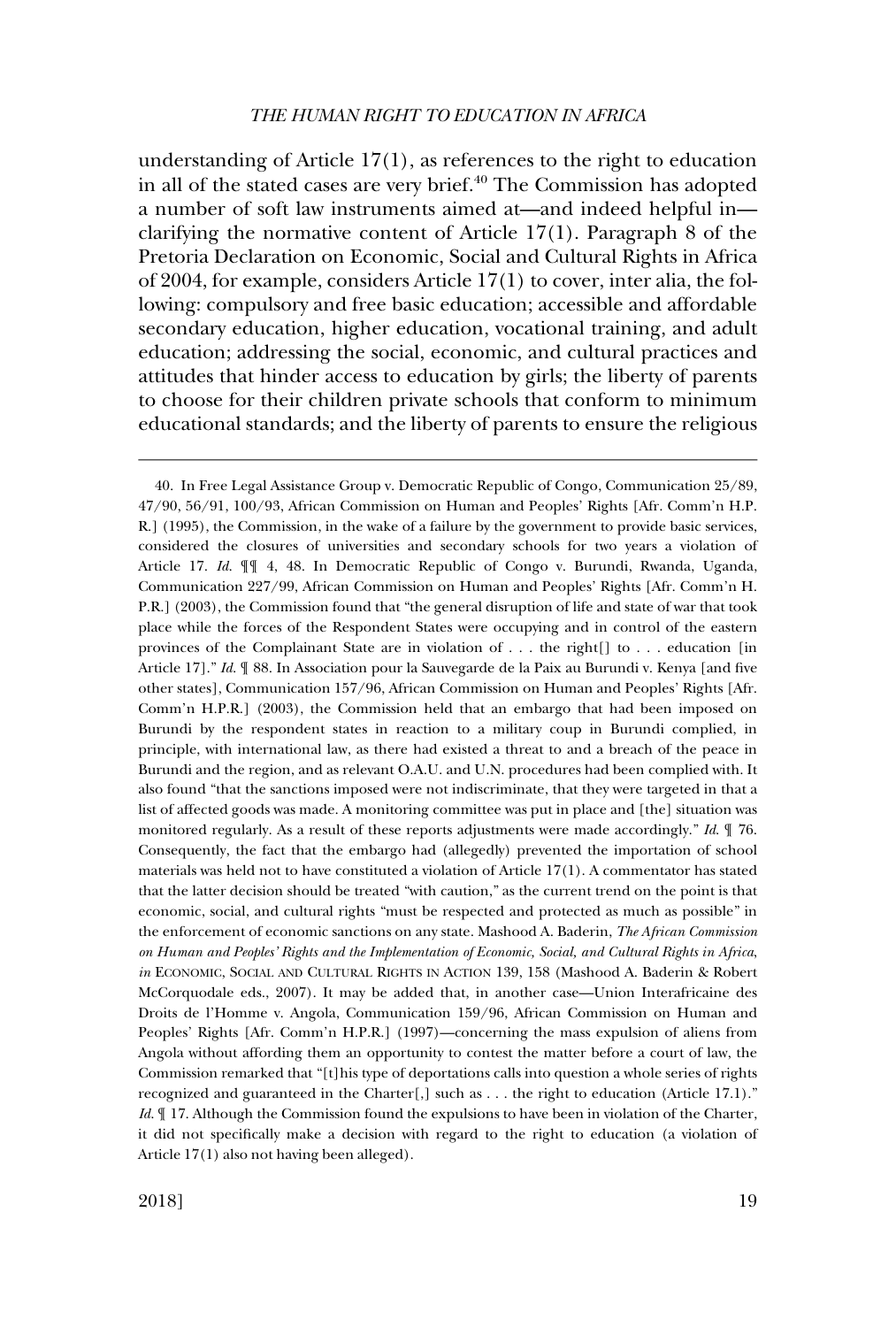and moral education of their children in conformity with their own convictions.<sup>41</sup>

It is further instructive to have a look at the Commission's Concluding Observations and Recommendations, which it issues after having considered the report of a state party, in which that state party comments on progress and failures in implementing the Charter. Especially the Commission's more recent statements have increased in quality and assist in deciphering the normative content of rights provisions of the Charter, including Article 17(1). The Commission's remarks on the right to education are sometimes directly made with regard to "Article 17" or "The Right to Education." At other times, they are made under headings such as "Economic, Social and Cultural Rights" or "Protection of the Rights of Women and Children." At yet other times, they are not made under any specific norm-related heading. It is submitted, however, that all the remarks have a bearing on Article 17(1).

The Commission thus emphasizes that a requirement to pay fees in public primary schools is not acceptable,<sup>42</sup> that primary education must be "fully cost-free" because unofficial fees and costs for uniforms and school supplies discourage parents from sending their children to

Afr. Comm'n H.P.R., *Pretoria Declaration on Economic, Social and Cultural Rights in Africa*, ¶ 8 41. (a), (c), (d), (e), (h) (2004), http://www.achpr.org/files/instruments/pretoria-declaration/ [achpr\\_instr\\_decla\\_pretoria\\_esc\\_rights\\_2004\\_eng.pdf.](http://www.achpr.org/files/instruments/pretoria-declaration/achpr_instr_decla_pretoria_esc_rights_2004_eng.pdf) Attempts to concretize the content of Article 17(1) have also been made in Afr. Comm'n H.P.R., *Principles and Guidelines on the Implementation of Economic, Social and Cultural Rights in the African Charter on Human and Peoples' Rights*, ¶¶ 68-71 (2011), [http://www.achpr.org/files/instruments/economic-social-cultural/](http://www.achpr.org/files/instruments/economic-social-cultural/achpr_instr_guide_draft_esc_rights_eng.pdf)  [achpr\\_instr\\_guide\\_draft\\_esc\\_rights\\_eng.pdf](http://www.achpr.org/files/instruments/economic-social-cultural/achpr_instr_guide_draft_esc_rights_eng.pdf) [hereinafter *African Principles and Guidelines*]; Afr. Comm'n H.P.R., *State Party Reporting Guidelines for Economic, Social and Cultural Rights in the African Charter on Human and Peoples' Rights (Tunis Reporting Guidelines)*, ¶ 7(D) (2011), [http://www.](http://www.achpr.org/files/instruments/economic-social-cultural-guidelines/achpr_instr_tunis_reporting_guidelines_esc_rights_2012_eng.pdf)  [achpr.org/files/instruments/economic-social-cultural-guidelines/achpr\\_instr\\_tunis\\_reporting\\_](http://www.achpr.org/files/instruments/economic-social-cultural-guidelines/achpr_instr_tunis_reporting_guidelines_esc_rights_2012_eng.pdf)  [guidelines\\_esc\\_rights\\_2012\\_eng.pdf](http://www.achpr.org/files/instruments/economic-social-cultural-guidelines/achpr_instr_tunis_reporting_guidelines_esc_rights_2012_eng.pdf) [hereinafter *Tunis Reporting Guidelines*]. The problem with the *African Principles and Guidelines* is that it remains unclear how the Commission will apply them meaningfully. Regarding the *Tunis Reporting Guidelines*, it may be noted that these are to coexist with the Commission's old 1989 reporting guidelines. *See* Frans Viljoen, *From a Cat into a Lion? An Overview of the Progress and Challenges of the African Human Right System at the African Commission's 25 Year Mark*, 17 L. DEMOCRACY & DEV. 298, 312 (2013) [hereinafter Viljoen, *Progress and Challenges*] ("[the] specific reporting guidelines have not been integrated into the general reporting guidelines, and the usefulness of the . . . detailed . . . 'Guidelines and Principles' remains unclear").

Afr. Comm'n H.P.R., *Concluding Observations on the 3rd Periodic Report of the Republic of*  42. *Cameroon*, ¶¶ 82, xxxii, xxxiii (2014), [http://www.achpr.org/files/sessions/54th/conc-obs/3-](http://www.achpr.org/files/sessions/54th/conc-obs/3-2008-2011/concluding_observations_cameroon_eng.pdf)  [2008-2011/concluding\\_observations\\_cameroon\\_eng.pdf](http://www.achpr.org/files/sessions/54th/conc-obs/3-2008-2011/concluding_observations_cameroon_eng.pdf) [hereinafter Concluding Observations, Cameroon] (concern expressed and recommendations made).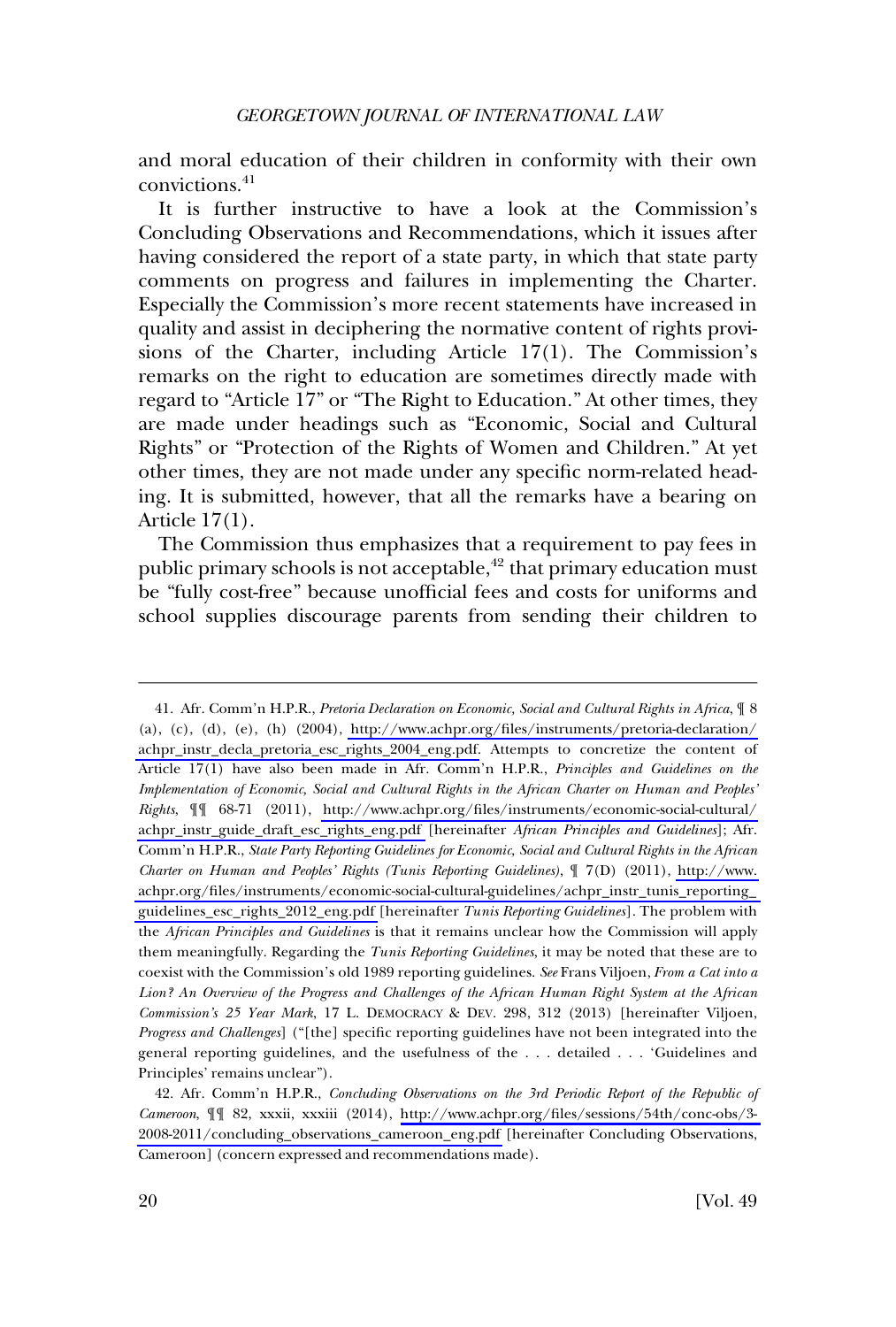school,<sup>43</sup> and that legislation must be enacted to ensure primary education is compulsory. $^{44}$  Fees also must not constitute a barrier at subsequent levels of education. The Commission lauds "education free up to the tertiary level"45 and the allocation of adequate funding to schemes providing loans enabling all competent students to complete their tertiary education.<sup>46</sup> Another barrier may be cultural traditions. The Commission points out, for example, that practices such as voodoo worship affecting the educational cycle of children must be eradicated. $47$ Discrimination of various groups affecting access must likewise be addressed. Hence, disabled students should be included in ordinary schools with states parties taking "reasonable [measures] ... [to] accommodat[e]" them.<sup>48</sup> The education of indigenous children should seek to "maintain[] their culture."49 States parties should also take measures to prevent girls dropping out from school due to factors such as early marriage, pregnancy, or family responsibilities.<sup>50</sup> Ideally, there should be nationwide sensitization campaigns to promote girls'

45. *Id*. ¶ 15 (state party commended).

Afr. Comm'n H.P.R., *Concluding Observations and Recommendations on the Combined Second*  46. *Periodic Report under the African Charter on Human and Peoples' Rights and the Initial Report under the Protocol to the African Charter on the Rights of Women in Africa of the Republic of South Africa*, ¶ 11(x) (2016), [http://www.achpr.org/files/sessions/20th-eo/conc-obs/2nd-2003-2014/co\\_combined\\_](http://www.achpr.org/files/sessions/20th-eo/conc-obs/2nd-2003-2014/co_combined_2nd_periodic_republic_of_south_africa.pdf)  [2nd\\_periodic\\_republic\\_of\\_south\\_africa.pdf](http://www.achpr.org/files/sessions/20th-eo/conc-obs/2nd-2003-2014/co_combined_2nd_periodic_republic_of_south_africa.pdf) (state party commended).

Afr. Comm'n H.P.R., *Concluding Observations and Recommendations on the Combined 3rd, 4th*  47. *and 5th Periodic Report of the Republic of Togo*, ¶¶ 47, 73(xxv) (2012), [http://www.achpr.org/files/](http://www.achpr.org/files/sessions/51st/conc-obs/3rd-2003-2010/achpr51_conclobs_3_4_5_togo_2012_eng.pdf) [sessions/51st/conc-obs/3rd-2003-2010/achpr51\\_conclobs\\_3\\_4\\_5\\_togo\\_2012\\_eng.pdf](http://www.achpr.org/files/sessions/51st/conc-obs/3rd-2003-2010/achpr51_conclobs_3_4_5_togo_2012_eng.pdf) (concern expressed and recommendations made).

Afr. Comm'n H.P.R., *Concluding Observations and Recommendations on the 5th Periodic State Report*  48. *of the Republic of Uganda (2010–2012)*, ¶ 37 (2015), [http://www.achpr.org/files/sessions/57th/conc](http://www.achpr.org/files/sessions/57th/conc-obs/5-2010-2012/concluding_observations_5th_state_report_uganda.pdf)[obs/5-2010-2012/concluding\\_observations\\_5th\\_state\\_report\\_uganda.pdf](http://www.achpr.org/files/sessions/57th/conc-obs/5-2010-2012/concluding_observations_5th_state_report_uganda.pdf) [hereinafter Concluding Observations, Uganda] (state party commended).

49. Concluding Observations, Cameroon, *supra* note 42, ¶ 42 (state party commended).

Afr. Comm'n H.P.R., *Concluding Observations and Recommendations on the Initial and Combined*  50. *Periodic Report of the Republic of Malawi on the Implementation of the African Charter on Human and Peoples' Rights (1995–2013)*, ¶¶ 75, 128 (2015), [http://www.achpr.org/files/sessions/57th/conc-obs/1-1995-](http://www.achpr.org/files/sessions/57th/conc-obs/1-1995-2013/concluding_observations__initial__combined_state_report_malawi.pdf)  [2013/concluding\\_observations\\_\\_initial\\_\\_combined\\_state\\_report\\_malawi.pdf](http://www.achpr.org/files/sessions/57th/conc-obs/1-1995-2013/concluding_observations__initial__combined_state_report_malawi.pdf) (concern expressed and recommendations made).

Afr. Comm'n H.P.R., *Concluding Observations and Recommendations on the Initial Periodic Report*  43. *of the Republic of Liberia on the Implementation of the African Charter on Human and Peoples' Rights*, ¶¶ 43, 49 (Right to Education – i) (2015), [http://www.achpr.org/files/sessions/17th-eo/conc-obs/](http://www.achpr.org/files/sessions/17th-eo/conc-obs/1-1984-2012/concluding_observations__liberia.pdf)  [1-1984-2012/concluding\\_observations\\_\\_liberia.pdf](http://www.achpr.org/files/sessions/17th-eo/conc-obs/1-1984-2012/concluding_observations__liberia.pdf) (concern expressed and recommendations made).

Afr. Comm'n H.P.R., *Concluding Observations and Recommendations on the Initial Periodic*  44. *Report of the Republic of Botswana*, ¶¶ 46, 67 (2010), [http://www.achpr.org/files/sessions/47th/](http://www.achpr.org/files/sessions/47th/conc-obs/1st-1966-2007/achpr47_conc_staterep1_botswana_2010_eng.pdf)  [conc-obs/1st-1966-2007/achpr47\\_conc\\_staterep1\\_botswana\\_2010\\_eng.pdf](http://www.achpr.org/files/sessions/47th/conc-obs/1st-1966-2007/achpr47_conc_staterep1_botswana_2010_eng.pdf) (concern expressed and recommendations made).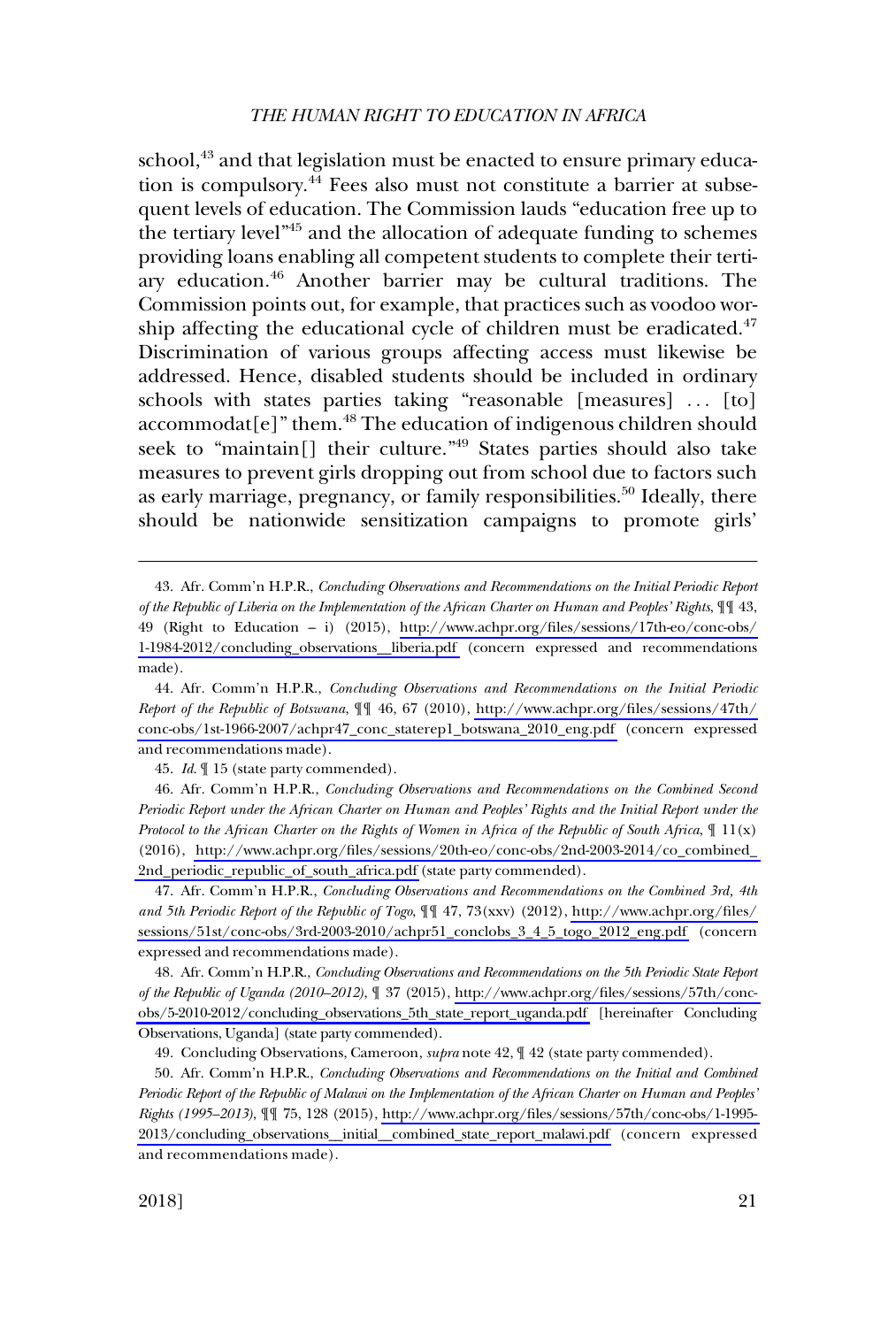education.<sup>51</sup> States parties should take measures to ensure pregnant girls can continue with their education.<sup>52</sup> States parties should, moreover, invest in a system of good-quality public education. Recently commenting on the state report of Uganda, the Commission, therefore, stated:

The increase in the establishment of private schools, which has been encouraged by the Government, ... raises the concern of the Government gradually releasing itself from the obligation to provide quality public education, which could result in discrimination against children from low-income households.<sup>53</sup>  $\dots$  [The government should] [i]ncrease its investment in public education to match the increasing enrolment, and ensure the quality thereof, to avoid forcing parents to resort to private schools, as well as . . . regulate the quality of education being provided by private schools.<sup>54</sup>

The right to education in Article 17(1) of the Banjul Charter has been elaborated on by Article 11 of the ACRWC of 1990.<sup>55</sup> Article 11 broadly includes the essential elements of Articles 28 and 29 of the United Nations (U.N.) Convention on the Rights of the Child (CRC), the corresponding provisions in the Charter's global counterpart, but adds a distinct African flavor. Regarding the aims of education, apart from common aims mentioned in both instruments (development of the child's personality, preparation for responsible life in a free society, fostering respect for human rights, *etc.*),<sup>56</sup> education under the ACRWC is thus additionally to be directed to "the preservation and

<sup>51.</sup> Concluding Observations, Cameroon, *supra* note 42, ¶ 27 (state party commended).

Afr. Comm'n H.P.R., *Concluding Observations and Recommendations on the Initial and*  52. *Combined Periodic Report of the Republic of Sierra Leone on the Implementation of the African Charter on Human and Peoples' Rights*, ¶¶ 71, 87(xxiv) (2016), [http://www.achpr.org/files/sessions/19th-eo/](http://www.achpr.org/files/sessions/19th-eo/conc-obs/1st-1983-2013/concluding_observations_sierra_leone_eng.pdf)  [conc-obs/1st-1983-2013/concluding\\_observations\\_sierra\\_leone\\_eng.pdf](http://www.achpr.org/files/sessions/19th-eo/conc-obs/1st-1983-2013/concluding_observations_sierra_leone_eng.pdf) (concern expressed and recommendations made).

<sup>53.</sup> Concluding Observations, Uganda, *supra* note 48, ¶ 80.

<sup>54.</sup> *Id*. ¶ 116.

<sup>55.</sup> ACRWC, *supra* note 17, art. 11. As of June 15, 2017, the ACRWC has been ratified by all African states, except the Democratic Republic of Congo, Morocco, São Tomé & Príncipe, Somalia, South Sudan, and Tunisia. *See* African Union, *List of Countries which Have Signed, Ratified/ Acceded to the African Charter on the Rights and Welfare of the Child* (June 15, 2017), [https://au.int/](https://au.int/sites/default/files/treaties/7773-sl-african_charter_on_the_rights_and_welfare_of_the_child_1.pdf)  [sites/default/files/treaties/7773-sl-african\\_charter\\_on\\_the\\_rights\\_and\\_welfare\\_of\\_the\\_child\\_1.](https://au.int/sites/default/files/treaties/7773-sl-african_charter_on_the_rights_and_welfare_of_the_child_1.pdf)  [pdf.](https://au.int/sites/default/files/treaties/7773-sl-african_charter_on_the_rights_and_welfare_of_the_child_1.pdf)

<sup>56.</sup> ACRWC, *supra* note 17, art. 11(2)(a), (d), (b), respectively; CRC, *supra* note 18, art. 29(1)  $(a)$ ,  $(d)$ ,  $(b)$ , respectively.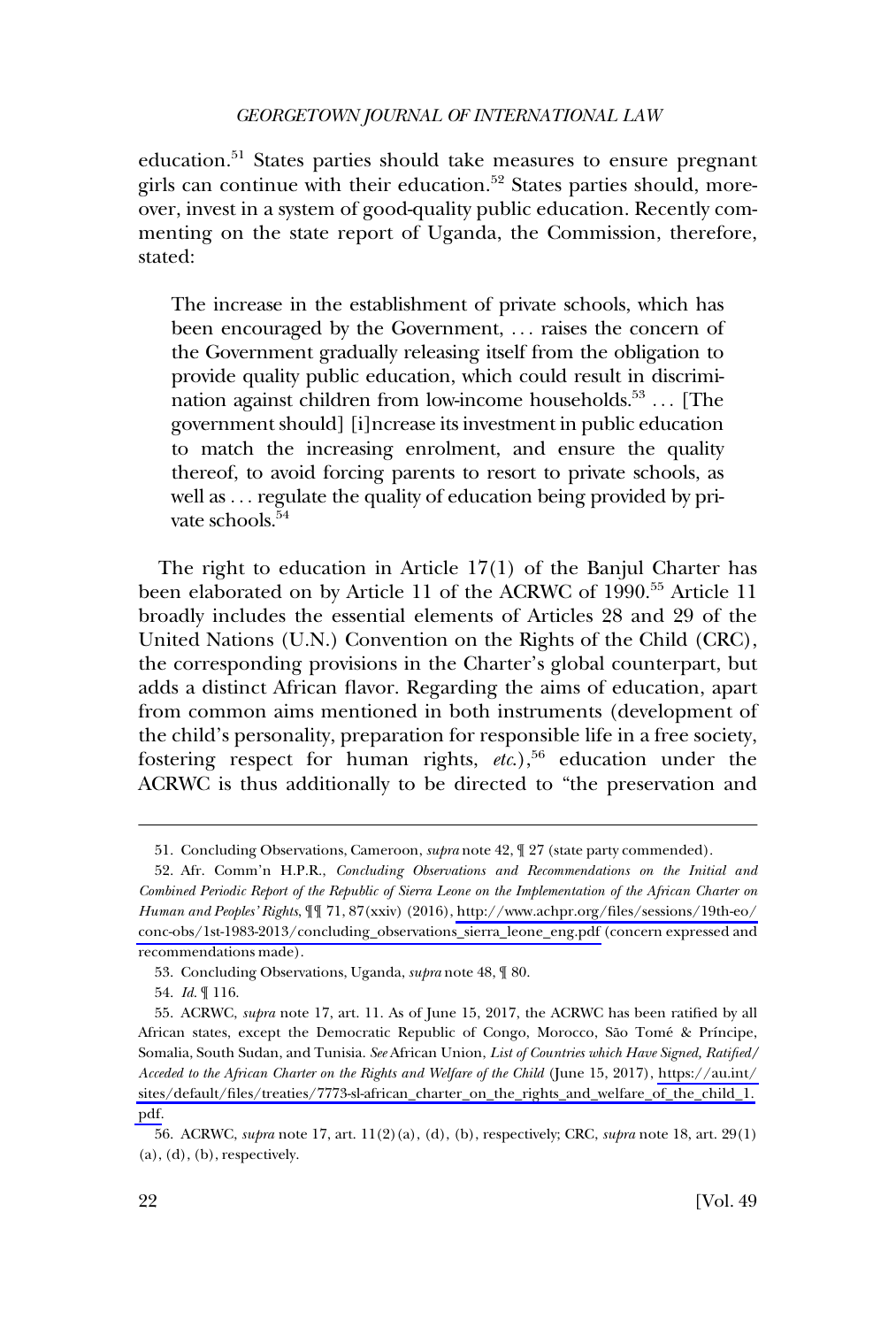strengthening of positive African morals, traditional values and cultures," "the preservation of national independence and territorial integrity," and "the promotion and achievements of African Unity and Solidarity."57 The ACRWC further requires states parties to "take special measures in respect of female, gifted and disadvantaged children, to ensure equal access to education for all sections of the community,"58 and to "take all appropriate measures to ensure that [girls] who become pregnant before completing their education shall have an opportunity to continue their education."59 Whereas the former provision seeks to address social inequality as a hindrance to equal educational opportunities that should be corrected by state action, the latter acknowledges the African reality of high drop-out rates for female students due to pregnancies—discontinuation often being supported to promote upholding alleged norms of propriety in respect of sexual conduct—it likewise being expected of governments that they take corrective action in this regard. Neither provision is encountered in the  $CRC<sub>.60</sub>$ 

Hence, the ACRWC constitutes "a necessary duality (not a needless duplication)."61 It "offers a greater number of progressive provisions tailored to address African realities."62 Further, like the CRC, the ACRWC defines children as persons below the age of eighteen years.<sup>63</sup> The ACRWC's protective standards are higher, however, as no exceptions to this rule are permitted. Under the CRC, national law is not prohibited from allowing persons under eighteen to attain majority $64$  and, for example, to enter into a (child) marriage. Child marriage, a major obstacle to the right to education, is absolutely prohibited under the ACRWC.<sup>65</sup>

The African Committee of Experts on the Rights and Welfare of the Child (ACERWC), the body of independent experts supervising implementation of the ACRWC, has, moreover, started addressing the right

<sup>57.</sup> ACRWC, *supra* note 17, art.  $11(2)(c)$ , (e), (f), respectively. On the aims of education, compare CRC, *supra* note 18, art. 29(1), with ACRWC, *supra* note 17, art. 11(2).

<sup>58.</sup> ACRWC, *supra* note 17, art. 11(3)(e).

<sup>59.</sup> *Id*. art. 11(6).

<sup>60.</sup> *See* Benyam D. Mezmur, *The African Children's Charter versus the UN Convention on the Rights of the Child: A Zero-Sum Game?*, 23 S. AFR. PUB. L. 1, 22-23 (2008) (pointing this out).

<sup>61.</sup> *Id*. at 29.

<sup>62.</sup> *Id*. at 28.

<sup>63.</sup> ACRWC, *supra* note 17, art. 2; CRC, *supra* note 18, art. 1.

<sup>64.</sup> CRC, *supra* note 18, art. 1 ("[A] child means every human being below the age of eighteen years unless under the law applicable to the child, majority is attained earlier.").

<sup>65.</sup> ACRWC, *supra* note 17, art. 21(2) ("the minimum age of marriage [shall] be 18 years").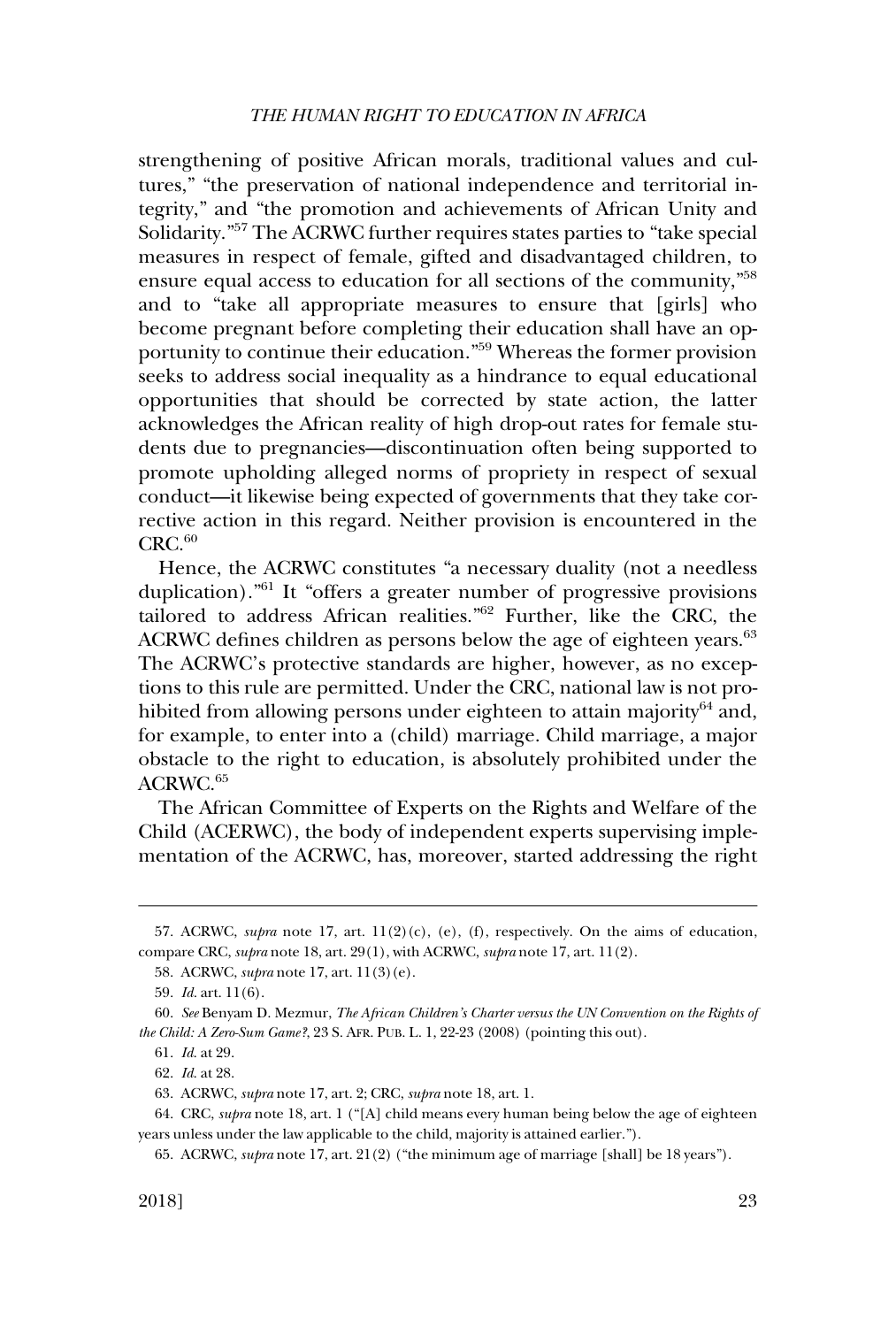to education in Article 11 in its first two General Comments. It has pointed out the importance of education for the children of incarcerated and imprisoned parents and caregivers<sup>66</sup> and the urgency of realizing the right to birth registration, name, and nationality in Article 6, inter alia, to guarantee access to education.<sup>67</sup> It has also started adjudicating on the right to education under its communication procedure. In its second decision in the case of *Children of Nubian Descent v. Kenya*, 68 the Committee was called upon to assess the human rights situation of children of Nubian descent in Kenya. The Kenyan government, in the light of very special historical reasons linked to the colonial era, had always considered Nubians to be "aliens."69 The Committee found children of Nubian descent, inter alia, to have suffered "de facto inequality in their access to available educational services and resources" as a result of "their [unjustified] lack of confirmed status as nationals of the Republic of Kenya," in violation of Article  $11$ .<sup>70</sup> In effect, violation of a civil and political right—the right to birth registration, name, and nationality—was held to have adversely affected an economic, social, and cultural right—the right to education. It has been commented that the Committee should be commended for its faithfulness to the indivisibility, interdependence, and interrelatedness of human rights typically guaranteed by the regional African human rights system and that, "[b]y invoking the indivisibility and interrelatedness of rights, the . . . Committee ... would seem to be laying a good foundation towards advancing the human rights of African children in general and socioeconomic rights in particular."<sup>71</sup>

The Committee, like the African Commission, is competent to consider state reports, which states parties submit under the ACRWC, and, following such consideration, to issue Concluding Observations and

<sup>66.</sup> Afr. Comm. of Experts on the Rights and Welfare of the Child, *Gen. Comment No. 1 (ACRWC, Art. 30), Children of Incarcerated and Imprisoned Parents and Primary Caregivers*, ¶¶ 4, 12, 20, 26, 27, ACERWC/GC/01 (Nov. 2013).

<sup>67.</sup> Afr. Comm. of Experts on the Rights and Welfare of the Child, *Gen. Comment No. 2 (ACRWC, Art. 6), Right to Birth Registration, Name and Nationality*, ¶¶ 17, 31, 44, 54, 71, 85, 86, ACERWC/GC/02 (Apr. 2014). The Committee's General Comments are not legally binding, but do have considerable legal weight.

<sup>68.</sup> Institute for Human Rights and Development in Africa v. Kenya, No. 002/Com/002/2009 (Mar. 22, 2011), [http://www.acerwc.org/download/decision-on-the-communication-against-the](http://www.acerwc.org/download/decision-on-the-communication-against-the-republic-of-kenya/?wpdmdl=9747)[republic-of-kenya/?wpdmdl=9747.](http://www.acerwc.org/download/decision-on-the-communication-against-the-republic-of-kenya/?wpdmdl=9747)

<sup>69.</sup> *Id*. ¶ 3.

<sup>70.</sup> *Id*. ¶ 65. *See also* ¶¶ 46, 63-69.

<sup>71.</sup> Ebenezer Durojaye & Edmund A. Foley, *Making a First Impression: An Assessment of the Decision of the Committee of Experts of the African Children's Charter in the* Nubian Children *Communication*, 12 AFR. HUM. RTS. L.J. 564, 576 (2012).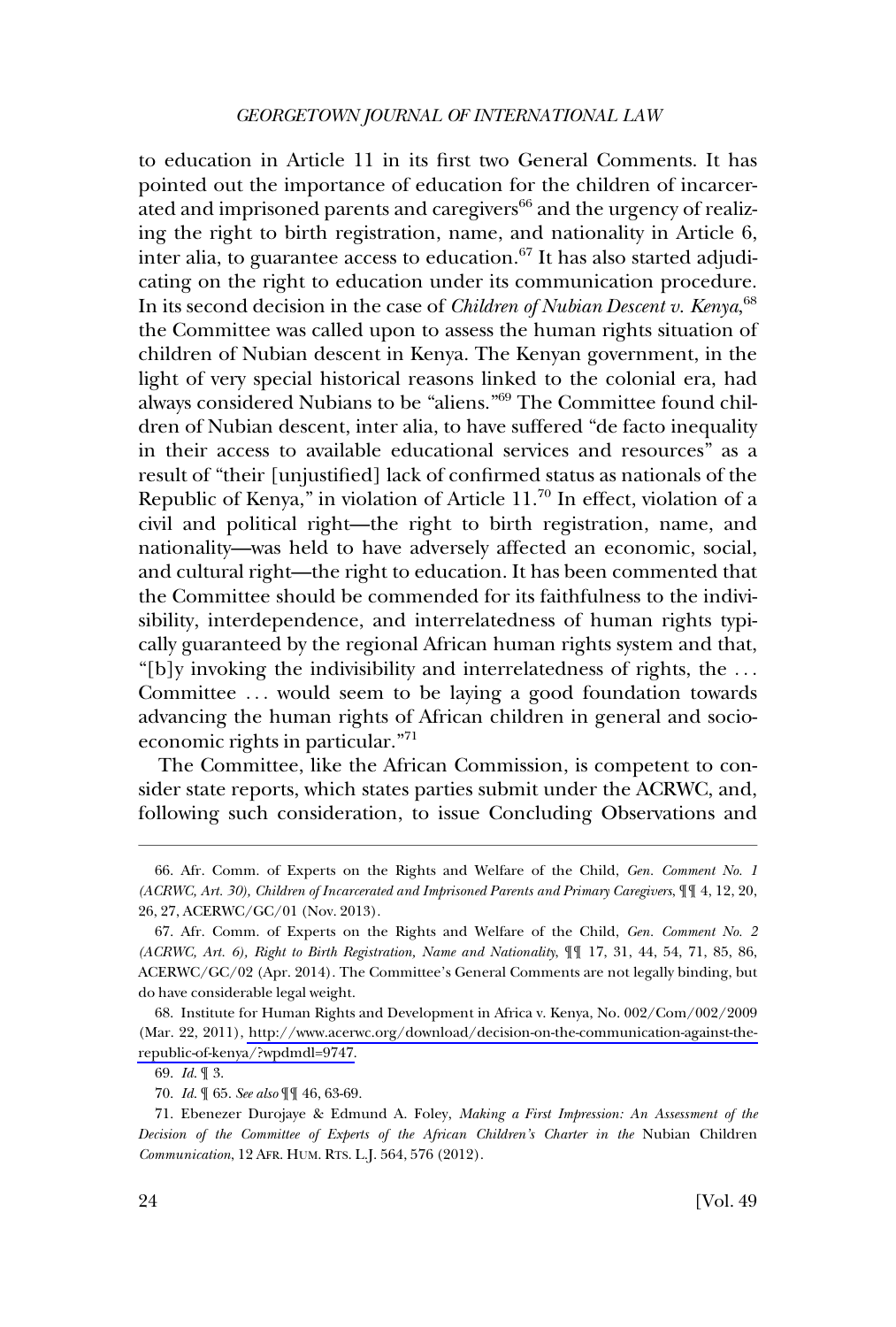Recommendations. The Committee also comments on "Article 11," "Education, Leisure and Cultural Activities," or "The Right to Education." Its comments are more elaborate than those of the Commission. They are helpful in understanding the normative implications of ACRWC provisions. They may refer *more generally* to states parties' positive obligations to set up a fully functional education system at all levels. Hence, with regard to South Africa, the Committee

notes with a concern the inadequate number of schools and infrastructure, high level of school absenteeism, the poor capacity of school regulating bodies, the high cost of education, shortage of materials, and insufficiency of home language teachers as incumbent of children's right to education. Thus the Committee urges the government of South Africa to address the concern areas . . . through allocation of sufficient budget for the education sector, construction of schools and basic infrastructure in the rural areas, training of teachers and regulatory bodies, subsidizing the education system, provision of materials, and incorporation of home language training in teachers education.<sup>72</sup>

However, the Concluding Observations and Recommendations may also identify *more specific* obligations of states parties with regard to a certain entitlement. To mention an example: Article 11(3)(a) and (b) require primary education to be free and secondary education to be made progressively free.<sup>73</sup> The Committee thus lauds "the introduction of free tuition at the kindergarten level."74 It has stated that arrangements in terms of which primary schools are entitled to levy an additional "School Development Fund," even where the poorest are exempted, must be removed.<sup>75</sup> Hidden charges in primary education,

Afr. Comm. of Experts on the Rights and Welfare of the Child, *Concluding Recommendations by*  72. *the ACERWC on the Republic of South Africa Initial Report on the Status of Implementation of the ACRWC*, ¶ 51 (2014), [http://www.acerwc.org/download/concluding\\_observations\\_south\\_africa/?wpdmdl=](http://www.acerwc.org/download/concluding_observations_south_africa/?wpdmdl=8754)  [8754](http://www.acerwc.org/download/concluding_observations_south_africa/?wpdmdl=8754) (concern expressed and recommendations made).

<sup>73.</sup> ACRWC, *supra* note 17, art. 11(3)(a), (b).

Afr. Comm. of Experts on the Rights and Welfare of the Child, *Recommendations and Observations*  74. *sent to the Government of the Republic of Uganda by the ACERWC on the Initial Implementation Report of the ACRWC*, at 4 (2010), [http://www.acerwc.org/download/concluding\\_observations\\_uganda/?wpdmdl=](http://www.acerwc.org/download/concluding_observations_uganda/?wpdmdl=8752)  [8752](http://www.acerwc.org/download/concluding_observations_uganda/?wpdmdl=8752) (state party commended).

<sup>75.</sup> Afr. Comm. of Experts on the Rights and Welfare of the Child, *Concluding Observations and Recommendations by the ACERWC on the Republic of Namibia Report on the Status of Implementation of the ACRWC*, ¶ 36 (2015), [http://www.acerwc.org/download/concluding-observations-namibia/?](http://www.acerwc.org/download/concluding-observations-namibia/?wpdmdl=10072)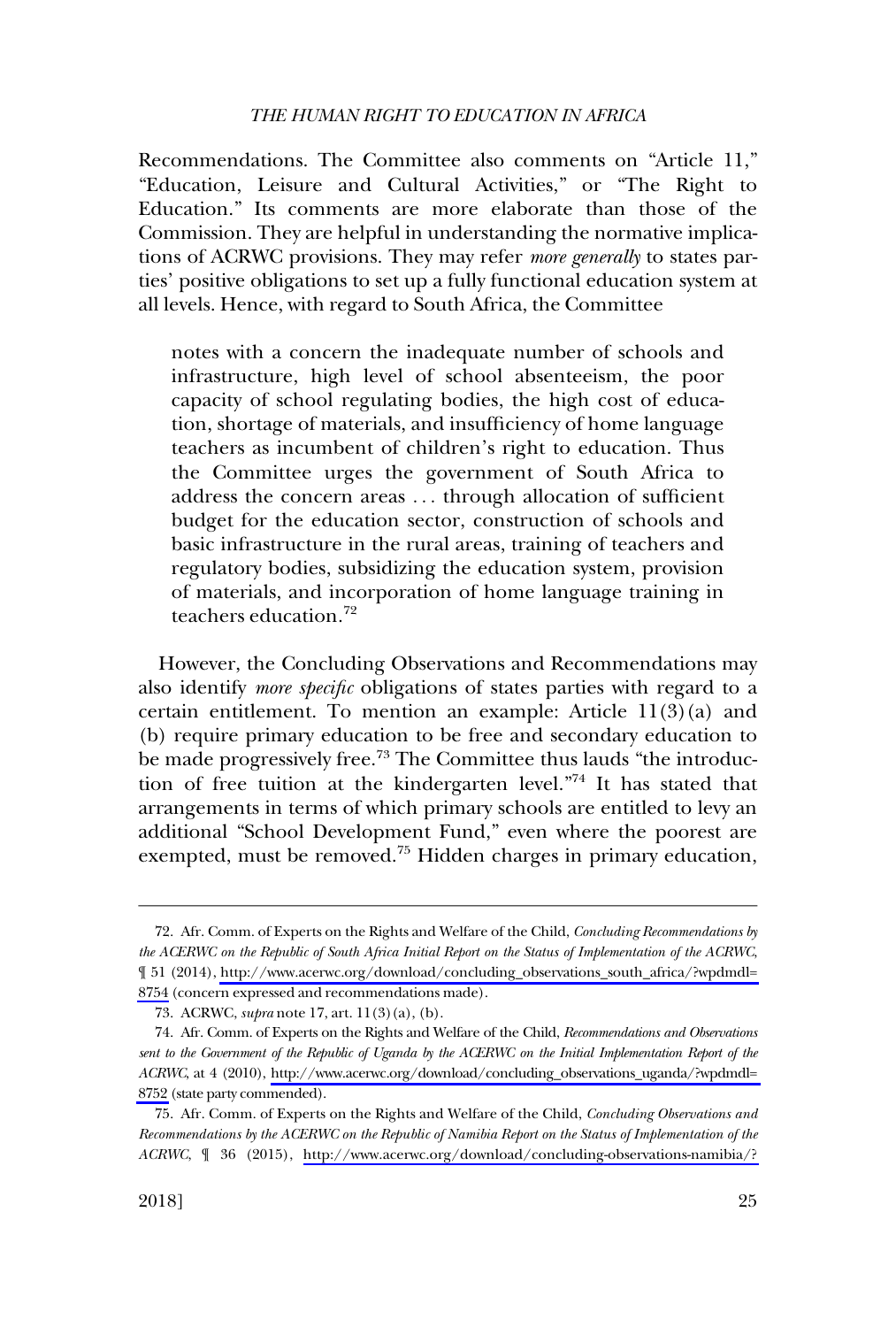such as examination fees or levies for extra classes, must be eliminated.76 Further, to address school drop-outs and low secondary education enrollment, states parties should, among other things, provide free textbooks, sanitary materials, and school feeding programs.<sup>77</sup> Free bus rides for school children, particularly those living in rural areas, are recommended.78 Free education should be extended to the secondary level.79 Teachers "who push children out of school because of [inability to pay] extra charges" should "[be] punish[ed]."<sup>80</sup>

The right to education is also protected in Article 12 of the Protocol to the African Charter on Human and Peoples' Rights on the Rights of Women in Africa (Maputo Protocol) of 2003,<sup>81</sup> and in Article 13 of the African Youth Charter of 2006.<sup>82</sup> Article 12 of the Maputo Protocol obliges states parties to "take all appropriate measures to . . . eliminate all forms of discrimination against women and guarantee equal

Afr. Comm. of Experts on the Rights and Welfare of the Child, *Concluding Observations*  77. *and Recommendations by the ACERWC on the Republic of Zimbabwe Report on the Status of Implementation of the ACRWC*, ¶¶ 39, 40 (2015), [http://www.acerwc.org/download/concluding](http://www.acerwc.org/download/concluding-observations-zimbabwe/?wpdmdl=10051)[observations-zimbabwe/?wpdmdl=10051](http://www.acerwc.org/download/concluding-observations-zimbabwe/?wpdmdl=10051) [hereinafter Concluding Observations, Zimbabwe] (concern expressed and recommendations made).

78. Concluding Recommendations, Ghana, *supra* note 76, ¶¶ 25, 26 (concern expressed and recommendations made).

Afr. Comm. of Experts on the Rights and Welfare of the Child, *Recommendations and*  79. *Observations to the Government of Kenya by the ACERWC Concerning the Initial Report on the Implementation of the ACRWC*, at 2 (2009), [http://www.acerwc.org/download/concluding\\_observations\\_kenya/?](http://www.acerwc.org/download/concluding_observations_kenya/?wpdmdl=8746)  [wpdmdl=8746](http://www.acerwc.org/download/concluding_observations_kenya/?wpdmdl=8746) (concern expressed and recommendations made).

Afr. Comm. of Experts on the Rights and Welfare of the Child, *Concluding Recommendations*  80. *by the ACERWC on the Liberia Report on the Status of Implementation of the ACRWC*, at 10-11 (2014), [http://www.acerwc.org/download/concluding\\_observations\\_liberia/?wpdmdl=8747](http://www.acerwc.org/download/concluding_observations_liberia/?wpdmdl=8747) (concern expressed and recommendations made).

81. Maputo Protocol, *supra* note 24, art. 12. As of September 7, 2017, the Protocol has been ratified by thirty-nine out of fifty-five African states. *See* African Union, *List of Countries which Have Signed, Ratified/Acceded to the Protocol to the African Charter on Human and Peoples' Rights on the Rights of Women in Africa* (Sept. 7, 2017), [https://au.int/sites/default/files/treaties/7783-sl-protocol\\_to\\_the\\_](https://au.int/sites/default/files/treaties/7783-sl-protocol_to_the_african_charter_on_human_and_peoples_rights_on_the_rights_of_women_in_africa.pdf)  [african\\_charter\\_on\\_human\\_and\\_peoples\\_rights\\_on\\_the\\_rights\\_of\\_women\\_in\\_africa.pdf.](https://au.int/sites/default/files/treaties/7783-sl-protocol_to_the_african_charter_on_human_and_peoples_rights_on_the_rights_of_women_in_africa.pdf)

African Youth Charter art. 13, July 2, 2006 (entered into force Aug. 8, 2009). As of June 15, 82. 2017, the Charter has been ratified by thirty-eight out of fifty-five African states. *See* African Union, List of Countries which Have Signed, Ratified/Acceded to the African Youth Charter (June 15, 2017), [https://au.int/sites/default/files/treaties/7789-sl-african\\_youth\\_charter\\_1.pdf.](https://au.int/sites/default/files/treaties/7789-sl-african_youth_charter_1.pdf)

[wpdmdl=10072](http://www.acerwc.org/download/concluding-observations-namibia/?wpdmdl=10072) [hereinafter Concluding Observations, Namibia] (concern expressed and recommendations made).

<sup>76.</sup>  Afr. Comm. of Experts on the Rights and Welfare of the Child, *Concluding Recommendations by the ACERWC on the Republic of Ghana Initial Report on the Status of Implementation of the ACRWC*, ¶¶ 24, 26 (2016), <http://www.acerwc.org/download/concluding-observations-ghana/?wpdmdl=9997> [hereinafter Concluding Recommendations, Ghana] (concern expressed and recommendations made).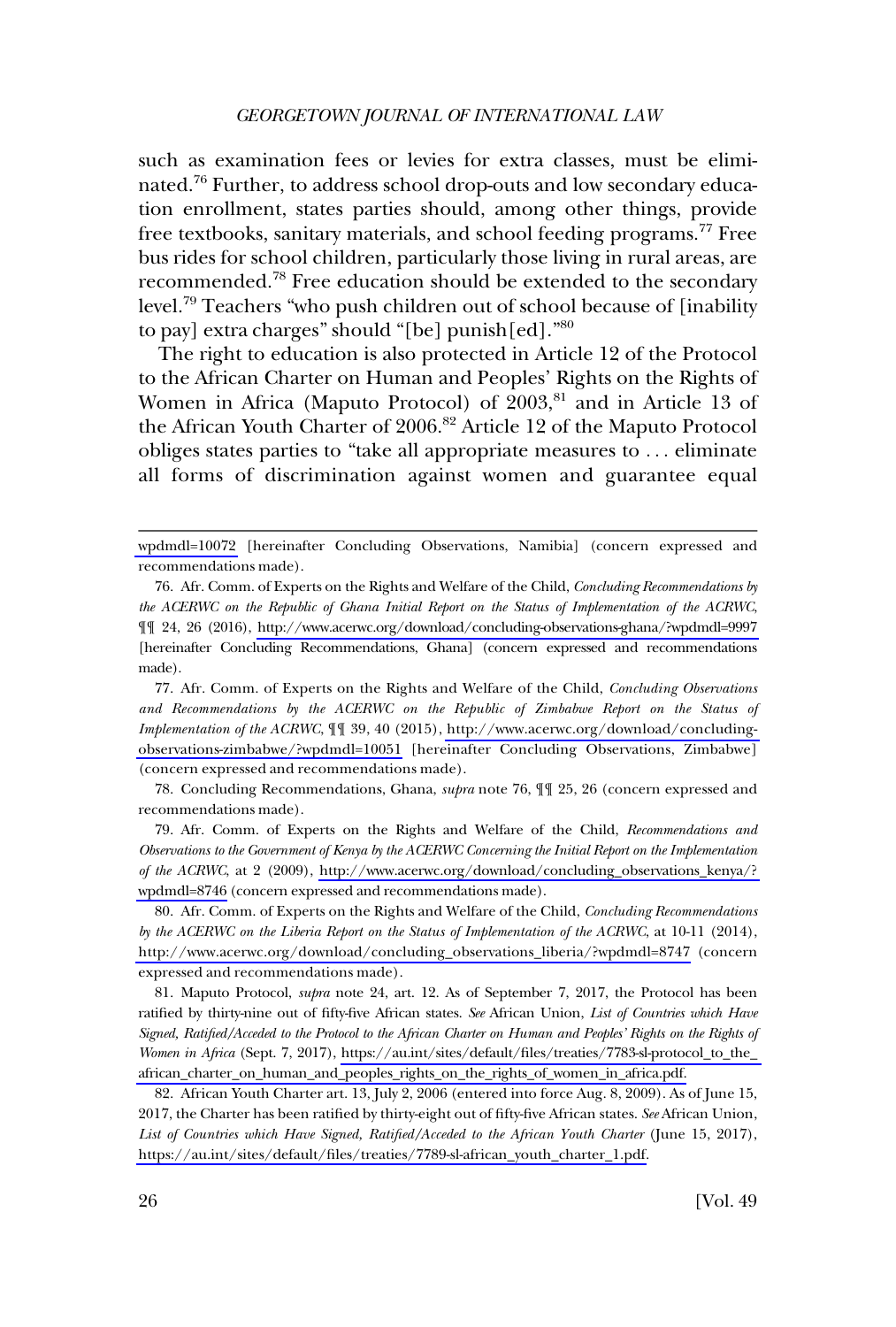opportunity and access in the sphere of education and training."<sup>83</sup> In view of the serious problem of violence against girls in African schools, states parties are required to offer girls protection against all forms of abuse in schools.84 Stereotypes in textbooks and syllabuses are to be eliminated $85$  and gender sensitization is to be integrated in education curricula.86 Education under the Maputo Protocol should further help achieving the elimination of harmful cultural and traditional practices<sup>87</sup> and of culture- or tradition-based violence against women, <sup>88</sup> which are acute issues in many African societies. Article 13 of the African Youth Charter reiterates many of the obligations covered by Article 11 of the ACRWC for the benefit of "person[s] between the ages of 15 and 35 years."89 An aim of education mentioned in Article 13 that is of significance in the African context is learning about HIV/AIDS, reproductive health, substance abuse, and harmful cultural practices.<sup>90</sup> Neither the Maputo Protocol nor the Youth Charter contains a complaints procedure, however. The Protocol is subject to the system of state reporting provided for under the Banjul Charter.

It should, finally, be added that states parties to the Protocol to the African Charter on the Establishment of the African Court on Human and Peoples' Rights may, in appropriate circumstances, submit cases to the Court established under the Protocol.<sup>91</sup> Also the Commission may do so in specific instances in respect of those states party to the Protocol.<sup>92</sup> The Court may also entitle certain NGOs and individuals to institute cases directly before it, provided the state party concerned has made a declaration accepting the competence of the Court to receive

89. African Youth Charter, *supra* note 82, Definitions, "Youth."

90. *Id*. art. 13(3)(f). This is the first provision in a treaty addressing HIV/AIDS in the context of the right to education.

91. Protocol to the African Charter on the Establishment of the African Court on Human and Peoples' Rights art. 5(1)(b)-(d), June 10, 1998, O.A.U. Doc. OAU/LEG/MIN/AFCHPR/PROT.1 rev.2 (1997) (entered into force Jan. 1, 2004) [hereinafter Protocol to the African Charter].

92. The Commission may refer cases of serious or massive violations of human rights, as apparent from one or more communications received, of its own accord to the Court. *Id*. art. 5(1) (a); Rules of Procedure of the African Commission on Human and Peoples' Rights (2010), rules 84(2), 118(3).

<sup>83.</sup> Maputo Protocol, *supra* note 24, art. 12(1)(a). The Protocol contemplates "specific positive action" by states parties aimed at promoting girls' and women's right to education. *See id*. art. 12(2).

<sup>84.</sup> *Id*. art. 12(1)(c).

<sup>85.</sup> *Id*. art. 12(1)(b).

<sup>86.</sup> *Id*. art. 12(1)(e).

<sup>87.</sup> *Id*. art. 2(2).

<sup>88.</sup> *Id*. art. 4(2)(d).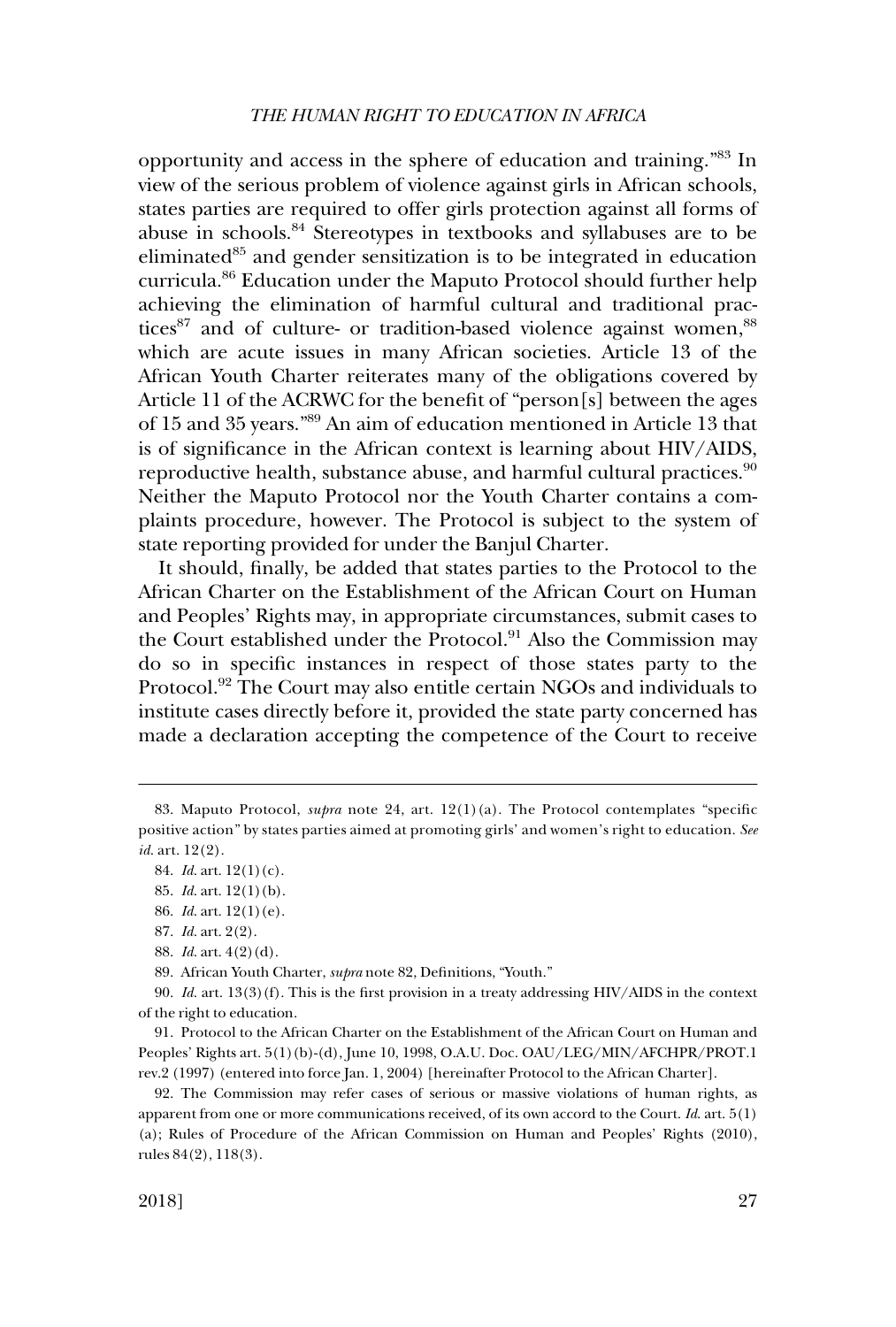such cases.<sup>93</sup> The Court can decide on the right to education as protected in the Banjul Charter, but interestingly also as laid down in "any other relevant human rights instruments ratified by the States concerned."94 So far, however, no case concerning the right to education has been decided by the Court.<sup>95</sup> The right to education may also be adjudicated on by the regional African ECOWAS Community Court of Justice, the adjudicatory body of the Economic Community of West African States (ECOWAS). The Banjul Charter forms part of the legal framework of ECOWAS, and the Court has express competence to decide on human rights cases brought by individuals.<sup>96</sup> In the case of *SERAP v. Nigeria*, the Court confirmed that the right to education is a justiciable right and that "[the] court will . . . hold a state accountable if it denies the right to education to its people."97 The case concerned allegations of corruption by a state agency responsible for distributing federal education funds to the constituent states of Nigeria. The Court

The Court will be replaced by the African Court of Justice and Human and Peoples' Rights, 95. which will exercise the combined jurisdiction of its predecessors, the A.U. Court of Justice and the African Court on Human and Peoples' Rights, and also international criminal jurisdiction once the relevant A.U. Protocols of 2008 and 2014 have entered into force. *See* Protocol on the Statute of the African Court of Justice and Human Rights arts. 1, 2, July 1, 2008, 48 I.L.M. 317 (2009); Protocol on Amendments to the Protocol on the Statute of the African Court of Justice and Human Rights art. 3(1), June 27, 2014, [https://au.int/sites/default/files/treaties/7804-treaty-](https://au.int/sites/default/files/treaties/7804-treaty-0045_-_protocol_on_amendments_to_the_protocol_on_the_statute_of_the_african_court_of_justice_and_human_rights_e.pdf)[0045\\_-\\_protocol\\_on\\_amendments\\_to\\_the\\_protocol\\_on\\_the\\_statute\\_of\\_the\\_african\\_court\\_of\\_](https://au.int/sites/default/files/treaties/7804-treaty-0045_-_protocol_on_amendments_to_the_protocol_on_the_statute_of_the_african_court_of_justice_and_human_rights_e.pdf)  [justice\\_and\\_human\\_rights\\_e.pdf](https://au.int/sites/default/files/treaties/7804-treaty-0045_-_protocol_on_amendments_to_the_protocol_on_the_statute_of_the_african_court_of_justice_and_human_rights_e.pdf) [hereinafter Malabo Protocol]. By and large, however, the rules on access to the Court in human rights cases (including those requiring the making of a declaration in the case of NGOs and individuals) and on the wide human rights basis for bringing and deciding cases remain valid. The ACERWC will also be competent to approach the Court. *See* (amended) Statute of the African Court of Justice and Human and Peoples' Rights arts. 28(c), 30, 31(1); Malabo Protocol, *supra*, art. 9(3).

96. Revised Treaty of the Economic Community of West African States (ECOWAS) art.  $4(g)$ , July 24, 1993, [http://www.ecowas.int/wp-content/uploads/2015/01/Revised-treaty.pdf;](http://www.ecowas.int/wp-content/uploads/2015/01/Revised-treaty.pdf) Protocol on the Community Court of Justice arts.  $9(4)$ ,  $10(d)$ , July 6, 1991,  $A/P.I/7/91$ , as amended by Supplementary Protocol, Jan. 19, 2005, A/SP.1/01/05, [http://www.courtecowas.org/site2012/](http://www.courtecowas.org/site2012/pdf_files/supplementary_protocol.pdf) [pdf\\_files/supplementary\\_protocol.pdf.](http://www.courtecowas.org/site2012/pdf_files/supplementary_protocol.pdf) On the indirect jurisdiction of the regional East African Court of Justice, the adjudicatory body of the East African Community, to decide cases (including those brought by individuals) alleging human rights violations, see Ally Possi, *Striking a Balance between Community Norms and Human Rights: The Continuing Struggle of the East African Court of Justice*, 15 AFR. HUM. RTS. L.J. 192 (2015). Cases may potentially relate to the sphere of education. *See id*. at 198.

97. Socio-Economic Rights and Accountability Project (SERAP) v. Nigeria, ECW/CCJ/APP/ 12/02, 2010 AHRLR 145, Judgment, ¶ 21 (ECOWAS 2010).

<sup>93.</sup> Protocol to the African Charter, *supra* note 91, arts. 5(3), 34(6).

<sup>94.</sup> *Id*. art. 7; *see also id*. art. 3(1). Whereas the Commission deals with cases confidentially, court proceedings are public. Commission decisions are rather recommendatory, whereas those of the Court are binding.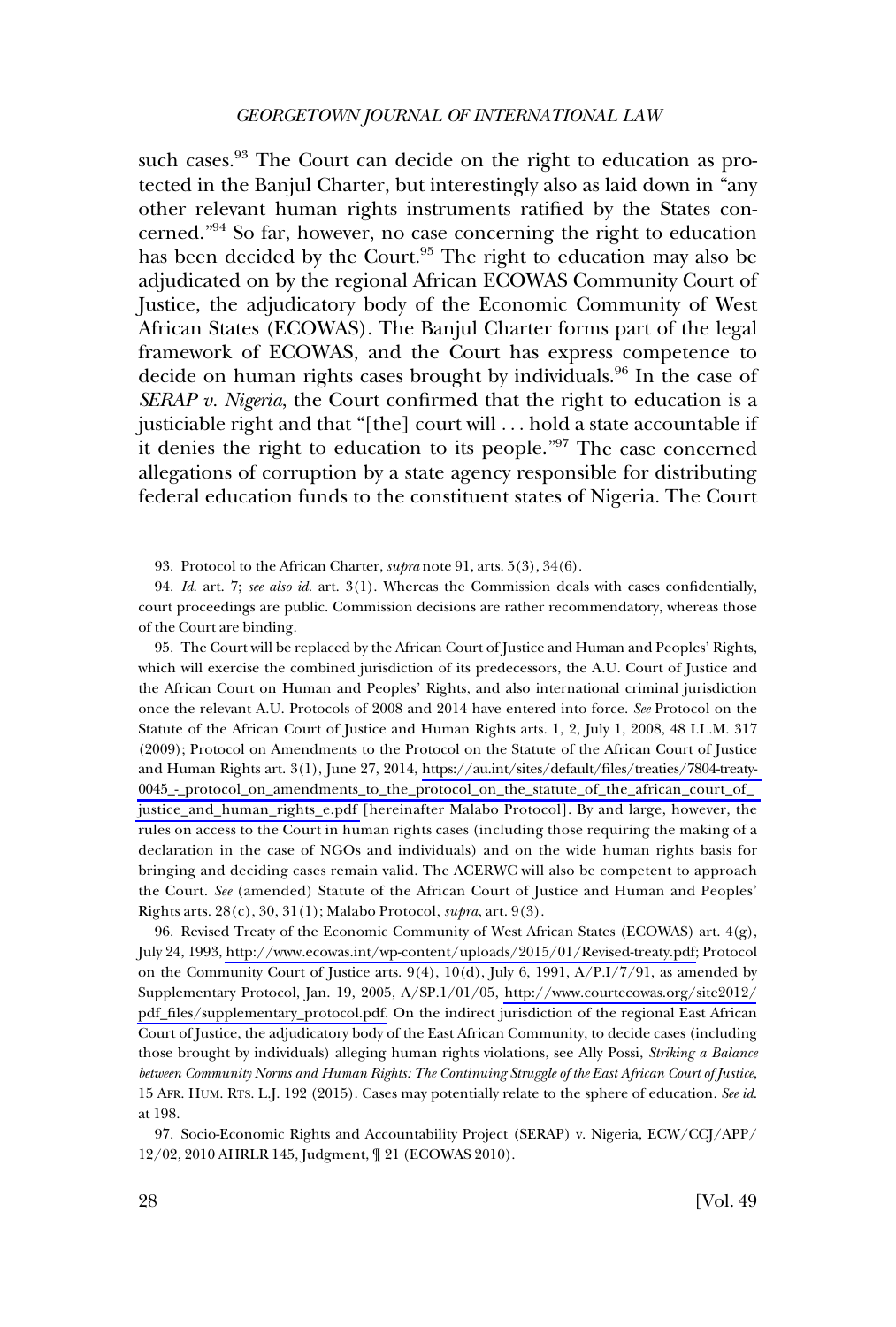<span id="page-20-0"></span>did not find a violation of the right to education, stating that "[i]n a vast country like Nigeria, with her massive resources, one can hardly say that an isolated act of corruption contained in a report will have such devastating consequence as a denial of the right to education, even though  $\ldots$  it has a negative impact on education."<sup>98</sup>

## C. *The Right Balance Between Universalism and "Africanness"*

The right to education, to the extent that it applies to persons below the age of eighteen years, is a children's right. It has thus been observed that "the success of children's rights implementation strategies in Africa depends to a large extent on the level of cultural legitimacy accorded to children's rights norms," but that the criterion of "general legitimacy" would have to serve as a corrective with regard to "practices or values which enjoy cultural legitimacy but are incompatible with the children's rights."99 This, *i.e*., cultural legitimacy compatible with universally accepted human rights norms, reflects the appropriate standard applicable to implementing the right to education in general—that is, the right as also accruing to anyone above eighteen and hence not a child anymore. In this sense then, the right to education, or the particular way it is interpreted and applied, must reflect the specific African context in which it operates. Early marriage or child labor which deny any person an education, however—by way of example—could never be acceptable. Frans Viljoen remarks that the African human rights system has not always succeeded in finding the right balance between universality and "African specificity," referring specifically to the failure of the African system to accord adequate protection to "sexual minorities,"100 with, at any rate, homosexuality sometimes being described as "un-African."<sup>101</sup> Affording adequate protection in this respect is of significance also in the educational context, as neither teachers nor

<sup>98.</sup> *Id*. ¶ 19. For a critical discussion of the case, see Adetokunbo Mumuni & Chinyere Nwafor, *The ECOWAS Decision on the Right to Education in* SERAP v. Nigeria, 17 INTERIGHTS BULL. 99 (2013).

<sup>99.</sup> Thoko Kaime, *The Convention on the Rights of the Child and the Cultural Legitimacy of Children's Rights in Africa: Some Reflections*, 5 AFR. HUM. RTS. L.J. 221, 223 (2005).

<sup>100.</sup> Viljoen, *Progress and Challenges*, *supra* note 41, at 309-10. Within the A.U., "one issue above all else has emerged as an instance of potential normative contradiction and divergence: the rights of sexual minorities, or, differently stated, the issue of equality based on sexual orientation and gender identity." *Id*. at 309.

Eusebius McKaiser, *Homosexuality Un-African? The Claim Is a Historical Embarrassment*, 101. GUARDIAN (Oct. 2, 2012), [https://www.theguardian.com/world/2012/oct/02/homosexuality](https://www.theguardian.com/world/2012/oct/02/homosexuality-unafrican-claim-historical-embarrassment)[unafrican-claim-historical-embarrassment](https://www.theguardian.com/world/2012/oct/02/homosexuality-unafrican-claim-historical-embarrassment) ("Colonialists are often accused of bringing homosexuality to Africa.").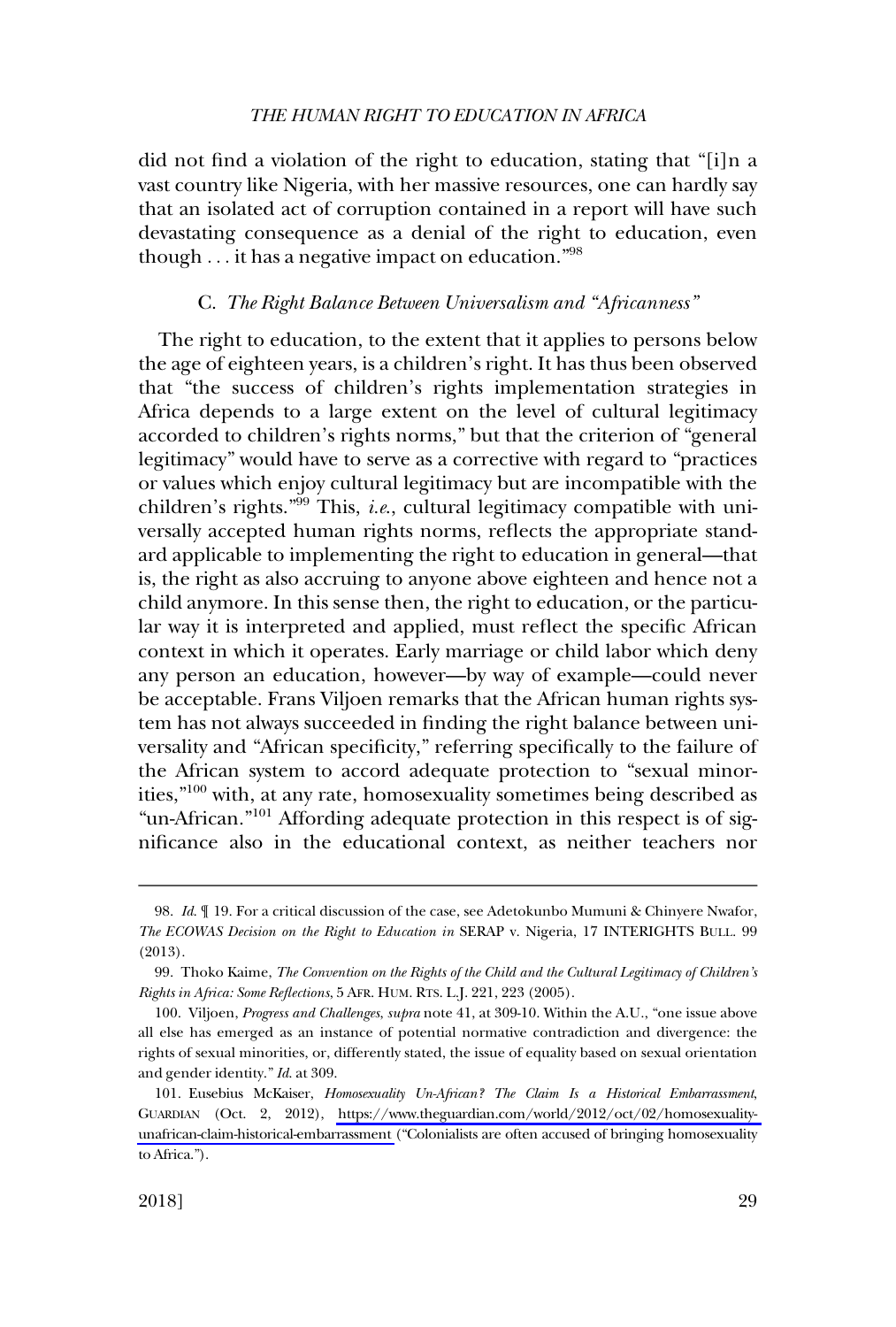students should experience any discrimination in education on the ground of their sexual orientation or identity—also not in Africa.

In 2011, the African Commission on Human and Peoples' Rights adopted the Principles and Guidelines on the Implementation of Economic, Social and Cultural Rights in the African Charter on Human and Peoples' Rights (African Principles and Guidelines). These also comment on the right to education in Article 17(1) of the Banjul Charter. In Paragraph 71(i), they state that "[e]ducation and training must be targeted at development based on African realities."<sup>102</sup> This gives expression, in a very vivid manner, to the notion of the right to education as requiring "domesticization" and being accorded "local ownership." The African Principles and Guidelines, in various provisions, specifically take into account the African context. To mention an interesting example, Paragraph 71(v) obliges states parties "[t]o address the interrelationship between education and child labor by simultaneously providing incentives to keep children in school, expanding educational opportunities for working children and making stronger efforts to remove children from the worst forms of child labor and to ensure their placement in appropriate educational programs."<sup>103</sup>

Whereas the eradication of the worst forms of child labor reflects a global consensus, as notably laid down in the International Labour Organization's (ILO) Worst Forms of Child Labor Convention (No. 182 of 1999), the phrase "expanding educational opportunities for working children" exposes, on the one hand, the reality that children in Africa often must work to help families survive, and, on the other, the fact that African societies usually have a different conception of childhood than Western societies. It may be noted that the ILO's Minimum Age Convention (No. 138 of 1973) implicitly forbids any type of child labor for children below the age of thirteen years. Children aged thirteen to at least fifteen may perform only "light" work.<sup>104</sup> The Convention has been criticized for its Western-centric perspective in terms of which children should, in principle, not work, nor even contribute to family maintenance.105 In Africa, family unity and community

<sup>102.</sup> *African Principles and Guidelines*, *supra* note 41, ¶ 71(i).

<sup>103.</sup> *Id*. ¶ 71(v).

<sup>104.</sup> Convention Concerning Minimum Age for Admission to Employment arts. 2, 3, 7, June 26, 1973, I.L.O. Convention No. 138, 1015 U.N.T.S. 297 (entered into force June 19, 1976), [http://](http://www.ilo.org/dyn/normlex/en/f?p=NORMLEXPUB:12100:0::NO::P12100_ILO_CODE:C138)  [www.ilo.org/dyn/normlex/en/f?p=NORMLEXPUB:12100:0::NO::P12100\\_ILO\\_CODE:C138.](http://www.ilo.org/dyn/normlex/en/f?p=NORMLEXPUB:12100:0::NO::P12100_ILO_CODE:C138)

<sup>105.</sup> *See, e.g*., Matteo Borzaga, *Limiting the Minimum Age: Convention 138 and the Origin of the ILO's Action in the Field of Child Labour*, *in* CHILD LABOUR IN A GLOBALIZED WORLD: A LEGAL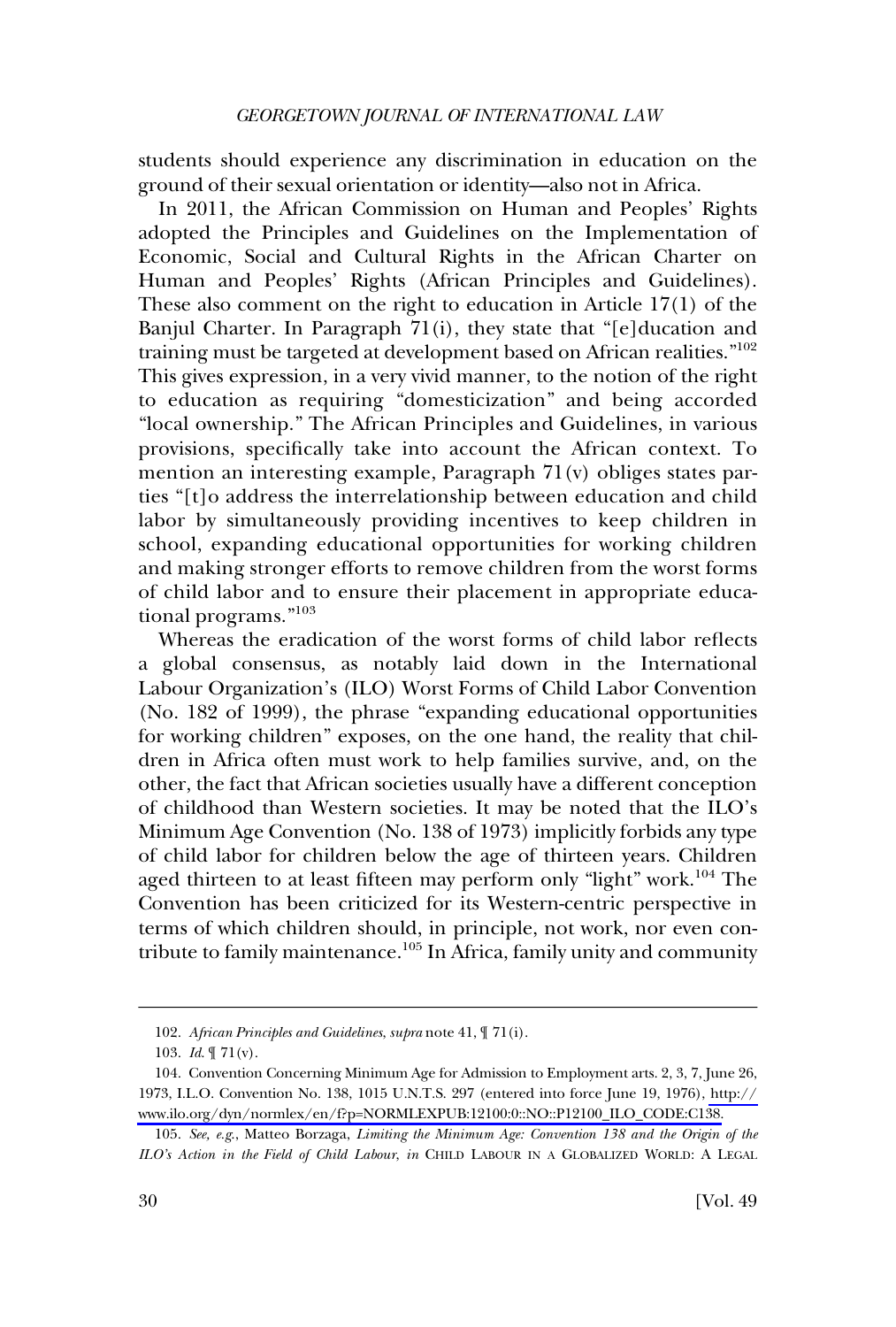solidarity prevail over any presumed right not to work.<sup>106</sup> Article 31 of the ACRWC mentions responsibilities of the child, among other things, "to work for the cohesion of the family," "to serve his [or her] national community by placing his [or her] physical and intellectual abilities at its service," or "to preserve and strengthen social and national solidarity."107 It has been held that these duties "represent[] a valuable addition to the international human rights agenda," on the understanding, of course, that "the language of duties should not be used to limit or violate children's rights."108 In this sense then, forms of child labor or "learn and earn" approaches in Africa that are potentially contentious under the Minimum Age Convention should be considered permissible, if legitimate in terms of African social norms, to the extent that a child's right to education, and other human rights, are not jeopardized.<sup>109</sup> As Paragraph 71(v) of the African Principles and Guidelines suggests, this would require that "educational opportunities for working children . . . [be] expand[ed]." The ILO's Minimum Age Convention itself ideally requires modification.

There will be universal minimum criteria that always need to be respected rigorously. Article 11(5) of the ACRWC, for example, requires "State Parties . . . [to] take all appropriate measures to ensure that a child who is subjected to school . . . discipline shall be treated with humanity and with respect for the inherent dignity of the child and in conformity with the . . . Charter." Morris Mbondenyi has stated that "[t]here is an emerging trend where schools' . . . discipline is being outlawed in some countries. Accordingly, . . . school teachers are [not] allowed to chastise children or undertake any other form of disciplinary measure that may be appropriate to the child's upbringing. This is not in line with African cultural values."110 With all due respect, this statement is at least ambiguous. The U.N. Committee on the Rights of the

ANALYSIS OF ILO ACTION 39, 53-55 (Giuseppe Nesi et al. eds., 2008) (referring to and confirming such criticism and highlighting the differences in approach).

<sup>106.</sup> *See id*. at 54.

<sup>107.</sup> ACRWC, *supra* note 17, art. 31(a), (b), (c), respectively.

<sup>108.</sup> Julia Sloth-Nielsen & Benyam D. Mezmur, *A Dutiful Child: The Implications of Article 31 of the African Children's Charter*, 52 J. AFR. L. 159, 188 (2008).

<sup>109.</sup> In other words, "there is nothing wrong for children to work to earn a vocation during their spare time in order that they become responsible citizens. A child who works does so as part of her or his education. Where, on the other hand, the work exceeds the children's rights to education, to play and . . . their basic rights then this becomes child labour and as such whoever is responsible should be compelled to stop and if they don't are to be punished." Adoro v. Kihara (2004) 2005 K.L.R. ¶ 5 (H.C.K.) (Kenya).

<sup>110.</sup> MORRIS K. MBONDENYI, INTERNATIONAL HUMAN RIGHTS AND THEIR ENFORCEMENT IN AFRICA 246 (2011).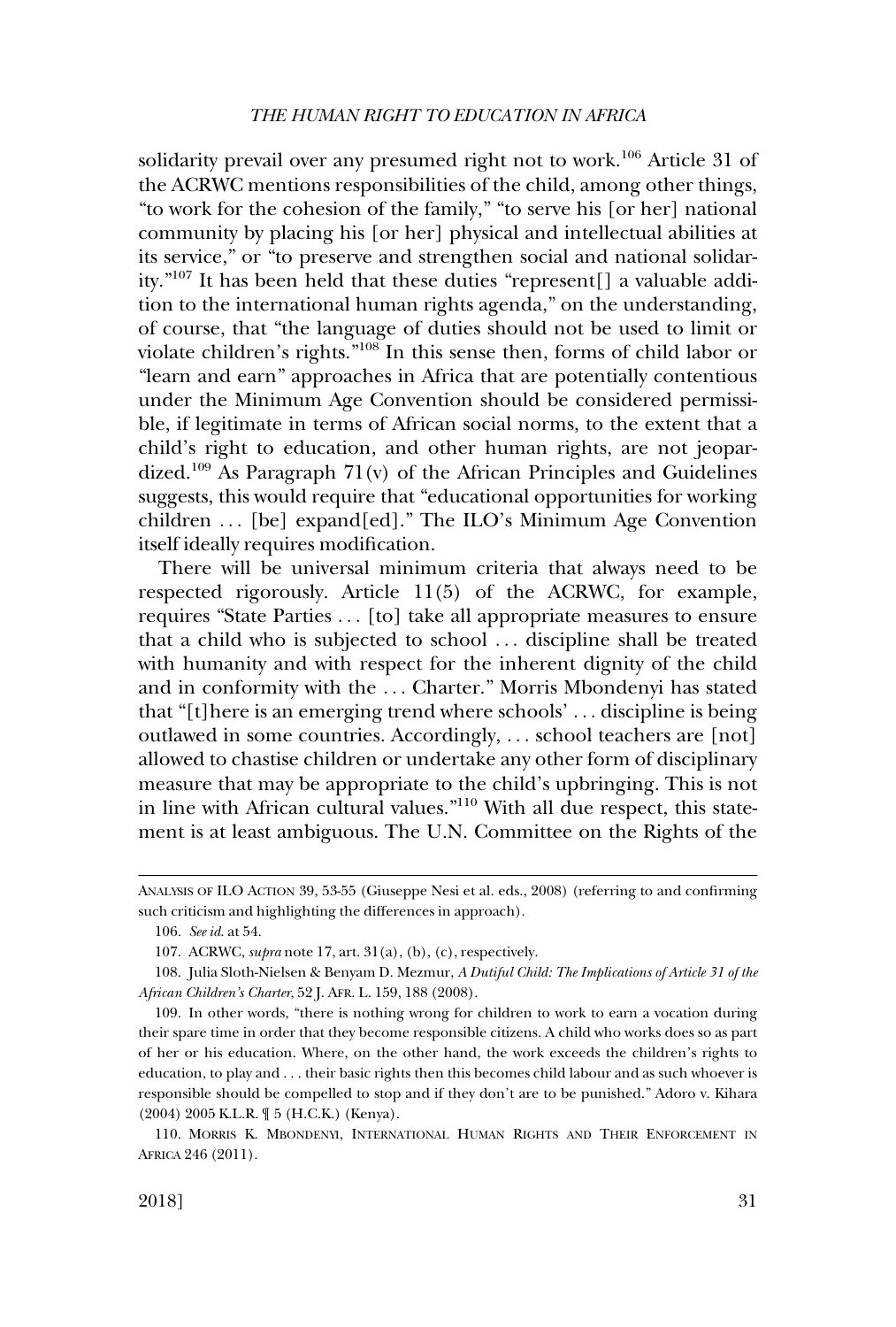<span id="page-23-0"></span>Child has stated with regard to the CRC that corporal punishment, no matter how light, "is invariably degrading."<sup>111</sup> It adds: "[T] here are other non-physical forms of punishment that are also cruel and degrading and thus incompatible with the [CRC]," such as "punishment which belittles, humiliates, denigrates, scapegoats, threatens, scares or ridicules the child."112 The point is that, once a disciplinary measure would impinge on a child's dignity (and physical forms of punishment *always*  will), it will not be permissible. The fact that it is "moderate" or "reasonable" then cannot make the encroachment a legitimate limitation of the child's rights.<sup>113</sup> This standard is also applicable with regard to the ACRWC.114 Below this standard, cultural values are irrelevant. Beyond it, however, cultural values should play a role in the design of an appropriate disciplinary response. As the U.N. Committee notes, there is also a "positive concept of discipline," in that "[t]he healthy development of children depends on [teachers, inter alia] for necessary guidance and direction, in line with children's evolving capacities, to assist their growth towards responsible life in society."115

## D. *Final Remarks*

The purpose here has not been to describe the protection of the right to education under the African human rights system in all detail, but rather to underline the fact that the right is being accommodated within this system through "own," African legal instruments, implementation mechanisms, and normative interpretations. In this sense then, the right to education is in the process of becoming a genuinely African right with which Africans can identify. It may, however, well be

<sup>111.</sup> U.N. Comm. on the Rights of the Child, General Comment No. 8, The Right of the Child to Protection from Corporal Punishment and Other Cruel or Degrading Forms of Punishment (Arts. 19, 28(2), and 37, inter alia), ¶ 11, U.N. Doc. CRC/C/GC/8 (Mar. 2, 2007) [hereinafter General Comment No. 8].

<sup>112.</sup> *Id*.

<sup>113.</sup> *See id*. ¶¶ 26, 31, 33, 39 (to the effect that there is no defense of "moderate" or "reasonable" corporal punishment, violence, chastisement, or correction). Hence, whereas cultural values may often play a role in determining what constitutes a legitimate limitation of rights, there may be quite universal standards from which cultural (or any other) deviation is not possible.

<sup>114.</sup> In fact, this seems to be confirmed by the ACERWC itself. Commenting on the initial state report of Ghana, the Committee "calls on the State Party . . . [t]o ensure the completion and implementation of the manual on positive forms of discipline for teachers with a view to eventually enacting . . . legislation prohibiting the use of corporal punishment in school." Concluding Recommendations, Ghana, *supra* note 76, ¶ 26.

<sup>115.</sup> General Comment No. 8, *supra* note 111, ¶ 13.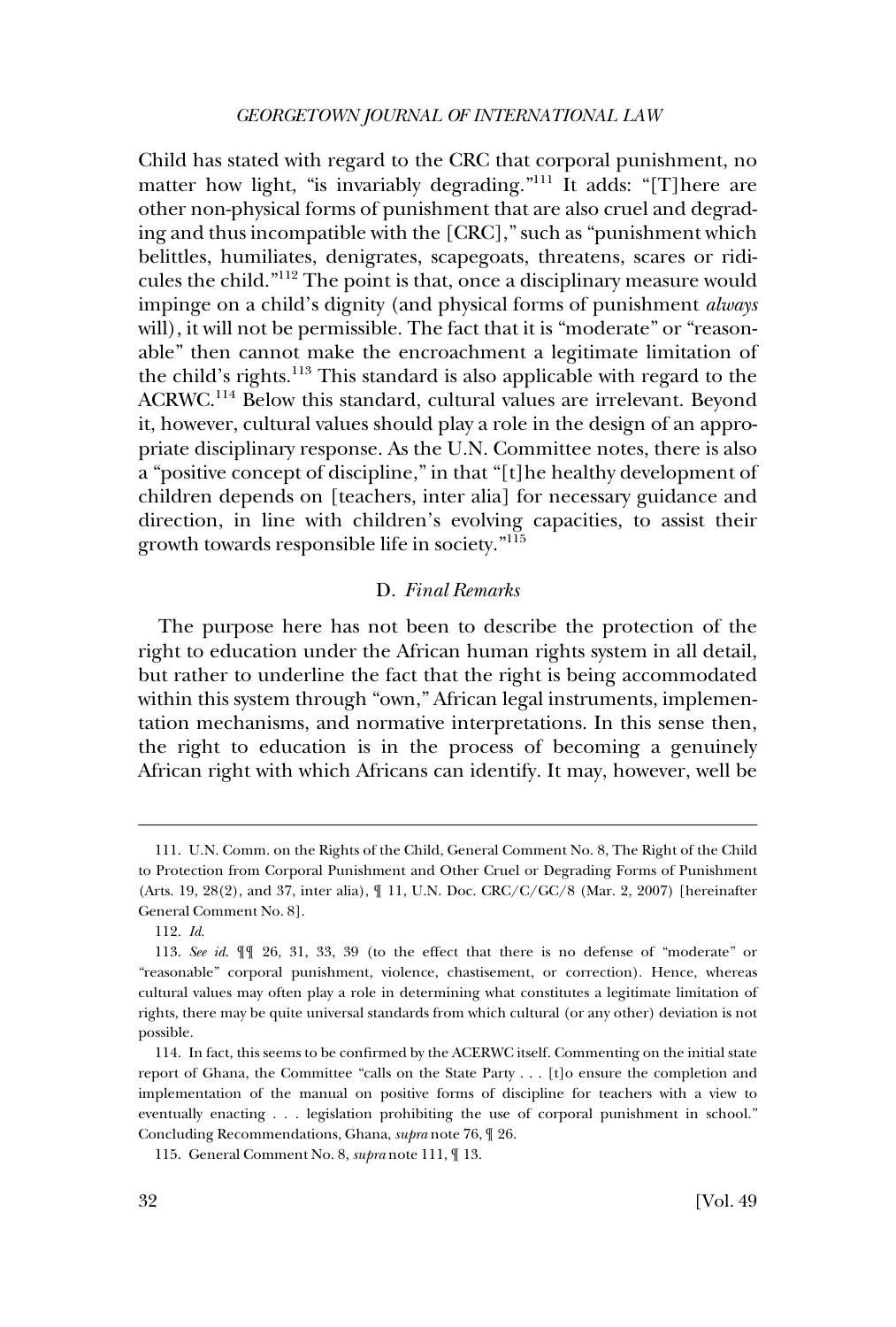asked how effectively the various African human rights bodies have been contributing towards this end. It has been stated of the African Commission that "it established itself as a credible if largely ineffectual monitoring body."116 It has been stated of the ACERWC that, despite an initial "lackluster performance," it "has clearly taken significant strides forward."<sup>117</sup> Although there has been much positive development, major problems with these bodies and the Court remain. It may thus be observed that, where it comes to the provision of effective relief for human rights violations by facilitating recourse to complaints procedures, the African bodies, in comparison with global and other regional human rights bodies, have dealt with only very few cases generally, even fewer on economic, social, and cultural rights, and only a handful on the right to education. $^{118}$ 

At this point, then, it is tempting to revert to the initial position that human rights are underperforming, that Africans "[do] not perceive the trials and tribulations of their lives as being 'human rights violations,'"119 and that "[f]aced with overpowering odds, they are unlikely to contemplate going to the further 'trouble' of putting together . . . a legal challenge."120 However, this is where the role of public interest lawyers and NGOs becomes crucial.<sup>121</sup> Through their active participation, much could be achieved. This presupposes an awareness of the existence of the various procedures on their part.122 There must further be improvements in the system itself.<sup>123</sup> Regarding the Commission, for example, cost orders need to be made to encourage use of the

<sup>116.</sup> Viljoen, *Progress and Challenges*, *supra* note 41, at 301.

<sup>117.</sup> VILJOEN, *supra* note 35, at 408. Generally, on a more coherent and bold approach in the Committee's work recently, see, for example, Lorenzo Wakefield & Usang M. Assim, *Dawn of a New Decade? The 16th and 17th Sessions of the African Committee of Experts on the Rights and Welfare of the Child*, 11 AFR. HUM. RTS. L.J. 699 (2012).

<sup>118.</sup> *See* Viljoen, *Progress and Challenges*, *supra* note 41, at 307, 312 ("Using any reasonable comparator, the African regional human rights system has only dealt with a handful of cases. . . . [Cases on socio-economic rights] make up a very small proportion.").

<sup>119.</sup> *Id*. at 308.

<sup>120.</sup> *Id*.

<sup>121.</sup> *Id*. at 309 (emphasizing the role of public interest lawyers and NGOs in this context).

<sup>122.</sup> *Id*. ("[T]hey . . . are in general quite oblivious of the very existence of the system or at least of its potential for redress.").

<sup>123.</sup> Frans Viljoen mentions the following challenges facing the African human rights system: no genuine movement from intergovernmentalism to supranationalism within the A.U., few submitted cases, a failure sometimes to find the right balance between universality and "African specificity," uneven quality of jurisprudence, insufficient effort to effectively address poverty, a lack of priority in dealing with urgent and massive violations, and prioritization of promotion over protection. *Id*. at 304-14.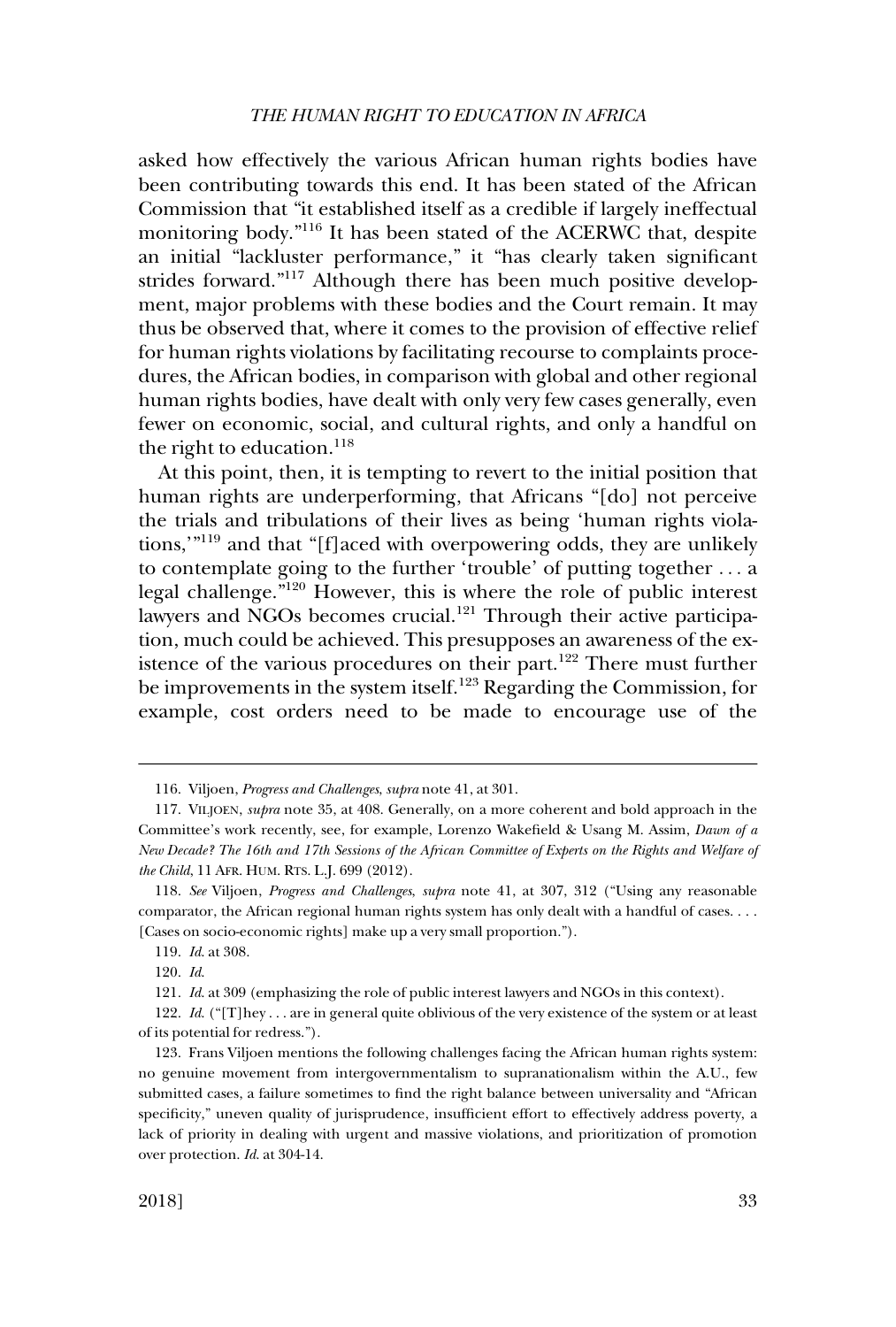<span id="page-25-0"></span>complaints procedure, the requirement of exhausting local remedies needs to be relaxed, and decisions need to be taken much faster.<sup>124</sup> Most importantly regarding the Court, African states need to join the Court and make declarations accepting the Court's competence to receive complaints by NGOs and individuals.<sup>125</sup> In sum, it is important that the future sees enhanced domesticization activities concerning the right to education and other human rights not only at the regional, but also at the national level, in Africa as well as in other regions of the world, to strengthen the moral cogency of the right to education and other human rights on the continent and beyond.

## III. DEBUNKING PURE "DEVELOPMENT GOAL" APPROACHES

## A. *Legal Commitments Neglected*

Another reason for the general demise of human rights at the international level is that they have been relegated to play a purely "technical" legal role in U.N. and regional human rights procedures not enjoying prominent publicity and media coverage. The discourse at center-stage, rather than referring to "the realization of human rights," avoids human rights language and speaks of "meeting human needs," "eradicating poverty," and "achieving sustainable development."126 In the field of education, the right to education has thus been superseded by the lofty goal of "[e]nsur[ing] inclusive and equitable quality education and promot[ing] lifelong learning opportunities for all" by

<sup>124.</sup> *Id*. at 309 (mentioning, inter alia, these as necessary improvements). Regarding the ACERWC, Viljoen holds that the future emphasis should be on "the improvement of the Committee's procedures, on closer collaboration and experience-sharing with other A.U. and U.N. bodies, on greater visibility, streamlining of its procedures, a strengthened secretariat, and a more secure resource base." VILJOEN, *supra* note 35, at 409.

<sup>125.</sup> As of June 15, 2017, only thirty out of fifty-five African states have joined the Court, with only seven having made a declaration. *See* African Union, *List of Countries which Have Signed, Ratified/Acceded to the Protocol to the African Charter on Human and Peoples' Rights on the Establishment of an African Court on Human and Peoples' Rights* (June 15, 2017), [https://au.int/sites/default/files/](https://au.int/sites/default/files/treaties/7778-sl-protocol_to_the_african_charter_on_human_and_peoplesrights_on_the_estab.pdf) [treaties/7778-sl-protocol\\_to\\_the\\_african\\_charter\\_on\\_human\\_and\\_peoplesrights\\_on\\_the\\_estab.](https://au.int/sites/default/files/treaties/7778-sl-protocol_to_the_african_charter_on_human_and_peoplesrights_on_the_estab.pdf)  [pdf](https://au.int/sites/default/files/treaties/7778-sl-protocol_to_the_african_charter_on_human_and_peoplesrights_on_the_estab.pdf). On the mixed performance of the Court so far, see generally Manisuli Ssenyonjo, *Direct Access to the African Court on Human and Peoples' Rights by Individuals and Non Governmental Organisations: An Overview of the Emerging Jurisprudence of the African Court 2008–2012, 2 INT'L* HUM. RTS. L. REV. 17 (2013).

<sup>126.</sup> *See, e.g*., World Conf. on Educ. for All, World Declaration on Education for All and Framework for Action to Meet Basic Learning Needs (1990) [hereinafter Jomtien Declaration and Framework for Action] (the Framework for Action referring to "meeting basic learning needs" already in its title); G.A. Res. 70/1, Transforming Our World: 2030 Agenda for Sustainable Development, at 1 (Oct. 21, 2015) [hereinafter 2030 Agenda for Sustainable Development] (referring to "eradicating poverty . . . for sustainable development" in the preamble).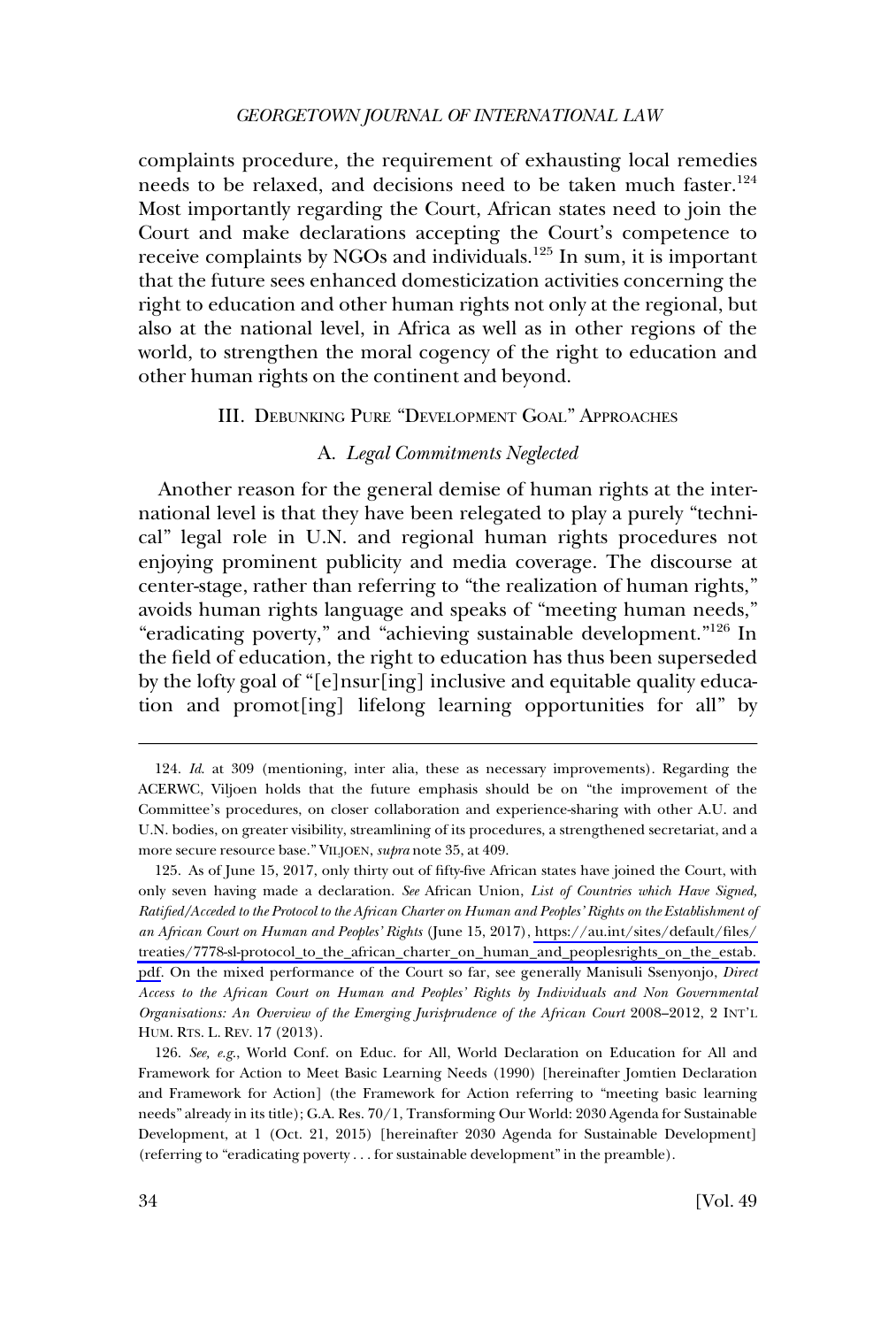2030.127 International human rights treaties, such as the International Covenant on Economic, Social and Cultural Rights of 1966, the CRC, or the ACRWC, create clear legal obligations for states, individually and jointly, to realize the right to education. A second strand of documents, however—notably the Jomtien World Declaration on Education for All (and the accompanying Framework for Action) of 1990, the Dakar Framework for Action of 2000, the U.N. Millennium Declaration of 2000 (from which the Millennium Development Goals, the MDGs, were developed), the 2030 Agenda for Sustainable Development of 2015 (setting out the Sustainable Development Goals, the SDGs, replacing the MDGs), and the Incheon Declaration and Framework for Action of 2015<sup>128</sup>—has shifted into the spotlight now. These documents are markedly different from the human rights treaties long since in place. Political commitments in these documents have come to replace legal commitments laid down in the human rights treaties. The new type of document reflects a pure "development goal" approach, notably proposing that states very incrementally (in the case of the SDGs a remote deadline of 2030 having been set) overcome certain serious socio-economic problems. Under a human rights approach, such problems would require "immediate and top-priority remedial attention" as a matter of obligation.129

129. In this vein, see Thomas Pogge & Mitu Sengupta, *Assessing the Sustainable Development Goals from a Human Rights Perspective*, 32 J. INT'L & COMP. SOC. POL'Y 83, 84 (2016). Neither did the MDGs reflect a human rights approach. For a summary of the reasons raised why the MDGs could not be considered to reflect a human rights approach, see Philip Alston, *Ships Passing in the Night: The Current State of the Human Rights and Development Debate Seen Through the Lens of the Millennium Development Goals*, 27 HUM. RTS. Q. 755, 764-66 (2005). Some further notable publications addressing the lack of a human rights approach in the MDGs include, for example, THE MILLENNIUM DEVELOPMENT GOALS AND HUMAN RIGHTS: PAST, PRESENT AND FUTURE (Malcolm Langford et al. eds., 2013); Mary Robinson, *The MDG–Human Rights Nexus to 2015 and Beyond*, 41 IDS BULL. 80, 80-82 (2010); Office of the U.N. High Comm'r for Hum. Rts., *Claiming the Millennium Development Goals: A Human Rights Approach*, U.N. Doc. HR/PUB/08/3 (2008); Ashwani Saith, *From Universal Values to Millennium Development Goals: Lost in Translation*, 37 DEV. & CHANGE 1167 (2006). On the importance of a human rights approach to education in the post-2015 development agenda, see U.N. General Assembly, *Report of the Special Rapporteur (Kishore Singh) on the Right to Education*, U.N. Doc. A/68/294 (Aug. 9, 2013) [hereinafter Singh, U.N. Doc. A/68/294] (untitled, but on the very topic).

<sup>127. 2030</sup> Agenda for Sustainable Development, *supra* note 126, Sustainable Development Goal 4.

<sup>128.</sup> Jomtien Declaration and Framework for Action, *supra* note 126; World Educ. Forum, The Dakar Framework for Action (2000); G.A. Res. 55/2, United Nations Millennium Declaration (Sept. 18, 2000); 2030 Agenda for Sustainable Development, *supra* note 126; Education 2030, Incheon Declaration and Framework for Action for the Implementation of Sustainable Development Goal 4 (2015) [hereinafter Incheon Declaration/Framework for Action].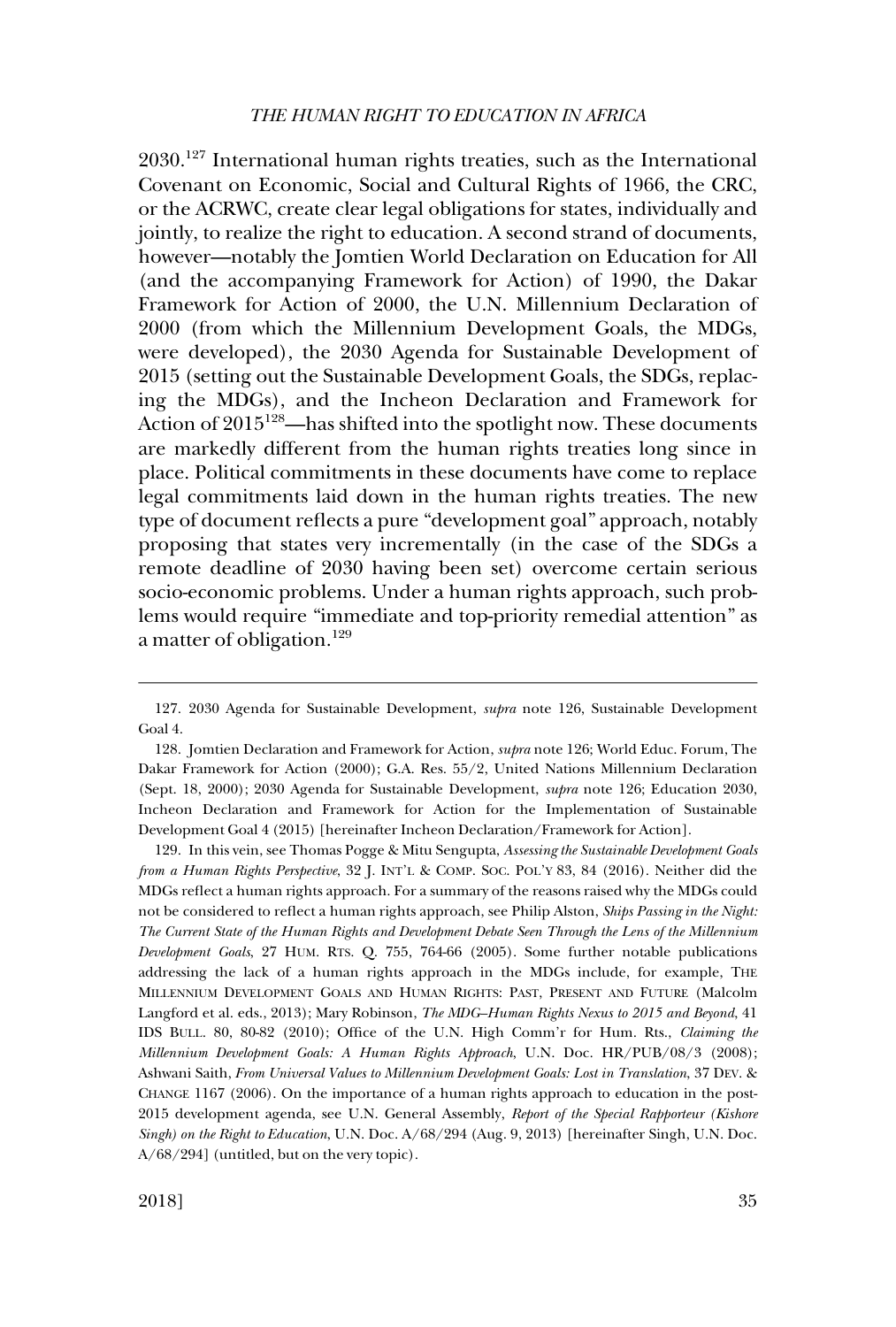<span id="page-27-0"></span>With regard to the 1990 Jomtien Declaration and Framework for Action,<sup>130</sup> it had been stated by a former U.N. Special Rapporteur on the Right to Education that

[t]he language of the final document adopted by the Jomtien Conference merged human needs and market forces, moved education from governmental to social responsibility, made no reference to the international legal requirement that primary education be free-of-charge. . . . The language elaborated at Jomtien was different from the language of international human rights  $law.<sup>131</sup>$ 

How does this compare with the present approach in the SDGs on education? Has anything changed? SDG 4 envisages, inter alia, that, "[b]y 2030, [it should be] ensure[d] that all girls and boys complete free, equitable and quality primary and secondary education."132 The Incheon Declaration and Framework for Action of 2015133 concretize and seek to give impetus to the achievement of this and the other SDG 4 education aims. However, all three aspects raised by the Special Rapporteur—the role envisaged for private actors, an absence of accountable duty-bearers, and a paucity of human rights language remain of concern.

#### B. *A Role for the Private Sector?*

The Incheon Framework for Action recognizes that "[t]he private sector, philanthropic organizations and foundations can play an important role, using their experience, innovative approaches, business

<sup>130.</sup> The Jomtien Declaration and Framework for Action were adopted at the World Conference on Education for All, held at Jomtien, Thailand from 5 to 9 March 1990. Representatives of governments, intergovernmental organizations, and NGOs participated in the conference. Jomtien Declaration and Framework for Action, *supra* note 126.

<sup>131.</sup> KATARINA TOMAŠEVSKI, REMOVING OBSTACLES IN THE WAY OF THE RIGHT TO EDUCATION 10 (2001), [http://www.right-to-education.org/sites/right-to-education.org/files/resource-attachments/](http://www.right-to-education.org/sites/right-to-education.org/files/resource-attachments/Tomasevski_Primer%201.pdf)  [Tomasevski\\_Primer%201.pdf.](http://www.right-to-education.org/sites/right-to-education.org/files/resource-attachments/Tomasevski_Primer%201.pdf) Generally, for an evaluation of the Education for All (EFA) process, commencing with the Jomtien Declaration and Framework for Action, up to 2005, see BEITER, *supra*  note 15, at 328-33.

<sup>132. 2030</sup> Agenda for Sustainable Development, *supra* note 126, Sustainable Development Goal 4.1.

<sup>133.</sup> The Incheon Declaration and Framework for Action were adopted at the World Education Forum 2015, held at Incheon, Republic of Korea from 19 to 22 May 2015. Representatives of governments, intergovernmental organizations, civil society, and the private sector participated in the event. *See* Incheon Declaration/Framework for Action, *supra* note 128.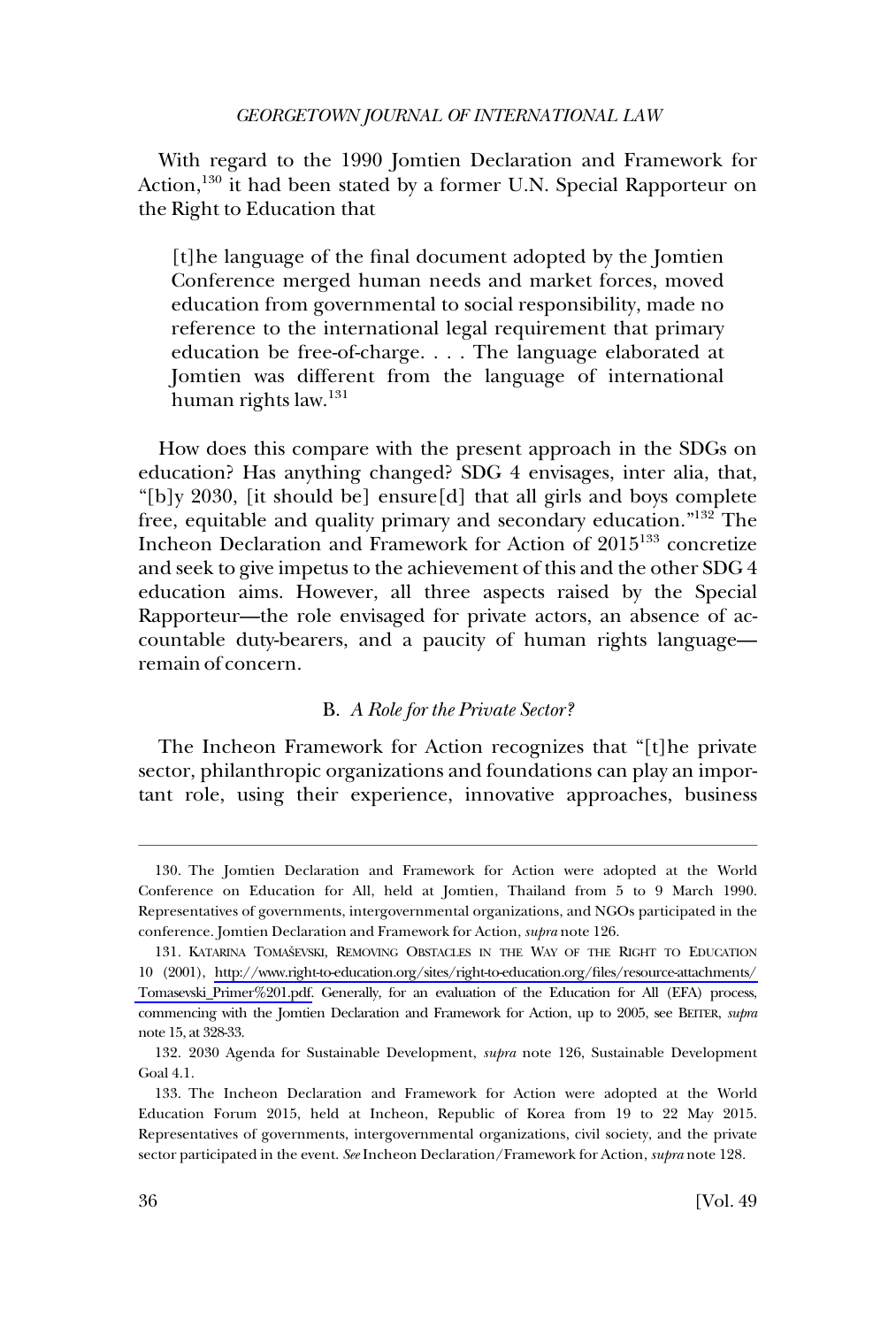expertise and financial resources to strengthen public education."134 It is important "[to] uphold" their "right to participation."135 Although the Framework for Action refers to the "primary responsibility" of governments for education and the fact that private actors should "respect education as a human right,"136 the Incheon documents fail to address the essential reality that many private actors are driven by self-interested motivations, prefer their activities to run parallel to the mainstream and beyond ordinary accountability, and focus on lucrative, rather than priority areas in education investment.<sup>137</sup> Evidence does not bear out schools operated by non-public providers achieving better learning outcomes,138 and it reveals that such schools expend less money per pupil on instructional costs because they keep teacher salaries low by relying on

*See, e.g*., Steven J. Klees, *Will We Achieve Education for All and the Education Sustainable*  137. *Development Goal?*, 61 COMP. EDUC. REV. 425, 434 (2017) ("[W]hat they do offer will be selfinterested, short-sighted, uncoordinated, and contribute little to education investment priorities."). Regarding corporations, see Justin van Fleet, *A Disconnect between Motivations and Education Needs: Why American Corporate Philanthropy Alone Will Not Educate the Most Marginalized*, *in* PUBLIC PRIVATE PARTNERSHIPS IN EDUCATION: NEW ACTORS AND MODES OF GOVERNANCE IN A GLOBALIZING WORLD 158, 178-79 (Susan L. Robertson et al. eds., 2012) ("[C]orporate philanthropy is driven by selfinterest . . . poses moral, accountability and democratic conflicts . . . [and] can . . . purposefully or incidentally perpetuate dependency, inequality and marginalization."). Regarding "pure" philanthropy, see Prachi Srivastava & Su-Ann Oh, *Private Foundations, Philanthropy and Partnership in Education and Development: Mapping the Terrain*, *in* PUBLIC PRIVATE PARTNERSHIPS IN EDUCATION: NEW ACTORS AND MODES OF GOVERNANCE IN A GLOBALIZING WORLD, *supra*, at 128, 128 (noting that philanthropy in education reflects "highly complex and often self-interested motivations and colonial, neocolonial and imperialist paradigms"). Drawing attention to the dangers of the privatization of education and stressing the need for strengthening public education, see also Fons Coomans & Antenor Hallo de Wolf, *Privatisation of Education and the Right to Education*, *in*  PRIVATISATION AND HUMAN RIGHTS IN THE AGE OF GLOBALISATION 229 (Koen de Feyter & Felipe Gómez Isa eds., 2005); Sylvain Aubry & Delphine Dorsi, *Towards a Human Rights Framework to Advance the Debate on the Role of Private Actors in Education*, 42 OXFORD REV. EDUC. 612 (2016); MANFRED NOWAK, HUMAN RIGHTS OR GLOBAL CAPITALISM: THE LIMITS OF PRIVATIZATION 57-66 (2017); *Privatisation of Education*, RIGHT TO EDUCATION, [http://www.right-to-education.org/issue](http://www.right-to-education.org/issue-page/privatisation-education)[page/privatisation-education](http://www.right-to-education.org/issue-page/privatisation-education) (last visited Jan. 3, 2018) (Right to Education is a global human rights organization focusing on the right to education, making available many resources on the topic on its website.).

138. Furnishing evidence in support of the advantage of public education (though just focusing on the U.S.), see, for example, CHRISTOPHER A. LUBIENSKI & SARAH T. LUBIENSKI, THE PUBLIC SCHOOL ADVANTAGE: WHY PUBLIC SCHOOLS OUTPERFORM PRIVATE SCHOOLS (2013).

<sup>134.</sup> Incheon Framework for Action, *supra* note 128, ¶ 82.

<sup>135.</sup> Incheon Declaration, *supra* note 128, ¶ 12.

<sup>136.</sup> Incheon Framework for Action, *supra* note 128, ¶¶ 78, 82.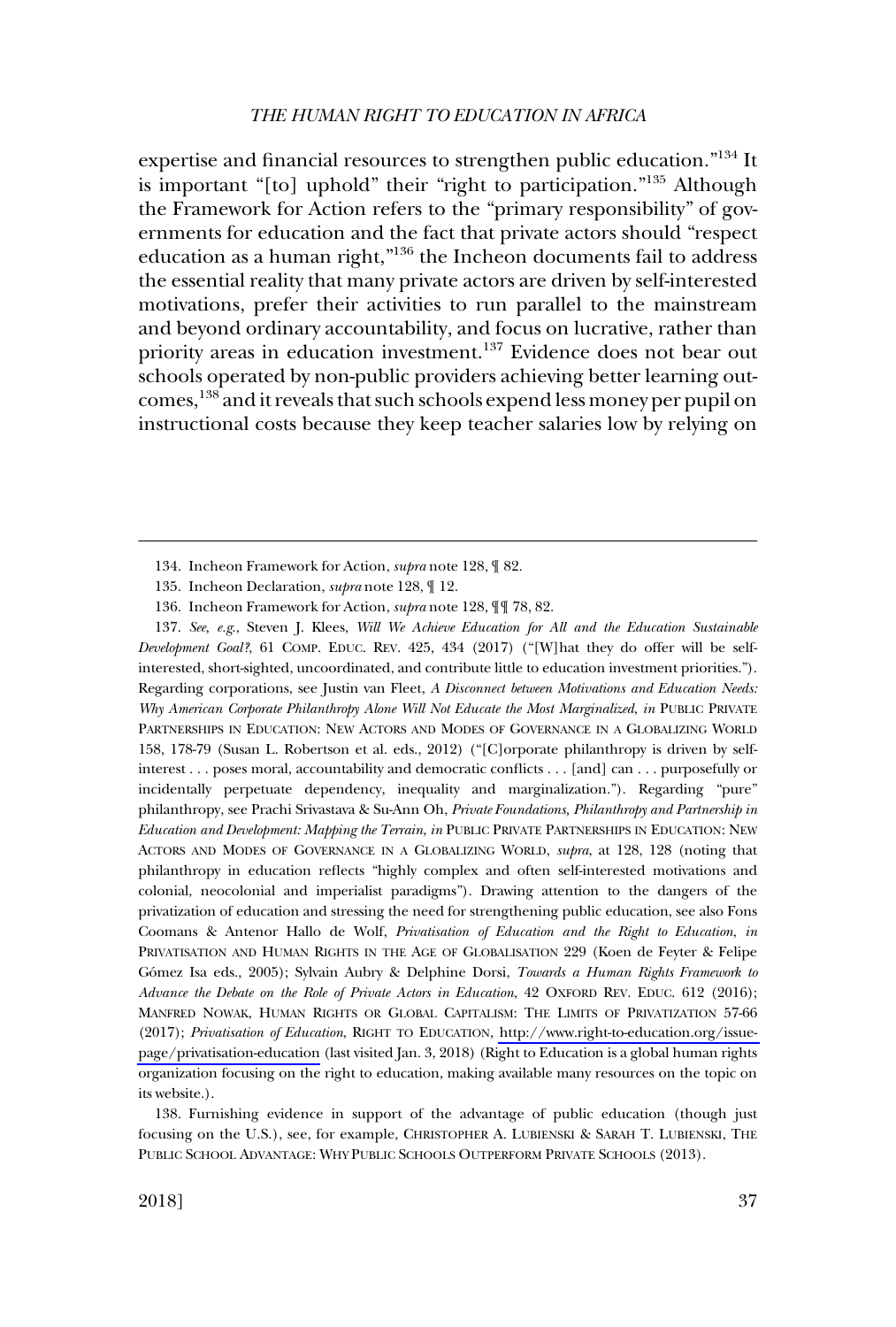younger, less experienced staff.<sup>139</sup> Many of these schools further levy fees in some form or another, thus undermining the basic postulate of international human rights law that education up to the age of fifteen years should be free.<sup>140</sup> Public-private partnerships (PPPs) in education have become a noticeable phenomenon.<sup>141</sup> Generally with regard to PPPs in Africa, a 2005 report notes that "the record of PPPs in Africa over the last 15 years is mixed, the process is complex, and governments should not expect PPPs to be a 'magic bullet.'<sup>"142</sup> With regard to plans to expand PPP schooling in South Africa, it has been stated that "[h]ealthy skepticism is a good idea," as "there's a real risk of such models laying the country's public education coffers vulnerable to capture by private interests."143 A former U.N. Special Rapporteur on the Right to Education emphasizes that "[u]nder no circumstances should a State provide financial support to a private provider of education."<sup>144</sup>

140. On this requirement of international human rights law, see BEITER, *supra* note 15, at 510, 512-14, 516, 518. Whereas primary education must be made free virtually immediately, free lower secondary education needs to be introduced with a fairly high measure of urgency. *See id.* at 390, 514-16 (read with 303, 519). Although there is strictly only a right to free *public* education, increased private provision and a resultant reduction in good-quality public alternatives naturally tend to undermine the principle of free education. Primary education usually refers to the first six years of schooling, lower secondary education to the subsequent three years of schooling, fifteen being the most common age for the completion of lower secondary education. *See*  UNESCO, INTERNATIONAL STANDARD CLASSIFICATION OF EDUCATION: ISCED 2011 ¶¶ 122, 141, 146 (2012), [http://unesdoc.unesco.org/images/0021/002191/219109e.pdf.](http://unesdoc.unesco.org/images/0021/002191/219109e.pdf)

141. For a critical assessment of PPPs in education in the light of the right to education, see, for example, Maria Ron-Balsera & Akanksha A. Marphatia, *Do Public Private Partnerships Fulfil the Right to Education? An Examination of the Role of Non-State Actors in Advancing Equity, Equality and Justice*, *in* PUBLIC PRIVATE PARTNERSHIPS IN EDUCATION: NEW ACTORS AND MODES OF GOVERNANCE IN A GLOBALIZING WORLD, *supra* note 137, at 217, 218 (the endeavor must be "to strengthen state systems and increase resources for public education rather than seek a substitute in private provision"); U.N. General Assembly, *Report of the Special Rapporteur (Kishore Singh) on the Right to Education*, ¶ 123, U.N. Doc. A/70/342 (Aug. 26, 2015) [hereinafter Singh, U.N. Doc. A/70/342] (untitled, but on the very topic) (stating that it is important that "Governments take a critical view of the euphoria around [these] partnerships").

142. PETER FARLAM, WORKING TOGETHER: ASSESSING PUBLIC–PRIVATE PARTNERSHIPS IN AFRICA i (2005).

143. Sara Muller, *SA's Public-Private School Plans Require Healthy Skepticism*, MAIL & GUARDIAN (May 17, 2017), [https://mg.co.za/article/2017-05-17-sas-public-private-school-plans-require](https://mg.co.za/article/2017-05-17-sas-public-private-school-plans-require-healthy-scepticism)[healthy-scepticism](https://mg.co.za/article/2017-05-17-sas-public-private-school-plans-require-healthy-scepticism).

144. U.N. General Assembly, *Report of the Special Rapporteur (Kishore Singh) on the Right to Education*, ¶ 112, U.N. Doc. A/69/402 (Sept. 24, 2014) [hereinafter Singh, U.N. Doc. A/69/402] (untitled, on the topic of private providers of education).

<sup>139.</sup> For a clear demonstration of this point (also in the U.S. context), see Mark Weber & Bruce Baker, *Do For-Profit Managers Spend Less on Schools and Instruction? A National Analysis of Charter School Staffing Expenditures*, EDUC. POL'Y (2017), [https://doi.org/10.1177/0895904816681525.](https://doi.org/10.1177/0895904816681525)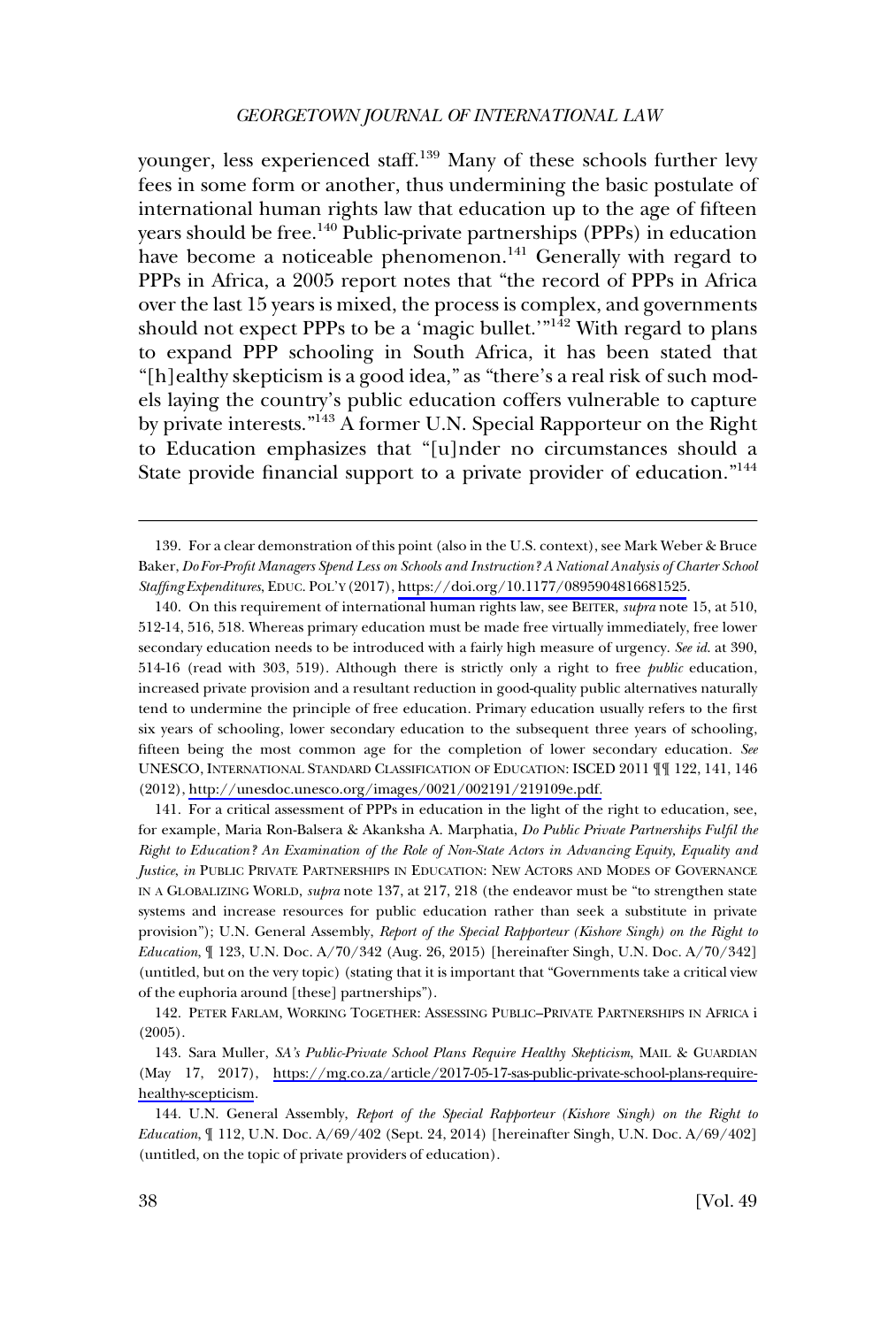Private actors should play a role in education—in Africa as elsewhere only by offering alternative or supplementary educational opportunities.145 It is crucial for states to retain comprehensive control over the education sector. As the Special Rapporteur states, "[t]he commercialization of education should have no place in a country's education system. . . . It breeds exclusion and marginalization. . . . It also entails disinvestment in public education."146 Where private actors are involved, state responsibility is engaged by virtue of the duty to protect human rights.147 Moreover, the recent U.N. Guiding Principles on Business and Human Rights of 2011 propose a conceptual framework in terms of which business enterprises are to be considered directly obliged to respect human rights.<sup>148</sup>

145. There are, therefore, good reasons for states to provide funding to non-profit-making private schools adopting "alternative" educational approaches—states in this way promoting freedom in education—or catering, for example, to language or culture minorities, discriminated religious groups, or gifted or disadvantaged students. *See* BEITER, *supra* note 15, at 39-41, 537 (promoting freedom in education), 146-47, 259-60, 445, 559-60, 563-67 (state duty to fund private education in certain cases).

146. Hum. Rts. Council, *Report of the Special Rapporteur (Kishore Singh) on the Right to Education, Protecting the Right to Education against Commercialization*, ¶¶ 111-12, U.N. Doc. A/HRC/29/30 (June 10, 2015); *see also* Singh, U.N. Doc. A/70/342, *supra* note 141, ¶¶ 121, 141 ("[T]he State is responsible for providing the right to education as the apex of its public service functions. . . . [Privately-driven initiatives] may provide stopgap measures.").

147. *See* John Ruggie (Special Representative of the Secretary-General on Human Rights and Transnational Corporations and Other Business Enterprises), Guiding Principles on Business and Human Rights, Guiding Principles 1-10, 25-27, 31, U.N. Doc. A/HRC/17/31 (Mar. 21, 2011) (annexed to final report) [hereinafter U.N. Guiding Principles on Business and Human Rights] (on the state duty to protect human rights against business enterprises). The Guiding Principles were endorsed by Human Rights Council Res. 17/4, U.N. Doc. A/HRC/RES/17/4 (July 6, 2011). *See also* U.N. Comm. on Econ., Soc. and Cultural Rts. [CESCR], General Comment No. 24, State Obligations under the International Covenant on Economic, Social and Cultural Rights in the Context of Business Activities, ¶ 22, U.N. Doc. E/C.12/GC/24 (June 23, 2017) [hereinafter General Comment No. 24] ("[I]ncreased role and impact of private actors in traditionally public sectors, such as in the . . . education sector[], pose new challenges."); General Comment No. 24, *supra*, ¶ 19 (state duty to "regulat[e] . . . business activities concerning the Covenant right[] to education"); General Comment No. 24, *supra*, ¶ 21 ("The privatization of education [constitutes] a risk, where private educational institutions lead to making high-quality education a privilege affordable only to the wealthiest segments of society, or where they are insufficiently regulated, providing a form of education that does not meet minimum educational standards while giving a convenient excuse for States Parties not to discharge their own duties towards the fulfilment of the right to education.").

148. *See* U.N. Guiding Principles on Business and Human Rights, *supra* note 147, Guiding Principles 11-24, 28-31 (on the corporate responsibility to respect human rights).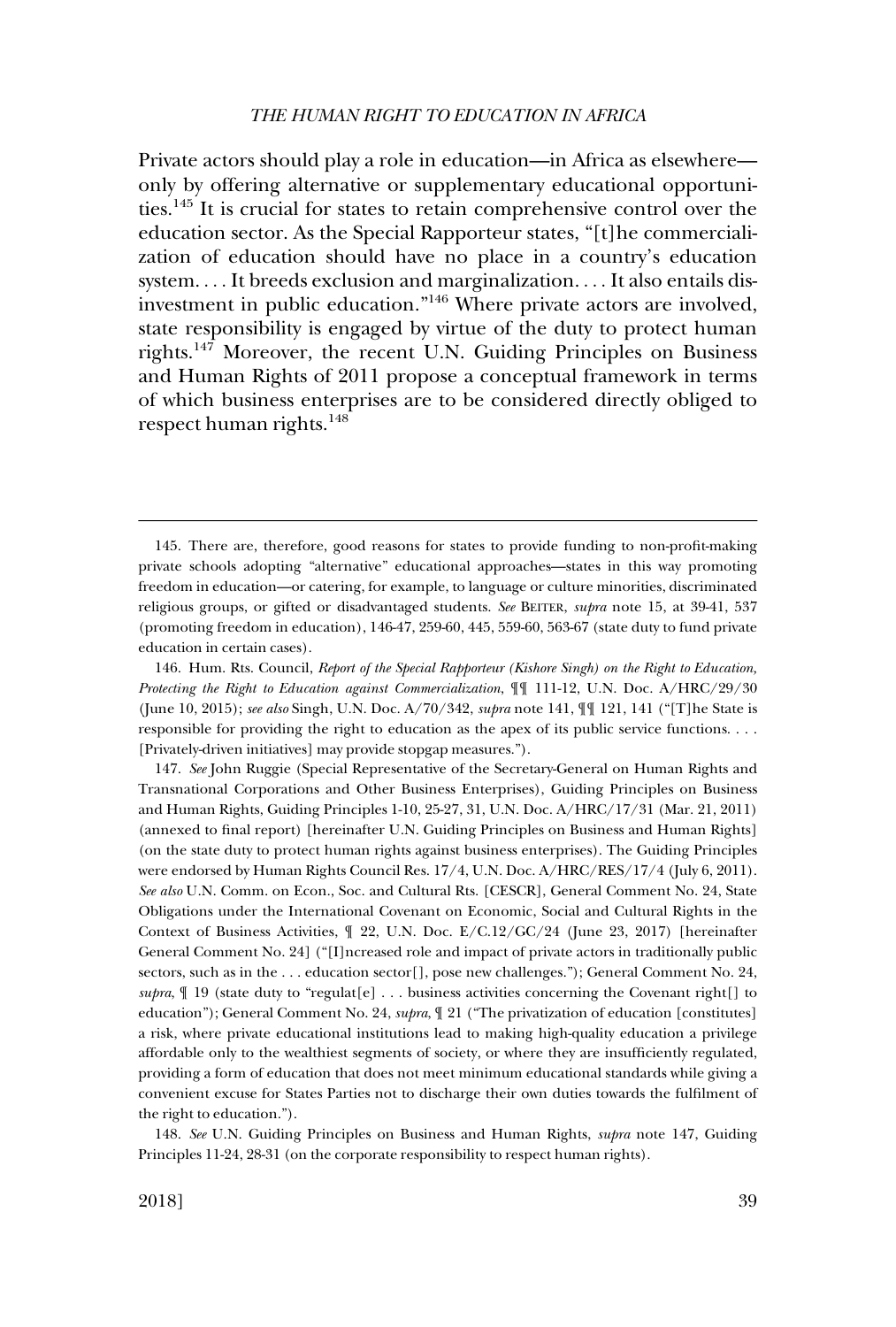## <span id="page-31-0"></span>C. *Duty-Bearers and a "Violations" Approach: The World Bank and Other Intergovernmental Organizations*

The Incheon Declaration and Framework for Action repeat the notion that achieving education for all depends on "shared responsibility and accountability,"<sup>149</sup> rather than clearly identifying specific duty-bearers in relation to specific tasks. A human rights approach would have to state "who is to do what." Pogge and Sengupta thus lament that under the 2030 Agenda "[t]he world's most powerful agents—affluent states, international organizations, multinational enterprises—are once again shielded from any concrete responsibilities for achieving the SDGs";150 they therefore describe the SDGs as "Sustainable Development Wishes."<sup>151</sup>

The United Nations Educational, Scientific and Cultural Organization's (UNESCO) Global Education Monitoring Report of 2016 finds that, at current trends, Northern Africa (Algeria, Egypt, Libya, Morocco, Sudan, Tunisia) will achieve universal completion of primary education by 2048, while Sub-Saharan Africa (all other African countries) will achieve this by 2080 only.<sup>152</sup> Universal secondary education will be achieved in Northern Africa by 2082, but in Sub-Saharan Africa only after 2100!153 In 2030, Northern Africa will have a completion rate of ninety-two percent in primary and seventy-seven percent in secondary education.154 The figures are a meager seventy-seven and forty-two percent, respectively, for Sub-Saharan Africa.<sup>155</sup> In Africa, therefore, SDG 4.1 will be missed by far.

A major stumbling block is funding. If states secured maximum domestic funding for education (widening the tax base, preventing tax evasion, increasing budgetary allocations to education, *etc.*),<sup>156</sup> this would still leave, on average, a global external funding gap of

<sup>149.</sup> Incheon Declaration, *supra* note 128, ¶ 5.

<sup>150.</sup> Pogge & Sengupta, *supra* note 129, at 89.

<sup>151.</sup> *Id*. at 90.

<sup>152.</sup> UNESCO, GLOBAL EDUCATION MONITORING REPORT 2016: EDUCATION FOR PEOPLE AND PLANET: CREATING SUSTAINABLE FUTURES FOR ALL 153 (2016), [http://unesdoc.unesco.org/](http://unesdoc.unesco.org/images/0024/002457/245752e.pdf) [images/0024/002457/245752e.pdf](http://unesdoc.unesco.org/images/0024/002457/245752e.pdf) [hereinafter UNESCO, GLOBAL EDUCATION MONITORING REPORT 2016].

<sup>153.</sup> *Id*.

<sup>154.</sup> *Id*.

<sup>155.</sup> *Id*.

<sup>156.</sup> These are required under the Incheon Framework for Action. Incheon Framework for Action, *supra* note 128, ¶ 106.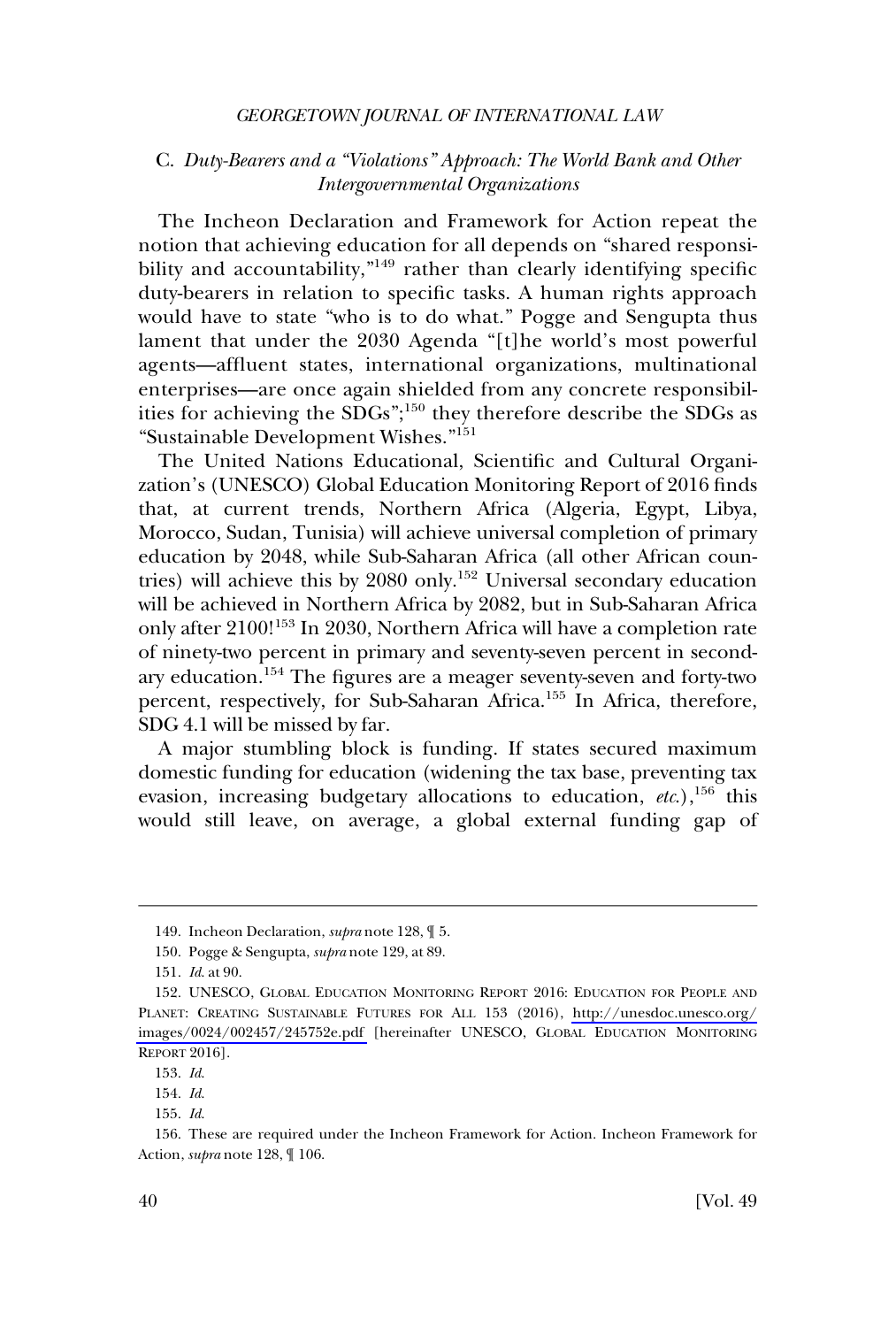\$39 billion per year between 2015 and 2030 to reach the SDG 4 targets.157 It should further be remembered that in low-income countries, to which twenty-six out of fifty-four African countries belong,<sup>158</sup> fortytwo percent of total costs would have to come from external sources.<sup>159</sup> \$39 billion seems an astronomical sum, but is relativized if it is considered that total U.S. military expenditures in 2016 amounted to \$611 bil- $\frac{1}{100}$  or if it is considered that a global financial transactions tax could raise revenue between \$60 billion and \$360 billion annually.<sup>161</sup> However, bilateral aid for education in 2014 stood at \$9.3 billion and multilateral aid at \$3.7 billion—thus totaling only \$13 billion.<sup>162</sup>

But, who then should be considered liable for which amounts? This is not stated anywhere. It has been noted with regard to the drafting of the various development approach documents:

One important feature of th[e] process [is] the key role of international agencies rather than governmental delegations in negotiations.... [I]nternational agencies remain largely beyond the reach of international human rights law. An explicit acknowledgment that these agencies are committed to the right to education would have triggered a search for making them accountable for promoting rather than hindering  $it^{163}$ 

Something will be said on the obligations of donor states in the next section.<sup>164</sup> Nevertheless, intergovernmental organizations as such should clearly be recognized to be the bearers of human rights obligations under international human rights law. The U.N. and its programs thus have a clear human rights mandate in terms of the U.N.

<sup>157.</sup> *See* UNESCO, *Pricing the Right to Education: The Cost of Reaching New Targets by 2030*, at 6, UNESCO Doc. ED/EFA/MRT/2015/PP/18/REV3 (July 2015) [hereinafter UNESCO, *Pricing the Right to Education*].

<sup>158.</sup> *See* UNESCO, GLOBAL EDUCATION MONITORING REPORT 2016, *supra* note 152, at 399 (listing all low-income countries).

<sup>159.</sup> *See* UNESCO, *Pricing the Right to Education*, *supra* note 157, at 6.

<sup>160.</sup> See NAN TIAN ET AL., TRENDS IN WORLD MILITARY EXPENDITURE, 2016, 2 (Stockholm International Peace Research Institute, Apr. 2017), [https://www.sipri.org/sites/default/files/](https://www.sipri.org/sites/default/files/Trends-world-military-expenditure-2016.pdf) [Trends-world-military-expenditure-2016.pdf.](https://www.sipri.org/sites/default/files/Trends-world-military-expenditure-2016.pdf)

<sup>161.</sup> *See* ALEX COBHAM & STEVEN J. KLEES, GLOBAL TAXATION: FINANCING EDUCATION AND THE OTHER SUSTAINABLE DEVELOPMENT GOALS 32 (Nov. 2016). The authors further argue in favor of a global wealth tax. *See id*.

<sup>162.</sup> *See* UNESCO, GLOBAL EDUCATION MONITORING REPORT 2016, *supra* note 152, at 482.

<sup>163.</sup> TOMASˇEVSKI, *supra* note 131, at 11, 13.

<sup>164.</sup> *See infra* Subsections IV-A and IV-B.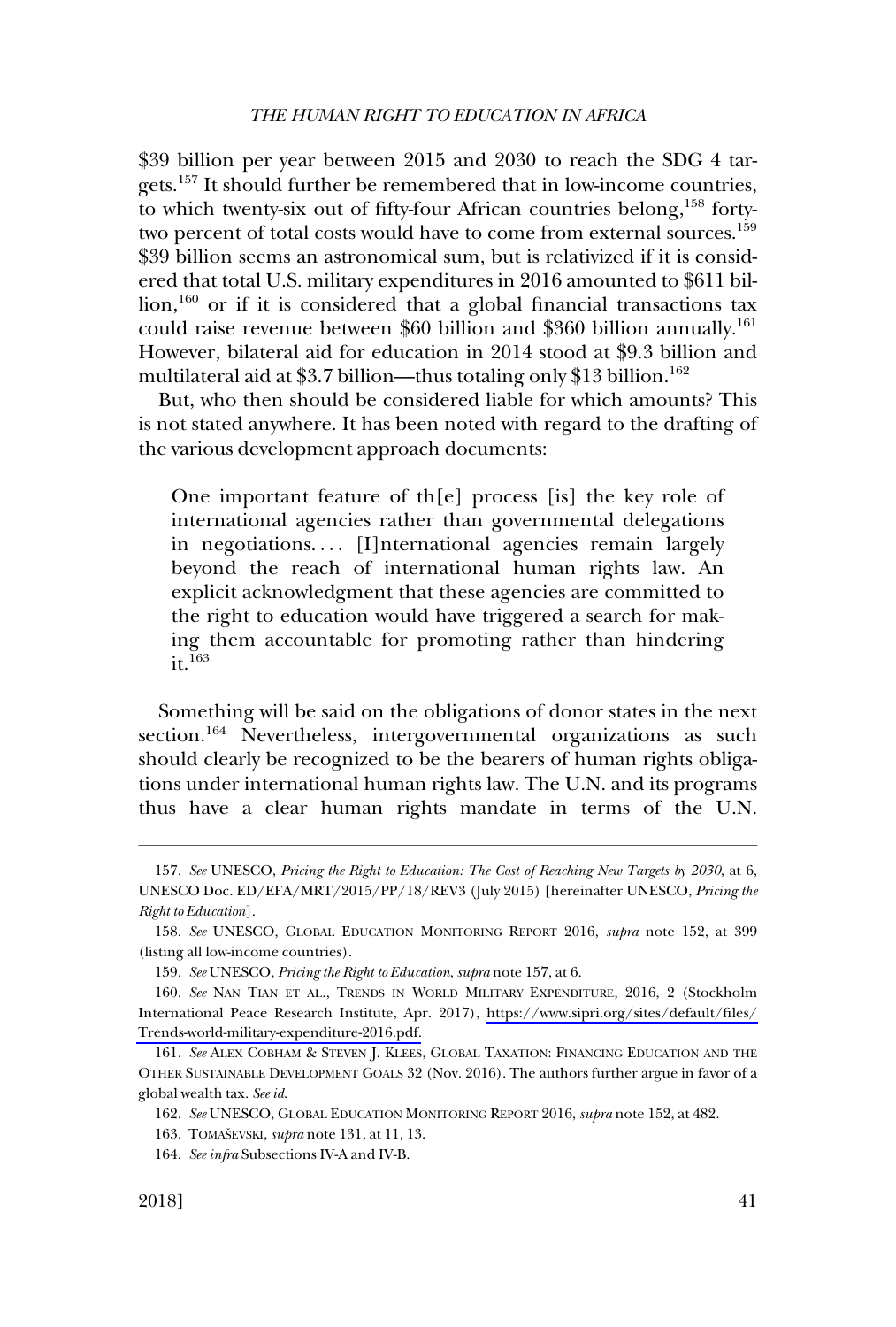Charter.165 Some U.N. specialized agencies, such as UNESCO or the ILO, possess clear human rights mandates in terms of their own foundational documents. However, even those U.N. specialized agencies that do not possess such a mandate, such as the International Monetary Fund (IMF) or the World Bank, still are usually said—by virtue of their relationship agreements with the U.N. under Article 63 of the U.N. Charter—to be bound to *respect* and sometimes to *protect*, though usually not to *fulfill*,<sup>166</sup> human rights under the U.N. Charter.<sup>167</sup> Intergovernmental organizations are further required to obey human rights obligations that are binding on them under customary international law or that form part of the general principles of law recognized by civilized nations. This is of importance with regard to, for example, the World Trade Organization (WTO), which is not a U.N. specialized agency.168 It has been held that "at least some elements" of the right to

<sup>165.</sup> *See* Interpretation of the Agreement of 25 March 1951 between the WHO and Egypt, Advisory Opinion, 1980 I.C.J. 73, ¶ 37 (Dec. 20) [hereinafter WHO Agreement Case] (intergovernmental organizations bound by obligations under their constitutions). Human rights protection constitutes an aim of the U.N., entailing corresponding obligations for the organization and its members. *See* U.N. Charter art. 1(3), ch. IX. "Human rights" should be interpreted widely to refer to the various human rights standards formulated under the auspices of the U.N. over the years.

<sup>166.</sup> Obligations to *respect* require refraining from interfering with the enjoyment of human rights, obligations to *protect* require preventing violations of such rights by third parties, and obligations to *fulfill* require taking appropriate legal standard-setting, administrative, financial, adjudicatory, and other measures directed towards the full realization of such rights. The definitions are based on Paragraph 6 of the Maastricht Guidelines on Violations of Economic, Social and Cultural Rights (1997). *The Maastricht Guidelines on Violations of Economic, Social and Cultural Rights*, 20 HUM. RTS. Q. 691, 693-94 (1998).

<sup>167.</sup> Specifically as regards the International Monetary Fund (IMF) and the World Bank, see SIGRUN I. SKOGLY, THE HUMAN RIGHTS OBLIGATIONS OF THE WORLD BANK AND THE INTERNATIONAL MONETARY FUND 147-74, 193 (2001) (the first commentator addressing the issue in detail and making an argument to this effect). *See also id*. at 154-57 (remarks on the right to education). The Tilburg Guiding Principles on World Bank, IMF and Human Rights, a document prepared by a group of experts in international law in 2001 and 2002, state, in Paragraph 5, that, "[a]s international legal persons, the World Bank and the IMF have international legal obligations to take full responsibility for human rights respect in situations where the institutions' own projects, policies or programs negatively impact or undermine the enjoyment of human rights." *See* Willem van Genugten et al., *Tilburg Guiding Principles on World Bank, IMF and Human Rights*, *in* WORLD BANK, IMF AND HUMAN RIGHTS 249-57, ¶ 5 (Willem van Genugten et al. eds., 2003) (reproducing the Tilburg Guiding Principles).

<sup>168.</sup> *See* WHO Agreement Case, 1980 I.C.J. 73, ¶ 37 (intergovernmental organizations bound by obligations under "general rules of international law"); Olivier de Schutter et al., *Commentary to the Maastricht Principles on Extraterritorial Obligations of States in the Area of Economic, Social and Cultural Rights*, 34 HUM. RTS. Q. 1084, 1121 (2012) (human rights obligations of intergovernmental organizations in terms of customary law and general principles).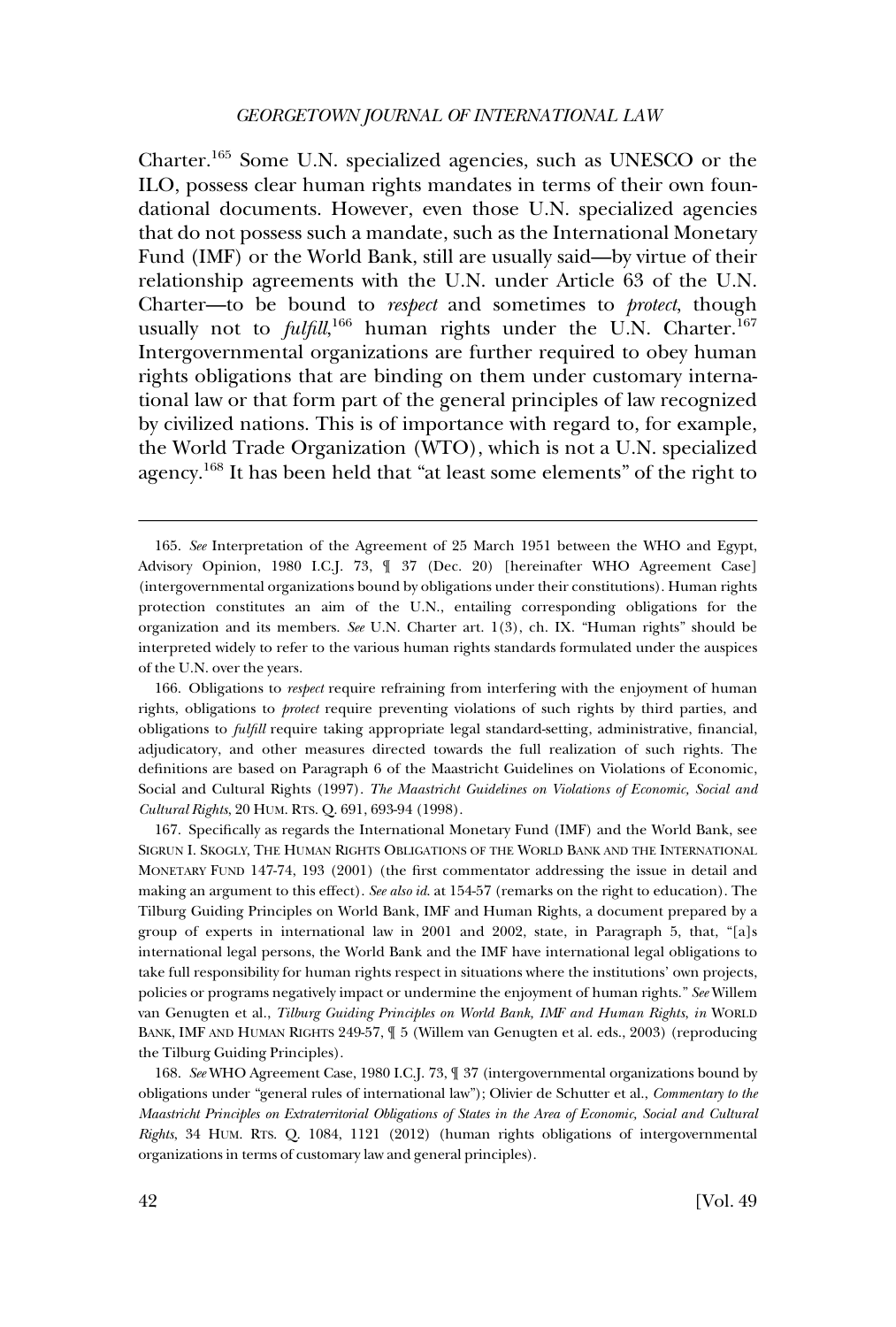education constitute customary  $law<sup>169</sup>$ —the right to compulsory and free primary education being one such element. $170$ 

A few words should be said specifically with regard to the World Bank. It has become the most powerful agency in the field of education for development,<sup>171</sup> with the Bank describing itself as "one of the largest external education financiers for developing countries."<sup>172</sup> Does the World Bank really just have a negative duty to respect human rights? Are there not also specifically some elements of a positive duty to fulfill—*i.e*., to *facilitate* and/or to *provide*173—that are binding on the World Bank too?

Providing development aid is the task of the International Development Association (IDA), which gives concessional loans and grants to low-income countries<sup> $174$ </sup> so as—in terms of its constitution—"to promote economic development, increase productivity and thus raise standards of living."175 Can development really be seen as divorced from the positive realization of human rights? The U.N. Charter similarly mentions as U.N. goals "higher standards of living, full employment, . . . conditions of economic and social progress and development . . . and international cultural and educational co-operation,"176 but immediately links these aims to "respect for" and "promotion  $\lceil \text{of} \rceil$ " human rights.<sup>177</sup> As the discussion of the Bank's "human capital" approach to education

172. See Projects & Programs, WORLD BANK, [http://www.worldbank.org/en/topic/education/](http://www.worldbank.org/en/topic/education/projects) [projects](http://www.worldbank.org/en/topic/education/projects) (last visited June 23, 2017).

173. At the level of the obligations of intergovernmental organizations under international human rights law, the duty to fulfill may be stated to comprise two layers of obligations. Obligations to *facilitate* require creating an international enabling environment that allows for the realization of human rights in states. Obligations to *provide* require providing assistance, according to ability, where human rights in one state or another can otherwise not be guaranteed. The definitions are broadly based on Jean Ziegler (Special Rapporteur), *The Right to Food*, ¶¶ 57, 58, U.N. Doc. E/CN.4/2005/47 (Jan. 24, 2005).

174. The Bank's other branch, the International Bank for Reconstruction and Development (IBRD), provides commercial loans to middle-income countries.

<sup>169.</sup> ADAM MCBETH, INTERNATIONAL ECONOMIC ACTORS AND HUMAN RIGHTS 40-41 (2010).

<sup>170.</sup> *See* BEITER, *supra* note 15, at 45 (arguing that the right to compulsory and free primary education forms part of customary law).

<sup>171.</sup> Attesting to and commenting on this phenomenon, see Karen Mundy & Antonio Verger, *The World Bank and the Global Governance of Education in a Changing World Order*, 40 INT'L J. EDUC. DEV. 9 (2015).

<sup>175.</sup> Articles of Agreement of the IDA art. 1, Jan. 26, 1960, 439 U.N.T.S. 249 (entered into force Sept. 24, 1960). "Development" also constitutes an objective of the IBRD. *See* Articles of Agreement of the IBRD art. 1, Dec. 27, 1945, 2 U.N.T.S. 134 (entered into force Dec. 27, 1945) ("reconstruction and development").

<sup>176.</sup> U.N. Charter art. 55(a), (b).

<sup>177.</sup> U.N. Charter arts. 1(3), 55(c).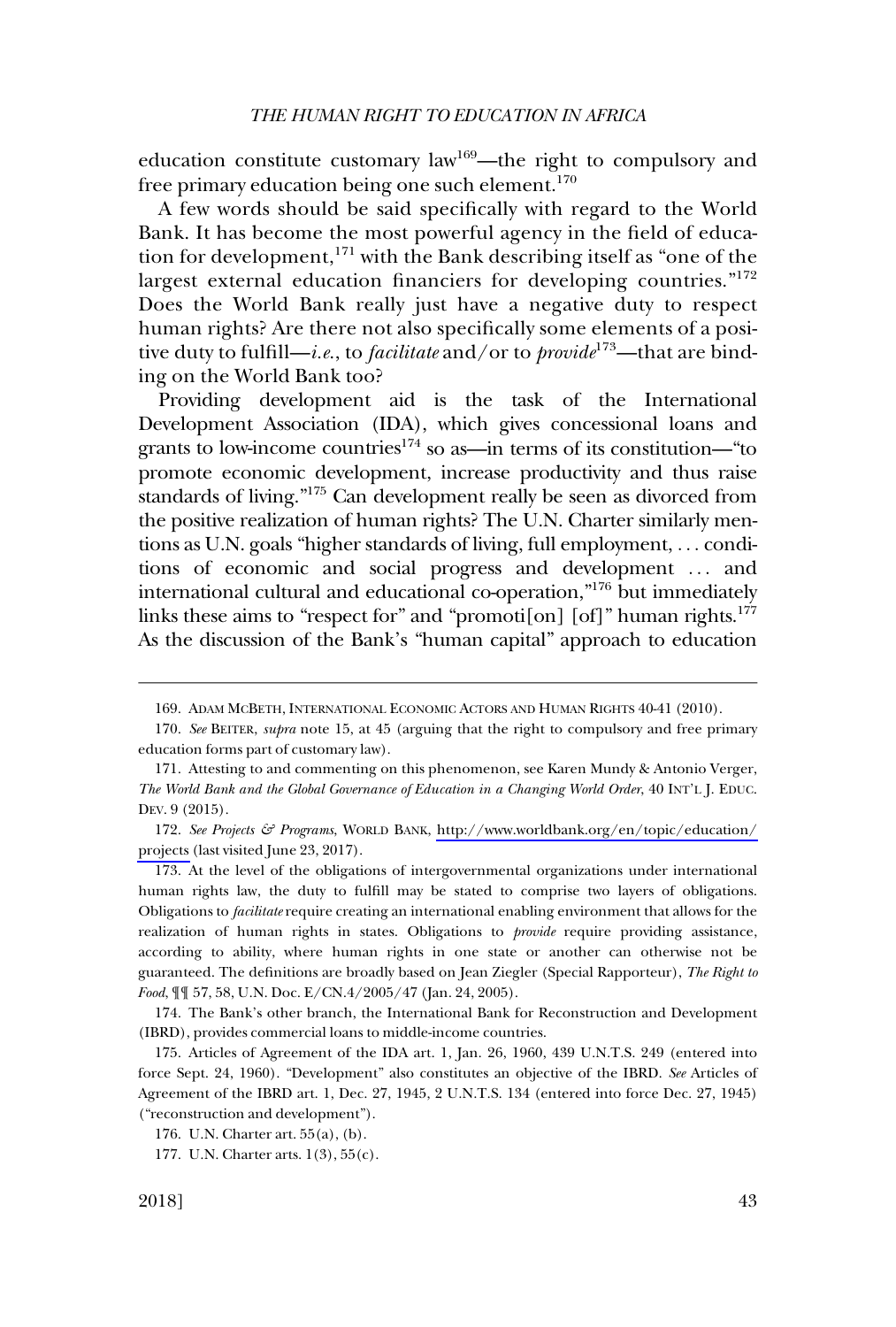below will show,<sup>178</sup> development activities—in any field, including that of education—not simultaneously tending to advance the fulfillment of human rights will not, in fact, yield progress for any nation. The nonrealization of human rights is a major reason why development fails in many states.179 The Bank is not comprehensively obliged to fulfill human rights. However, one should, first of all, consider it to be the bearer of an obligation to *facilitate* the realization of the right to education, in that it must, at all times, design its education operations in a way tending to advance realization of the right to education in beneficiary states. It must further devise policies, standards, procedures, and mechanisms that help ensure that its education operations respect, protect, and, as suggested, tend to advance realization of the right to education.

Moreover, if one—as is done below<sup>180</sup>—considers international aid to be a legal obligation of states and appreciates further that education lending by the IDA (being almost 60 percent of the Bank's overall education lending)<sup>181</sup> derives primarily from donor states' official development assistance  $(DDA)$ ,<sup>182</sup> then it appears artificial to argue that the Bank as an institution does not also have any obligation to *provide*  resources directed at realizing the right to education.<sup>183</sup> This conclusion would seem to be reinforced by the fact that the IDA "has a huge unleveraged asset in the form of \$135 billion"<sup>184</sup> but spends on average

<sup>178.</sup> On the World Bank and the right to education, see also *infra* Subsection IV-C, where the perspective is from the human rights obligations of states themselves as members of the World Bank.

<sup>179.</sup> In this vein, see also MCBETH, *supra* note 169, at 241 ("[T]he emphasis in recent times [in the World Bank] on poverty reduction as a driving force has perhaps readied the path for the consideration of not just the reduction of poverty, but the realization of those human rights that, when lacking, contribute to poverty.").

<sup>180.</sup> *See infra* Subsection IV-A.

*See Annual Report 2017, Fiscal Year 2017 Data, Lending by Sector, Fiscal 2013–17*, WORLD 181. BANK,<http://www.worldbank.org/en/about/annual-report/fiscal-year-data>(last visited Dec. 23, 2017) (Bank education lending here referring to overall IBRD and IDA education lending).

<sup>182.</sup> See IDA, INTERNATIONAL DEVELOPMENT ASSOCIATION: THE WORLD BANK'S FUND FOR THE POOREST 9 (2016), [http://ida.worldbank.org/sites/default/files/pdfs/1-ida\\_brochure\\_2017.pdf](http://ida.worldbank.org/sites/default/files/pdfs/1-ida_brochure_2017.pdf)  ("[O]fficial development assistance will remain a key source of financing for IDA clients.").

<sup>183.</sup> *See* MCBETH, *supra* note 169, at 71 ("[T]he concurrent duties of member States to respect, protect and promote human rights, including in the course of their participation in [international economic] organizations, may have some impact on directing the operations of [these] organizations towards a course that promotes human rights.").

<sup>184.</sup> This is reported by the INT'L COMM'N ON FIN. GLOB. EDUC. OPPORTUNITY, THE LEARNING GENERATION: INVESTING IN EDUCATION FOR A CHANGING WORLD 119 (2016), [http://report.](http://report.educationcommission.org/wp-content/uploads/2016/09/Learning_Generation_Full_Report.pdf) [educationcommission.org/wp-content/uploads/2016/09/Learning\\_Generation\\_Full\\_Report.](http://report.educationcommission.org/wp-content/uploads/2016/09/Learning_Generation_Full_Report.pdf)  [pdf](http://report.educationcommission.org/wp-content/uploads/2016/09/Learning_Generation_Full_Report.pdf).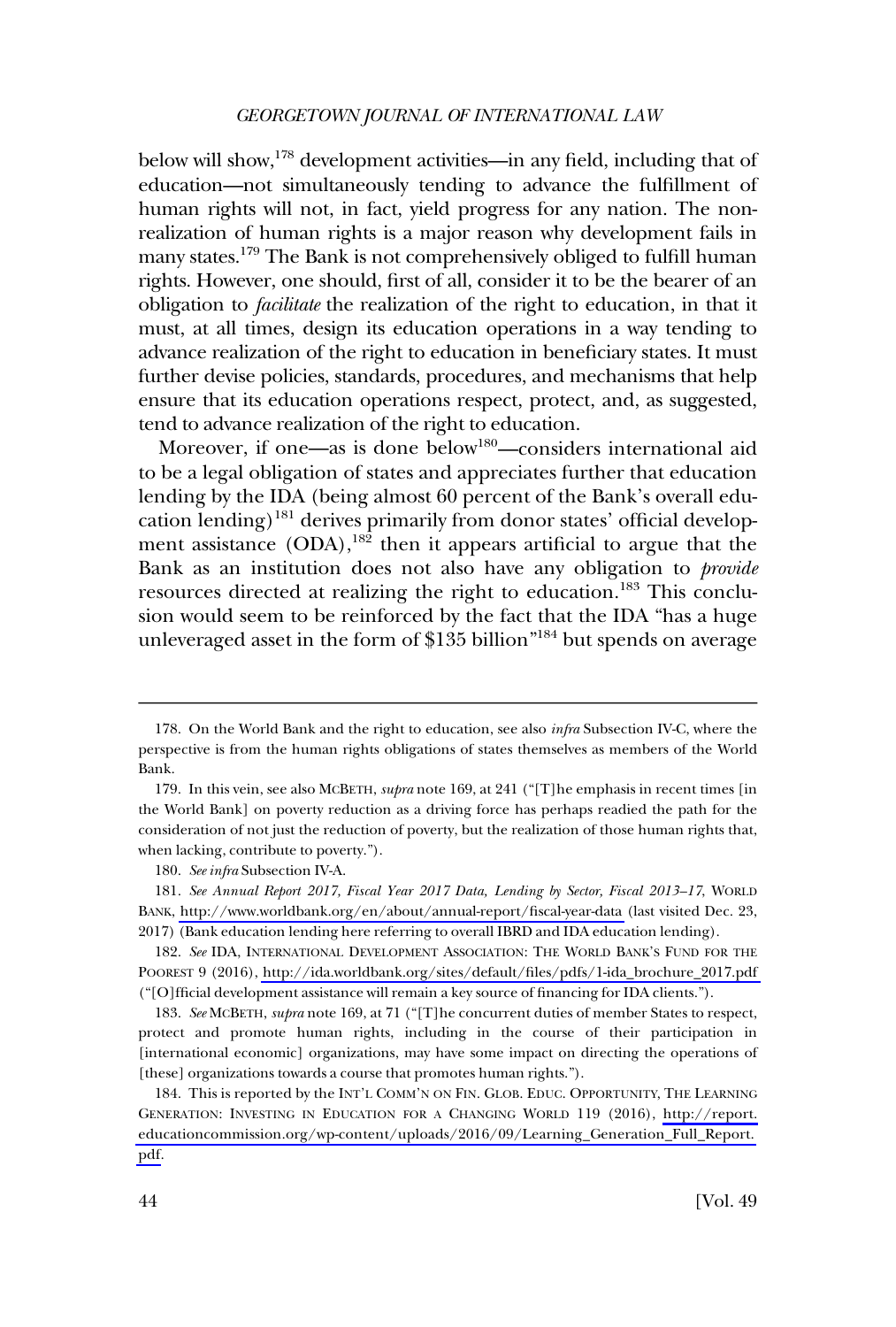less than \$2 billion per year on education.<sup>185</sup> It has been stated:

The World Bank, as the premier financier of education, can play an important role in the human rights field *if they so choose*. The understanding that education is a basic human right combined with the purchasing and funding power of the World Bank to ensure that primary education is truly free can achieve amazing outcomes for both the right to education and human rights in general.<sup>186</sup>

To the extent that countries' education policies are well designed, the Bank should provide much more funding than it does at present to support national (especially primary) education budgets, not linking this to repressive macro-economic conditionalities. Hence, the Incheon Declaration and Framework for Action should have laid down concrete obligations of the Bank to help fix the identified "external funding gap."

SDG documents fail to clearly identify specific duty-bearers in relation to specific tasks, who, if targets are not met, are responsible for having committed a violation of the right to education. In the words of a former U.N. Special Rapporteur on the Right to Education, "[t]he difference which human rights bring can be expressed in one single word—violation. The mobilizing power of calling a betrayed pledge a human rights violation is immense."187 This is true also with regard to the right to education and other economic, social, and cultural rights, whose realization, as is well known, depends on resources, which, more often than not, are scarce. However, not describing the failure to satisfy, at the very least, minimum essential levels of these rights—such as, for instance, compulsory and free education up to the age of fifteen years188—as a *prima facie* human rights

<sup>185.</sup> *See Annual Report 2017, Fiscal Year 2017 Data, Lending by Sector, Fiscal 2013–17*, *supra*  note 181.

<sup>186.</sup> Melissa Bellitto, *The World Bank, Capabilities, and Human Rights: A New Vision for Girls' Education Beyond 2015*, 27 FLA. J. INT'L L. 91, 101 (2015) (emphasis added).

<sup>187.</sup> TOMAŠEVSKI, *supra* note 131, at 10.

<sup>188.</sup> On compulsory and free education up to the age of fifteen years as a minimum core obligation, see U.N. Comm. on Econ., Soc. and Cultural Rts. [CESCR], General Comment No. 13, The Right to Education (Art. 13 of the ICESCR), ¶ 57, U.N. Doc. E/C.12/1999/10 (Dec. 8, 1999) [hereinafter General Comment No. 13]; *African Principles and Guidelines*, *supra*  note 41, ¶ 71(a), (b); BEITER, *supra* note 15, at 643-47.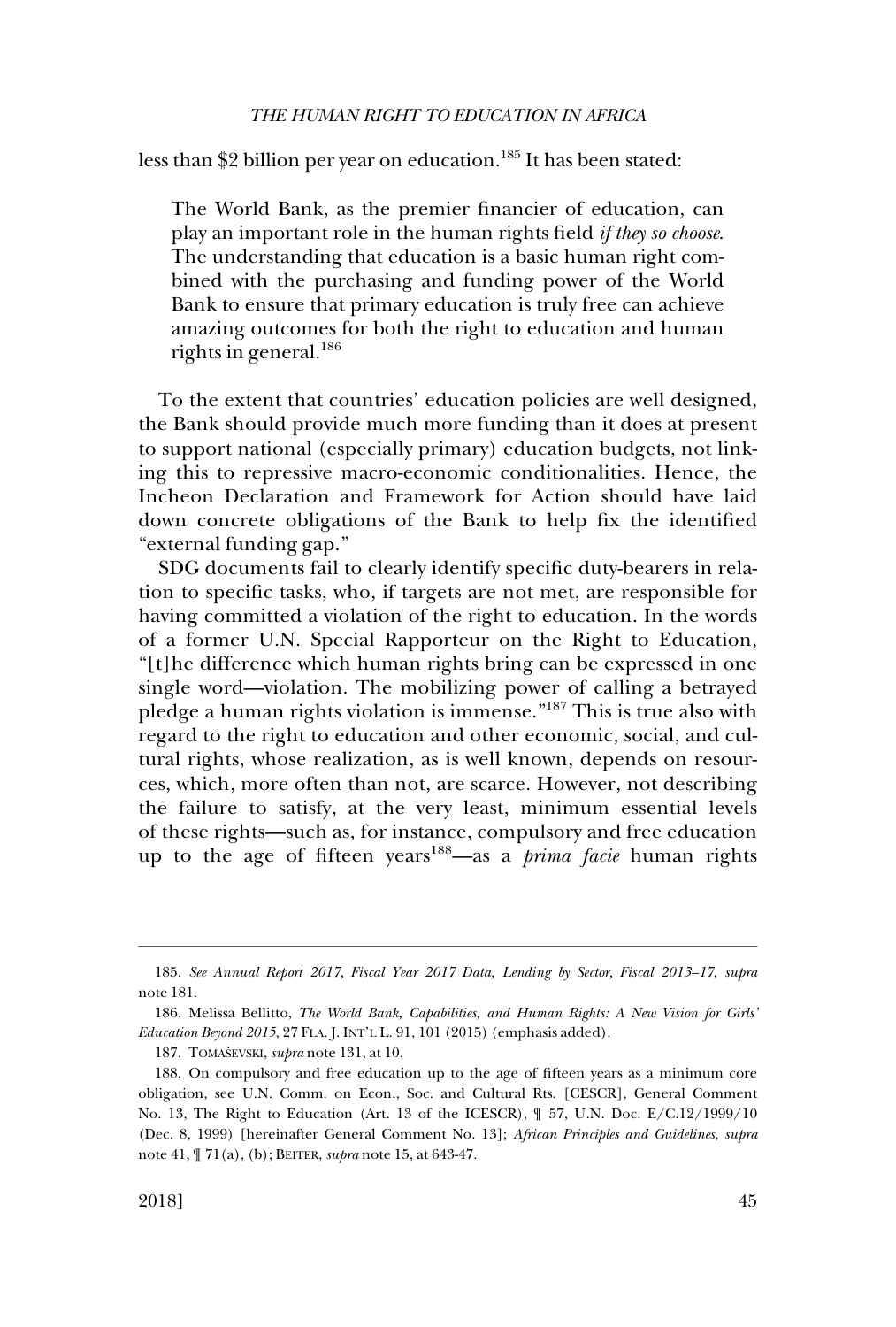violation, renders these rights legally and morally irrelevant.<sup>189</sup> Where a state has insufficient resources, this violation must be deemed to have been committed by those legally obliged to assume substitute roles. The Incheon Declaration and Framework for Action, for example, do not once use the word "infringement" or "violation."190 In a situation where clear human rights obligations become pledges whose fulfillment is vaguely assigned to a multitude of actors—states, intergovernmental agencies, NGOs, the private sector, teachers and educators, the research community, youth<sup>191</sup>—and whose realization, in the absence of the language of "violations," is more discretionary than mandatory, these pledges will be betrayed time and time again. It is no wonder that the Incheon Declaration and Framework for Action need to provide for "a single, *renewed* education agenda that is holistic, ambitious and aspirational, leaving no one behind,  $n_{192}$  as previous ones necessarily had to fail.

#### D. *A Paucity of Human Rights Language*

Even if improvements compared to prior development goal documents may be noted, the paucity of human rights language remains a

190. This does not accord with a "violations" approach to economic, social, and cultural rights, which has clearly been accepted, at any rate, at the level of state responsibility. Such an approach has first been suggested in the literature. *See* Audrey R. Chapman, *A 'Violations Approach' for Monitoring the International Covenant on Economic, Social and Cultural Rights*, 18 HUM. RTS. Q. 23 (1996). It has subsequently been elaborated on in a document prepared by international law experts, the Maastricht Guidelines on Violations of Economic, Social and Cultural Rights of 1997, *supra* note 166. The fact that individuals and groups may now bring claims of the infringement of economic, social, and cultural rights before the U.N. Committee on Economic, Social and Cultural Rights or the U.N. Committee on the Rights of the Child, and before the African Commission on Human and Peoples' Rights, the African Committee of Experts on the Rights and Welfare of the Child, or the African Court on Human and Peoples' Rights, confirms that the "violations" approach to economic, social, and cultural rights must now be considered firmly entrenched in global and African international human rights law. Any encroachment upon economic, social, and cultural rights that cannot be justified within the context of limited resources or as a "reasonable" measure in the circumstances will therefore constitute a human rights violation.

191. *See* Incheon Framework for Action, *supra* note 128, ¶¶ 78, 80-84, 86, 88 (mentioning all these actors).

192. *See* Incheon Declaration, *supra* note 128, ¶ 5 (emphasis added).

<sup>189.</sup> *See* U.N. Comm. on Econ., Soc. and Cultural Rts. [CESCR], General Comment No. 3, The Nature of States Parties' Obligations (Art. 2, Para. 1, of the ICESCR), ¶ 10, U.N. Doc. E/1991/23 (Dec. 14, 1990) [hereinafter General Comment No. 3]; *African Principles and Guidelines*, *supra*  note 41, ¶ 17. Both documents—even if the latter more indirectly—indicate that the failure to satisfy, at the very least, minimum essential levels of economic, social, and cultural rights constitutes a *prima facie* human rights violation.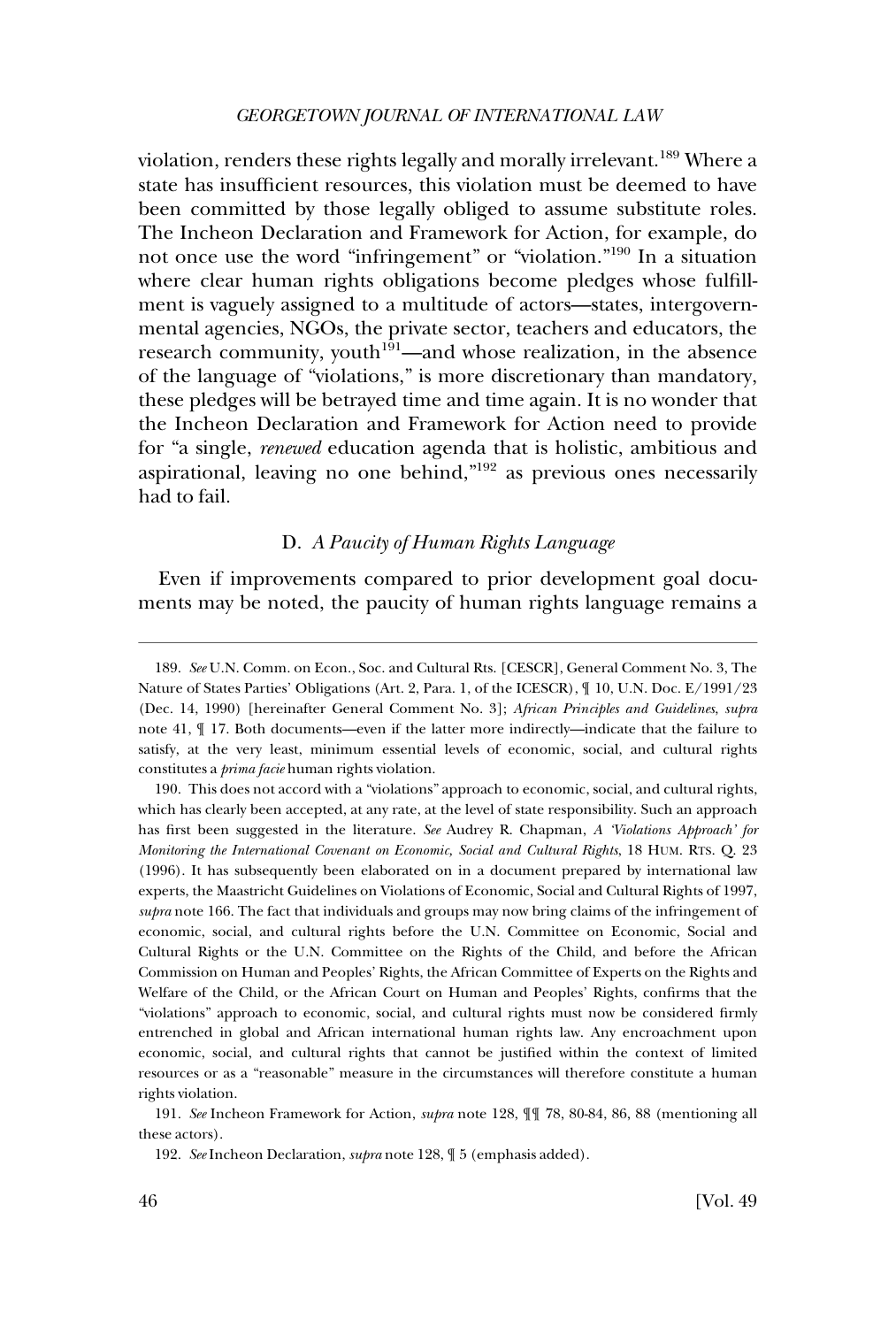feature of SDG documents. SDG 4.1 envisages the attainment of "free, equitable and quality primary and secondary education" by 2030.<sup>193</sup> It does not refer to the requirement of compulsoriness of international human rights law. Primary or lower secondary education that is not compulsory opens the door to children venturing into child labor or early marriage.<sup>194</sup> The obligation of international human rights law to implement compulsory and free primary education for all without delay195 becomes an obligation subject to "very" progressive realization, to be achieved over a period of fifteen years.<sup>196</sup> Education as a human right includes higher education. Whereas previous efforts largely ignored higher education, SDG documents now address it in more detail. Former U.N. Secretary-General Kofi Annan had correctly pointed out that "[t]he university must become a primary tool for Africa's development in the new century."<sup>197</sup> There is evidence suggesting higher education would significantly contribute to promoting economic growth and alleviating poverty in Africa.<sup>198</sup> However, whereas international human rights law deals with higher education as a right and requires such education to be made progressively free,<sup>199</sup> SDG

195. On the immediacy of this obligation, see General Comment No. 13, *supra* note 188, ¶¶ 51, 57; *African Principles and Guidelines*, *supra* note 41, ¶¶ 16, 71(a), (b); *see also supra* note 140.

196. This problem already existed under the MDGs. To this effect, see Malcolm Langford, *A Poverty of Rights: Six Ways to Fix the MDGs*, 41 IDS BULL. 83, 86 (2010). The criticism expressed here may actually also be raised regarding the 2030 deadline for the implementation of free lower secondary education in the SDGs. International human rights law requires compulsory and free lower secondary education to be introduced with a fairly high measure of urgency. *See supra*  note 140.

197. U.N. Secretary-General, Kofi Annan, Address at the University of Ghana (Aug. 2, 2000), [http://www.unis.unvienna.org/unis/en/pressrels/2000/sg2625.html.](http://www.unis.unvienna.org/unis/en/pressrels/2000/sg2625.html)

198. *See* David E. Bloom et al., *Higher Education and Economic Growth in Africa*, 1 INT'L J. AFR. HIGH. EDUC. 23 (2014). Based on factual evidence, the article "challenges the belief that tertiary education plays little part in promoting economic growth. . . . [T]ertiary education may improve technological catch-up and, in doing so, help to maximize Africa's potential to achieve its greatest possible economic growth." *Id*. at 48. *See also* PEDRO UETELA, HIGHER EDUCATION AND DEVELOPMENT IN AFRICA vi (2017) (arguing that the linkage between higher education and economic development has so far been neglected for Africa).

199. *See, e.g*., ICESCR, *supra* note 18, art. 13(2)(c); *African Principles and Guidelines*, *supra*  note 41, ¶ 71(e).

<sup>193. 2030</sup> Agenda for Sustainable Development, *supra* note 126, Sustainable Development Goal 4.1.

<sup>194.</sup> See Katarina Tomaševski (Special Rapporteur), *Progress Report of the Special Rapporteur on the Right to Education, Katarina Tomaševski, Submitted in Accordance with Commission on Human Rights Resolution 1999/25*, ¶ 46, U.N. Doc. E/CN.4/2000/6 (Feb. 1, 2000) (pointing this out). On the requirement of compulsory primary and lower secondary education in international human rights law, see BEITER, *supra* note 15, at 30-32, 510-12, 516, 519 (read with 303).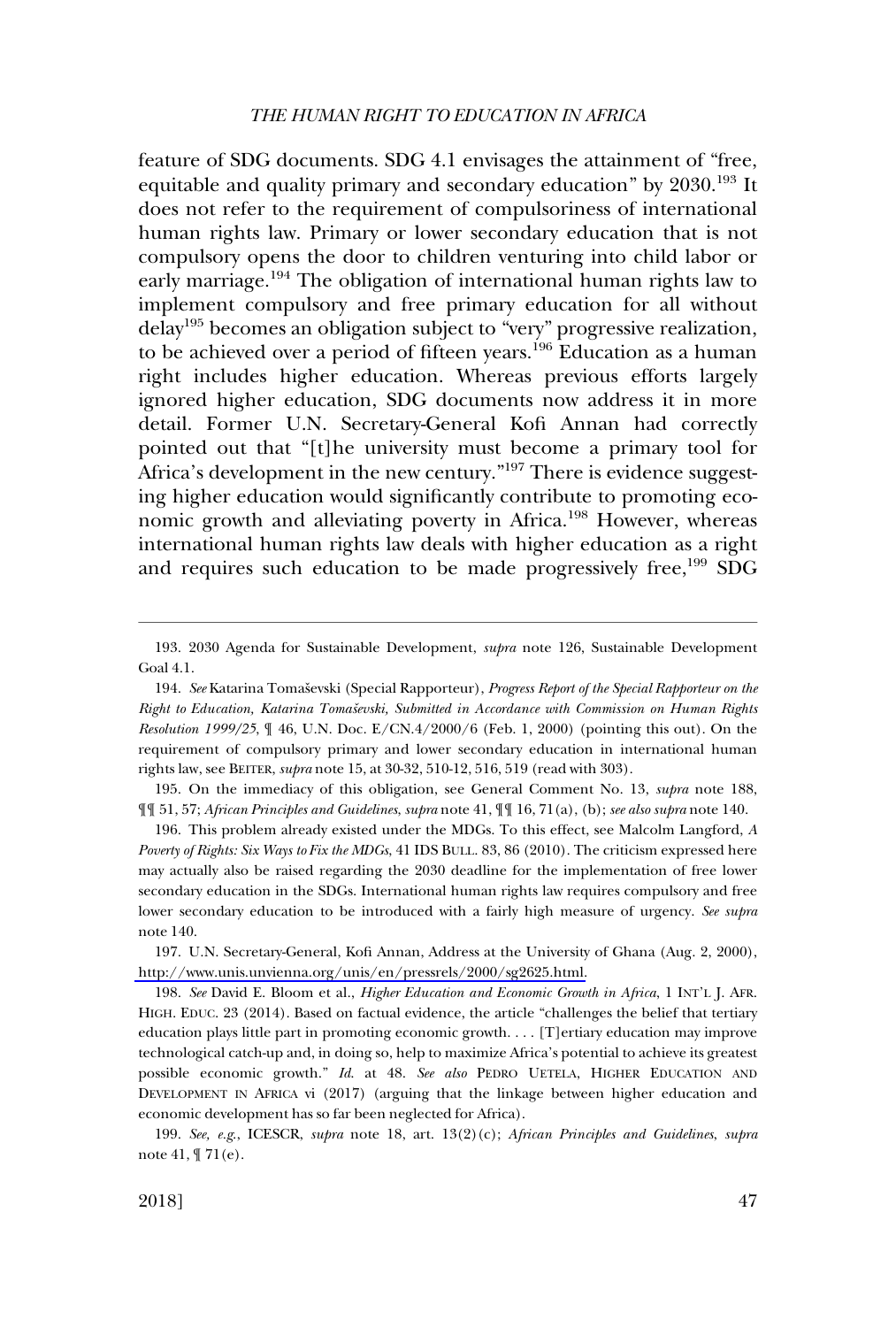documents merely speak of "access to higher education," which must be "affordable."200 The enhanced use of references to education as a human right in SDG documents does not detract from the fact, though, that the right to education does not really permeate the spirit of SDG documents. The twenty-two-fold incantation of the phrase "right to education" in the Incheon Declaration and Framework for Action does not by itself make the latter human rights instruments.

### E. *Final Remarks*

The problem, of course, is not the existence of the Education for All, MDG, or SDG initiatives to help achieving certain important development goals as such. These initiatives could potentially constitute important instruments in reaching higher levels of educational attainment, promoting economic growth, and alleviating poverty. The problem is rather that the stated initiatives do not—although they often profess to—follow a human rights-based approach.<sup>201</sup> Moreover, the global attention focuses essentially on these initiatives. Little attention is being paid to the important human rights work done by competent human rights bodies and courts under various human rights treaties. Obviously, in these circumstances, where global development endeavors in a populist, almost messianic fashion promise prosperity but properly remain beyond the realm of human rights, and where genuine human rights work performed by expert bodies and tribunals is accorded a subordinate significance without enjoying any public attention, human rights will not only not be fulfilled, but also will lose their luster.

#### IV. RECOGNIZING EXTRATERRITORIAL STATE OBLIGATIONS

# A. *International Assistance and Cooperation and the Concept of Extraterritorial State Obligations Under International Human Rights Law*

A third and crucial observation relates to the need for adding a perspective that so far has been lacking in international human rights law. As is borne out by recent publications, education policy has become an internationalized field with multilateral actors or global initiatives providing a major impetus for the substantial recasting of national

<sup>200.</sup> *See, e.g*., 2030 Agenda for Sustainable Development, *supra* note 126, Sustainable Development Goal 4.3.

<sup>201.</sup> Philip Alston considers that the development and human rights communities, rather than embracing linkages, follow separate paths, and are like "ships passing in the night." *See*  Alston, *supra* note 129, at 755.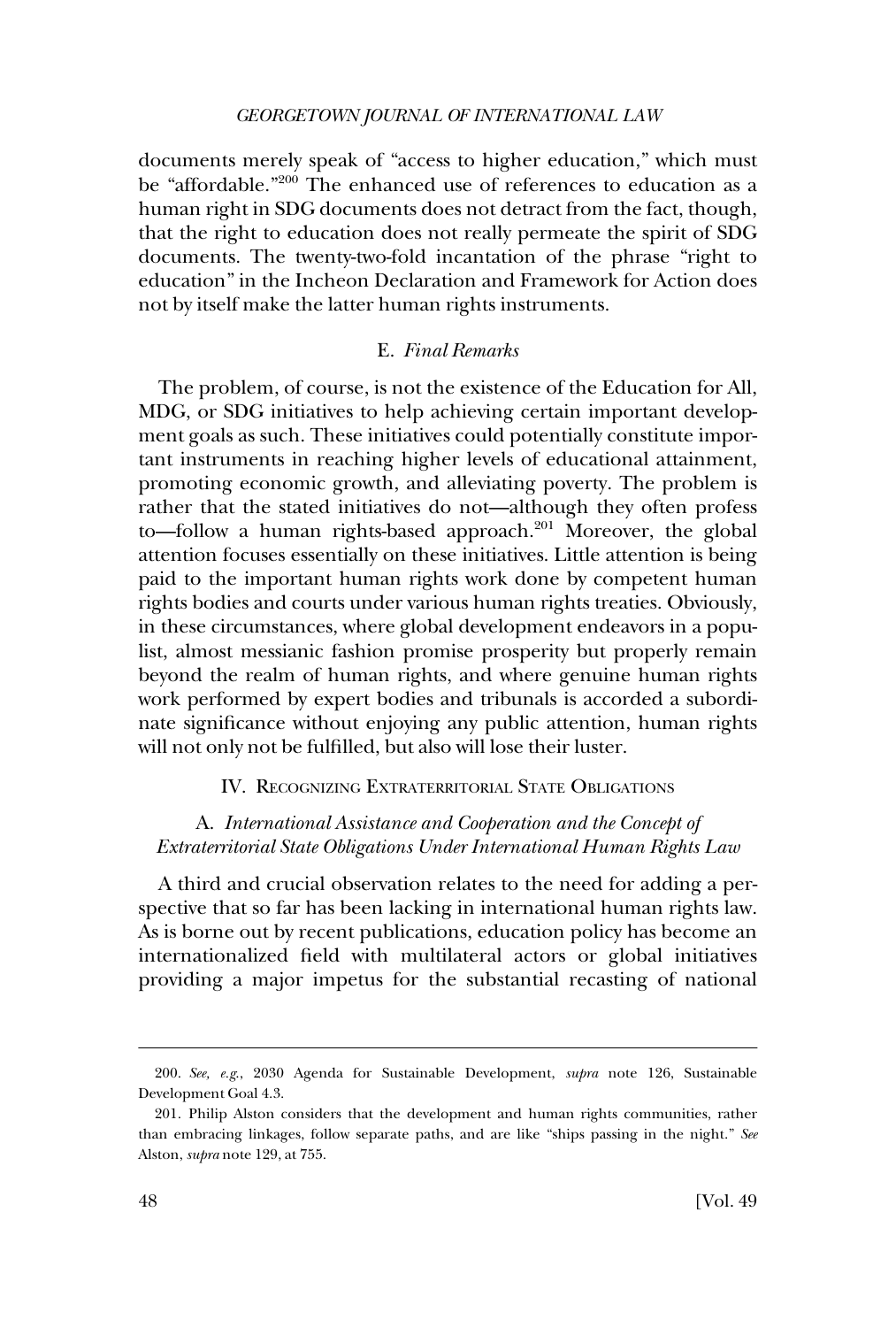education policy, $202$  often with far-reaching consequences for the right to education. A commentator has noted that "international organizations *are not simply* agents who fulfill the aims of domestic actors. They also pursue their own interests and develop their own norms."203 This is certainly correct, and for that reason—as has been argued above intergovernmental organizations should be considered the bearers of human rights obligations under international human rights law.<sup>204</sup>

It is important, however, to also adopt another approach. On the one hand, as has been intimated, despite the moral cogency of the case, doctrinally "[i]t is not [really] clear [yet] how international organizations incur legal obligations (other than by their own consent), and as a result it remains unclear how they can be found to be acting in breach of an international legal obligation."205 On the other hand, international organizations *are also* the agents of their (at times influential) members, fulfilling the aims of member states. In the World Bank, for example, the group of eight (G8) industrialized nations (Canada, France, Germany, Italy, Japan, Russian Federation, U.K., U.S.) hold somewhat more than forty percent of the voting power, with that of all the forty-eight Sub-Saharan African states together being just around

<sup>202.</sup> *See, e.g*., NEW ARENAS OF EDUCATION GOVERNANCE: THE IMPACT OF INTERNATIONAL ORGANIZATIONS AND MARKETS ON EDUCATIONAL POLICY MAKING (Kerstin Martens et al. eds., 2007); THE HANDBOOK OF GLOBAL EDUCATION POLICY (Karen Mundy et al. eds., 2016).

<sup>203.</sup> Timm Fulge et al., *Rational Intentions and Unintended Consequences: On the Interplay between International and National Actors in Education Policy*, *in* THE HANDBOOK OF GLOBAL EDUCATION POLICY, *supra* note 202, at 453, 453 (emphasis added).

<sup>204.</sup> See supra Subsection III-C. Good arguments may and have been advanced in the literature to strengthen the case for obligations of intergovernmental organizations under international human rights law. *See, e.g*., Ige F. Dekker, *Accountability of International Organisations: An Evolving Legal Concept?*, *in* ACCOUNTABILITY FOR HUMAN RIGHTS VIOLATIONS BY INTERNATIONAL ORGANISATIONS 21 (Jan Wouters et al. eds., 2010); Niels M. Blokker, *International Organisations as Independent Actors: Sweet Memory or Functionally Necessary?*, *in* ACCOUNTABILITY FOR HUMAN RIGHTS VIOLATIONS BY INTERNATIONAL ORGANISATIONS, *supra*, at 37; Olivier de Schutter, *Human Rights and the Rise of International Organisations: The Logic of Sliding Scales in the Law of International Responsibility*, *in* ACCOUNTABILITY FOR HUMAN RIGHTS VIOLATIONS BY INTERNATIONAL ORGANISATIONS, *supra*, at 51. UNESCO's most recent Global Education Monitoring Report, devoted to the topic of accountability in education, confirms "the accountability" of intergovernmental organizations towards international standards in education being met, but stops short of discussing the question as one of obligations under international human rights law. *See* UNESCO, GLOBAL EDUCATION MONITORING REPORT 2017/8: ACCOUNTABILITY IN EDUCATION: MEETING OUR COMMITMENTS 93-103 (2017), [http://unesdoc.unesco.org/images/0025/002593/259338e.pdf.](http://unesdoc.unesco.org/images/0025/002593/259338e.pdf)

<sup>205.</sup> JAN KLABBERS, ADVANCED INTRODUCTION TO THE LAW OF INTERNATIONAL ORGANIZATIONS 96 (2015).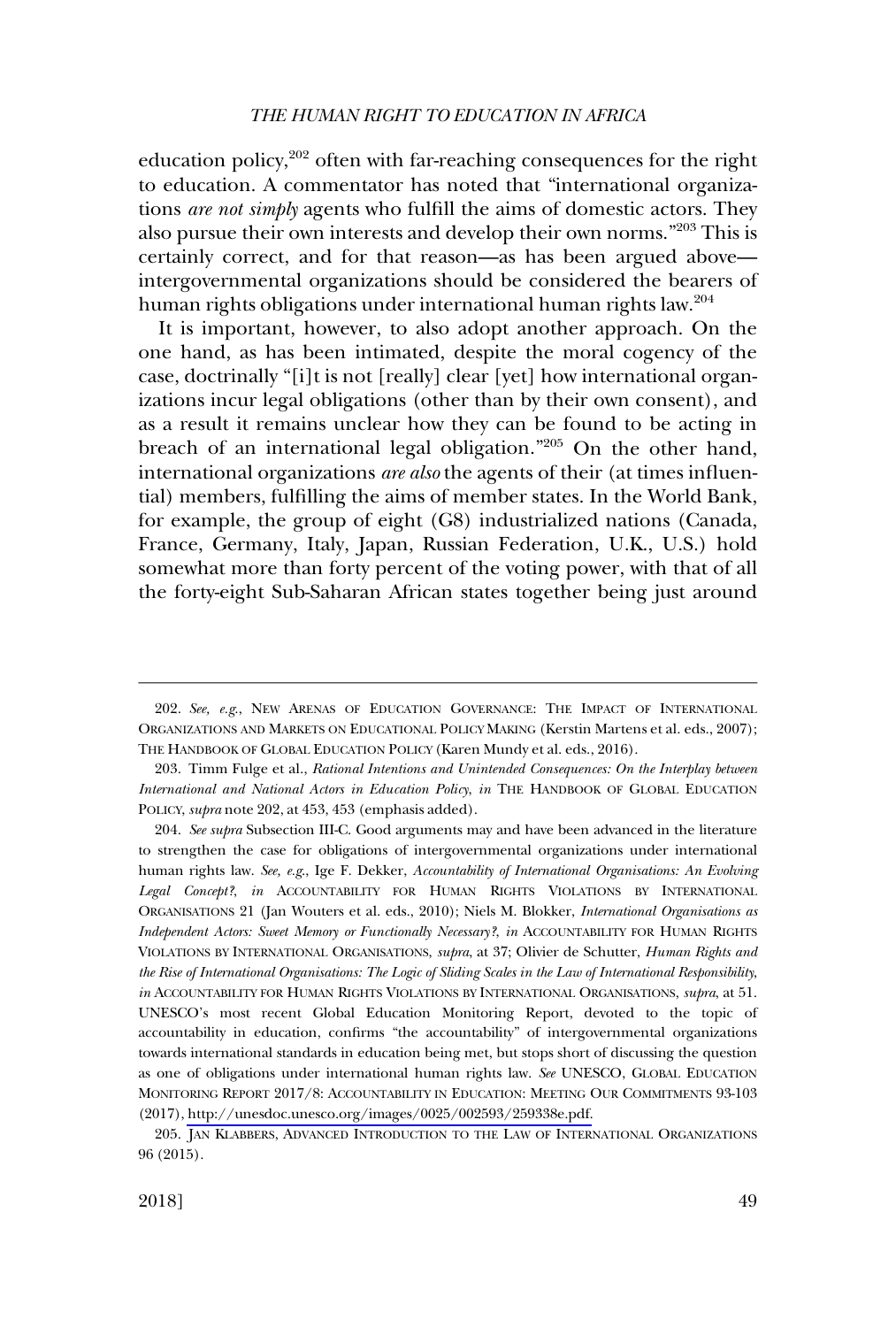eight percent.<sup>206</sup> There should thus also be an approach based on the uncontentious truth that states hold obligations under international human rights law and the recognition further that these obligations may have to be accorded extraterritorial effect—for states not only as autonomous actors, but also as members of intergovernmental organizations, thereby preventing them from hiding behind these organizations' institutional veil.

In a globalized world, many states factually wield the power through their conduct to affect the human rights of those beyond their own borders—be it through the way they vote in intergovernmental organizations, their failure to proactively engage in multilateral initiatives directed at formulating human rights safeguard policies, resisting institutional reforms in intergovernmental organizations, the amount of ODA they provide, or their specific design of bilateral development assistance and cooperation. A neglect to add the missing dimension of extraterritorial state obligations—specifically as it relates to the way developed states are obliged to demonstrate solidarity towards developing states—facilitating accountability of the former for human rights violations they produce in the latter, is one of the major reasons why human rights are perceived to be failing in the present world. As has been stated correctly, using a catchy slogan, "[h]uman rights have been locked up behind domestic bars to prevent their universal application to globalization and its much needed regulation. Extraterritorial obligations . . . unlock human rights."207

With the right to education being prominently protected in Article 13 of the International Covenant on Economic, Social and Cultural Rights,<sup>208</sup> note should be taken of Article  $2(1)$  of the Covenant, which could be seen as embodying the notion of extraterritorial state obligations to fulfill the right to education and other Covenant rights. It lays down the obligation of states parties to progressively realize Covenant rights "individually and through international assistance and co-

<sup>206.</sup> These figures are based on information of individual states' voting powers in the World Bank's International Bank for Reconstruction and Development and its International Development Association provided by the World Bank on its website, with data as of June 7, 2017. Whereas the voting powers lie around forty percent for the G8 in both branches, they lie around six and ten percent for Sub-Saharan African states, respectively. *See Voting Powers*, WORLD BANK, <http://www.worldbank.org/en/about/leadership/votingpowers> (last visited June 23, 2017).

*See* ETO CONSORTIUM, <http://www.etoconsortium.org>(last visited Dec. 23, 2017) (The 207. ETO Consortium is a network of human rights-related civil society organizations and academics advancing the cause of extraterritorial state obligations under international human rights law.).

<sup>208.</sup> ICESCR, *supra* note 18, art. 13.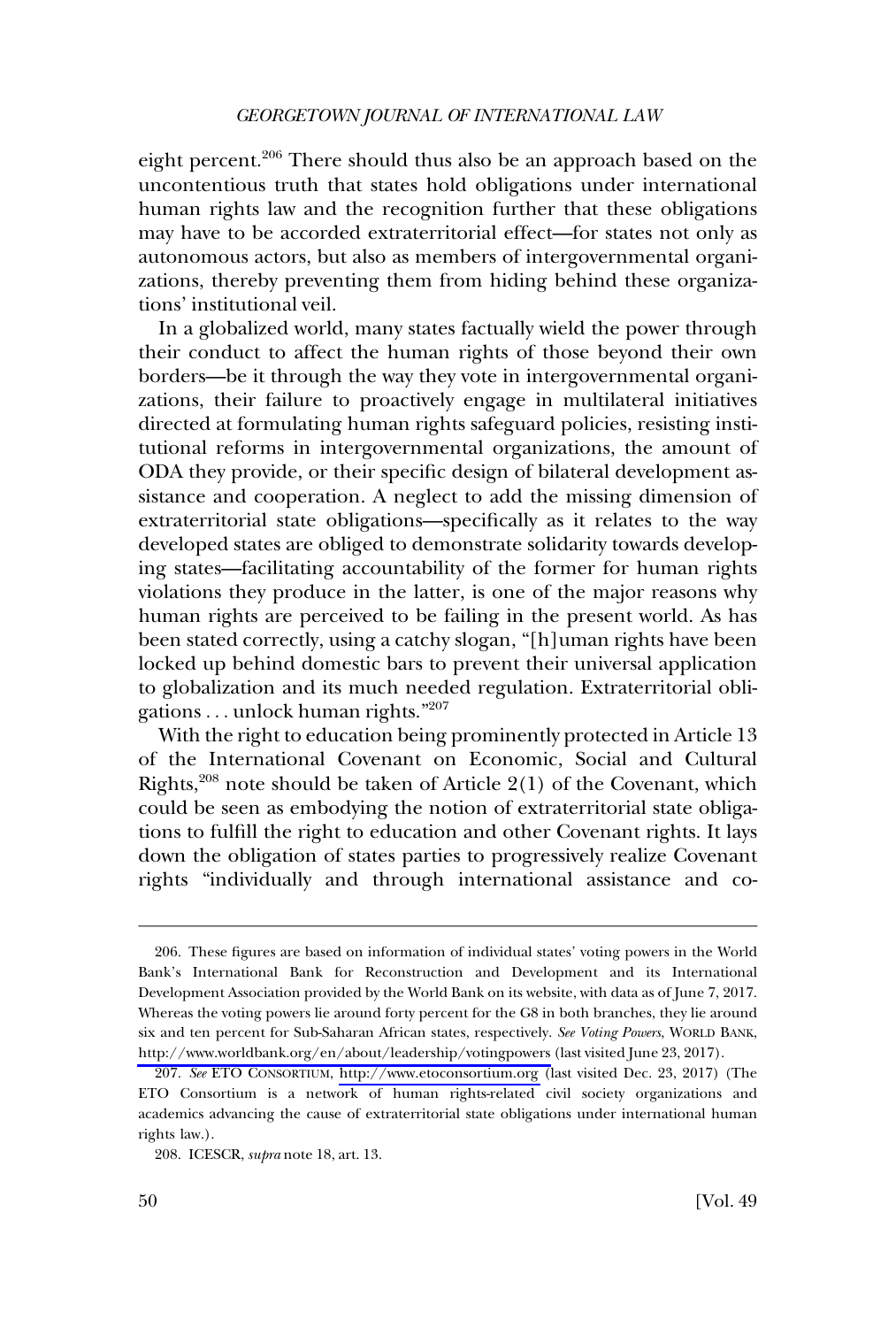operation."<sup>209</sup> While the Covenant's *travaux préparatoires* seem not to provide a basis for *legal* obligations of state parties to render international assistance and cooperation,<sup>210</sup> Philip Alston and Gerard Quinn, in a seminal 1987 article on the nature and scope of state obligations under the Covenant, assert that "[i]n the context of a given right it may, according to the circumstances, be possible to identify obligations to co-operate internationally that would appear to be mandatory on the basis of the undertaking contained in Article 2(1) of the Covenant,"<sup>211</sup> and, moreover, that trends in the arena of international development cooperation could subsequently require a reinterpretation in support of legal obligations.<sup>212</sup>

In 1990, the Committee on Economic, Social and Cultural Rights (CESCR), the body of independent experts supervising implementation of the Covenant and authoritatively interpreting its provisions, has, in its General Comment No. 3, held that "international co-operation for development ... is an obligation ... particularly incumbent upon those States which are in a position to assist others."213 In arriving at this conclusion, the Committee relied, inter alia, on Articles 55 and 56 of the U.N. Charter.<sup>214</sup> As this author himself has indicated when commenting on the right to education in Article 13, unless such a purposive interpretation of the Covenant's assistance and cooperation obligations is adopted, the full realization of economic, social, and cultural rights in developing states might well never be achieved.<sup>215</sup>

215. BEITER, *supra* note 15, at 380 n.35. A very strong argument in support of legal obligations of developed states may be based on the following considerations mentioned by Thomas Pogge: Inequalities between the North and the South are the product of past slavery, colonialism, and genocide perpetrated by the North, with those living in developed states today having "inherited" the "fruits" of such exploitation. Moreover, even if Africa, since the 1960s, had consistently achieved growth in per capita income of one percentage point higher than Europe, the ratio of inequality would still be 20:1 today, implying that also *persisting* inequality is not (solely) African states' "own fault." Thomas Pogge, *The First United Nations Millennium Development Goal: A Cause for Celebration?*, 5 J. HUM. DEV. 377, 389 (2004). In support of legal obligations, see also Felipe Gómez Isa, *Transnational Obligations in the Field of Economic, Social and Cultural Rights*, 18 REVISTA

<sup>209.</sup> *Id*. art. 2(1).

<sup>210.</sup> *See* Philip Alston & Gerard Quinn, *The Nature and Scope of States Parties' Obligations under the International Covenant on Economic, Social and Cultural Rights*, 9 HUM. RTS. Q. 156, 188-91 (1987) (analyzing the Covenant's *travaux préparatoires* on the point).

<sup>211.</sup> *Id*. at 191.

<sup>212.</sup> *Id*. at 191-92.

<sup>213.</sup> General Comment No. 3, *supra* note 189, ¶ 14.

<sup>214.</sup> Whereas Article 55 of the U.N. Charter mentions various U.N. goals in the sphere of socio-economic development, referring also to the promotion of "universal respect for, and observance of, human rights," U.N. Charter art. 55(c), Article 56 states that "[a]ll Members pledge themselves to take joint and separate action in co-operation with the Organization for the achievement of the purposes set forth in Article 55," U.N. Charter art. 56.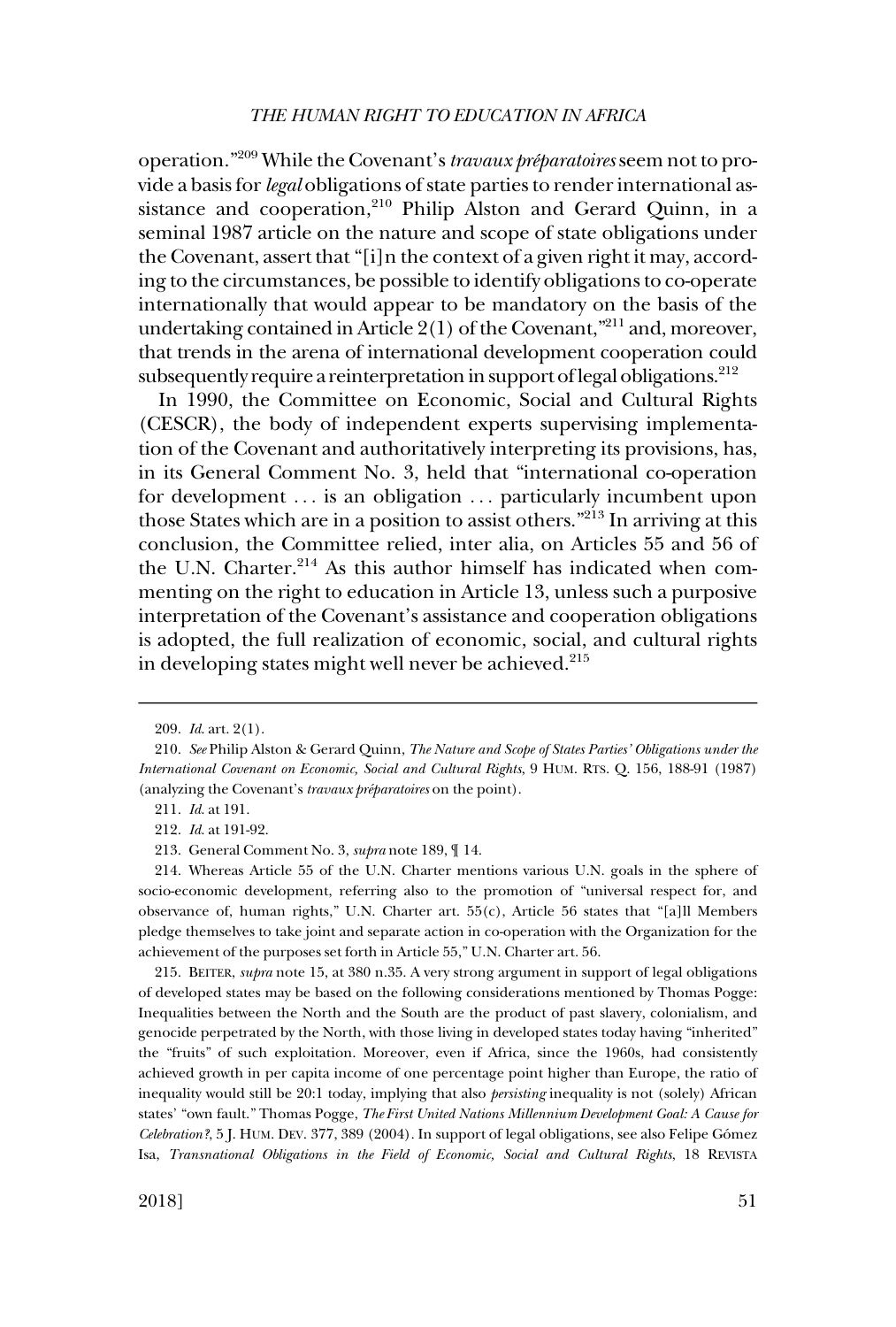The Maastricht Principles on Extraterritorial Obligations of States in the Area of Economic, Social and Cultural Rights of 2011, a document prepared by a group of experts in international law, addresses all three dimensions of human rights obligations, recognizing that states have obligations to respect, protect, and fulfill civil, political, economic, social, and cultural rights within their territories and extraterritorially.216 Extraterritorial obligations encompass:

- (a) obligations relating to the acts and omissions of a State, within or beyond its territory, that have effects on the enjoyment of human rights outside of that State's territory; and
- (b) obligations of a global character that are set out in the Charter of the United Nations and human rights instruments to take action, separately, and jointly through international co-operation, to realize human rights universally.<sup>217</sup>

ELECTRONICA DE ESTUDIOS INTERNACIONALES 1, 30 (2009), [http://www.reei.org/index.php/](http://www.reei.org/index.php/revista/num18/archivos/Articulo_GOMEZ_Felipe.pdf) [revista/num18/archivos/Articulo\\_GOMEZ\\_Felipe.pdf](http://www.reei.org/index.php/revista/num18/archivos/Articulo_GOMEZ_Felipe.pdf) (arguing that "developed States are [at least] obliged not to reduce the level of ODA"); Magdalena Sepúlveda Carmona, *The Obligations of "International Assistance and Co-operation" under the International Covenant on Economic, Social and Cultural Rights: A Possible Entry Point to a Human Rights Based Approach to Millennium Development Goal 8*, 13 INT'L J. HUM. RTS. 86, 93-94 (2009) (pointing out that developed states are obliged "to take concrete steps towards the target of 0.7% of GNP as assistance to developing countries" and "to co-operate in providing disaster relief and humanitarian assistance in times of emergency"); Wouter Vandenhole, *Economic, Social and Cultural Rights in the CRC: Is There a Legal Obligation to Co-operate Internationally for Development?*, 17 INT'L J. CHILD. RTS. 23, 46, 54 (2009) (showing that the CESCR "has identified a number of fulfilment obligations [facilitate, promote, provide] for States parties," and that the CRC Committee "has . . . identified *specific* obligations [notably to fulfill (provide)] for donor countries in relation to development co-operation"); Michael Wabile, *Re-examining States' External Obligations to Implement Economic and Social Rights of Children*, 22 CAN. J. L. & JURIS. 407, 447 (2009) ("[A]ll members of the United Nations have both domestic and diagonal obligations to respect, protect and fulfil economic and social rights.").

<sup>216.</sup> MAASTRICHT PRINCIPLES ON EXTRATERRITORIAL OBLIGATIONS OF STATES IN THE AREA OF ECONOMIC, SOCIAL AND CULTURAL RIGHTS, Principle 3 (2011) [hereinafter MAASTRICHT PRINCIPLES]. See de Schutter et al., *supra* note 168, at 1084, for a reproduction of and commentary to the Maastricht Principles. For commentary on Principle 3, see *id*. at 1090-96. Meanwhile there exists a corpus of literature on extraterritorial state obligations in the field of economic, social, and cultural rights. Apart from that cited in this article, see also that referred to in Klaus D. Beiter, *Establishing Conformity between TRIPS and Human Rights: Hierarchy in International Law, Human Rights Obligations of the WTO and Extraterritorial State Obligations under the International Covenant on Economic, Social and Cultural Rights*, *in* TRIPS PLUS 20: FROM TRADE RULES TO MARKET PRINCIPLES 445, 487-98, 488 n.174 (Hanns Ullrich et al. eds., 2016).

<sup>217.</sup> MAASTRICHT PRINCIPLES, *supra* note 216, Principle 8 (Definition of extraterritorial obligations). For commentary on Principle 8, see de Schutter et al., *supra* note 168, at 1101-04.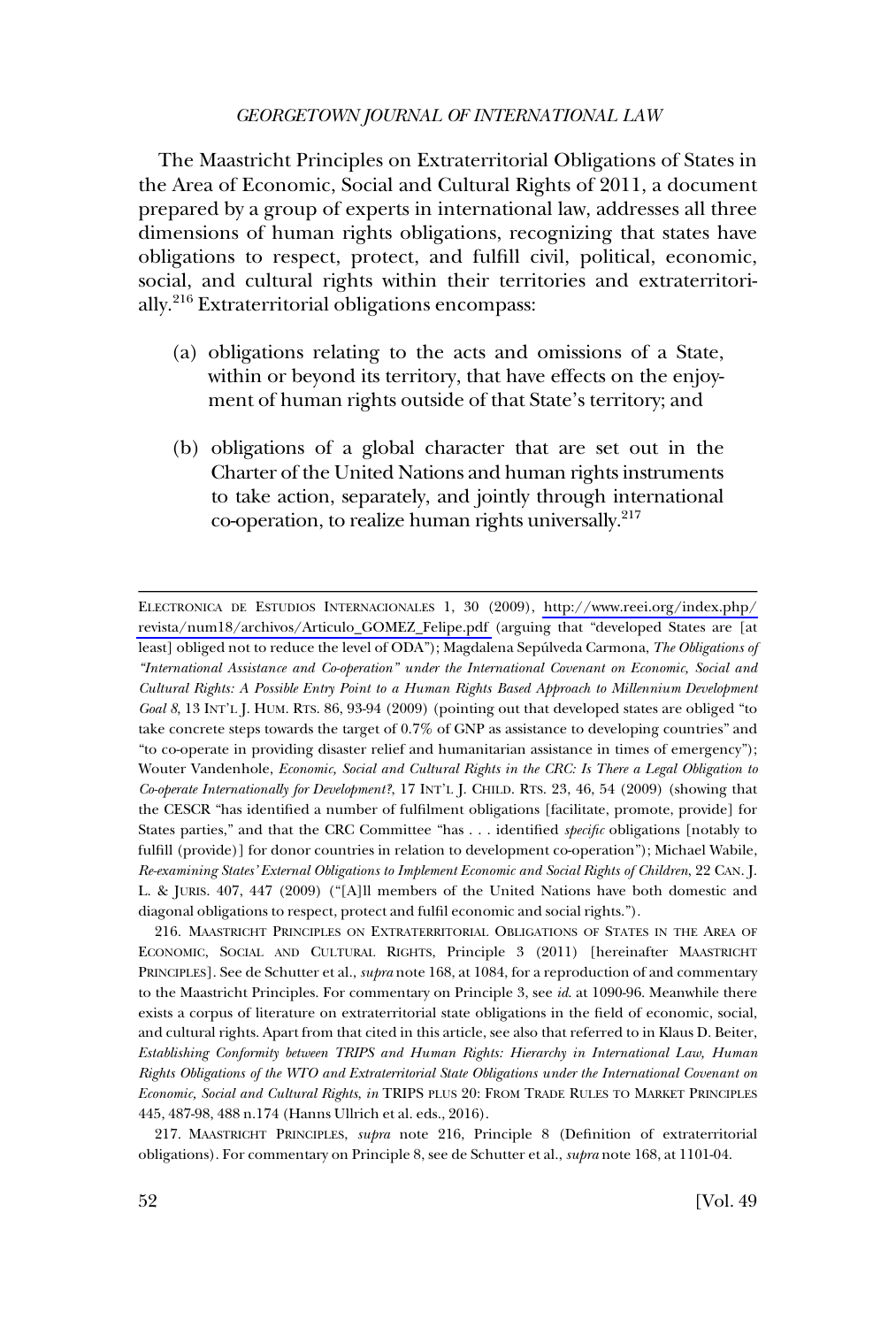Extraterritorial obligations to *fulfill* entail positive duties and may be stated to encompass, on the one hand, obligations to *facilitate*, requiring states to create an international enabling environment that allows for the realization of human rights in other states, and, on the other, obligations to *provide*, requiring states to provide financial, technical, cooperative, and other assistance, according to ability, where human rights in another state can otherwise not be guaranteed.<sup>218</sup> Less contentious than extraterritorial obligations to fulfill are negative duties to respect and positive duties to protect human rights extraterritorially. Extraterritorial obligations to *respect* oblige states to refrain from conduct that nullifies or impairs the enjoyment of human rights (*e.g*., by reversing their levels of realization) of persons outside their territories, or which impairs the ability of other states to respect, protect, and fulfill human rights.219 Extraterritorial obligations to *protect* oblige states to protect individuals outside their territories by preventing infringements of their rights by private actors. In cases where a sufficient nexus exists between those states and the private actors concerned, their anticipated conduct, or the harm they might cause, this is done by regulating the conduct of private actors through legal standard-setting, administrative, investigative, adjudicatory, or other measures. Where, due to the absence of a sufficient nexus, regulation is not possible, states should, to the extent possible, influence the conduct of private actors.220

Extraterritorial jurisdiction arises by virtue of the fact either that a state exercises authority or effective control over foreign territory, that

<sup>218.</sup> The definitions are broadly based on Ziegler, *supra* note 173, ¶¶ 57-58. In the context of states' compliance with international human rights obligations *within their territories*, obligations to fulfill are usually identified as positive obligations to facilitate (installing frameworks or systems, enabling individuals to exercise rights), to provide (making available actual "hand-outs," money, and social assistance to individuals in case of need), and to promote (raising public awareness concerning rights, preparing the ground for subsequent realization). *See, e.g*., MANISULI SSENYONJO, ECONOMIC, SOCIAL AND CULTURAL RIGHTS IN INTERNATIONAL LAW 25-26 (2009) (broadly providing these definitions). These categories cannot be transposed one-to-one to *the extraterritorial level*. At the extraterritorial level, there does not exist a full-fledged duty to fulfill. Obligations are often supplementary at this level, arising only when assistance and cooperation is needed and others are able to provide this. Moreover, the state in need—positioned between the extraterritorial actor and individuals in the state in need—always remains, or should remain, in control of organizing the realization of human rights in that state.

<sup>219.</sup> This definition is broadly based on Maastricht Principle 20 (Direct interference) and Principle 21 (Indirect interference). MAASTRICHT PRINCIPLES, *supra* note 216.

<sup>220.</sup> This definition is broadly based on Maastricht Principle 24 (Obligation to regulate), Principle 25 (Bases for protection), and Principle 26 (Position to influence). MAASTRICHT PRINCIPLES, *supra* note 216.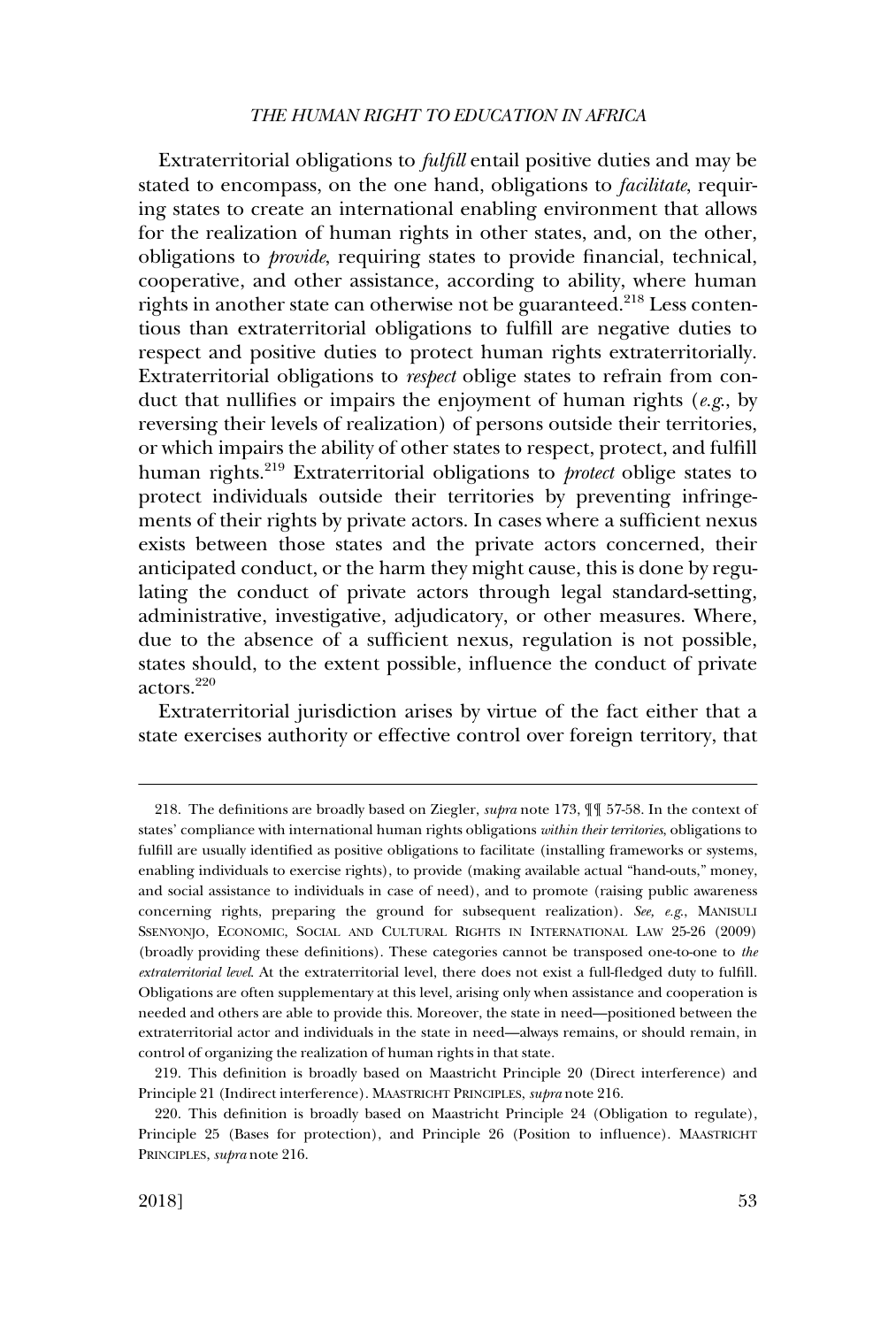its conduct produces "foreseeable" human rights effects in other territory, or that, regarding international assistance and cooperation, it "is in a position" to assist and cooperate<sup>221</sup> (and the other state is in need of such assistance and cooperation).222 The latter accords with the CESCR's view, expressed in its General Comment No. 3, that "international co-operation for development . . . is an obligation . . . particularly incumbent upon those States which are in a position to assist others."223 The Committee's General Comments, not legally binding in themselves, could be seen as "subsequent practice" in the application of a treaty to be considered in establishing the meaning of treaty provisions in the sense of Article 31(3)(b) of the Vienna Convention on the Law of Treaties. This would confirm the existence of a legally binding obligation to render international assistance and cooperation for those states parties that are able to do so. The Maastricht Principles may be regarded as reflective of "the teachings" of "the most highly qualified publicists" as a subsidiary means in determining rules of international law in the sense of Article  $38(1)(d)$  of the Statute of the International Court of Justice—and could, therefore, be relied on to confirm the existence of the stated obligation.

In General Comment No. 13, the CESCR reaffirms "the obligation of States parties in relation to the provision of international assistance and co-operation for the full realization of the right to education."224 Taking the right to education seriously means recognizing the extraterritorial state obligations it imposes.225 Specifically addressing the African context, comments will now be made in respect of each of three areas where this is highly pertinent: bilateral development assistance and cooperation, the lending operations of the IMF and the World

<sup>221.</sup> MAASTRICHT PRINCIPLES, *supra* note 216, Principle 9 (Scope of jurisdiction) (mentioning these three bases for jurisdiction). For commentary on Principle 9, see de Schutter et al., *supra*  note 168, at 1104-09.

<sup>222.</sup> Where a state "is unable, despite its best efforts, to guarantee economic, social and cultural rights within its territory . . . it has the obligation to seek international assistance and cooperation." MAASTRICHT PRINCIPLES, *supra* note 216, Principle 34.

<sup>223.</sup> General Comment No. 3, *supra* note 189, ¶ 14.

<sup>224.</sup> General Comment No. 13, *supra* note 188, ¶ 56.

<sup>225.</sup> For a discussion of extraterritorial state obligations imposed by the right to education, particularly as flowing from the fact that a state exercises effective control over foreign territory, see Diana E. Balanescu, *Safeguarding Education Beyond Borders*, 8 VIENNA J. INT'L CONST. L. 34 (2014). For an analysis of extraterritorial state obligations in the context of overseas public education activities (operating branch campuses in other countries), see Gearóid Ó. Cuinn & Sigrun Skogly, *Understanding Human Rights Obligations of States Engaged in Public Activity Overseas: The Case of Transnational Education*, 20 INT'L J. HUM. RTS. 761 (2016).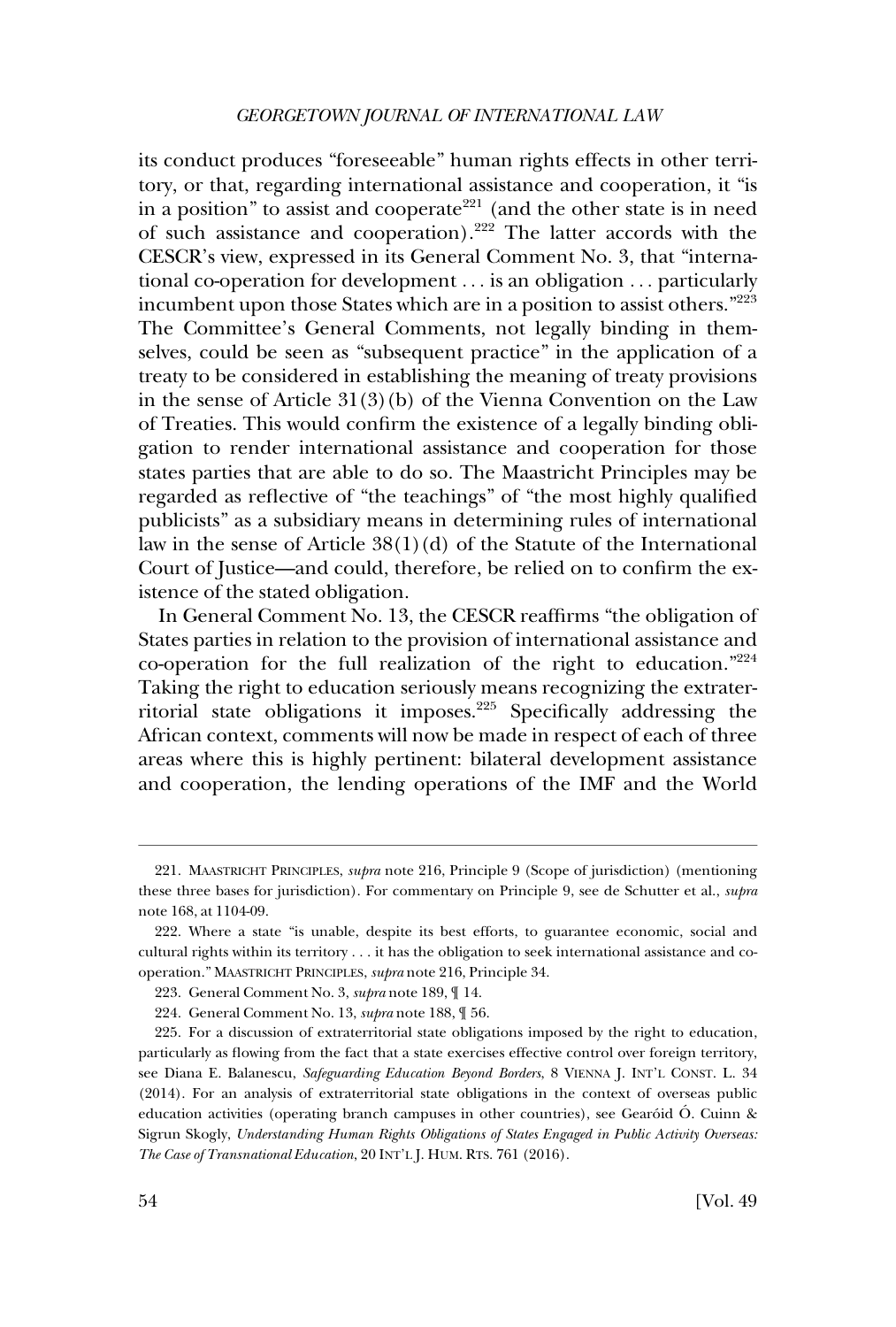Bank, and free trade within and beyond the WTO (here GATS and TRIPS).

#### B. *Bilateral Development Assistance and Cooperation in the Field of Education*

The full realization of the right to education in developing states all African states qualifying as  $such<sup>226</sup>—crucially depends on bilateral$ development assistance and cooperation. States are to render such assistance and cooperation in the field of education in discharging extraterritorial state obligations to *fulfill* the right to education. This covers both obligations to *facilitate* the realization of the right to education by contributing to creating an international enabling environment conducive to achieving its realization and to *provide* financial, technical, cooperative, and other assistance, according to ability, directed at realizing the right. Obligations to facilitate require donor states to, inter alia, elaborate, interpret, apply, and regularly review bilateral and multilateral agreements and international standards so that they respect, protect, and, as appropriate, can help advance realization of the right to education.227 Each donor state should further adopt domestic and foreign relations policies and measures that can contribute to realization of the right to education in other states (*e.g*., unilaterally easing visa requirements for foreign students).228 Bilateral education assistance granted in the endeavor of discharging obligations to provide must itself respect, protect, and be conducive to achieving realization of the right to education.229 In detail, extraterritorial state obligations in respect of bilateral education development assistance and cooperation may be stated to include the following duties: $230$ 

<sup>226.</sup> *See* UNESCO, GLOBAL EDUCATION MONITORING REPORT 2016, *supra* note 152, at 398 (listing all states as "in transition," "developed," or "developing").

<sup>227.</sup> *See* MAASTRICHT PRINCIPLES, *supra* note 216, Principle 29(a). Principle 29 is fully cited *infra*  at note 290. In the present context, see also the discussion of GATS-plus and TRIPS-plus arrangements *infra* Subsections IV-D and IV-E, respectively.

<sup>228.</sup> *See* MAASTRICHT PRINCIPLES, *supra* note 216, Principle 29(b). Principle 29 is fully cited *infra*  at note 290.

<sup>229. &</sup>quot;In fulfiling economic, social and cultural rights extraterritorially, States must . . . observe international human rights standards." MAASTRICHT PRINCIPLES, *supra* note 216, Principle 32(c).

<sup>230.</sup> These duties apply to donor states bilaterally, but where they can be applied to multilateral donors, they apply *mutatis mutandis* to such donors as well. For a thorough and excellent recent discussion, even if in German, of extraterritorial state obligations in the field of development assistance and cooperation, see LE´ONIE J. WAGNER, MENSCHENRECHTE IN DER ENTWICKLUNGSPOLITIK: EXTRATERRITORIALE PFLICHTEN, DER MENSCHENRECHTSANSATZ UND SEINE UMSETZUNG (2017).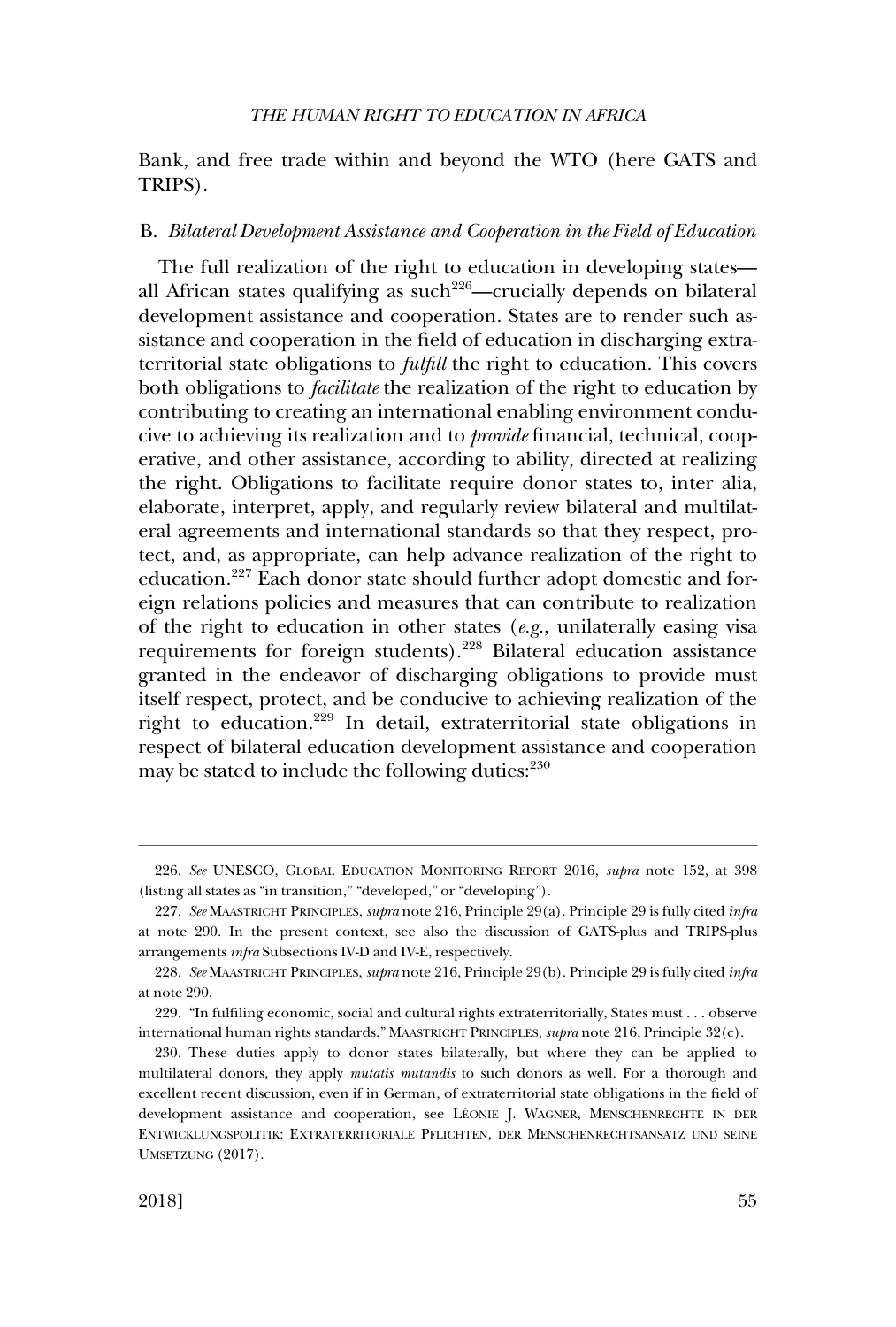- Developing states have the right—and also duty—to formulate credible education policies and to set priorities as to their implementation. It is said that the "ownership" of development policies should "vest" in developing states themselves.<sup>231</sup> Donor states need to respect and not interfere with this right.
- Donor states are obliged to align their assistance and cooperation with developing states' policies and priorities. In the African context, it has thus been held that there is a need for "the channeling of more resources through the budget process."232 Hence, there should be a sector-wide approach to education aid "aim[ing] to abandon previous donor projects in favor of long-term budgetary support to the education sector as a whole, and to strengthen governmental structures rather than continuing parallel donors' set-ups."<sup>233</sup>
- Among themselves, donor states are required to harmonize approaches to assistance and cooperation to minimize costs and to enhance the efficiency of support.
- Donor states should allocate 0.7 percent of their gross national income (GNI) to official development assistance (ODA), a target recognized since 1970.<sup>234</sup> In 2014, donor states allocated on average only 0.31 percent of their GNI to ODA.<sup>235</sup>
- Donor states should allocate fifteen to twenty percent of ODA to education.236 In a way, this matches with the goal of states spending that percentage of their national budgets on education.237 In 2014, donor states allocated on average only eight percent of bilateral ODA to education.<sup>238</sup>

<sup>231.</sup> *See* UNESCO, EFA GLOBAL MONITORING REPORT 2005: EDUCATION FOR ALL: THE QUALITY IMPERATIVE 196-97 (2004) (mentioning this and the following two aspects enumerated as the "[t]hree core principles of international good practice" of effective aid).

<sup>232.</sup> Charles Mutasa (African Forum & Network on Debt & Development), *The Politics of the Millennium Development Goals in Africa: Is Global Partnership Really Working?*, 6 SUST. DEV. L. & POL'Y 21, 24 (2005).

<sup>233.</sup> Tomaševski, *supra* note 194,  $\P$  18.

*See* DEVELOPMENT ASSISTANCE COMMITTEE (DAC), HISTORY OF THE 0.7% ODA TARGET (Mar. 234. 2016) (original text from 3 DAC J. III-9–III-11 (2002)), [https://www.oecd.org/dac/stats/ODA](https://www.oecd.org/dac/stats/ODA-history-of-the-0-7-target.pdf)[history-of-the-0-7-target.pdf](https://www.oecd.org/dac/stats/ODA-history-of-the-0-7-target.pdf) (last visited Dec. 23, 2017). ODA includes concessional loans, grants, debt relief, and technical assistance and covers assistance channeled through multilateral actors.

<sup>235.</sup> *See* UNESCO, GLOBAL EDUCATION MONITORING REPORT 2016, *supra* note 152, at 481.

<sup>236.</sup> *See* GLOBAL CAMPAIGN FOR EDUCATION (GCE), EDUCATION AID WATCH 2015, 11 (2015).

<sup>237.</sup> For this goal, see Incheon Framework for Action, *supra* note 128, ¶ 105.

<sup>238.</sup> *See* UNESCO, GLOBAL EDUCATION MONITORING REPORT 2016, *supra* note 152, at 483. Multilateral donors spent on average nine percent of ODA on education. The IDA spent sixteen percent. *Id*.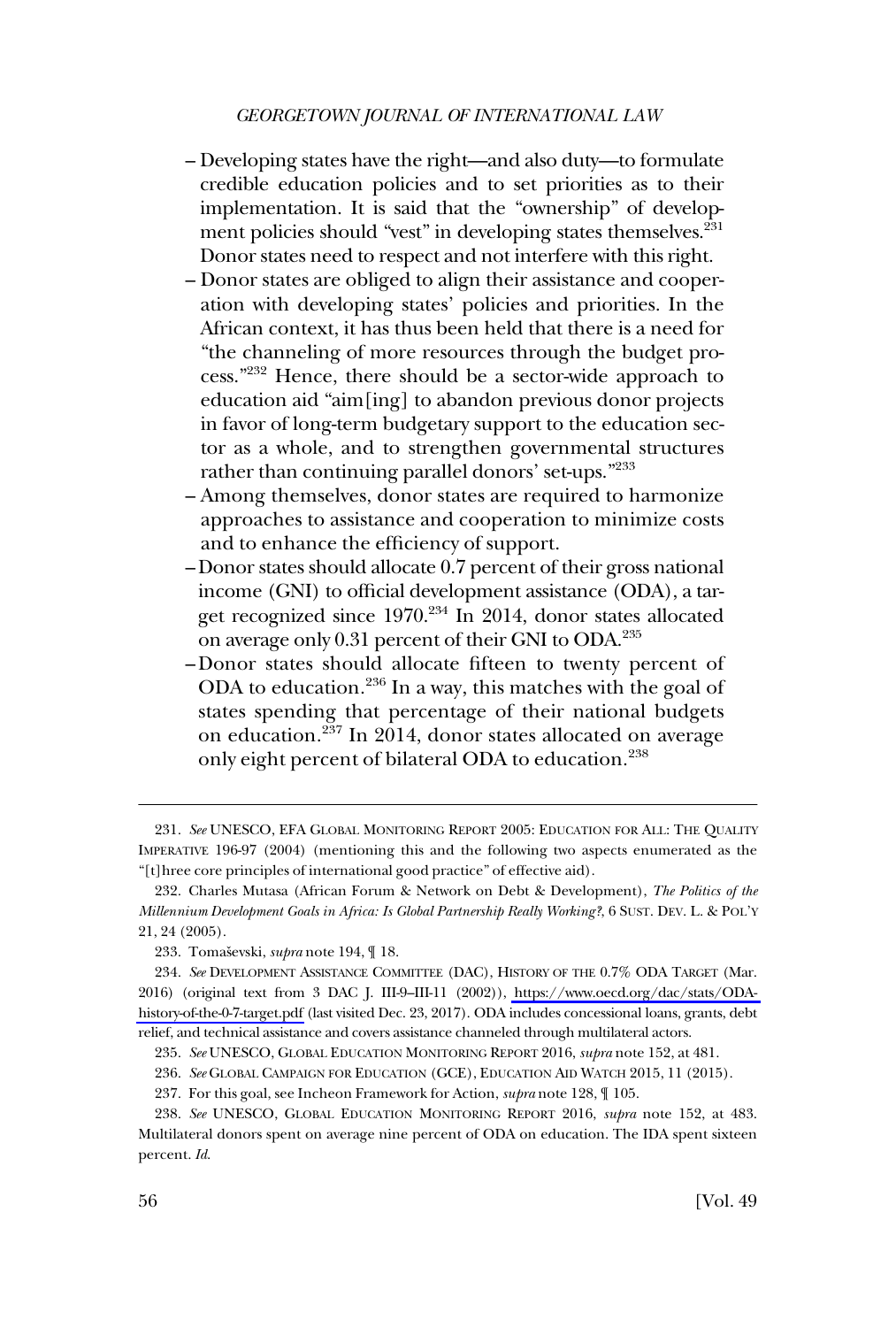- Half of this amount, *i.e*., ideally ten percent of ODA, should be allocated to basic education.<sup>239</sup> This reflects the priority accorded the realization of compulsory and free primary education for all in international human rights treaties.<sup>240</sup> In 2014, on average, only slightly less than three percent of bilateral ODA was allocated to basic education.<sup>241</sup>
- Support for scholarships for post-secondary education in donor states, though important, should not count towards education ODA.<sup>242</sup> This is because such support is not utilized to develop local education infrastructure and resources. It may even promote brain drain with students remaining in donor states and contributing to the economy there. In 2013, a quarter of direct aid for education (*i.e*., aid exclusive of general budget support) was thus actually spent in donor states themselves.<sup>243</sup>
- Donor states should spend at least fifty percent of all education aid in low-income countries.<sup>244</sup> In 2014, on average, only 21.5 percent of all education aid was spent in such countries.245 It is of interest to note that 24.7 percent of all education aid was spent in Sub-Saharan Africa.<sup>246</sup>
- The African Forum & Network on Debt & Development emphasizes that "[a]id should be untied and donor countries should provide technical assistance for capacity building."<sup>247</sup>

<sup>239.</sup> *See* GCE, EDUCATION AID WATCH 2015, *supra* note 236, at 11. "Basic education" here refers to pre-primary, primary, and basic adult education. *See id*. at 7.

<sup>240. &</sup>quot;In fulfiling economic, social and cultural rights extraterritorially, States must . . . prioritize core obligations to realize minimum essential levels of economic, social and cultural rights." MAASTRICHT PRINCIPLES, *supra* note 216, Principle 32(b). See *supra* note 188 on compulsory and free education up to the age of fifteen years as a minimum core obligation.

<sup>241.</sup> *See* UNESCO, GLOBAL EDUCATION MONITORING REPORT 2016, *supra* note 152, at 481-83. Multilateral donors spent on average 4.3 percent of ODA on basic education. The IDA spent somewhat more than seven percent. *Id*.

<sup>242.</sup> *See* GCE, EDUCATION AID WATCH 2015, *supra* note 236, at 11.

<sup>243.</sup> *See id*. at 9.

<sup>244.</sup> *See id*. at 12. *See also supra* note 158 (on low-income countries).

<sup>245.</sup> *See* UNESCO, GLOBAL EDUCATION MONITORING REPORT 2016, *supra* note 152, at 488. This percentage relates to both bilateral and multilateral aid.

<sup>246.</sup> *See id*. This percentage relates to both bilateral and multilateral aid.

<sup>247.</sup> Mutasa, *supra* note 232, at 24. Aid is "untied" if its granting is not dependent on the developing state agreeing to restrictions as to from where products, services, or personnel may be sourced.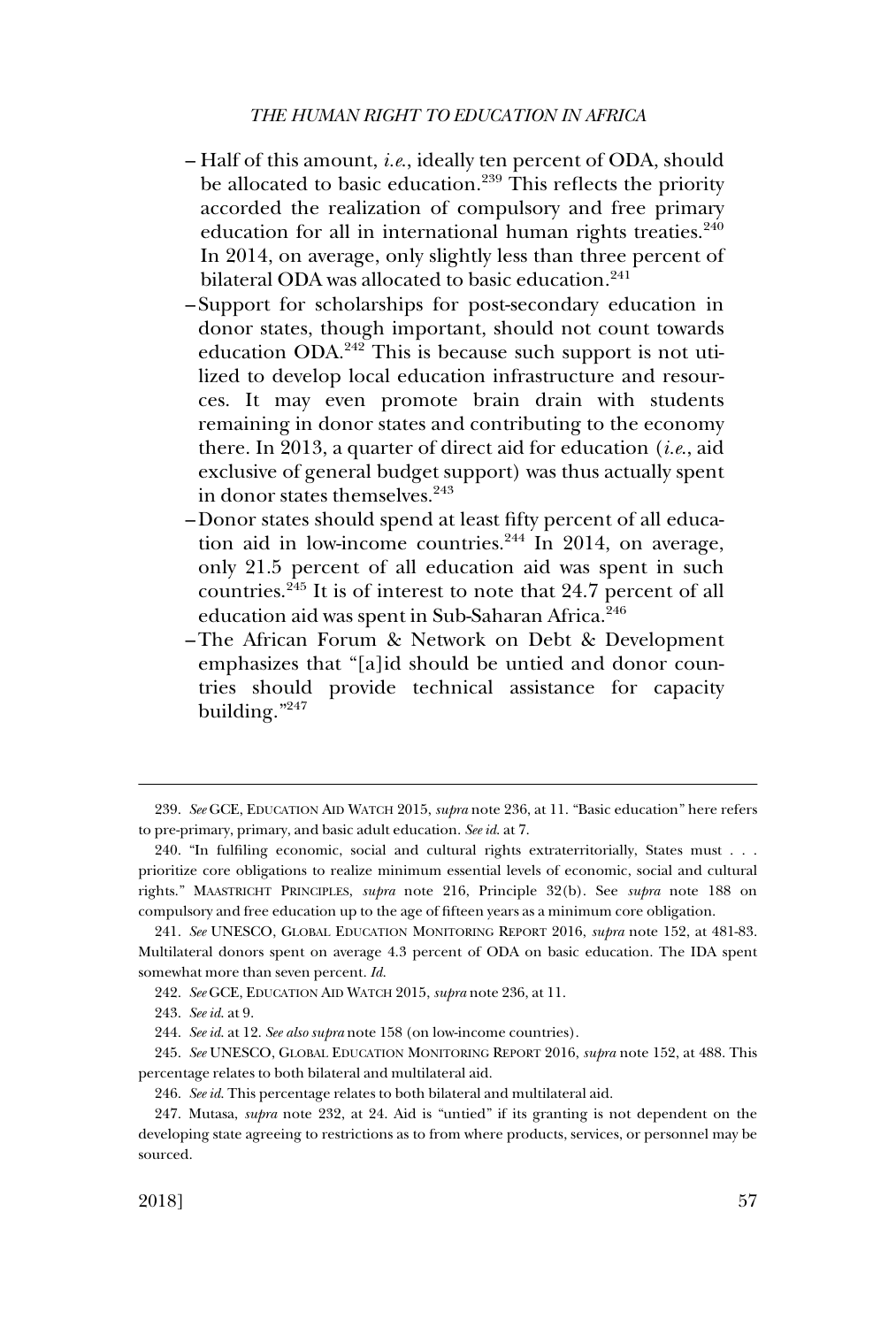- The Forum & Network also stresses that "ODA should be more predictable to allow for better planning."<sup>248</sup> It has been suggested that commitments to developing states should be predictable over a period of "5 years plus."<sup>249</sup>
- Development assistance and cooperation needs to safeguard education as a public good that is available for free, or made progressively free, and of good quality. The CESCR has thus recently stated that it "is particularly concerned about the financial support provided by the [U.K.] to private actors for low-cost and private education projects in developing countries, which may have contributed to undermine the quality of free public education and created segregation and discrimination among pupils and students.<sup>"250</sup> To the extent that private providers of education are legitimately supported,<sup>251</sup> donor states incur extraterritorial state obligations to *protect*  learners, parents, and teachers against infringements of their rights by such providers (if feasible, by regulating, otherwise, as far as possible, by influencing the conduct of such providers).<sup>252</sup>
- It needs to be fully appreciated that "[u]sing . . . local ('indigenous') language[s] [not only in primary, but also in secondary education and beyond $]^{253}$  satisfies the rights criteria of availability, accessibility, acceptability

<sup>248.</sup> *Id*.

<sup>249.</sup> *See* GLOBAL CAMPAIGN FOR EDUCATION, FUND THE FUTURE: EDUCATION RIGHTS NOW: A TEN POINT PLAN FOR TRANSFORMING AID TO EDUCATION 3 (2011).

<sup>250.</sup> U.N. Comm. on Econ., Soc. and Cultural Rts. [CESCR], Concluding Observations on the Sixth Periodic Report of the United Kingdom of Great Britain and Northern Ireland, ¶ 14, U.N. Doc. E/C.12/GBR/CO/6 (June 24, 2016). *See also* GCE, EDUCATION AID WATCH 2015, *supra*  note 236, at 12 (duty to "ensur[e] aid supports free and public education, not fee-paying and private education . . . donor assistance should never subsidize profit-making education"); LAURA DAY ASHLEY ET AL., THE ROLE AND IMPACT OF PRIVATE SCHOOLS IN DEVELOPING COUNTRIES: A RIGOROUS REVIEW OF THE EVIDENCE 45 (University of Birmingham et al., Apr. 2014) ("the evidence . . . revealed that private school teachers have fewer formal qualifications, lower salaries and weak job security"); ASHLEY ET AL., *supra*, at 46 ("private schools tend to be more expensive to users in terms of costs of school fees and other more hidden costs such as books and uniforms").

<sup>251.</sup> See *supra* note 145 for when this will be the case.

<sup>252.</sup> For a definition of extraterritorial obligations to protect, see *supra* at note 220.

<sup>253.</sup> On linguistic human rights in education, see BEITER, *supra* note 15, at 420-27, 479, 493, 581-82, 627, 646 (language of choice), 130-31, 147, 175, 178-79, 420 (migrant workers and members of their families and language rights), 147, 180-84, 186-87, 202, 260, 428-30, 432-36, 439- 42, 445, 447-50, 457, 581-84, 646 (minorities and language rights), 150-53, 211-12, 312-13, 585-86 (indigenous peoples and language rights).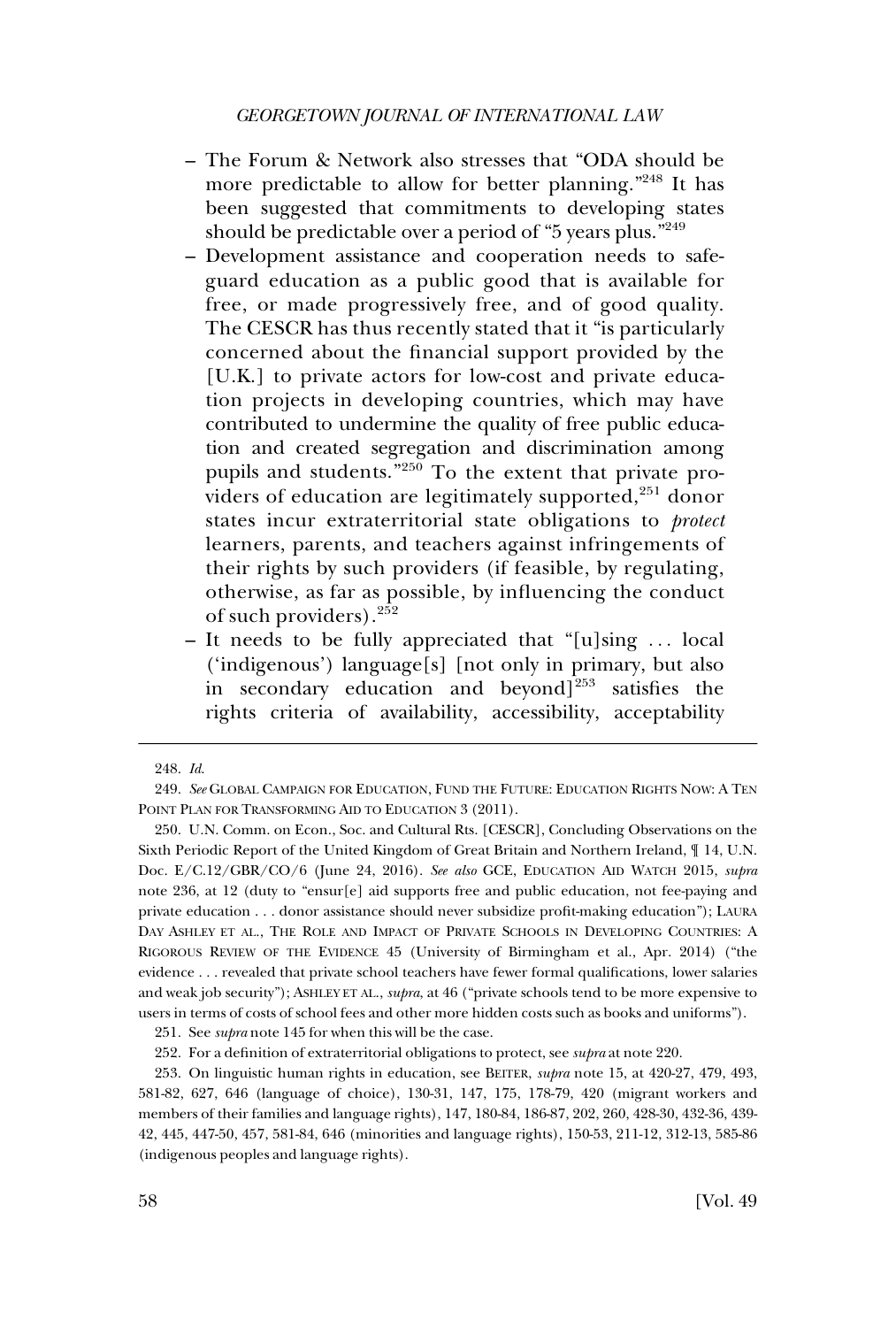and adaptability,"254 and donor states should structure their development assistance and cooperation accordingly.255 "A wrong educational language policy [*i.e*., one not based on multilingualism, with mastery of the mother tongue at its heart]<sup>256</sup> in underdeveloped countries, ... promoted, advocated, and partially financed by the West with its experts, is the most important pedagogical reason for 'illiteracy' in the world."257

– In respect of all education development policies and projects, donor states (as part of their obligations to *facilitate*) need to make prior human rights impact assessment, subsequent monitoring, and ascertaining that access to complaint procedures exists in the developing states concerned a part of their development assistance and cooperation strategy.<sup>258</sup>

## C. *The Lending Operations of the IMF and the World Bank: Effects on Education*

Next, the relevance of extraterritorial state obligations under international human rights law in the context of the lending operations (the

254. ZEHLIA BABACI-WILHITE, LOCAL LANGUAGES AS A HUMAN RIGHT IN EDUCATION: COMPARATIVE CASES FROM AFRICA 108 (2015). Using the mother tongue in education facilitates students' self-appreciation, better learning, and increased understanding, and further has cultural, emotional, cognitive, and socio-psychological benefits. *See id*. at 110-11. The ACERWC also supports mother tongue education. Commenting on the initial state report of Namibia, the Committee, "not[ing], with great concern, the existence of high rates of drop-outs and noncompletion of secondary education . . . recommends [to] the State Party to take . . . necessary actions such as . . . making the mother tongue the medium of instruction." Concluding Observations, Namibia, *supra* note 75, ¶ 37.

255. Zehlia Babaci-Wilhite has noted that "wealthy donor nations such as the USA and UK spend large amounts of 'foreign aid' on the promotion of English in developing countries instead of using it for funding basic literacy acquisition in local dialects and generating quality educational materials in native languages." BABACI-WILHITE, *supra* note 254, at 113. She further observes that "[r]eforms in Africa are being undertaken on the basis of an unrealistic agenda that is incorporating Western curriculum and using Western languages. . . . [E]mulation of Western development and Western educational systems are regarded as the way forward for Africa. Scientifically speaking, this does not form a basis for capability-based educational development, nor does it bring social justice and quality in education." *Id*. at 107.

256. *See* TOVE SKUTNABB-KANGAS, LINGUISTIC GENOCIDE IN EDUCATION: OR WORLDWIDE DIVERSITY AND HUMAN RIGHTS? 567-649 (2000) (essentially proposing this as the most appropriate model of linguistic human rights in education).

257. *Id*. at 665.

258. *See* U.N. Comm. on Econ., Soc. and Cultural Rts., *supra* note 250, ¶ 15 (mentioning these three aspects).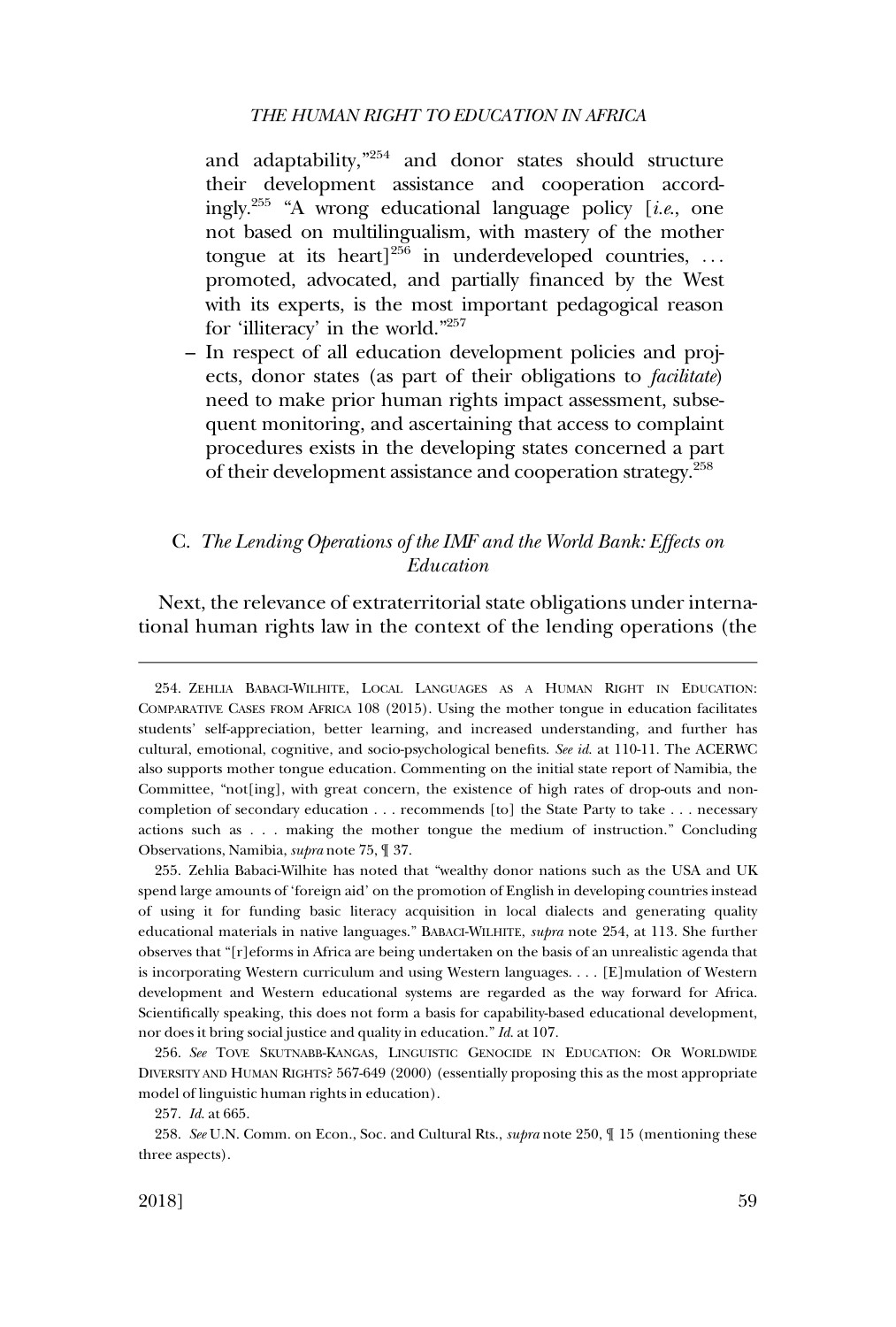awarding of loans and grants) of the IMF and the World Bank will be dealt with. As will be shown, states have obligations under international human rights law "to ensure that their actions as members of ... international financial institutions[] take due account of the right to education."259 This must accordingly affect these institutions' lending operations.

The IMF, in terms of its Articles of Agreement, grants finance to members where needed, which affords them "[w]ith opportunity to correct maladjustments in their balance of payments."260 In the first four decades of its existence, such finance was made available subject to conditionalities relating to, for example, reductions of budgetary deficits, the adoption of restrictive monetary policies, or the devaluation of exchange rates. With the rise of "pure" market liberalism in the 1980s, however, the IMF started extending the reach of its conditionalities, requiring countries to enhance competition by privatizing the public sector, liberalizing markets, and deregulating the economy. Countries were urged to ensure "good governance" (meaning "minimal" government), to reform labor laws (to lower employee protection), and to "adjust" social policies (to provide for reductions in social spending).261 The firm, but erroneous belief underlying this "mission creep," as it has been called, $262$  was that macro-economic adjustment of the nature contemplated was necessary to "program" those countries experiencing economic set-backs for long-term economic success.<sup>263</sup> The IMF has been criticized for the social consequences of the conditionalities attached to its provision of finance to poor countries. The conditionalities, notably those requiring a reduction in social spending, had devastating effects on health, education, and general social conditions in those countries.264

<sup>259.</sup> General Comment No. 13, *supra* note 188, ¶ 56. For a very recent discussion of the role of international human rights law in relation to the activities of the World Bank and the IMF, addressing both the human rights obligations of these institutions themselves and those of their respective members, see WILLEM VAN GENUGTEN, THE WORLD BANK GROUP, THE IMF AND HUMAN RIGHTS: A CONTEXTUALISED WAY FORWARD (2015).

<sup>260.</sup> Articles of Agreement of the IMF art. I(v), July 22, 1944, 2 U.N.T.S. 39 (entered into force Dec. 27, 1945).

<sup>261.</sup> *See* Alexander E. Kentikelenis et al., *IMF Conditionality and Development Policy Space, 1985– 2014*, 23 REV. INT'L POL. ECON. 543, 549 (2016) ("The era of so-called structural adjustment saw the involvement of the IMF in sensitive policy areas.").

<sup>262.</sup> Sarah Babb & Ariel Buira, *Mission Creep, Mission Push and Discretion: The Case of IMF Conditionality*, *in* THE IMF AND THE WORLD BANK AT SIXTY 59 (Ariel Buira ed., 2005).

<sup>263.</sup> *See* Kentikelenis et al., *supra* note 261, at 548-50 (broadly describing the development of IMF conditionality along these lines).

<sup>264.</sup> *See id*. at 550-52 (referring to these social consequences of IMF conditionality).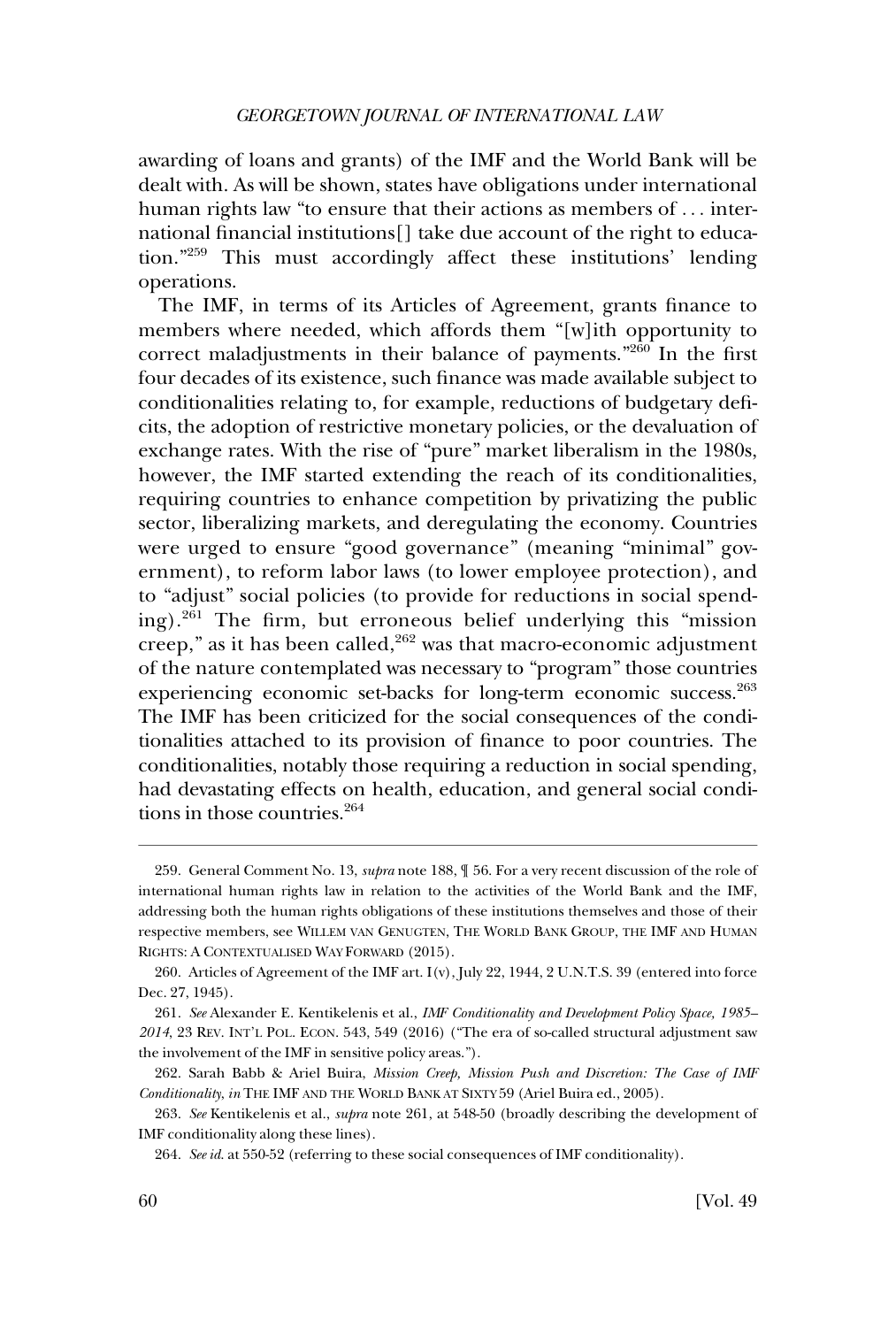Reacting to such criticism, the Fund subsequently introduced "floors on social ... spending<sup>"265</sup> to safeguard basic social service provision. The Fund claims its lending programs now exhibit "responsive design and streamlined conditionality" to create "policy space" for countries.266 A recent study, however, finds that there has actually been an increase in the total number of conditions, making it impossible for borrowers to secure social spending targets.<sup>267</sup> The authors report that "[d]ata from social expenditure targets in Sub-Saharan Africa show that they remain unmet half of the time, even while fiscal deficit targets are achieved. Such findings suggest that the IMF's pro-poor concerns are accorded, at best, secondary importance compared to macroeconomic targets."268 The authors conclude that their findings constitute evidence of "paradigm maintenance" and also "organized hypocrisy" in the IMF, as there is "the rebranding of existing practices and the addition of token gestures to placate critics, without altering the underlying premises of reform design."269

The World Bank's lending approach is problematic, too. The Bank's education lending is premised on a "human capital" approach to education. This holds that education should provide learners with such capabilities as will make them "assets" in the grander plan of providing technological skills to the labor market, increasing productivity, enhancing competitiveness, and boosting economic growth. As the "human capital" approach is not rooted in human rights, it is almost certain to fail in reducing poverty. It is reductive and depletes education of much of its purpose and substance.<sup>270</sup>

<sup>265.</sup> IMF, *What Happens to Social Spending in IMF-Supported Programs?*, SDN/11/15, at 5 (Aug. 31, 2011) ("More recently, minimum indicative floors on social and other priority spending have been incorporated into programs for low-income countries where appropriate."); IMF, *A New Architecture of Facilities for Low-Income Countries*, at 3 (June 26, 2009) ("[A]ll facilities should support policies that safeguard social and other priority spending.").

<sup>266.</sup> IMF, *Creating Policy Space: Responsive Design and Streamlined Conditionality in Recent Low-Income Country Programs*, at 4 (Sept. 10, 2009) ("[T]he design of recent LIC programs has shown considerable flexibility, providing expanded policy space.").

<sup>267.</sup> *See* Kentikelenis et al., *supra* note 261, at 545 ("The most recent data from 2014 show a sharp increase both in the total number of conditions and in the array of policy areas under reform."). The study analyzed IMF loan agreements between 1985 and 2014, extracting 55,465 individual conditions across 131 countries. *Id*. at 552.

<sup>268.</sup> *Id*. at 566.

<sup>269.</sup> *Id*. at 546.

<sup>270.</sup> For critical assessments of the "human capital" approach, see, for example, Steven J. Klees, *Human Capital and Rates of Return: Brilliant Ideas or Ideological Dead Ends?*, 60 COMP. EDUC. REV. 644, 647-53, 658-60 (2016) (arguing, inter alia, that the human capital approach is flawed because it assumes the existence of a perfect market, which does not exist; because it erroneously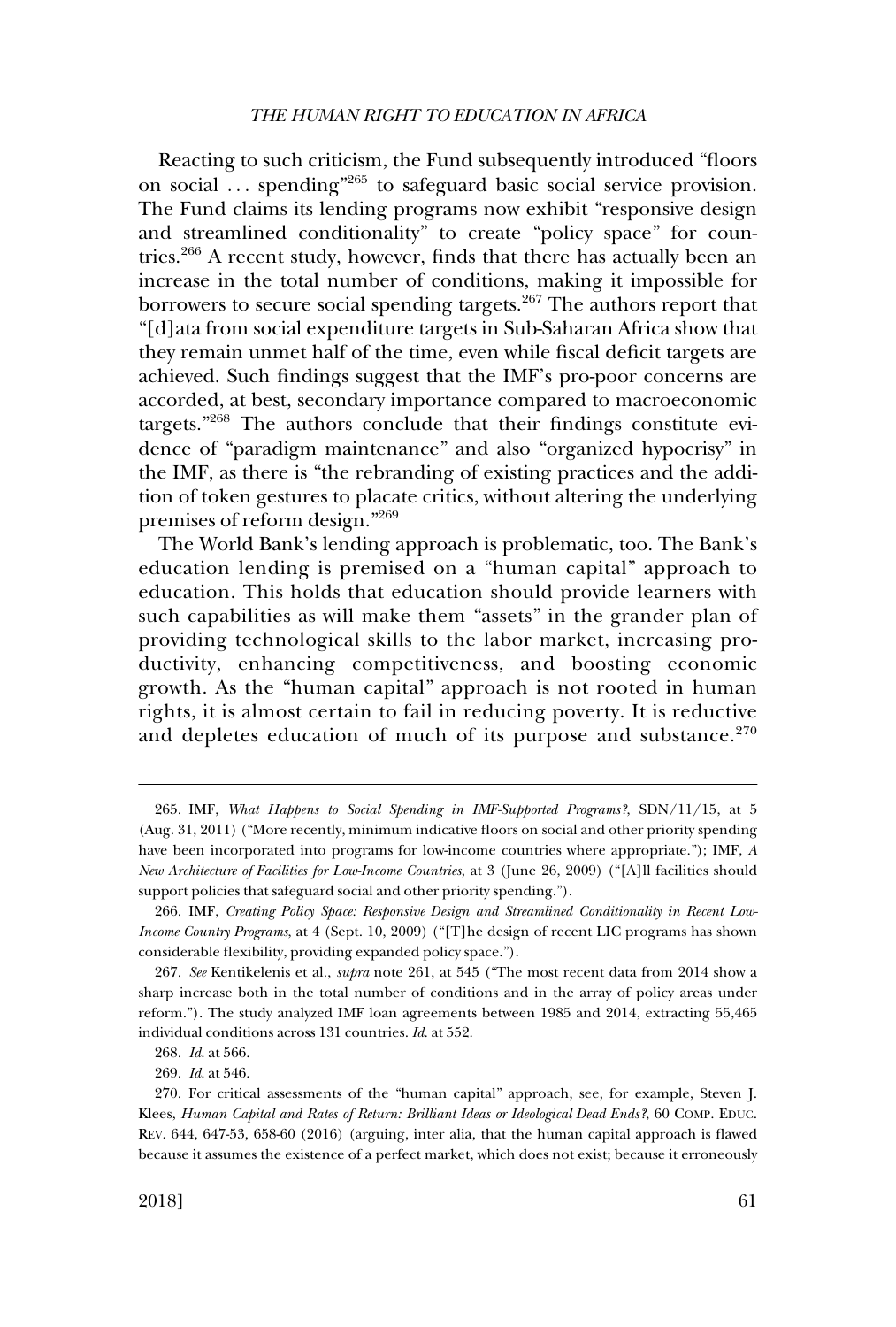Specifically in the African context, it ignores that education should also prepare young adults for political participation with the aim of strengthening democracy; enable them to take part in a business sector traditionally more informal than formal; teach responsible sexuality and parenthood; foster social cohesion and tolerance; offer strategies for overcoming socio-economic exclusion, notably of girls and the poor; and facilitate a flourishing of cultural and linguistic diversity. In the words of international human rights law, education must be aimed at "the full development of the human personality."271 A former U.N. Special Rapporteur on the Right to Education says that "[t]he system of education should be inspired by a humanistic rather than by a mere utilitarian version of education."272 The "human capital" approach to education is blind to the root causes of poverty and will, therefore, not be helpful in reducing poverty and promoting development.

measures productivity in terms of income; because it ignores benefits other than income benefits of education; because there is no real proof that more education is actually the reason for higher income; and because it is based on capitalist thinking but does not see that "full employment, decent jobs, and greater equality are neither features nor goals of capitalism"); Salim Vally & Carol A. Spreen, *Human Rights in the World Bank 2020 Education Strategy*, *in* THE WORLD BANK AND EDUCATION: CRITIQUES AND ALTERNATIVES 173, 179-80, 183-84 (Steven J. Klees et al. eds., 2012) (arguing that the human capital approach "impl[ies] that lack of employment is a reflection of a person's skills level . . . instead of an intrinsic weakness of the economic structure," supposes that competition and deregulation in the education sector lead to desired results and that investing resources in the education system is of secondary importance, overlooks that economic growth often disguises the reality of inequality and poverty, and focuses solely on the symptoms of poverty rather than its causes). The "human capital" approach likewise underlies the Organization for Economic Co-operation and Development's education surveys, whose outcomes massively influence national education policy. *See* Clara Morgan & Louis Volante, *A Review of the Organisation for Economic Co-operation and Development's International Education Surveys: Governance, Human Capital Discourses, and Policy Debates*, 14 POL'Y FUT. EDUC. 775, 787-88 (2016) ("Although human capital rationales seem to dominate the overarching purposes of the OECD international education surveys, it is clear that schools are responsible for other important functions that fall outside of economic growth and prosperity. Indeed, the dominant neoliberal paradigm is oriented towards market-oriented economic growth and the erosion of the public sphere. Such a paradigm does not value the significant role that public schools play in building socially cohesive and equitable societies."). On the World Bank's and OECD's "economic" education model, see also JOEL SPRING, GLOBALIZATION OF EDUCATION: AN INTRODUCTION 32-92 (2d ed. 2015). Spring explains that the World Bank—which emphasizes the economization of education and supports the idea of the audit state—borrows many of its ideas from the OECD, which, as a "World Ministry of Education," through its common assessments for OECD countries and partners, with such assessments ignoring national curricula and solely focusing on "the basic skills needed to function in a global knowledge economy," dictates a one-sided world education culture. *Id*. at 58, 64, 74-75, 88.

271. *See, e.g*., ICESCR, *supra* note 18, art. 13(1).

272. Singh, U.N. Doc. A/68/294, *supra* note 129, ¶ 103.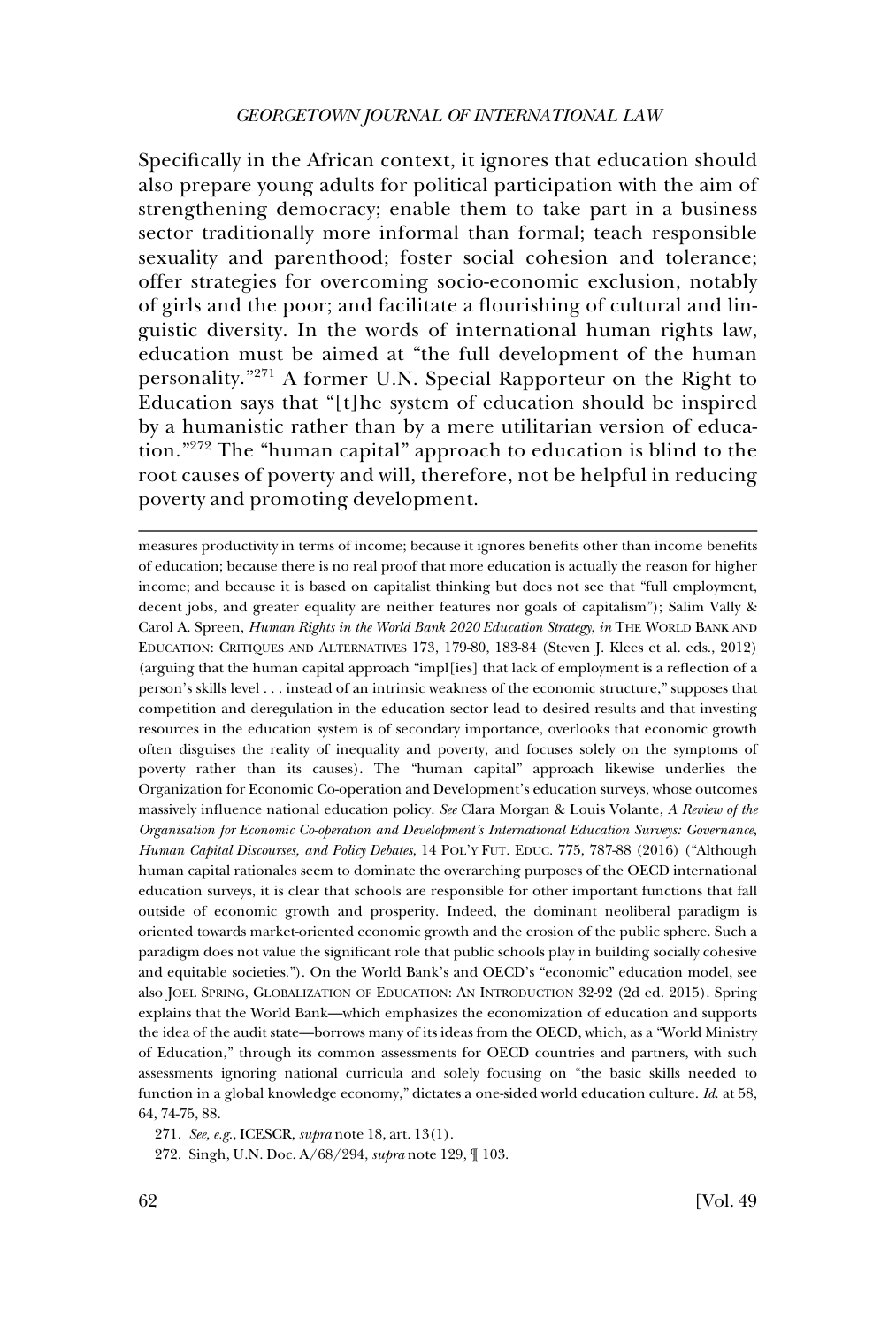Moreover, as in the case of the IMF, the Bank's lending is conditioned by market-liberal criteria, entailing a reduction in public spending on social issues, deregulation, privatization, free trade, and unimpeded competition.<sup>273</sup> It has been pointed out that "[t]he results of these conditions are lower salaries, impoverishment for Africans, and cheaper raw materials for multinational companies."274 Consequently, while formal education attainment has increased in Africa, students subsequently find no or only poorly paid jobs.275 There is no genuine reduction in poverty levels.

The World Bank contributes to one of the greatest threats to the right to education, particularly in Sub-Saharan Africa: the unprecedented expansion of private primary and secondary education.<sup>276</sup> On the one hand, the World Bank supports the operations of a multinational chain of low-fee, profit-making, private primary schools targeting poor families in Kenya and Uganda. These schools use highly standardized teaching methods, untrained and low-paid teachers, and aggressive marketing strategies to target poor households. On the other hand, the Bank has not invested in free public primary education in these countries.<sup>277</sup> Previously, the World Bank still would back public primary education, though it also advocated the charging of user fees

274. Mark J. Wolff, *Failure of the International Monetary Fund*  $\mathcal{E}^p$  *World Bank to Achieve Integral Development: A Critical Historical Assessment of Bretton Woods Institutions Policies, Structures & Governance*, 41 SYRACUSE J. INT'L L. & COM. 71, 113 (2013).

275. *See* Vally & Spreen, *supra* note 270, at 177 (noting "massive (and increasing) youth unemployment . . . not commensurate with the high levels of skills many of these young people possess").

276. See, e.g., BAILEY GREY, USING HUMAN RIGHTS STANDARDS TO ASSESS PRIVATISATION OF EDUCATION IN AFRICA 1, 4 (2012), [http://www.right-to-education.org/resource/using-human](http://www.right-to-education.org/resource/using-human-rights-standards-assess-privatisation-education-africa)[rights-standards-assess-privatisation-education-africa](http://www.right-to-education.org/resource/using-human-rights-standards-assess-privatisation-education-africa) ("The role of private education has grown in Africa," with private education taking essentially five forms: for-profit schools, PPPs, low-fee schools (for-profit or not-for-profit), private tutoring, and philanthropy schools.).

*See World Bank Must Support Quality Public Education, Not Private Schools!*, EDUC. INT'L 277. (May 13, 2015), [https://www.ei-ie.org/en/detail/3191/world-bank-must-support-quality-public](https://www.ei-ie.org/en/detail/3191/world-bank-must-support-quality-public-education-not-private-schools)[education-not-private-schools.](https://www.ei-ie.org/en/detail/3191/world-bank-must-support-quality-public-education-not-private-schools) In Uganda, the High Court has now ordered the closure of more than sixty Bridge International Academies found to have operated in contravention of the law. *See Uganda: For-Profit Education Chain Suffers Major Blow*, EDUC. INT'L (Nov. 4, 2016), [https://ei-ie.org/](https://ei-ie.org/en/detail/3821/uganda-for-profit-education-chain-suffers-major-blow) [en/detail/3821/uganda-for-profit-education-chain-suffers-major-blow.](https://ei-ie.org/en/detail/3821/uganda-for-profit-education-chain-suffers-major-blow) In Kenya, the High Court has now ordered ten out of twelve Bridge International Academies to close because of low educational standards. *See Kenya: Blow to Bridge International Academies*, EDUC. INT'L (Feb. 22, 2017), [https://ei-ie.org/en/detail/3945/kenya-blow-to-bridge-international-academies.](https://ei-ie.org/en/detail/3945/kenya-blow-to-bridge-international-academies)

<sup>273.</sup> *See* PHILLIP W. JONES, EDUCATION, POVERTY AND THE WORLD BANK 16-22, 39 (2006) (stating that World Bank education lending is based on two factors, the human capital approach and neoliberal reform demands, and providing a historical account of how Keynesianism succumbed to neoliberal thinking in the World Bank).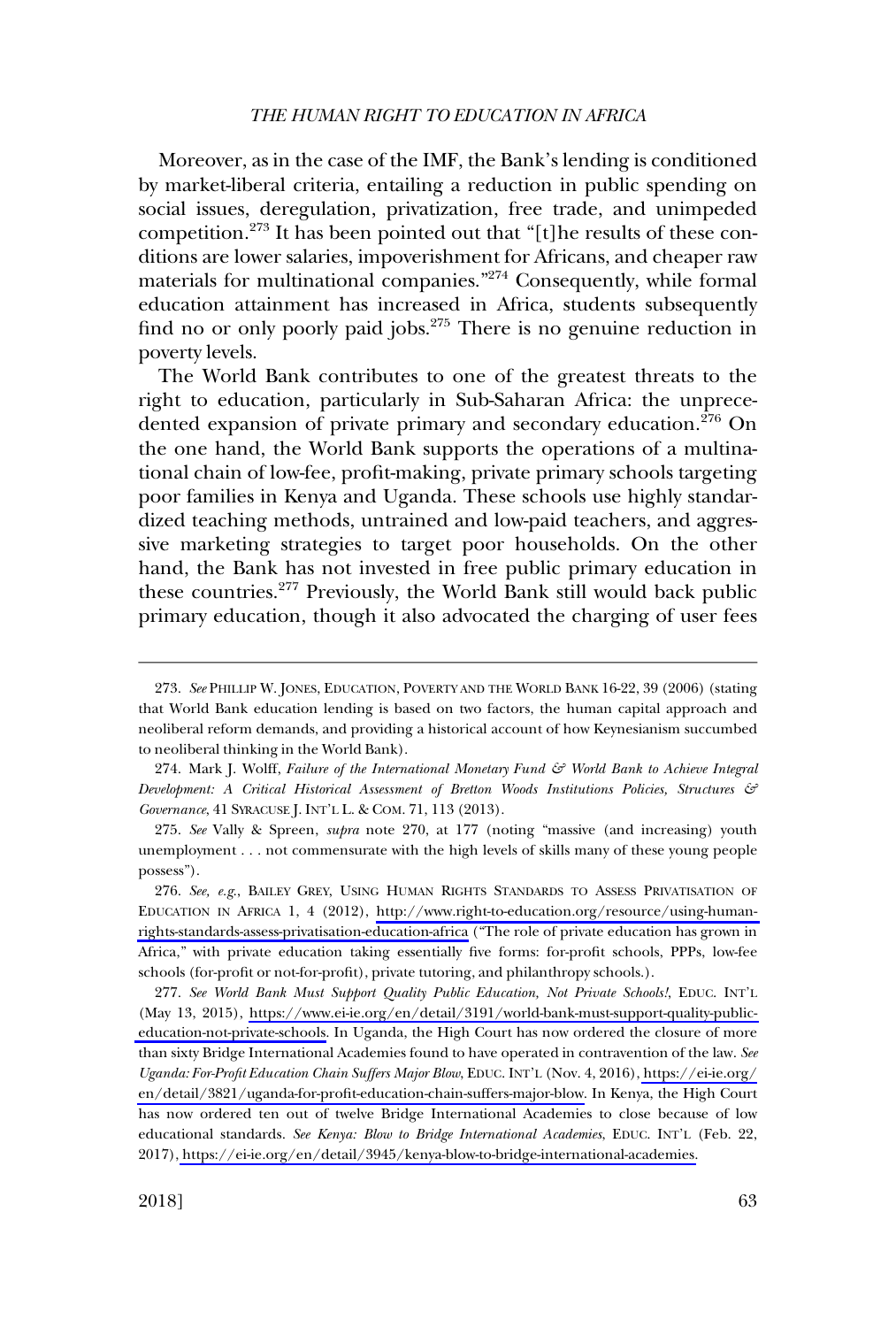in contravention of international human rights law.<sup>278</sup> As Susan Robertson observes, despite the worst global financial crisis since the 1930s as a result of the failure to regulate financial markets, neoliberalism is alive and well in the Bank's Education Strategy 2020, and the Bank now, in fact, envisages a collapsing of the boundaries between public and private education, with the state being regarded as just one provider among many.<sup>279</sup> There appears to be truth to the remark that "the poor are increasingly viewed as the last unconquered market, and . . . poverty reduction [is to be] profitable."280 However, a former U.N. Special Rapporteur on the Right to Education has made it very clear that

[States] ... should not allow or promote low-cost private schools and the provision of school vouchers, nor should they allow for-profit institutions in education. $281$ ... Governments should exercise caution as to any advice offered by international organizations, such as the World Bank . . . to the effect that they should relinquish their responsibility for education to private actors. If such advice were sound, it would have been adopted by the wealthiest nations. Instead, the top-performing education systems in the world, in Asia, Europe and North America, are predominantly public systems.<sup>282</sup>

Up to now, the World Bank has sought to comply with certain environmental or social standards by seeking to respect its own safeguard policies. However, there never were any such policies specifically addressing the right to education or human rights generally.<sup>283</sup> In 2016, the Bank adopted a new Environmental and Social

<sup>278.</sup> For an account of the World Bank's approach to education lending up to 2005, see BEITER, *supra* note 15, at 614-20.

<sup>279.</sup> Susan L. Robertson, *The Strange Non-Death of Neoliberal Privatization in the World Bank's*  Education Strategy 2020, *in* THE WORLD BANK AND EDUCATION: CRITIQUES AND ALTERNATIVES, *supra* note 270, at 189, 200-01.

<sup>280.</sup> Saith, *supra* note 129, at 1196.

<sup>281.</sup> Singh, U.N. Doc. A/69/402, *supra* note 144, ¶ 106.

<sup>282.</sup> Singh, U.N. Doc. A/70/342, *supra* note 141, ¶ 140.

<sup>283.</sup> *See* Suzanne Zhou, *Reassessing Prospects of a Human Rights Safeguard Policy at the World Bank*, 15 J. INT'L ECON. L. 823, 824 (2012) ("[E]ngagement with human rights at the Bank remains largely *ad hoc*, informal, and independent of international human rights law."); U.N. General Assembly, *Report of the Special Rapporteur on Extreme Poverty and Human Rights, Philip Alston, Extreme Poverty and Human Rights*, ¶¶ 32, 68, U.N. Doc. A/70/274 (Aug. 4, 2015) (untitled, on the topic of the World Bank and human rights) ("[T]he current safeguards contain no explicit human rights policy. . . . For most purposes, the World Bank is a human rights-free zone. In its operational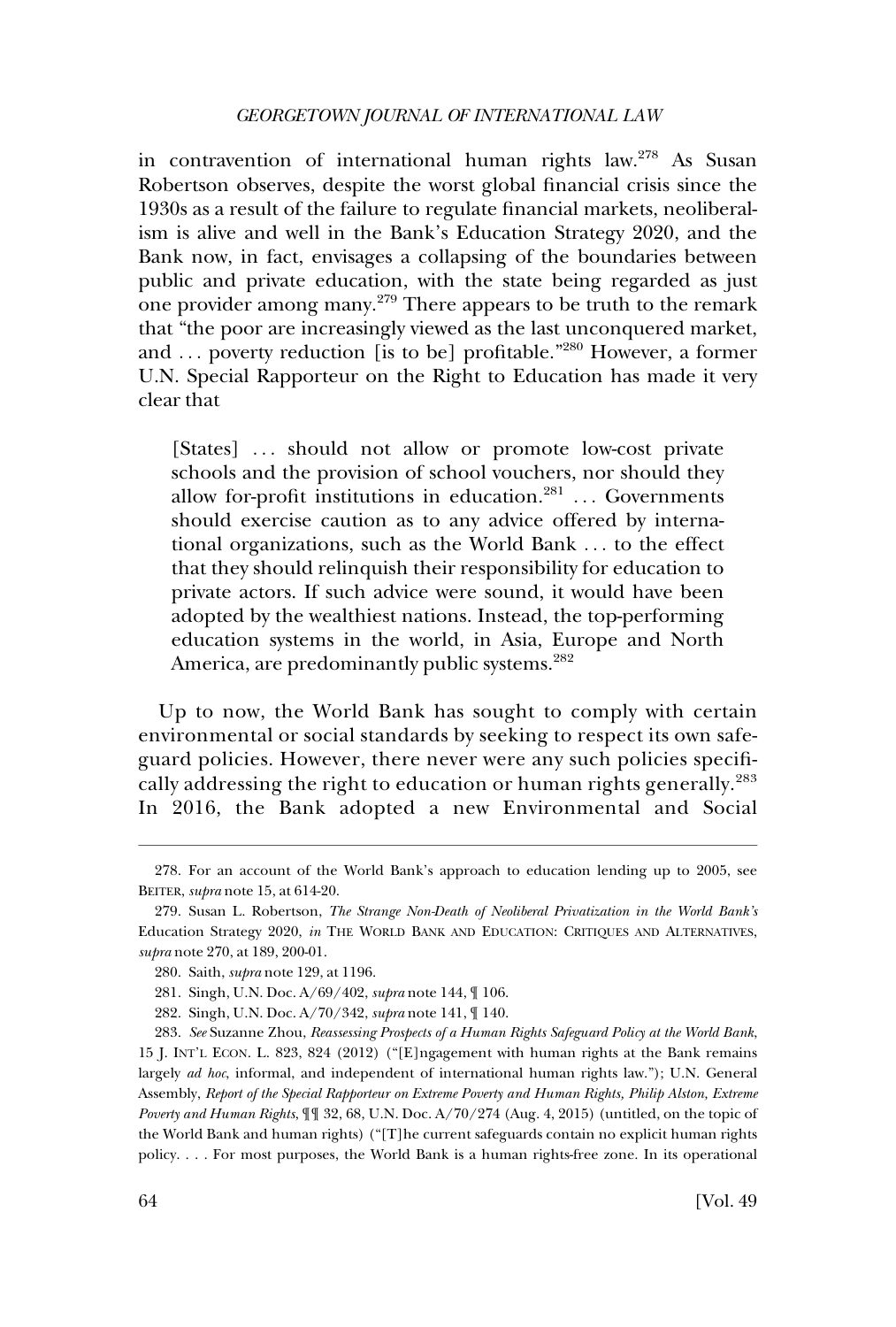Framework.<sup>284</sup> Whereas the previous system placed clear obligations of due diligence, risk assessment, and progress monitoring on the Bank to ensure its safeguards were being met, the new system places the onus on borrower countries to satisfy the Bank that standards are being safeguarded, allowing such countries to follow their own policies, laws, and regulations.<sup>285</sup> Again, there is no mention of human rights.<sup>286</sup> It has been opined that the new system stands for a demise of accountability in the World Bank, that it entails "a nebulous system in which rules and remedies are negotiated with clients on a case-by-case basis . . . allow[ing] for the avoidance of compliance with policy requirements and the attendant respect for the entitlements of people adversely affected by World Bank projects."287 Of the IMF, it has been stated that the reason for its inability to reform itself "is that the Fund is a [market] fundamentalist organization . . . believ[ing] that an improved macroeconomic profile would mean more to the poor ... than healthcare or education for their kids."<sup>288</sup>

However, it is important to remember that—apart from any human rights obligations binding on the IMF or the World Bank as such—their various member states do not relinquish their respective obligations under international human rights law on becoming and when acting as members of these institutions. The Maastricht Principles make this point clear by stating as follows:

As a member of an international organization, the State remains responsible for its own conduct in relation to its human rights obligations within its territory and extraterritorially. A State that transfers competences to, or participates in, an international organization must take all reasonable

286. *See* Chavkin, *supra* note 285 (stating that "[h]uman rights . . . [have been] left out").

287. Bugalski, *supra* note 285, at 56.

288. Ross P. Buckley, *Improve Living Standards in Poor Countries: Reform the International Monetary Fund*, 24 EMORY INT'L L. REV. 119, 144 (2010).

policies, in particular, it treats human rights more like an infectious disease than universal values and obligations.").

WORLD BANK, WORLD BANK ENVIRONMENTAL AND SOCIAL FRAMEWORK (2017), [http://](http://documents.worldbank.org/curated/en/383011492423734099/pdf/114278-REVISED-Environmental-and-Social-Framework-Web.pdf)  284. [documents.worldbank.org/curated/en/383011492423734099/pdf/114278-REVISED-Environmental](http://documents.worldbank.org/curated/en/383011492423734099/pdf/114278-REVISED-Environmental-and-Social-Framework-Web.pdf)[and-Social-Framework-Web.pdf.](http://documents.worldbank.org/curated/en/383011492423734099/pdf/114278-REVISED-Environmental-and-Social-Framework-Web.pdf)

*See* Natalie Bugalski, *The Demise of Accountability at the World Bank?*, 31 AM. U. INT'L L. REV. 285. 1, 32 (2016) ("The flexible due diligence, monitoring, and supervision requirements of the Bank mean that there are fewer sharp hooks against which the Inspection Panel can assess compliance."); Sasha Chavkin, *Debate Surrounds World Bank's Proposed New Safeguards Rules*, GLOBAL MUCKRAKER (Aug. 2, 2016), [https://www.icij.org/blog/2016/08/debate-surrounds-world-banks](https://www.icij.org/blog/2016/08/debate-surrounds-world-banks-proposed-new-safeguards-rules)[proposed-new-safeguards-rules](https://www.icij.org/blog/2016/08/debate-surrounds-world-banks-proposed-new-safeguards-rules) (shifting responsibility to borrowers).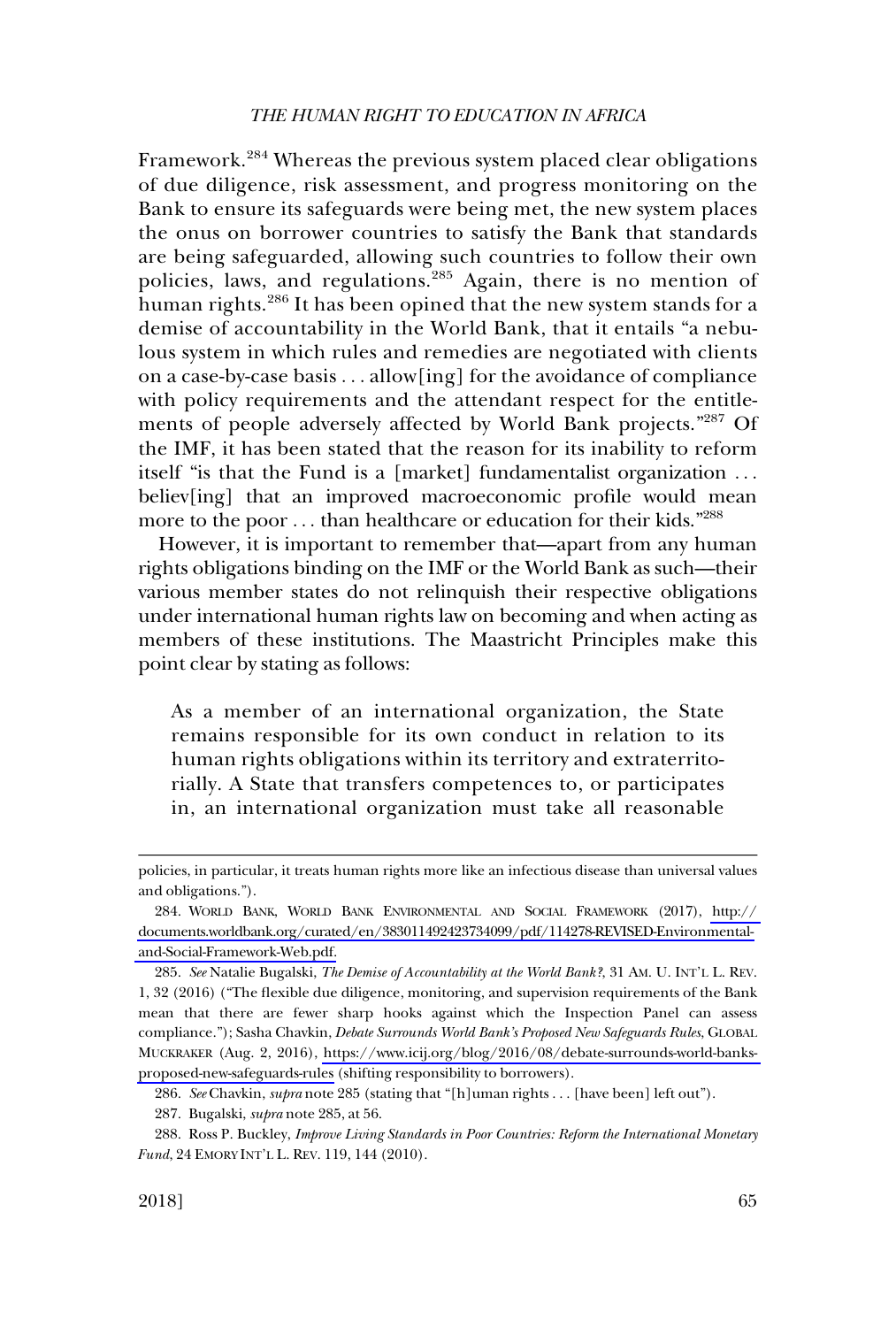steps to ensure that the relevant organization acts consistently with the international human rights obligations of that State.<sup>289</sup>

This should be read in conjunction with what the Maastricht Principles expect of states regarding their extraterritorial conduct. States have extraterritorial obligations to *respect*, *protect*, and *fulfill*  human rights. The latter comprise obligations to *provide* financial, technical, cooperative, and other assistance, according to ability, but also to *facilitate*. The Maastricht Principles describe obligations to facilitate as obligations "to create an international enabling environment":

States must take deliberate, concrete and targeted steps, separately, and jointly through international co-operation, to create an international enabling environment conducive to the universal fulfilment of economic, social and cultural rights, including in matters relating to bilateral and multilateral trade, investment, taxation, finance, environmental protection, and development co-operation.

The compliance with this obligation is to be achieved through, *inter alia*:

- a) elaboration, interpretation, application and regular review of multilateral and bilateral agreements as well as international standards;
- b) measures and policies by each State in respect of its foreign relations, including actions within international organizations, and its domestic measures and policies that can contribute to the fulfilment of economic, social and cultural rights extraterritorially.<sup>290</sup>

<sup>289.</sup> MAASTRICHT PRINCIPLES, *supra* note 216, Principle 15 (Obligations of States as members of international organizations). For commentary on Principle 15, see de Schutter et al., *supra*  note 168, at 1118-20.

<sup>290.</sup> MAASTRICHT PRINCIPLES, *supra* note 216, Principle 29 (Obligation to create an international enabling environment). For commentary on Principle 29, see de Schutter et al., *supra* note 168, at 1146-49. The gist of both Principles 15 and 29 of the Maastricht Principles is likewise encapsulated in a single Paragraph 7 of the expert Tilburg Guiding Principles on World Bank, IMF and Human Rights, Van Genugten et al., *supra* note 167, ¶ 7, thus specifically focusing on the international financial institutions:

The World Bank and the IMF are governed by their member States. When representatives of member States determine the policies of the two IFIs, they are bound by their States' international obligations, including those arising from international human rights law. This includes an obligation on those States in a position to assist, to provide international assistance and co-operation. The obligation of international assistance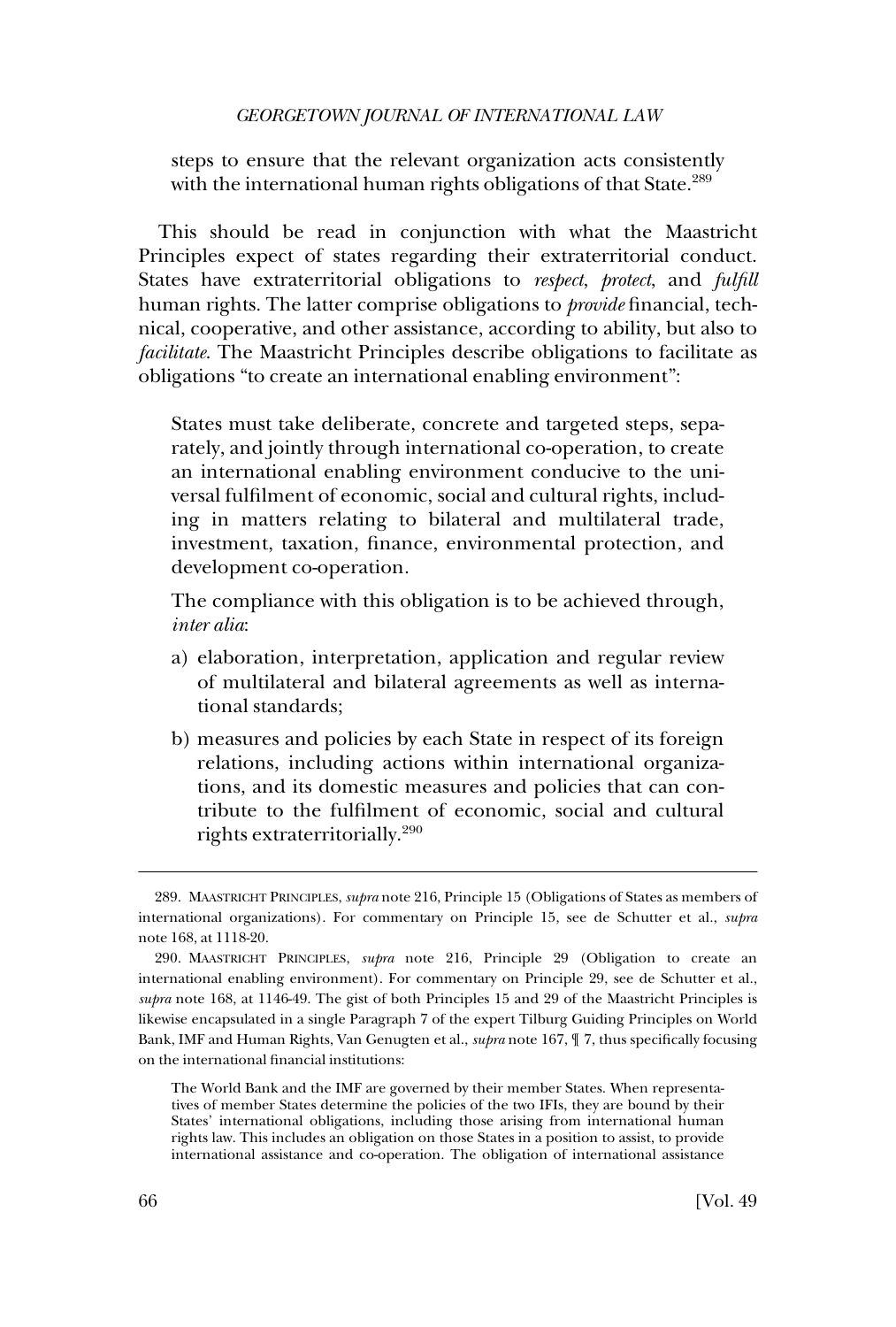Therefore, member states of the IMF and the World Bank should comply with the following extraterritorial state obligations flowing from the right to education:

- They should not engage in any conduct in these institutions, notably not vote in favor of institutional policies or loans/ grants, nullifying or impairing the enjoyment of the right to education (*e.g*., by reversing its level of realization) in any beneficiary state, or impairing that state's ability to respect, protect, and fulfill the right to education *(respect)*. 291
- Member states of the World Bank must, to the extent possible (by regulating and influencing conduct), offer protection to learners, parents, and teachers against infringements of their rights by private providers of education involved in World Bank-supported projects *(protect)*.
- Each IMF and World Bank member state should adopt policies in respect of its actions—and, as a matter of practice, actively engage in and promote conduct—in these institutions helping to ensure that institutional operations respect—and, in the case of the World Bank's education operations, also protect and tend to advance realization of—the right to education in beneficiary states *(facilitate)*. 292
- In the light of the stated dimensions of institutional human rights obligations, member states should initiate, promote, and help adopt and implement institutional safeguard policies that recognize education as a public good and contain an express commitment to observe the right to education *(facilitate)*.

and co-operation includes the duty to work actively towards an equitable financial investment and multilateral trading system that is condusive to the reduction and eradication of poverty and the full realization of all human rights.

<sup>291.</sup> The CESCR has, at least, this obligation to respect, but probably also some of the obligations to facilitate mentioned subsequently, in mind when it says that, "[s]tates parties have *an obligation to ensure* that their actions as members of international organizations, including international financial institutions, take due account of the right to education." General Comment No. 13, *supra* note 188, ¶ 56 (emphasis added). The obligation becomes stronger, or more extensive, by describing it as one "to ensure that . . . actions . . . take due account of" the right to education.

<sup>292.</sup> Although neither the World Bank itself nor its member states as such are comprehensively obliged to fulfill human rights in beneficiary states, they are obliged not to support Bank projects frustrating the fulfillment of human rights but to support Bank projects tending to advance fulfillment. It has been stated above that World Bank development activities not simultaneously tending to advance the fulfillment of human rights will prove largely futile. *See supra* Subsection III-C.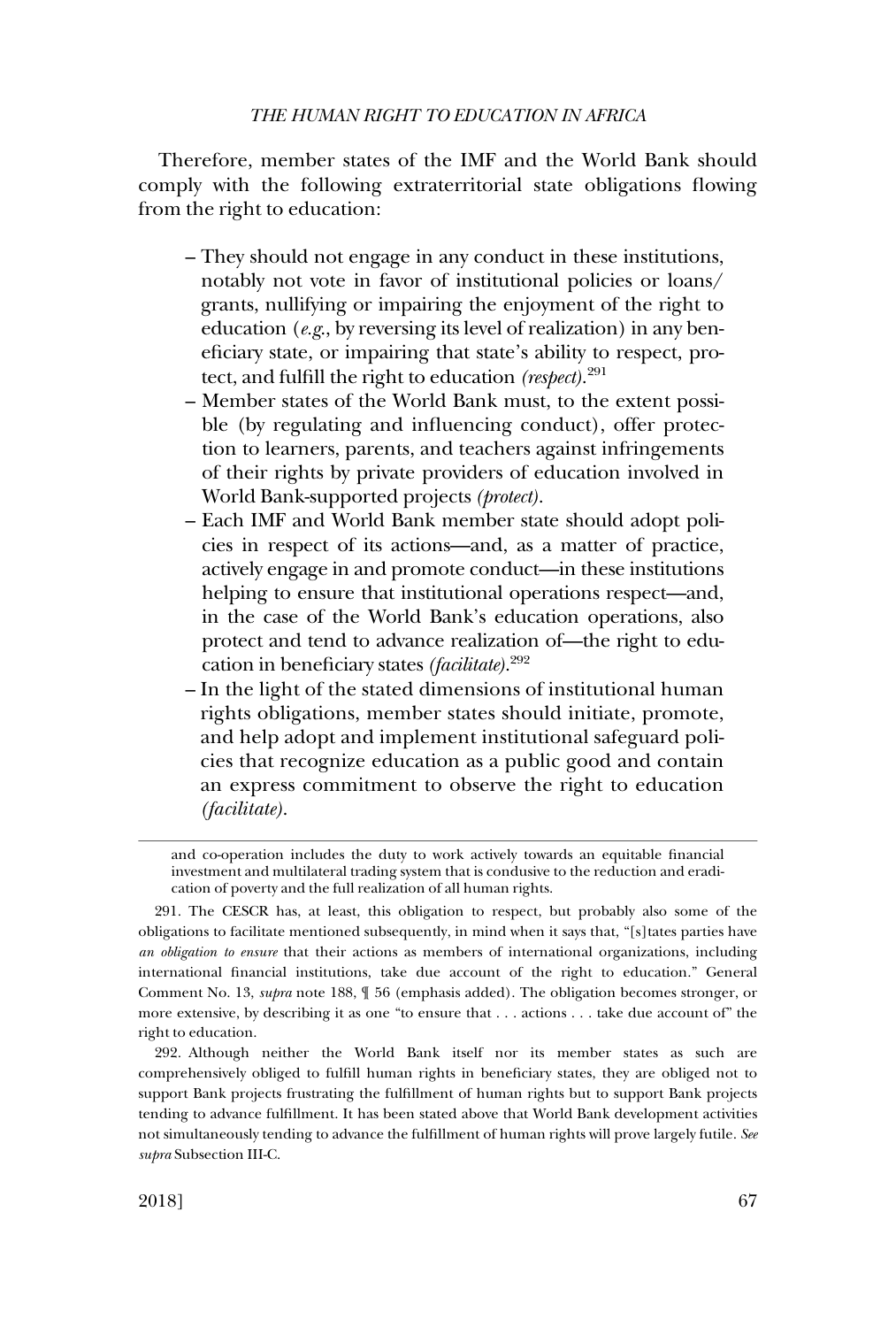- World Bank member states should ensure that safeguard and other relevant policies detail institutional due diligence, risk assessment, and progress monitoring obligations in relation to the right to education *(facilitate)*.
- They should, to the extent that they are in a position to do so, ensure that, prior to the conclusion and during the lifespan of loan/grant agreements, institutional due diligence, risk assessment, and progress monitoring obligations in relation to the right to education are complied with ("watchdog function") *(facilitate)*.
- World Bank member states should initiate, promote, and help realize reforms that envisage granting full human rights-review competences to the World Bank's Inspection Panel, alternatively granting any such competences to an existing or new independent expert body within the U.N. system *(facilitate)*.
- They should initiate, promote, and help realize reforms that envisage making the IMF and the World Bank "less technicist" and "more democratic" institutions *(facilitate)*. 293

#### D. *Free Trade in Education Services, GATS, and GATS-Plus*

Free trade within the World Trade Organization (WTO)—and beyond it—poses a real threat to the right to education. A former U.N. Special Rapporteur on the Right to Education has expressed the fear that "education will be moved from international human rights law to international trade law."294 There are essentially two features of the current WTO system that may severely obstruct the realization of the right to education. First, education constitutes a tradable service under the General Agreement on Trade in Services  $(GATS)$ ;<sup>295</sup> second, copyright protection is a strict requirement under the Agreement on Trade-Related Aspects of Intellectual

<sup>293.</sup> Klees, *supra* note 137, at 438. In fact, Klees has stated that "the World Bank is too onesided and one-dimensional to be improved. . . . It probably should be replaced entirely." Steven J. Klees, *World Bank and Education: Ideological Premises and Ideological Conclusions*, *in* THE WORLD BANK AND EDUCATION: CRITIQUES AND ALTERNATIVES, *supra* note 270, at 49, 62.

<sup>294.</sup> TOMASˇEVSKI, *supra* note 131, at 22.

<sup>295.</sup> *See* WTO, Services Sectoral Classification List, MTN.GNS/W/120 (July 10, 1991) (covering as subsectors of "education services": "primary education," "secondary education," "higher education," "adult education," and "other education services"); General Agreement on Trade in Services, Apr. 15, 1994, Marrakesh Agreement Establishing the World Trade Organization, Annex 1B, 1869 U.N.T.S. 183 (entered into force Jan. 1, 1995) [hereinafter GATS].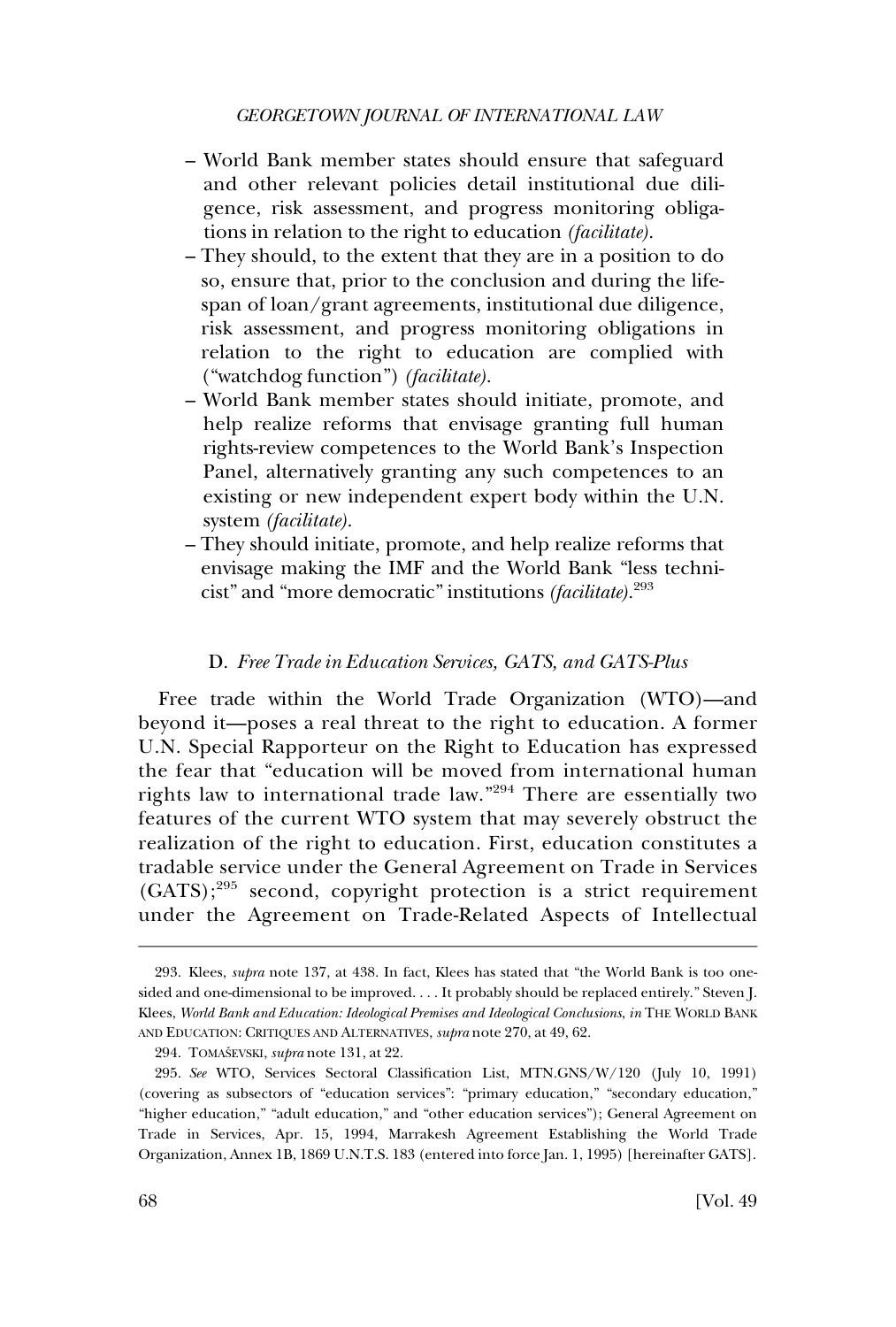Property Rights (TRIPS)<sup>296</sup> (with GATS and TRIPS forming part of the WTO architecture). $297$  Bilateral and plurilateral agreements concluded outside the WTO framework may exacerbate the problem. This subsection focuses on free trade in education services, GATS, and GATS-plus agreements, while the next focuses on textbooks, copyright, TRIPS, and TRIPS-plus agreements.<sup>298</sup>

The GATS Agreement envisages WTO members pursuing the liberalization of trade through negotiations yielding commitments in terms of which such members open up their markets to foreign services<sup>299</sup> and grant such services the same treatment as domestic services.<sup>300</sup> The crucial question is whether education services include public education. Although GATS excludes "services supplied in the exercise of governmental authority,"301 it may yet include public education, seeing that the stated services cover solely those "supplied neither on a commercial basis, nor in competition with one or more service suppliers."302 In many cases, often contrary to international human rights law, $303$  public education is offered against a fee.304 Furthermore, the private provision

304. An exhaustive study on the prevalence of fees in primary education, albeit already more than ten years old, compiled by a former U.N. Special Rapporteur on the Right to Education, showed how widespread fees in primary education were at the time. See KATARINA TOMAŠEVSKI, THE STATE OF THE RIGHT TO EDUCATION WORLDWIDE: FREE OR FEE: 2006 GLOBAL REPORT (Aug. 2006). Of the 170 countries surveyed, 113 levied some kind of charge in primary education. *Id*. at 237-38. Sub-Saharan Africa was the most severely affected region. *Id*. at 1-90, 239-41. A recent analysis for the Education for All Global Monitoring Report shows that, among fifty low-, middle-, and high-income countries in all regions, including nineteen African countries (with data for 2005–2012), household

<sup>296.</sup> *See* Agreement on Trade-Related Aspects of Intellectual Property Rights, Part II, Section 1 (Copyright and Related Rights), arts. 9-14, Apr. 15, 1994, Marrakesh Agreement Establishing the World Trade Organization, Annex 1C, 1869 U.N.T.S. 299 (entered into force Jan. 1, 1995) [hereinafter TRIPS].

<sup>297.</sup> On the effects of GATS and TRIPS on education, see SPRING, *supra* note 270, at 93-123. Spring argues, specifically with higher education in mind, that "free trade rules . . . ensure[] the global dominance of schools in English-speaking countries and the global use of English $[,] \ldots$ contribut[e] to a uniformity of . . . education institutions based on models in the richest countries[,] [and] . . . contribute to the influences of the richest countries." *Id*. at 118.

<sup>298.</sup> *See infra* Subsection IV-E.

<sup>299.</sup> GATS, *supra* note 295, art. XVI (Market Access).

<sup>300.</sup> *Id*. art. XVII (National Treatment).

<sup>301.</sup> *Id*. art. I(3)(b).

<sup>302.</sup> *Id*. art. I(3)(c).

<sup>303.</sup> International human rights law requires education up to the age of fifteen years to be free. *See* BEITER, *supra* note 15, at 390, 510, 512-16, 518 (read with 303, 519). Upper secondary and higher education are to be made progressively free. *See id*. at 390, 516, 518, 521-23 (read with 303, 519). Introducing, reintroducing, or increasing study fees at these levels of education is highly suspect in terms of international human rights law. *See id*. at 387-88, 400-01, 458, 521, 526, 572-73, 592, 594, 651. *See also supra* notes 140, 188, 195, 196.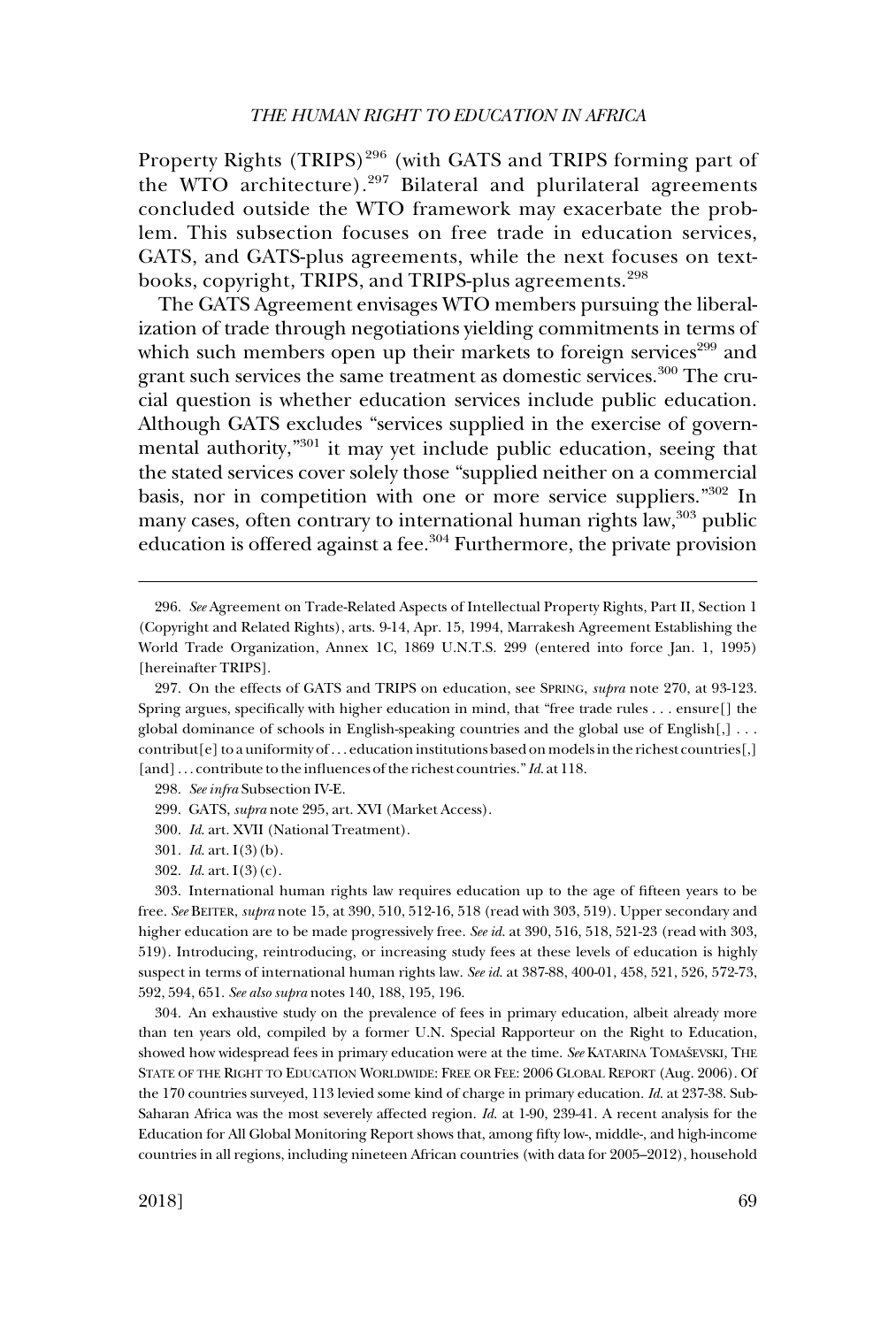of education has become a very common phenomenon in some countries. These factors could lead some to say that public education is offered on a commercial basis and in competition with other service providers.305 Considering public education covered under the GATS holds potential dangers. The funding of public education could be seen as an unfair subsidy<sup>306</sup> or amounting to discriminatory treatment of foreign service providers. As a consequence, public money might have to be spread across various domestic and foreign providers of education, leaving the state unable to adequately fund free or progressively free public education of a high quality.<sup>307</sup>

The GATS further requires WTO members to eliminate "unnecessary" barriers to the trade in services (such as qualification requirements, technical standards, and licensing) generally, *i.e*., also beyond the discrimination context. $308$  If education is to be understood as a human right, it needs to be highly regulated to guarantee quality, protect students, and ensure that national economic, social, and cultural priorities are met. Such regulations could be seen as "unnecessary" barriers that need to be removed for domestic and foreign providers of education of all kinds, including the state itself.<sup>309</sup>

Commentators rightly have warned against "[the] risk of 'trade creep,' where education policy issues are being increasingly framed in terms of trade and economic benefit . . . at the expense of other key objectives and rationales for . . . education—such as social, cultural, and scientific development and the role of education in promoting democracy and

education spending constituted on average thirty-one percent of those countries' total education expenditure. Household financing thus "often makes up for the fact . . . that despite fee-free public primary schooling being enshrined in law . . . [countries] still continue to charge some sort of fee." *See* UNESCO, EFA GLOBAL MONITORING REPORT 2015: EDUCATION FOR ALL 2000–2015: ACHIEVEMENTS AND CHALLENGES 260 (2015), [http://unesdoc.unesco.org/images/0023/002322/](http://unesdoc.unesco.org/images/0023/002322/232205e.pdf)  [232205e.pdf.](http://unesdoc.unesco.org/images/0023/002322/232205e.pdf) In low-income countries, households' share of total education expenditure in the study was forty-nine percent. *See* UNESCO, GLOBAL EDUCATION MONITORING REPORT 2016, *supra*  note 152, at 356.

<sup>305.</sup> It has been noted that "[t]he considerable amount of ambiguity around the status of the education sector in relation to Article 1.3 has made those concerned with protecting education services very nervous." Susan L. Robertson, *Globalisation, GATS and Trading in Education Services*, *in*  SUPRANATIONAL REGIMES AND NATIONAL EDUCATION POLICIES: ENCOUNTERING CHALLENGE 139, 152 (Johanna Kallo & Risto Rinne eds., 2006).

<sup>306.</sup> *See* GATS, *supra* note 295, art. XV (Subsidies).

<sup>307.</sup> *See* Jane Knight, *Trade Creep: The Implication of GATS for Higher Education Policy*, 28 INT'L HIGH. EDUC. 5, 6 (2002) (drawing attention to this danger).

<sup>308.</sup> *See* GATS, *supra* note 295, art. VI(4).

<sup>309.</sup> *See* David Robinson, *GATS and Education Services: The Fallout from Hong Kong*, 43 INT'L HIGH. EDUC. 14, 14-15 (2006) (drawing attention to this danger).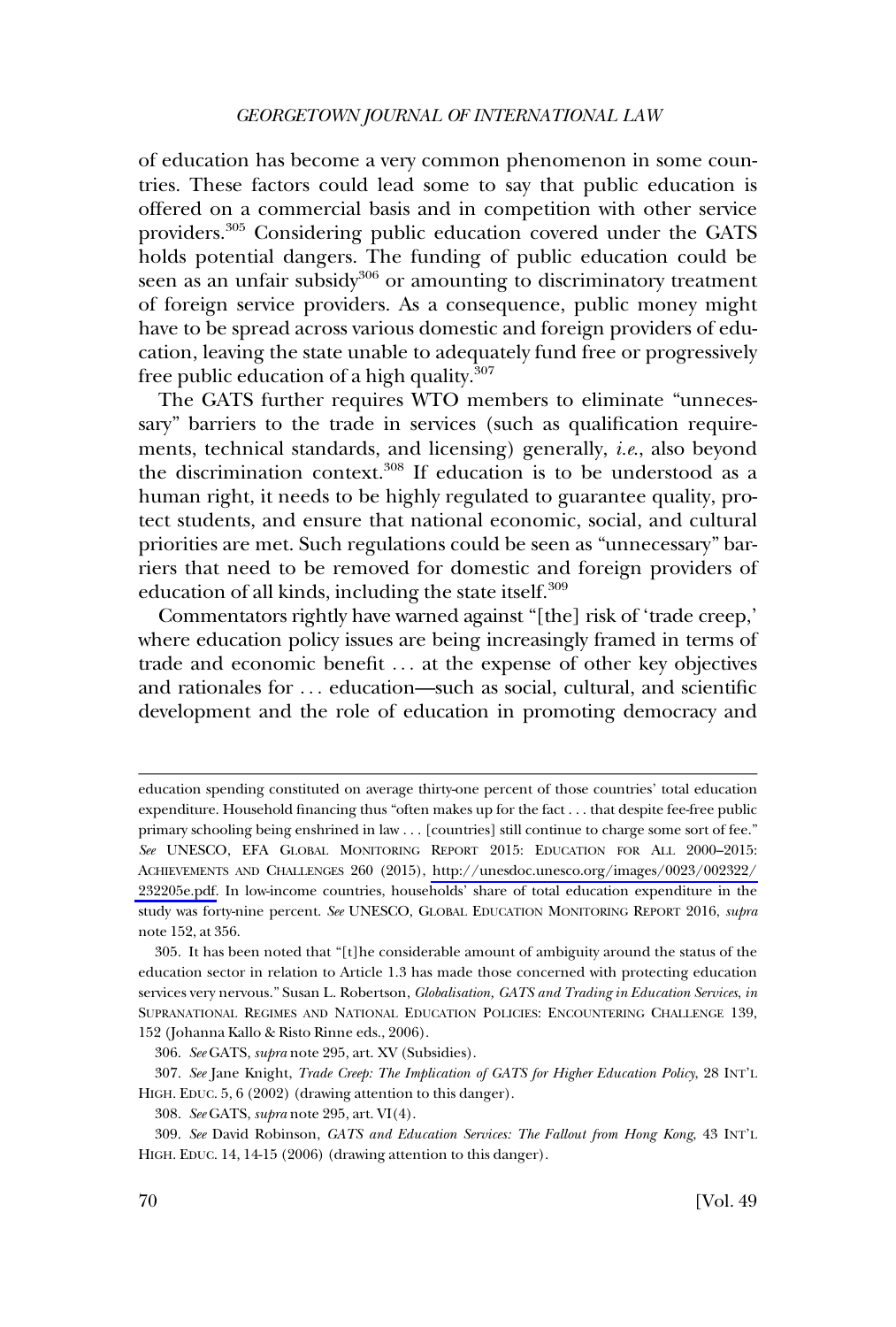citizenship."310 In the case of African countries, commitments regarding primary education have been entered for five states up to now; six states have made commitments regarding secondary education and six states have made them regarding higher education. $311$  As has been pointed out:

[F]ree trade in education services is generally not desirable concerning compulsory education, particularly in as far as developing countries are concerned. Increasing the number of private schools at the compulsory education level will present complex problems for these countries, in which public compulsory education is often neither available for all nor free of charge yet.<sup>312</sup>

States have extraterritorial obligations to *respect*, *protect*, and *fulfill*  (covering obligations to *facilitate* and *provide*) human rights under international human rights law, also as members of intergovernmental organizations. This is also true in the context of free trade in education services under the GATS. WTO members' extraterritorial state obligations flowing from the right to education include the following:

– WTO members should not engage in any conduct in the WTO, notably not vote in favor of institutional WTO-GATS policies or measures, nullifying or impairing the enjoyment of the right to education (*e.g*., by reversing its level of realization) in any member, or impairing that member's ability to respect, protect, and fulfill the right to education *(respect)*. 313

<sup>310.</sup> Knight, *supra* note 307, at 7.

<sup>311.</sup> For primary education: The Gambia, Lesotho, Liberia, Seychelles, Sierra Leone; for secondary education: Cabo Verde, Ghana, Lesotho, Liberia, Seychelles, Sierra Leone; for higher education: Cabo Verde, Democratic Republic of the Congo, Lesotho, Liberia, Seychelles, Sierra Leone. *Summary Reports*, WTO, <http://i-tip.wto.org/services/ReportsPortal.aspx>(search for "Africa" and "Educational Services").

<sup>312.</sup> BEITER, *supra* note 15, at 610. Focusing on education provision in Southern African countries, it has thus been noted with regard to the GATS that "[t]he risks relate primarily to being swamped by poor quality and inappropriate products, a lack of requisite capacity to monitor such quality, doubts about whether liberalization will actually lead to increased access, the possibility of a two-tier (rich-poor) system developing, and the substitution of country-specific cultural, social and other values by those from foreign countries." Pundy Pillay, *GATS: Implications and Possible Ways Forward for the SADC*, *in* GENERAL AGREEMENT ON TRADE IN SERVICES AND HIGHER EDUCATION IN THE SOUTHERN AFRICAN DEVELOPMENT COMMUNITY 22 (Pundy Pillay et al. eds., 2003).

<sup>313.</sup> *See supra* note 291 (CESCR's comments).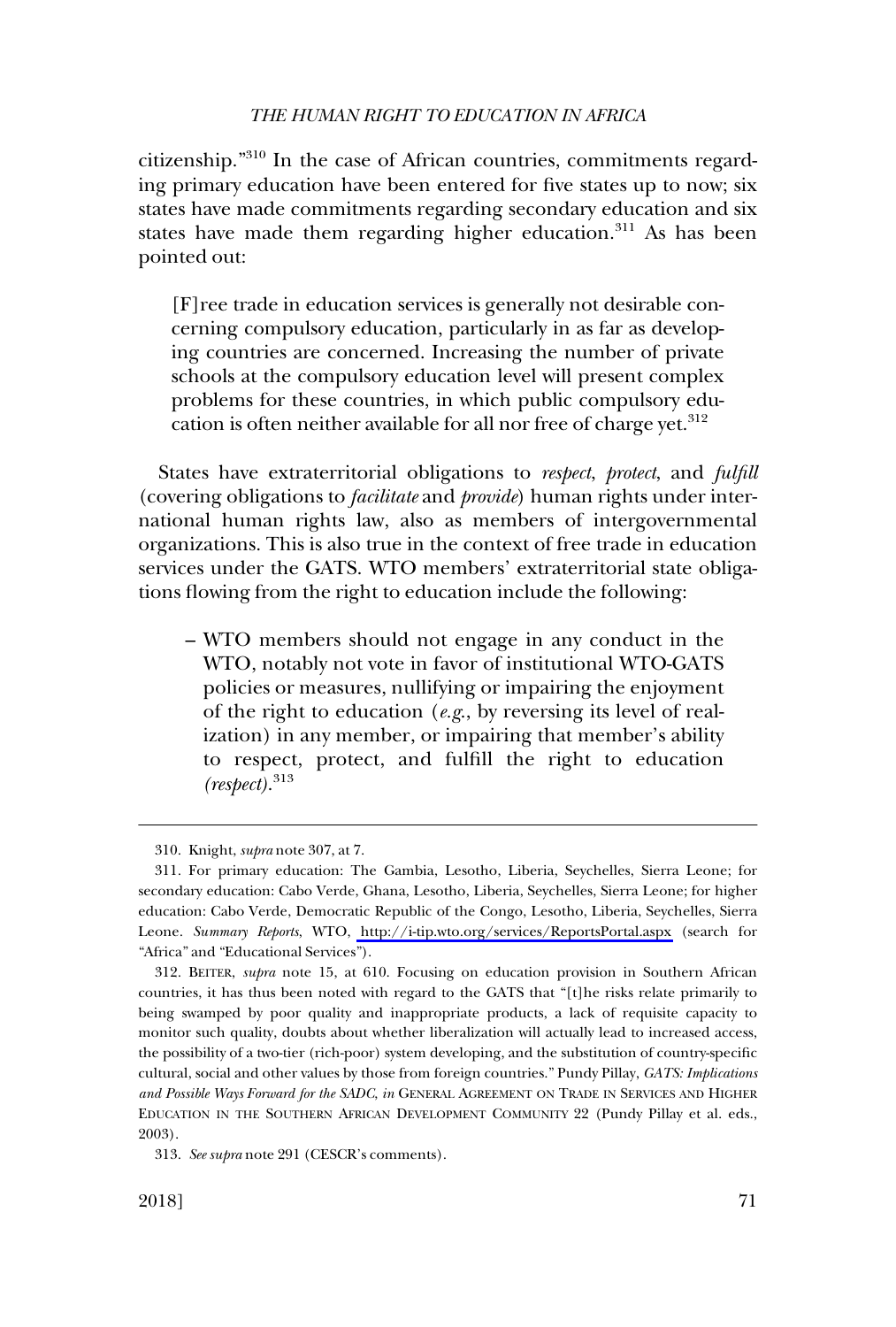- *Demandeur* states should not ask developing states to make any commitments in the field of compulsory (primary and lower secondary) education *(respect)*. 314 This is specifically relevant in the light of the impetus the Hong Kong Ministerial Declaration gives to the conduct of plurilateral (as opposed to the traditional one-on-one bilateral) request-offer negotiations, entailing that various powerful states jointly develop model schedules and negotiate with developing states, <sup>315</sup> placing the latter in a largely defensive position.<sup>316</sup>
- WTO members must, to the extent possible, ensure that providers of education sufficiently linked to their sphere of control, or whose conduct they can influence, do not violate the rights of learners, parents, and teachers in other members, for example, by offering education of a low standard *(protect)*.
- Each WTO member should adopt policies in respect of its actions relating to the GATS—and, as a matter of practice, actively engage in and promote conduct relating thereto in the WTO helping to ensure that WTO-GATS policies and measures respect the right to education in the various members *(facilitate)*. 317
- WTO members should interpret the GATS in a way that respects the right to education. To reinforce such an interpretation, they should initiate, promote, and help adopt and implement GATS safeguard policies or a soft law

<sup>314.</sup> Other commentators do not go that far. *See, e.g*., Ana C. Paulo Pereira, *The Liberalization of Education under the WTO Services Agreement (GATS): A Threat to Public Educational Policy?*, 2 MANCHESTER J. INT'L ECON. L. 2, 36 (2005) ("[T]he problem is not the provision of education by private entities, but rather whether governments can guarantee that such providers will contribute to improving national education systems and social welfare for all."). Others are stricter to include all levels of education. *See, e.g*., Pierrick Devidal, *Trading Away Human Rights? The GATS and the Right to Education: A Legal Perspective*, 2 J. CRITICAL EDUC. POL'Y STUD. 29, 54 (2004) ("[E]ducation must be kept out of the GATS' scope of regulations. The current negotiations on trade in educational services must be stopped.").

<sup>315.</sup> World Trade Organization, Ministerial Declaration of 18 December 2005, Annex C: Services, ¶ 7, WT/MIN(05)/DEC (2005).

<sup>316.</sup> *See* Robinson, *supra* note 309, at 14 (referring to the pressure this type of negotiations places on developing states).

<sup>317.</sup> As Adam McBeth points out, "[i]n the case of the WTO, which remains essentially a legal forum rather than a proactive actor, th[e] basic obligation . . . not to frustrate the realization of human rights . . . is sufficient to address the bulk of the human rights concerns." MCBETH, *supra*  note 169, at 70. This may be compared to the more extensive obligation of the World Bank and its member states to ensure the Bank's education operations also tend to advance realization of the right to education. *See supra* at note 292.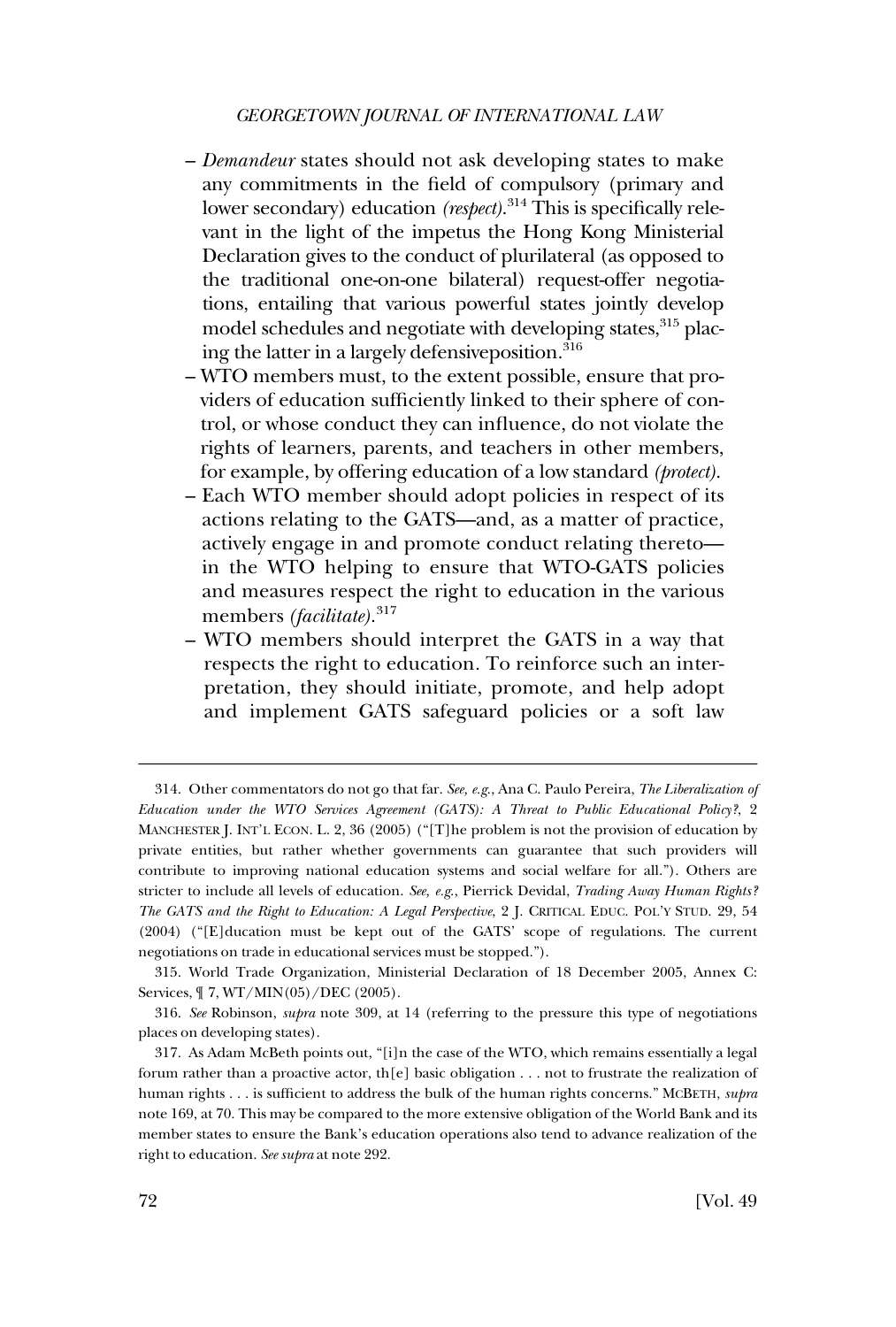instrument laying down, inter alia, the following: No commitments in respect of compulsory education should be entered for developing states. Education services should not include public education. Where education services are rendered by foreign providers from a certain member in another member in an effort to allow the latter to meet its human rights obligations in case of a shortage of supply, in the absence of, or beyond existing, liberalization commitments under the GATS, this should not trigger application of the most-favored-nation treatment provision.<sup>318</sup> States should further retain full capacity to regulate "service provision" by public and private providers of education to guarantee standards in education *(facilitate)*. 319

- Developed states as WTO members should, to the extent possible, ensure the entering of commitments regarding education services, and subsequent trade in terms thereof, observe the right to education in developing states as committing members. Prior and subsequent human rights impact assessments need to assess extraterritorial effects on human rights, including the right to education, to trigger, if need be, the adoption of specific measures to ensure compliance with notably extraterritorial obligations to respect and protect *(facilitate)*. 320
- WTO members should initiate, promote, and help adopt and implement a WTO strategy, in terms of which specifically developing states as committing members are called upon to undertake human rights impact assessments prior

<sup>318.</sup> GATS, *supra* note 295, art. II (Most-Favoured-Nation Treatment).

<sup>319.</sup> *See* U.N. High Comm'r for Human Rights, *Liberalization of Trade in Services and Human Rights: Rep. of the High Commissioner*, Sub-Comm'n on the Promotion and Protection of Human Rights, ¶¶ 52-58, U.N. Doc. E/CN.4/Sub.2/2002/9 (June 25, 2002) [hereinafter High Comm'r, *Liberalization of Trade in Services*]. The scope of GATS should be interpreted to ensure that governments are not constrained in taking action to protect human rights. *Id*. ¶¶ 52-54. Governments must be allowed to impose regulations that might have an impact on trade, if necessary, to protect human rights. *Id*. ¶¶ 55-58. See also GATS, *supra* note 295, art. XIV(a), entitling members to adopt or enforce measures "necessary to protect public morals or to maintain public order." The public order exception allows members to safeguard education as a "fundamental interest[] of society" in case of a "genuine and sufficiently serious threat" thereto. GATS, *supra* note 295, art. XIV(a) n.5.

<sup>320.</sup> *See* MAASTRICHT PRINCIPLES, *supra* note 216, Principle 14 (Impact assessment and prevention) (obligation of states to assess the potential extraterritorial impacts of their conduct on the enjoyment of human rights). For commentary on Principle 14, see de Schutter et al., *supra*  note 168, at 1115-18.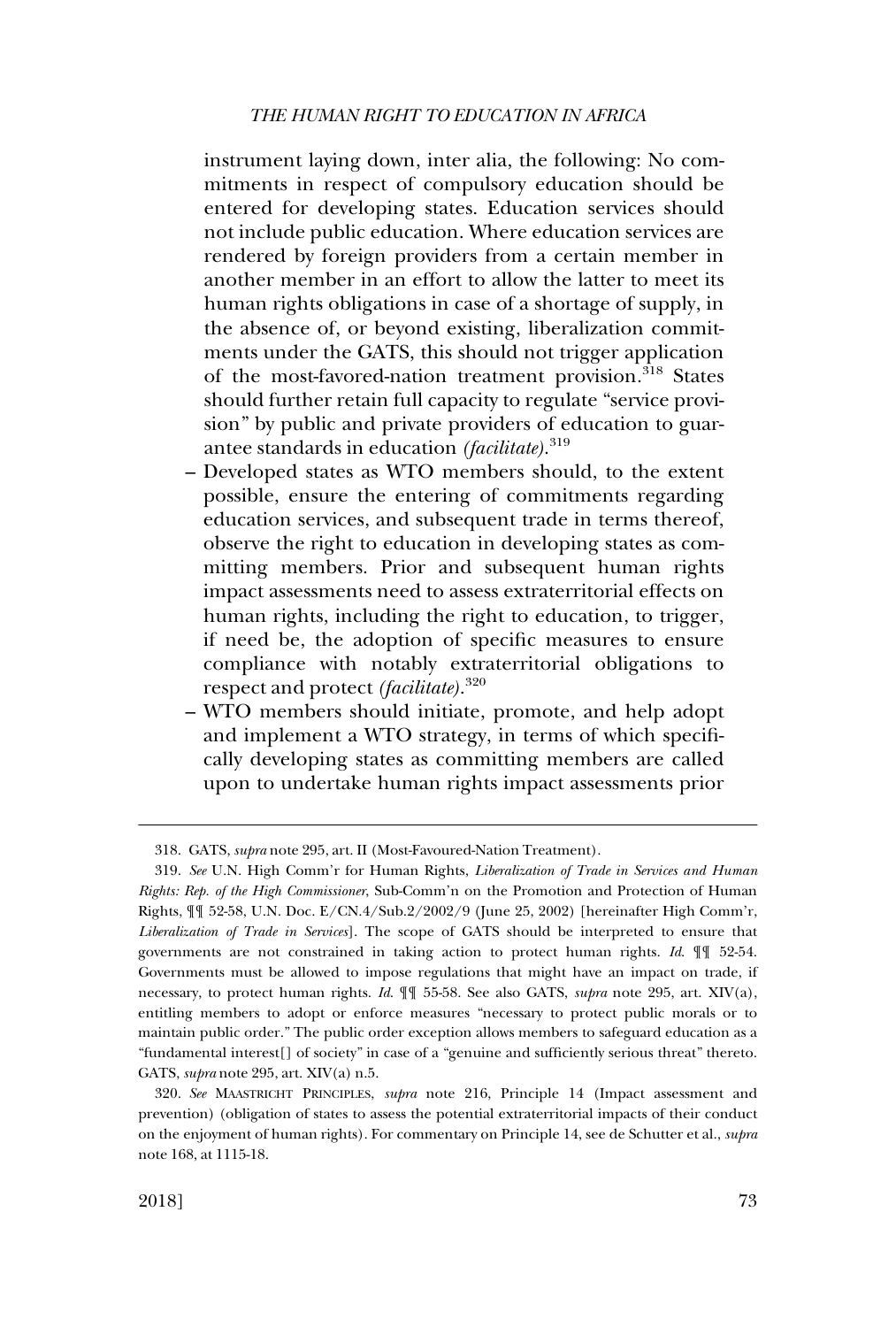and subsequent to commitments regarding education services being entered, ensuring they will remain able to respect, protect, and fulfill the right to education domestically. The strategy should envisage allowing members some flexibility to modify or withdraw commitments, if necessary to uphold the right to education, without compensatory adjustment being required *(facilitate)*. 321

- WTO members should initiate, promote, and help realize reforms that envisage conformity between the WTO/GATS and international human rights law being enhanced, if need be through amendment of the GATS itself *(facilitate)*.
- WTO members should initiate, promote, and help adopt and implement GATS safeguard policies that call upon WTO dispute settlement panels and the Appellate Body to interpret GATS law in accordance with WTO members' obligations under international human rights law *(facilitate)*.

Bilateral or plurilateral free trade agreements can produce "GATSplus" arrangements by providing for commitments that extend market access and national treatment to areas where a WTO member has not made such commitments under the GATS. The Maastricht Principles emphasize that "[s]tates must elaborate, interpret and apply relevant international agreements and standards in a manner consistent with their human rights obligations."322 Free trade agreements should, prior and subsequent to their conclusion, be subjected to human rights impact assessments, also in respect of their extraterritorial effects, to ensure the right to education is observed.<sup>323</sup> These will indicate

323. *See* MAASTRICHT PRINCIPLES, *supra* note 216, Principle 14. On Principle 14, see *supra*  note 320. *Domestically*, states should ensure they remain able to respect, protect, and fulfill human

<sup>321.</sup> *See* High Comm'r, *Liberalization of Trade in Services*, *supra* note 319, ¶¶ 50, 64-67. WTO members must undertake assessments of the impact of the implementation of GATS on the enjoyment of human rights. *Id*. ¶¶ 65-67. In consequence of such assessments, there must be some flexibility to modify and withdraw commitments, if necessary to protect human rights, without requiring compensatory adjustment. *Id*. ¶ 64. Developed states should assist developing states in undertaking such assessments. *Id*. ¶ 50. Human rights impact assessments should ensure that, in their totality, commitments under GATS can improve the enjoyment of human rights in the developing state concerned.

<sup>322.</sup> MAASTRICHT PRINCIPLES, *supra* note 216, Principle 17 (International agreements). For commentary on Principle 17, see de Schutter et al., *supra* note 168, at 1122-24. In the context of discussing states parties' assistance and cooperation obligations under the ICESCR, the CESCR states that, "[i]n relation to the negotiation and ratification of international agreements, States parties should take steps to ensure that these instruments do not adversely impact upon the right to education." General Comment No. 13, *supra* note 188, ¶ 56.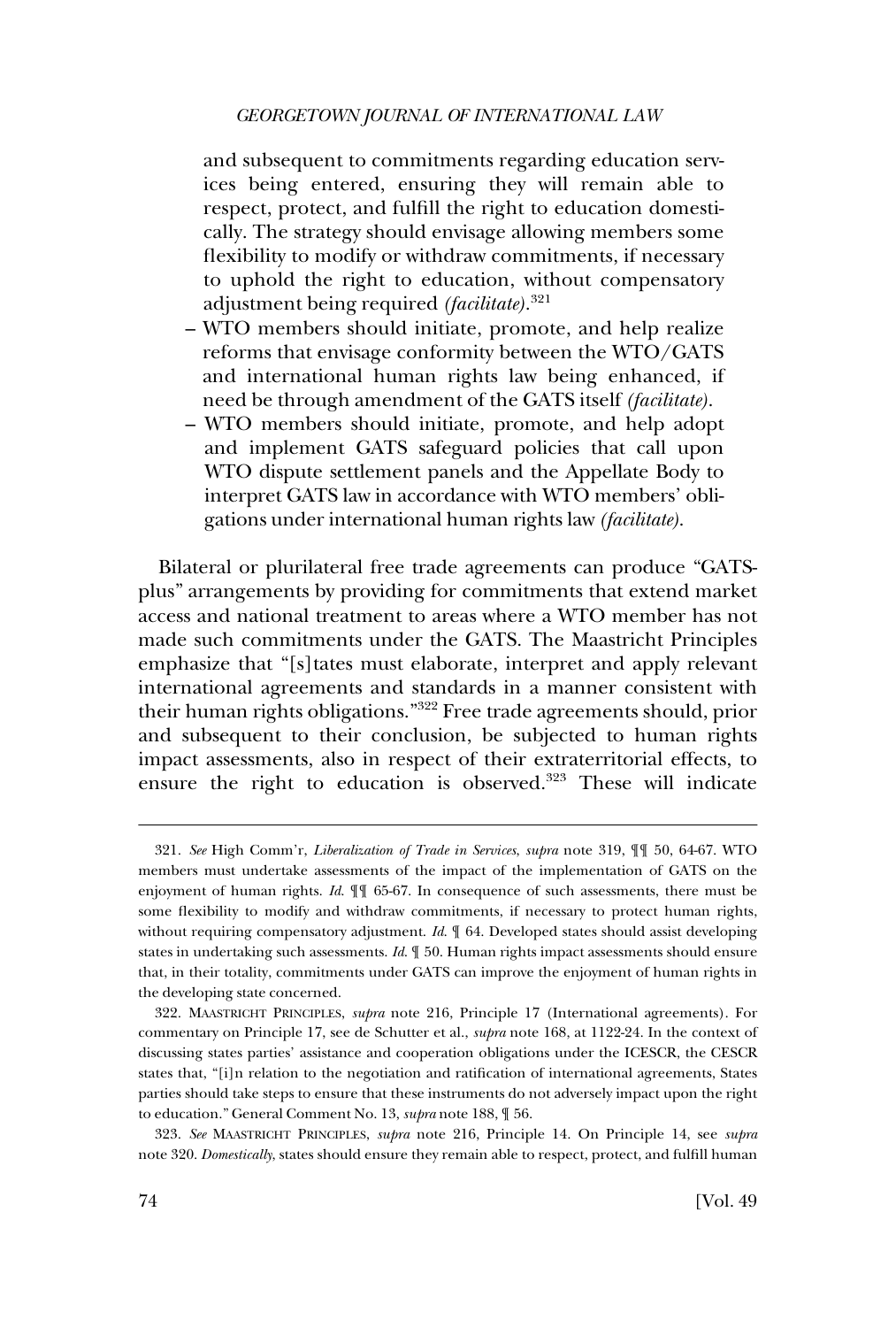whether provisions need to be modified or deleted. Appropriate safeguard clauses may have to be included. An agreement concluded may even (have to) be terminated.<sup>324</sup> This also applies to bilateral or plurilateral free trade agreements seeking to liberalize trade in education services beyond the GATS. Hence, by way of example, such agreements should not entail the liberalization of compulsory education for developing states. They should provide for protection to learners, parents, and teachers against foreign providers of education. They should not make liberalization applicable to public education. They should not restrain the power of states to maintain standards in public and private education. They must further oblige dispute settlement tribunals to take into account contracting states' international human rights obligations. Apart from clear obligations to *respect* and *protect* the right to education implicated, there are, therefore, also obligations to *facilitate* its observance (*e.g*., regular human rights impact assessments, inclusion of safeguard clauses, human rights-conform drafting and interpretation of agreements).

### E. *Textbooks, Copyright, TRIPS, and TRIPS-Plus*

Textbooks are crucial for education, particularly in developing countries.325 However, "[t]extbooks are a rare commodity in most

rights. The effect of any free trade agreement should further be that it can improve the overall enjoyment of human rights. Olivier de Schutter (Special Rapporteur), *Report of the Special Rapporteur on the Right to Food, Olivier de Schutter, Addendum, Guiding Principles on Human Rights Impact Assessments of Trade and Investment Agreements*, ¶ 6, U.N. Doc. A/HRC/19/59/Add.5 (Dec. 19, 2011) [hereinafter de Schutter, *Guiding Principles*] ("States should use human rights impact assessments . . . to ensure that the agreement contributes to the overall protection of human rights."). *Extraterritorially*, human rights impact assessments of free trade agreements are to secure state compliance with notably extraterritorial obligations to respect and protect.

<sup>324.</sup> *See* de Schutter, *Guiding Principles*, *supra* note 323, ¶ 3.3. ("[A] right of denunciation or withdrawal may be implied in any trade . . . agreement to the extent necessary for a State to comply with its human rights obligations, even in the absence of . . . an explicit clause," as "human rights obligations prevail over other treaty obligations."). The Vienna Convention on the Law of Treaties provides that "a right of denunciation or withdrawal may be implied by the nature of the treaty." Vienna Convention on the Law of Treaties art. 56(1)(b), May 23, 1969, 1155 U.N.T.S. 331 (entered into force Jan. 27, 1980).

<sup>325.</sup> See SUSAN ISIKO STRBA, INTERNATIONAL COPYRIGHT LAW AND ACCESS TO EDUCATION IN DEVELOPING COUNTRIES: EXPLORING MULTILATERAL LEGAL AND QUASI-LEGAL SOLUTIONS 202 (2012) ("[D]eveloping countries depend primarily on printed copies of copyrighted works, as opposed to electronic works, for educational purposes. Therefore, the textbook represents the most important source of information."). Digital content proves not a wondrous solution. Information and communication technology is either not available, or even where it is, information may not readily be accessible. Open access is not a common feature, peer-to-peer platforms not quite legal, access protected by technological protection measures (TPMs)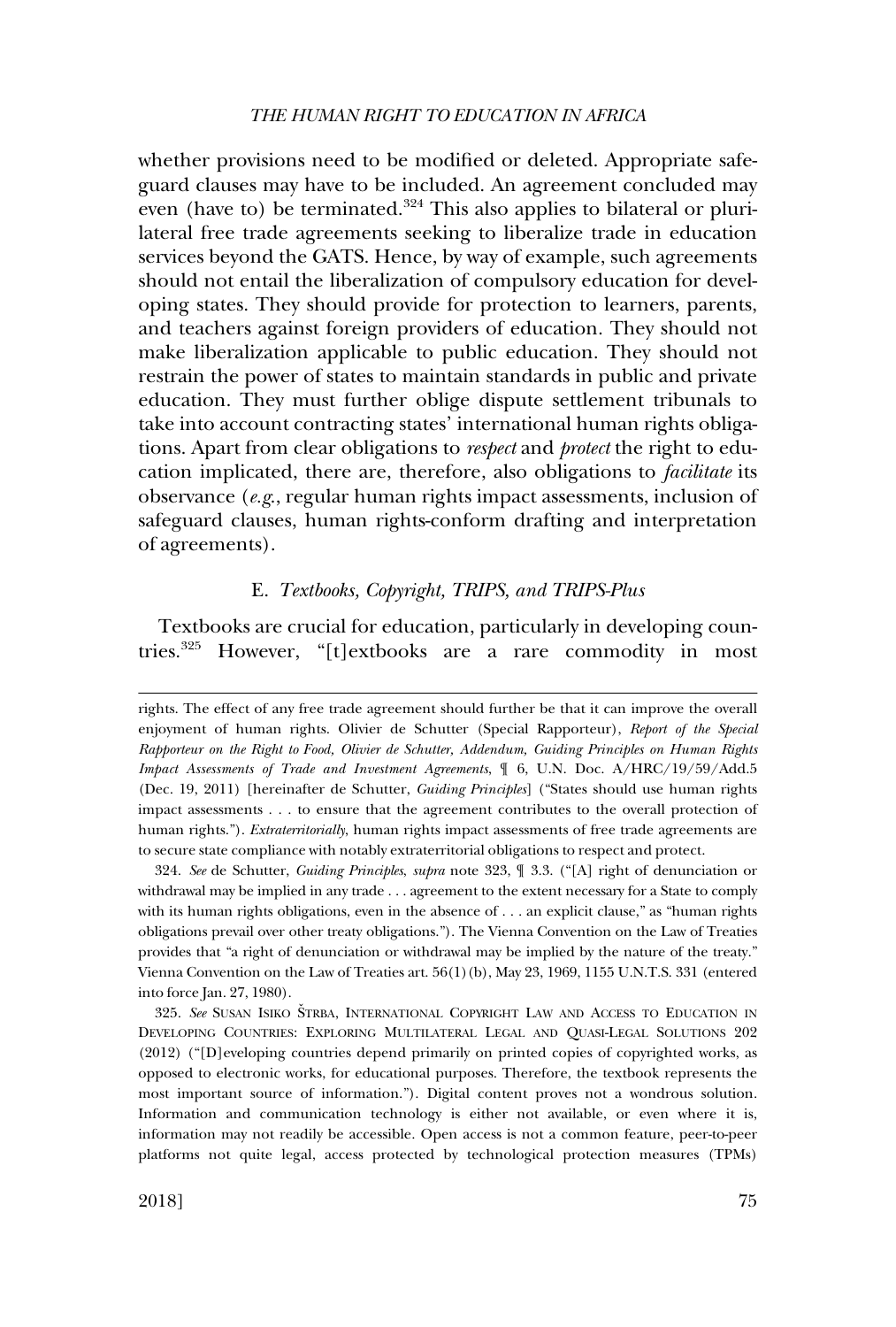developing countries. One book per student (in any subject) is the exception, not the rule, and the rule in most classrooms is, unfortunately, severe scarcity or the total absence of textbooks."326 Cheaply (translating and) reproducing textbooks would be a solution. $327$ However, "[r]eprography, which, from a developmental perspective, could facilitate access is often seen from the perspective of 'piracy' and is highly regulated."328 The TRIPS Agreement requires WTO members to put in place a system of copyright protection in accordance with most of the provisions of the Berne Convention for the Protection of Literary and Artistic Works of 1971.<sup>329</sup> Copying and translating thus require the copyright holder's consent and occur against the payment of a fee. Where textbooks *are* available in developing countries, they would accordingly be expensive—both when produced locally and especially when imported—and would often have to be paid for by parents, even though education under international human rights law must be free or progressively free.330 The requirement of "free education" also covers textbooks $331$ 

327. According to the CESCR, the right to education entails that education at all levels must be "available," availability extending to "teaching materials." General Comment No. 13, *supra*  note 188, ¶ 6(a). Education must also be "economically accessible," *i.e*., "affordable to all." *Id*. ¶ 6 (b). Immediate compliance with state obligations in this regard is required for primary education, progressive compliance at subsequent levels. *Id*. ¶ 6(a), (b).

328. ROBIN RAMCHARAN, INTERNATIONAL INTELLECTUAL PROPERTY LAW AND HUMAN SECURITY 65 (2013); *see id*. at 65-71 (discussing copyright and education). On the right to education and copyright in learning materials, see also LAURENCE R. HELFER & GRAEME W. AUSTIN, HUMAN RIGHTS AND INTELLECTUAL PROPERTY: MAPPING THE GLOBAL INTERFACE 316-63 (2011). Similarly, on copyright and access to education, not adopting an explicit human rights approach, see SARA BANNERMAN, INTERNATIONAL COPYRIGHT AND ACCESS TO KNOWLEDGE 53-79 (2016).

329. *See* TRIPS, *supra* note 296, Part II, Section 1 (Copyright and Related Rights), arts. 9-14.

330. See *supra* note 303 on the requirement of international human rights law that education be free or progressively free.

331. The CESCR, for example, has never unequivocally stated that textbooks must be free (in primary and lower secondary education) or progressively free (in upper secondary and higher education). A contextual reading of all its interpretative materials reveals, however, that the Committee considers the costs of textbooks "indirect" costs that, especially for developing states, should largely be eliminated by states heavily subsidizing textbooks. *See* BEITER, *supra* note 15, at 512-14, 589-90. The African Commission on Human and Peoples' Rights has held that education

summarily negating permissible copyright limitations and exclusions, and their circumvention often a crime.

<sup>326.</sup> PERNILLE ASKERUD, A GUIDE TO SUSTAINABLE BOOK PROVISION 16 (1997). This remains true today. As for Sub-Saharan Africa, see UNESCO, GLOBAL EDUCATION MONITORING REPORT 2016, *supra* note 152, at 190 ("In some sub-Saharan African countries, few primary school students have personal copies of textbooks."); INT'L COMM'N ON FIN. GLOB. EDUC. OPPORTUNITY, *supra*  note 184, at 66 ("[I]n many [Sub-Saharan African] countries, textbooks are underfunded, priced too high, unavailable to many students, or poorly used.").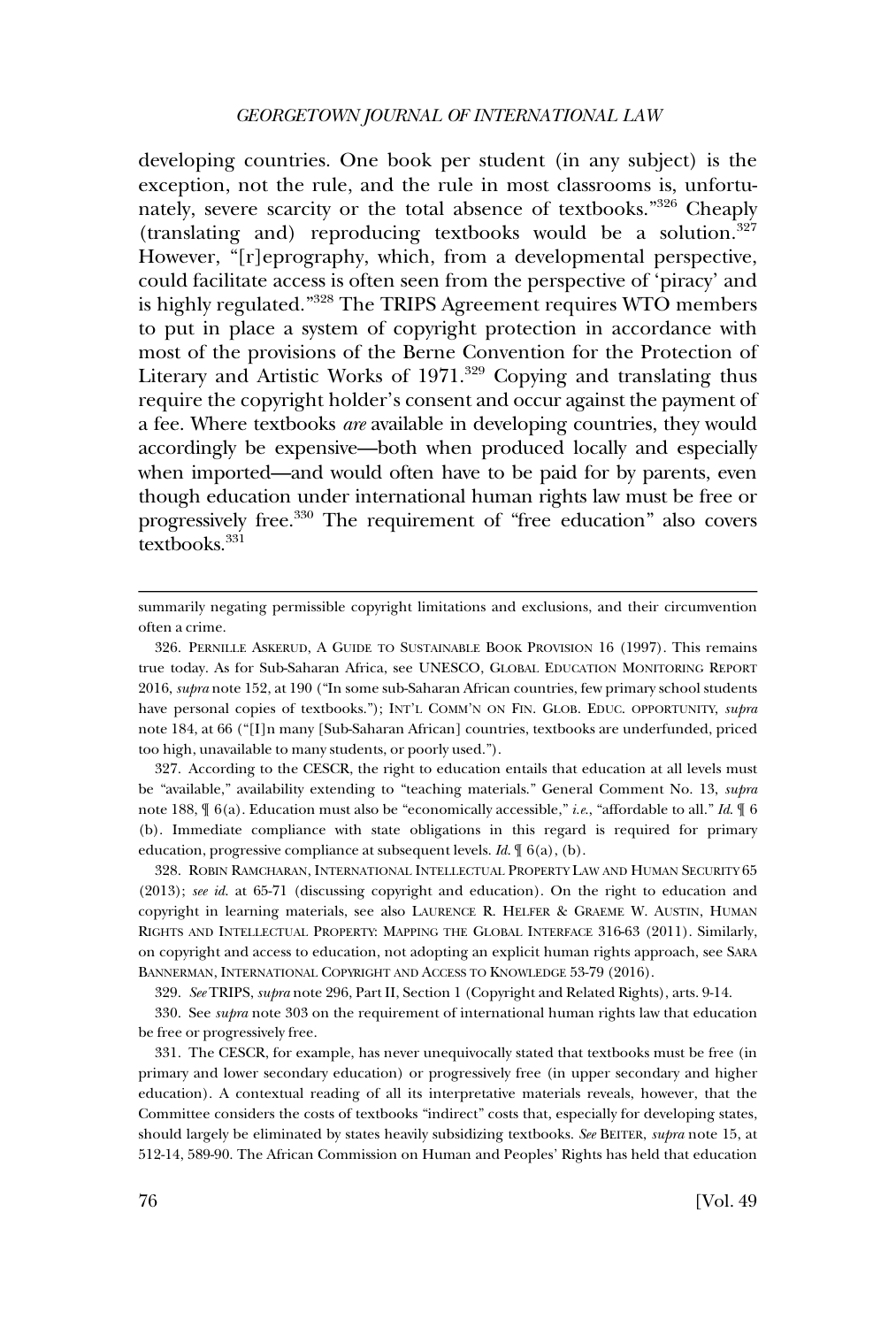The Berne Convention of 1971 contains an Appendix (also made a part of TRIPS), allowing developing states to adopt a compulsory licensing scheme that limits the rights of copyright holders to control reproduction and translation of their works. However, as Margaret Chon points out, the Appendix has not been a success.<sup>332</sup> This is a result of the complex and onerous requirements associated with its use (*e.g.*, waiting periods of up to seven years<sup>333</sup> or notification to the copyright holder prior to issuing a license<sup>334</sup>). For all practical objectives, the Appendix further envisages compulsory licenses only for domestic publication, forbidding the publication of books in other countries for purposes of importing them,<sup>335</sup> which would, however, be of vital importance in a development context. Generally, limitations and exceptions to copyright protection permitted under Berne and TRIPS have so far not been used to facilitate access to copyrighted educational materials in developing states. This is largely a consequence of the notoriously restrictive interpretation of the socalled three-step test—initially laid down in Article 9(2) of the Berne Convention (as revised in 1967) with regard to possible exceptions to the right of reproduction and now more comprehensively applicable in terms of Article 13 of TRIPS—that governs such limitations and exceptions.336 Margaret Chon contends:

must be (made) "economically accessible," accessibility covering "the provision of educational materials." *African Principles and Guidelines*, *supra* note 41, ¶ 71(c). The right to free primary education entails the (immediate) "provision of free textbooks." *Id*. ¶¶ 16, 71(a), (b). The ACERWC "highly urges" states parties to the ACRWC to "provid[e] free text books . . . in order to address . . . school dropouts and low secondary education enrolment." Concluding Observations, Zimbabwe, *supra* note 77, ¶ 40.

<sup>332.</sup> Margaret Chon, *Intellectual Property "from Below": Copyright and Capability for Education*, 40 U.C. DAVIS L. REV. 803, 826-31 (2007). *See also* RUTH L. OKEDIJI, THE INTERNATIONAL COPYRIGHT SYSTEM: LIMITATIONS, EXCEPTIONS AND PUBLIC INTEREST CONSIDERATIONS FOR DEVELOPING COUNTRIES 15-16, 19, 29 (Mar. 2006) ("By all accounts, . . . the Berne Appendix . . . has been a failure.").

<sup>333.</sup> Berne Convention for the Protection of Literary and Artistic Works app. art. III(3), Sept. 9, 1886, revised at Paris July 24, 1971, 1161 U.N.T.S. 3 (entered into force Dec. 15, 1972) [hereinafter Berne Convention].

<sup>334.</sup> *Id*. app. art. IV(1).

<sup>335.</sup> *Id*. app. art. IV(4).

<sup>336.</sup> Under Article 9(2) of the Berne Convention, *supra* note 333, and Article 13 of TRIPS, *supra* note 296, limitations and exceptions may be applied in "special cases," that "do not conflict with a normal exploitation of the work," and "do not unreasonably prejudice the legitimate interests of the author/the right holder." A group of copyright law experts has fairly recently held that "certain interpretations of the Three-Step Test at international level [are] undesirable," and that "national courts and legislatures have been wrongly influenced by restrictive interpretations of that Test." *Declaration: A Balanced Interpretation of the Three-Step Test in Copyright Law*, 39 INT'L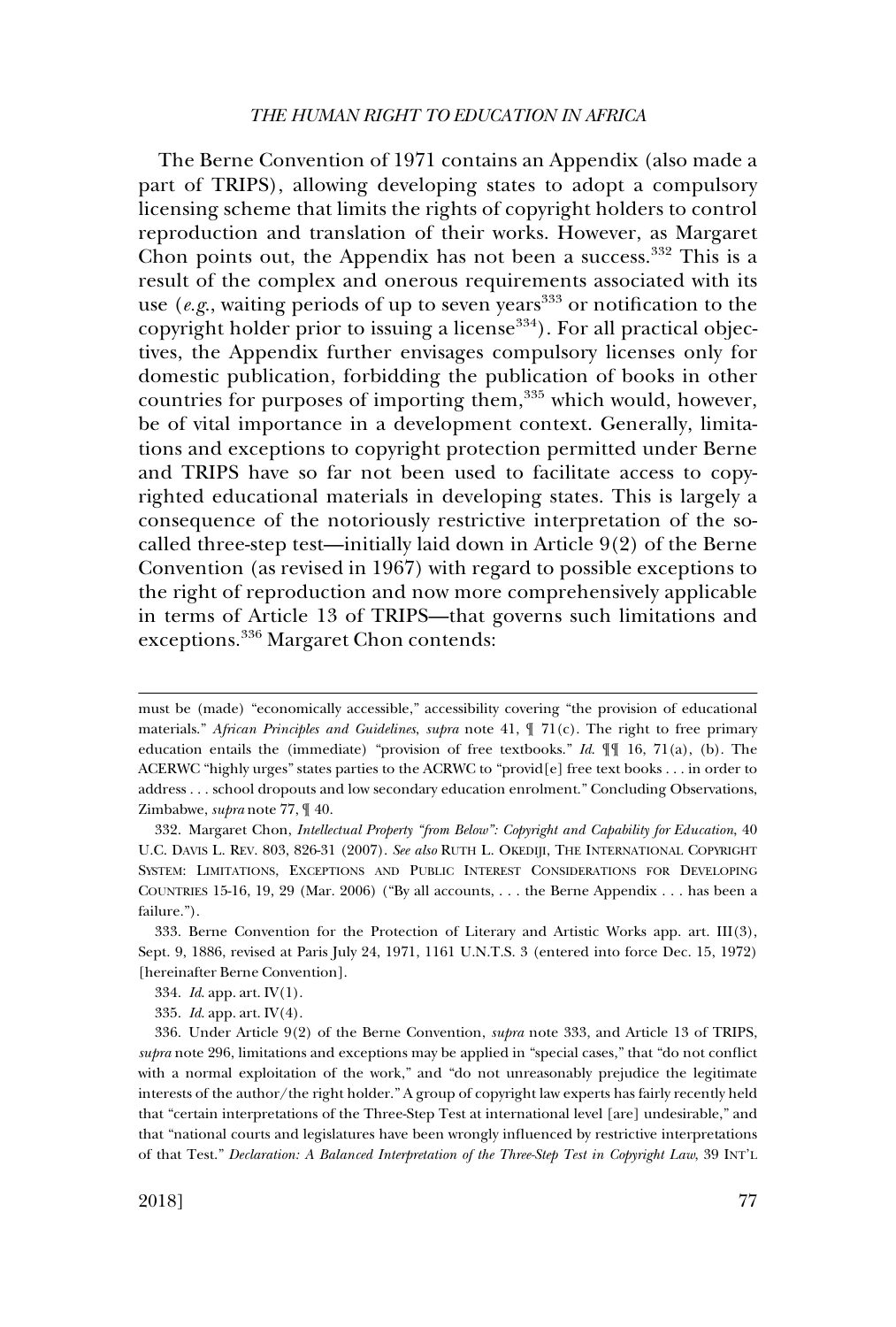As a distributive justice matter, enhancing capability for education within a human development framework should take priority over guarding excess rent to creators generated from the regulatory intervention of the state in the form of a . . . copyright. $337$  ... [A] rguably a right to education is embodied in various human rights documents, which form the legal basis for a human capability approach to the question of copyright on educational materials.<sup>338</sup>

Extraterritorial state obligations to *respect*, *protect*, and *fulfill* (covering obligations to *facilitate* and *provide*) the right to education under international human rights law of states as members of the WTO in the context of TRIPS, copyright, and educational materials include the following: $339$ 

- WTO members should not engage in any conduct in the WTO, notably not vote in favor of institutional WTO-TRIPS policies or measures, nullifying or impairing the enjoyment of the right to education (*e.g*., by reversing its level of realization) in any member, or impairing that member's ability to respect, protect, and fulfill the right to education *(respect)*. 340
- Powerful WTO members must not compel developing WTO members to subordinate to conceptions of copyright protection that jeopardize access to educational materials *(respect)*. 341 Developing states must be held entitled to fully utilize the potential of open-ended provisions (*e.g*., those restating the three-step test) and specific flexibilities provided for (*e.g*., compulsory licenses, parallel imports) in TRIPS to protect the public interest in education. Such an interpretation accords with the public interest principles in Articles 7 and 8 of TRIPS and the right to education.<sup>342</sup>

REV. INTELLEC. PROP. & COMP. L. 707, 711 (2008) [hereinafter *Declaration: A Balanced Interpretation of the Three-Step Test in Copyright Law*].

<sup>337.</sup> Chon, *supra* note 332, at 846.

<sup>338.</sup> *Id*. at 818.

<sup>339.</sup> For an analysis of TRIPS generally in the light of extraterritorial state obligations under international human rights law, see Beiter, *supra* note 216, at 467-70, 487-98.

<sup>340.</sup> *See supra* note 291 (CESCR's comments).

<sup>341.</sup> They may exert pressure on the diplomatic level or by threatening recourse to the WTO dispute settlement system.

<sup>342.</sup> Article 7 of TRIPS, *supra* note 296, provides that the protection of intellectual property rights should be "to the mutual advantage of producers and users . . . [and] . . . conducive to social and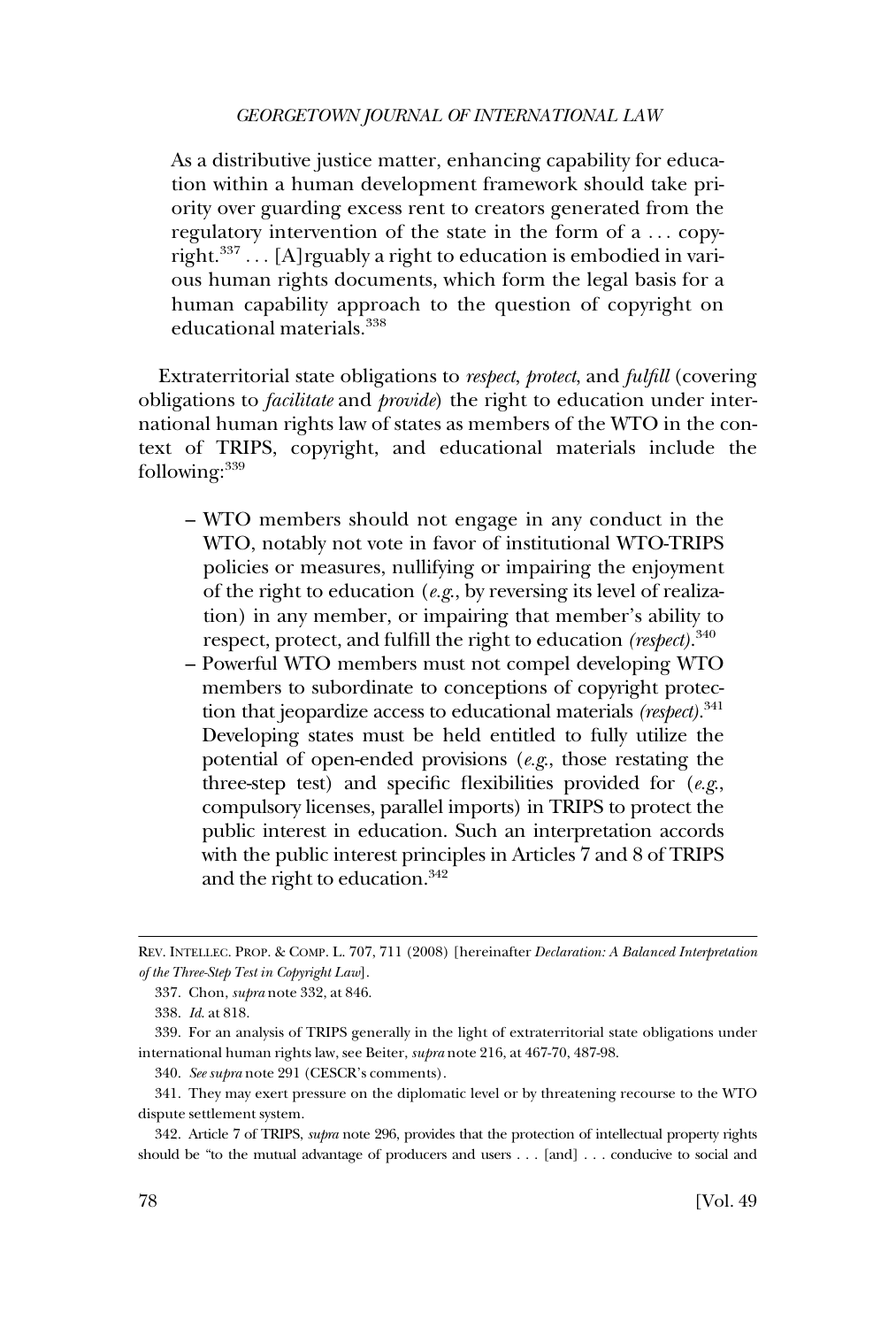- WTO members must, to the extent possible, ensure that publishers sufficiently linked to their sphere of control, or whose conduct they can influence, do not exploit their copyright to the detriment of learners, parents, and teachers in other members, for example, by charging excessive prices for educational content *(protect)*.
- Each WTO member should adopt policies in respect of its actions relating to TRIPS—and, as a matter of practice, actively engage in and promote conduct relating thereto in the WTO helping to ensure that WTO-TRIPS policies and measures respect the right to education in the various members *(facilitate)*. 343
- TRIPS incorporates the provisions of the Berne Convention. The latter operates under the auspices of the World Intellectual Property Organization (WIPO), a U.N. specialized agency and the actual "maker" of global intellectual property law. WIPO members (many of whom are also WTO members) will have to accept responsibility for reforming the Berne Appendix to make it work for developing states *(facilitate)*.
- WTO (and WIPO) members should interpret TRIPS (and Berne) in a way that respects the right to education. To reinforce such an interpretation, they should initiate, promote, and help adopt and implement a soft law or legally binding instrument calling for moderation in copyright law, including a balanced interpretation of the three-step test, allowing for far-reaching limitations and exceptions to copyright protection *(facilitate)*. <sup>344</sup> Hence, there could be

economic welfare, and to a balance of rights and obligations." Article 8 of TRIPS, *supra* note 296, states that members "may . . . adopt measures necessary . . . to promote the public interest in sectors of vital importance to their socio-economic . . . development," *id*. ¶ 1, or "to prevent the abuse of intellectual property rights by right holders," *id*. ¶ 2. The proviso in both paragraphs that measures be "consistent with" the provisions of TRIPS (which are aimed at promoting free trade) must be interpreted restrictively, otherwise the insertion of the protection of the public interest is rendered futile. It may be noted that the U.N. High Commissioner for Human Rights has urged that "[i]n the event of a renegotiation of the Agreement . . . [there should be] . . . an express reference to human rights in article 7." U.N. High Comm'r for Human Rights, *The Impact of the Agreement on Trade-Related Aspects of Intellectual Property Rights on Human Rights: Rep. of the High Commissioner*, Sub-Comm'n on the Promotion and Protection of Human Rights, ¶ 68, U.N. Doc. E/CN.4/Sub.2/2001/13 (June 27, 2001).

<sup>343.</sup> See *supra* note 317 on the nature of this obligation of WTO members.

<sup>344.</sup> As regards the three-step test, the *Declaration: A Balanced Interpretation of the Three-Step Test in Copyright Law*, *supra* note 336, at 707-13, formulated by a group of copyright law experts, may serve as an example for such a document. Indeed, Christophe Geiger proposes that "this initiative should now be taken one step further and that a legal instrument should be integrated into international law."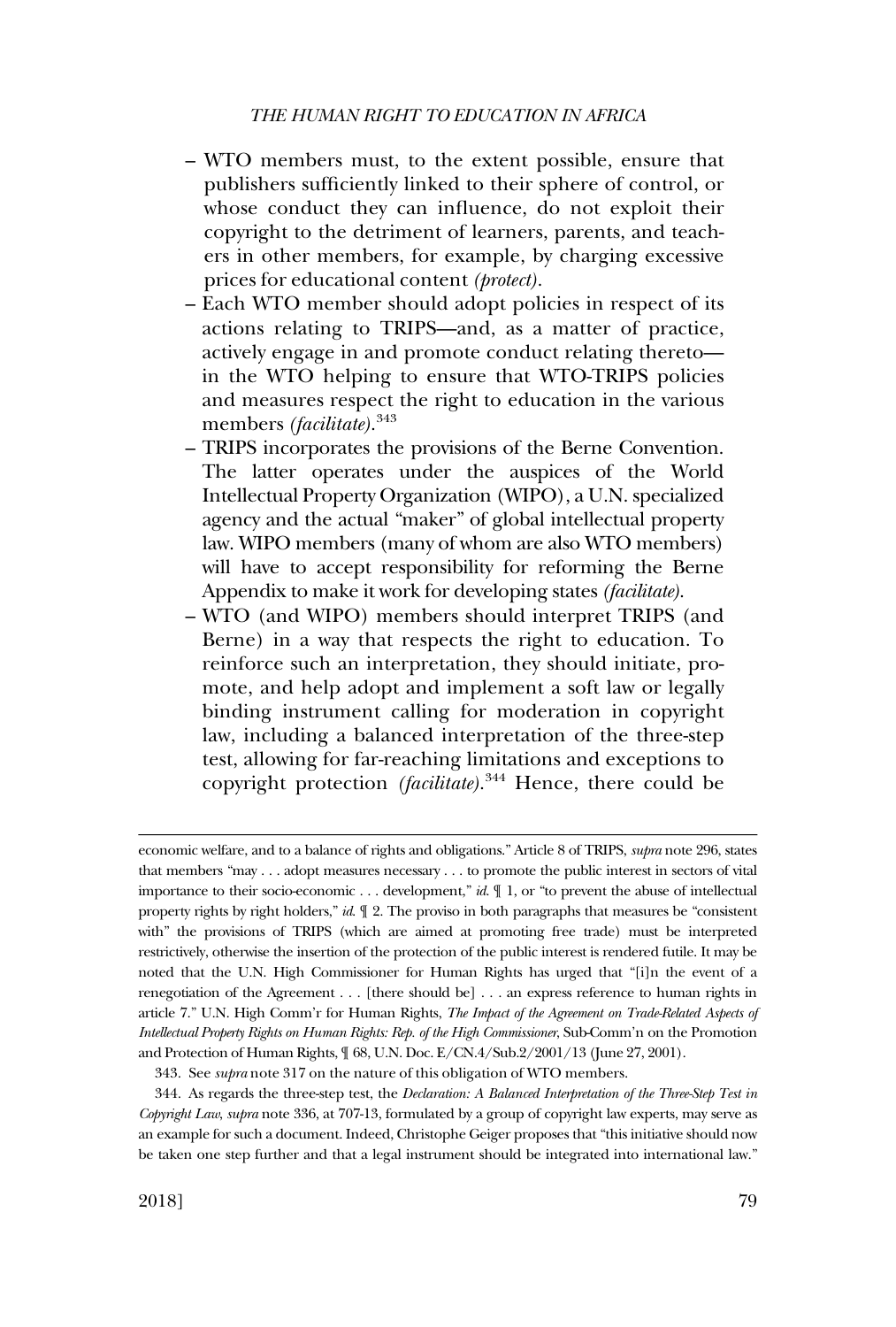provisions aiding the easy compilation of textbooks without fearing multiple copyright infringements, allowing students, teachers, and libraries to copy whole textbooks, or permitting minority language speakers to prepare their own translations of textbooks.345 Likewise, it could be made

Christophe Geiger, *Implementing an International Instrument for Interpreting Copyright Limitations and Exceptions*, 6 INT'L REV. INTELLEC. PROP. & COMP. L. 627, 628 (2009). *See also* Farida Shaheed (Special Rapporteur), *Report of the Special Rapporteur in the Field of Cultural Rights, Farida Shaheed, Copyright Policy and the Right to Science and Culture*, ¶¶ 104, 109, U.N. Doc. A/HRC/28/57 (Dec. 24, 2014) [hereinafter Shaheed, *Copyright Policy*]. Shaheed stresses that the three-step test should be interpreted to encourage the establishment of a robust and flexible system of exceptions and limitations. Shaheed, *Copyright Policy*, *supra*, ¶ 104. Further, "WIPO members should support the adoption of international instruments on copyright exceptions and limitations for libraries and education. The possibility of establishing a core list of minimum required exceptions and limitations incorporating those currently recognized by most States, and/or an international fair use provision, should also be explored." *Id*. ¶ 109. It may be noted that the "45 Adopted Recommendations under the WIPO Development Agenda" emphasize the importance of a robust public domain (Recommendations 16, 20), access to knowledge for developing states (Recommendation 19), and, in promoting development goals, norm-setting activities related to exceptions and limitations (Recommendation 22(d)). World Intellec. Prop. Org., *The 45 Adopted Recommendations under the WIPO Development Agenda* (2007), [http://www.wipo.int/export/sites/www/ip-development/en/agenda/recommendations.pdf.](http://www.wipo.int/export/sites/www/ip-development/en/agenda/recommendations.pdf) The WIPO Development Agenda was formally established by WIPO in 2007, and may potentially become a suitable basis for strengthening the public interest in international intellectual property law. In this vein, see CHRISTOPHER MAY, THE WORLD INTELLECTUAL PROPERTY ORGANIZATION: RESURGENCE AND THE DEVELOPMENT AGENDA (2007) (broadly arguing that the Development Agenda will help WIPO socializing international intellectual property law). It may be noted, however, that the 45 Recommendations do not refer to human rights. It has been stated that the Agenda document should be interpreted "so as to insert human rights norms into the conversation." Amanda Barratt, *The Curious Absence of Human Rights: Can the WIPO Development Agenda Transform Intellectual Property Negotiation?*, 14 LAW DEMOCRACY & DEV. 14, 45 (2010). Specifically highlighting WIPO's potential role under the Development Agenda with regard to norm-setting activities related to limitations and exceptions to facilitate access to textbooks in developing states, see ISIKO STRBA, *supra* note 325, at 179-200. WIPO's Standing Committee on Copyright and Related Rights is at the moment examining questions regarding two possible international legal instruments on limitations and exceptions for educational activities and libraries. *See* BANNERMAN, *supra* note 328, at 76-77; Daniel Seng, *Updated Study and Additional Analysis of Study on Copyright Limitations and Exceptions for Educational Activities*, World Intellectual Property Organization [WIPO], Standing Comm. on Copyright and Related Rights, SCCR/35/5 Rev. (Nov. 10, 2017); Kenneth D. Crews, *Study on Copyright Limitations and Exceptions for Libraries and Archives: Updated and Revised (2017 Edition)*, World Intellectual Property Organization [WIPO], Standing Comm. on Copyright and Related Rights, SCCR/35/6 (Nov. 2, 2017). For now, Isiko Strba recommends the adoption of a soft law instrument. ISIKO STRBA, *supra* note 325, at 198-200. For an overview of limitations and exceptions to copyright protection in Africa as these effect education, see Joseph Fometeu, *Study on Limitations and Exceptions for Copyright and Related Rights for Teaching in Africa*, World Intellectual Property Organization [WIPO], Standing Comm. on Copyright and Related Rights, SCCR/19/5 (Oct. 26, 2009).

345. *See* Andrew Rens et al., *Education and Access to Knowledge in Southern Africa*, *in* INTELLECTUAL PROPERTY AND SUSTAINABLE DEVELOPMENT: DEVELOPMENT AGENDAS IN A CHANGING WORLD 303,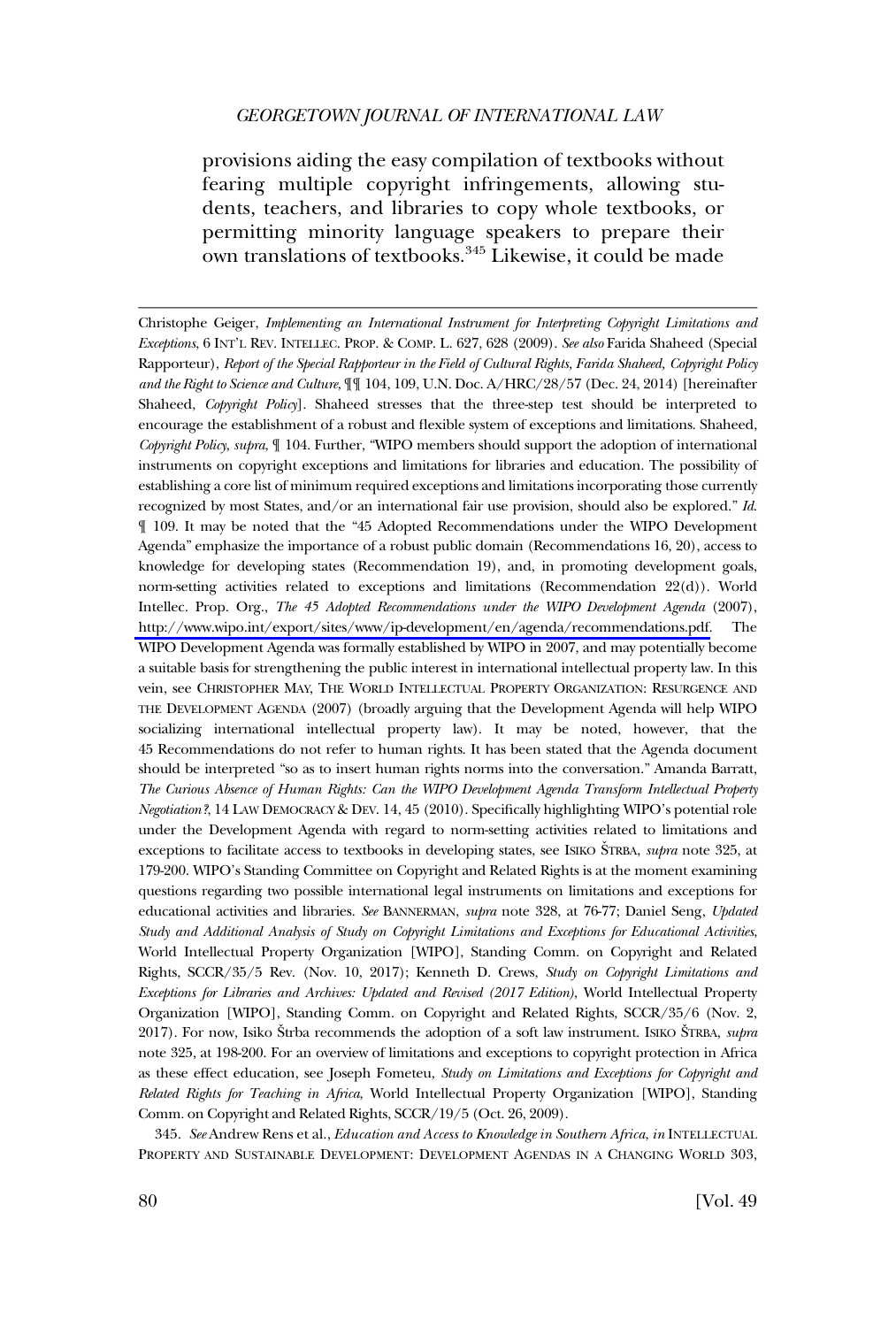possible for developing states, for example, to fully utilize the potential of Article 10(2) of the Berne Convention "to create access to works for educational purposes that may counterbalance [a] lack of bulk access to textbooks."346 In terms of Article 10(2), states parties may "permit the utilization, to the extent justified by the purpose, of literary or artistic works by way of illustration in publications, broadcasts or sound or visual recordings for teaching, provided such utilization is compatible with fair practice."<sup>347</sup>

– Similarly, WTO (and WIPO) members should initiate, promote, and help adopt and implement a soft law instrument on TRIPS (and Berne) and educational materials (akin to the Doha Declaration on the TRIPS Agreement and Public Health, adopted at the WTO Ministerial Conference in 2001) that encourages developing states to fully utilize the flexibilities provided for under TRIPS (and Berne), notably compulsory licenses and parallel imports *(facilitate)*. 348 Though the use of compulsory licenses beyond the Berne Appendix is not expressly dealt with in TRIPS (or Berne), developing states are not prohibited from using compulsory licenses beyond the Berne Appendix.<sup>349</sup> As for parallel

348. *See, e.g*., Melissa Staudinger, *A Textbook Version of the Doha Declaration: Editing the TRIPS Agreement to Establish Worldwide Education and Global Competition*, 55 INTELLEC. PROP. L. REV. 319, 358 (2015) ("[A] lack of education in a country constitutes a circumstance of extreme urgency . . . [justifying] . . . compulsory licenses for the distribution and reproduction of educational textbooks."). Again, note should be taken of *The 45 Adopted Recommendations under the WIPO Development Agenda*, *supra* note 344, emphasizing that "[i]n its activities, including norm-setting, WIPO should take into account the flexibilities in international intellectual property agreements, especially those which are of interest to developing countries" (Recommendation 17, also 22(d)).

349. *See* ISIKO ŠTRBA, *supra* note 325, at 157-64. Isiko Štrba proposes that "use of compulsory . . . licensing outside the provisions of the Berne Appendix is something developing countries could explore." *Id*. at 164.

<sup>308-09 (</sup>Ricardo Meléndez-Ortiz & Pedro Roffe eds., 2009) ("provisions that make it easily and legally possible to adapt copyright material for non-profit markets[] would help serve to meet the needs of students").

<sup>346.</sup> Chon, *supra* note 332, at 838.

<sup>347.</sup> Berne Convention, *supra* note 333, art. 10(2); *see* Chon, *supra* note 332, at 837-39 (recommending that developing states adopt such a wide reading of Article 10(2) of the Berne Convention). *See also* ISIKO SˇTRBA, *supra* note 325, at 111-57, 163-64 (suggesting that elements of fair use should be combined with those of fair dealing to facilitate access to copyrighted materials for the purpose of education). The former U.N. Special Rapporteur in the Field of Cultural Rights, Farida Shaheed, pointed out that "[i]nternational copyright instruments should be subject to human rights impact assessments," and that "[s]uch instruments should never impede the ability of States to adopt exceptions and limitations that reconcile copyright protection with . . . human rights, based on domestic circumstances." Shaheed, *Copyright Policy*, *supra* note 344, ¶¶ 94, 95.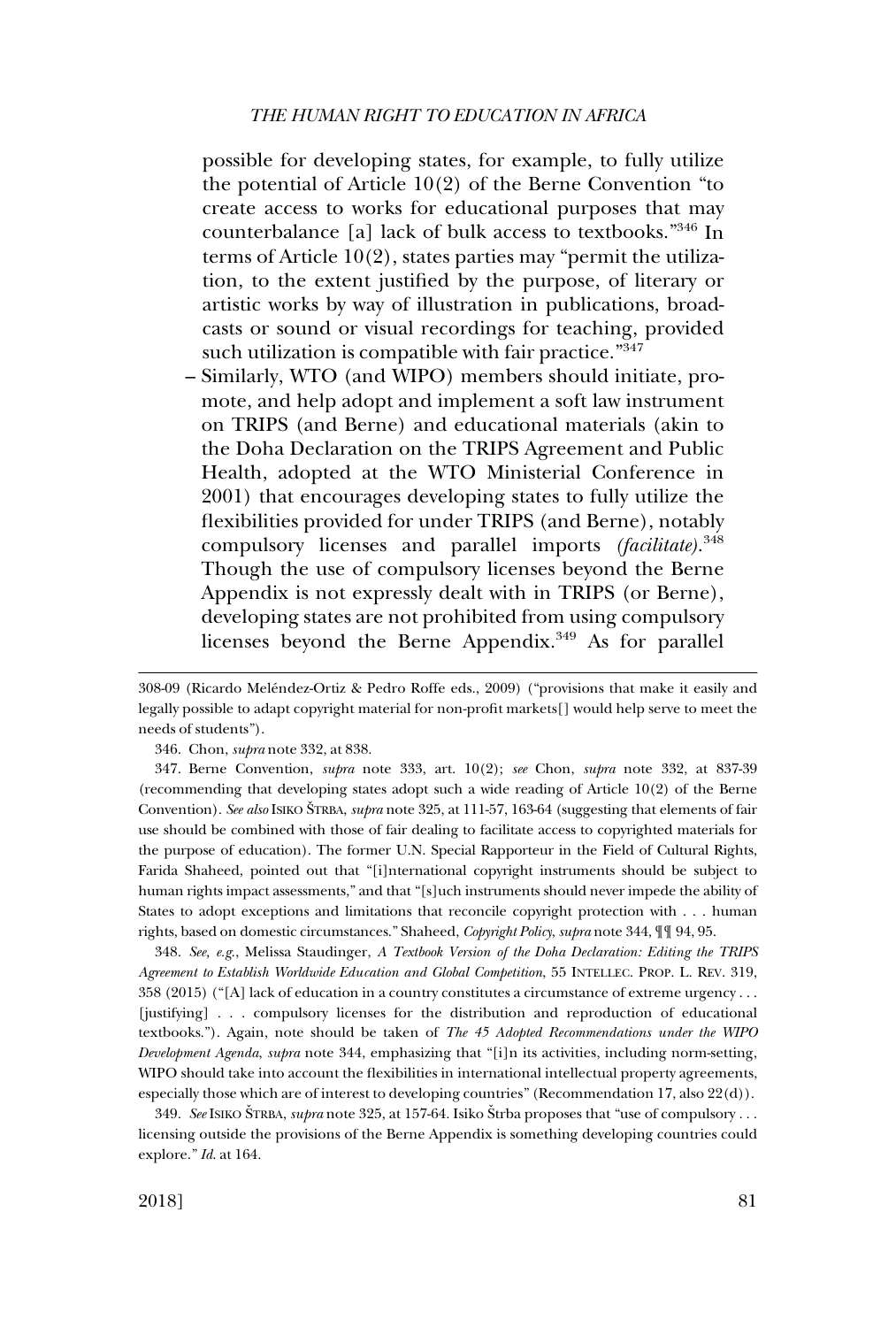### *GEORGETOWN JOURNAL OF INTERNATIONAL LAW*

imports, developing states should enact international exhaustion rules that would facilitate parallel imports of cheaper educational materials that pass muster under the provisions on fair use in other states.<sup>350</sup>

- WTO members should initiate, promote, and help realize reforms that enhance conformity between the WTO/ TRIPS and international human rights law if need be through amendment of TRIPS itself *(facilitate)*.
- WTO members should initiate, promote, and help adopt and implement TRIPS safeguard policies that call upon WTO adjudicatory bodies to interpret TRIPS law in conformity with WTO members' obligations under international human rights law *(facilitate)*.

While TRIPS poses a threat to the right to education already, the situation becomes even more acute in practice as particularly developed states interpret TRIPS standards as minimum requirements allowing for enhanced levels of intellectual property protection. Bilateral or plurilateral free trade agreements concluded between developed and developing states on this premise may thus envisage even stricter copyright protection. Developing states are prepared to make sacrifices in fields such as copyright protection because they are eager to get access to markets abroad.<sup>351</sup> Morocco, for example, has concluded a free trade agreement with the United States containing various TRIPS-plus provisions.<sup>352</sup> The term of copyright protection is seventy rather than fifty years, parallel imports are not allowed, and more precise standards forbidding the circumvention of technological protection measures (TPMs) (digital works) are stipulated.<sup>353</sup> Free trade negotiations between the United States and the Southern

<sup>350.</sup> *See* Chon, *supra* note 332, at 839 (making this suggestion).

<sup>351.</sup> *See* Antoni Verger & Barbara van Paassen, *Human Development vis-a`-vis Free Trade: Understanding Developing Countries' Positions in Trade Negotiations on Education and Intellectual Property Rights*, 20 REV. INT'L POL. ECON. 712, 735 (2013) ("[T]hey are willing to make 'concessions' in services and IPR issues if, in exchange, they get access to markets abroad.").

<sup>352.</sup> U.S.-Morocco Free Trade Agreement, U.S.-Morocco, June 15, 2004, 44 I.L.M. 544 (2005) (entered into force Jan. 1, 2006).

<sup>353.</sup> Id. arts. 15.5.5, 15.5.2, 15.5.8. For critical comment on the Agreement, see Said Aghrib et al., *Morocco*, *in* ACCESS TO KNOWLEDGE IN AFRICA: THE ROLE OF COPYRIGHT 126, 144-45 (Chris Armstrong et al. eds., 2010). Aghrib et al. observe: "The challenges connected to the US-Morocco FTA are numerous. In the field of knowledge/learning materials, Morocco's public education system is already fragile and sensitive to the price of foreign publications. The strengthening of copyright included in the agreement may, among other things, restrict access to these publications." *Id*. at 145.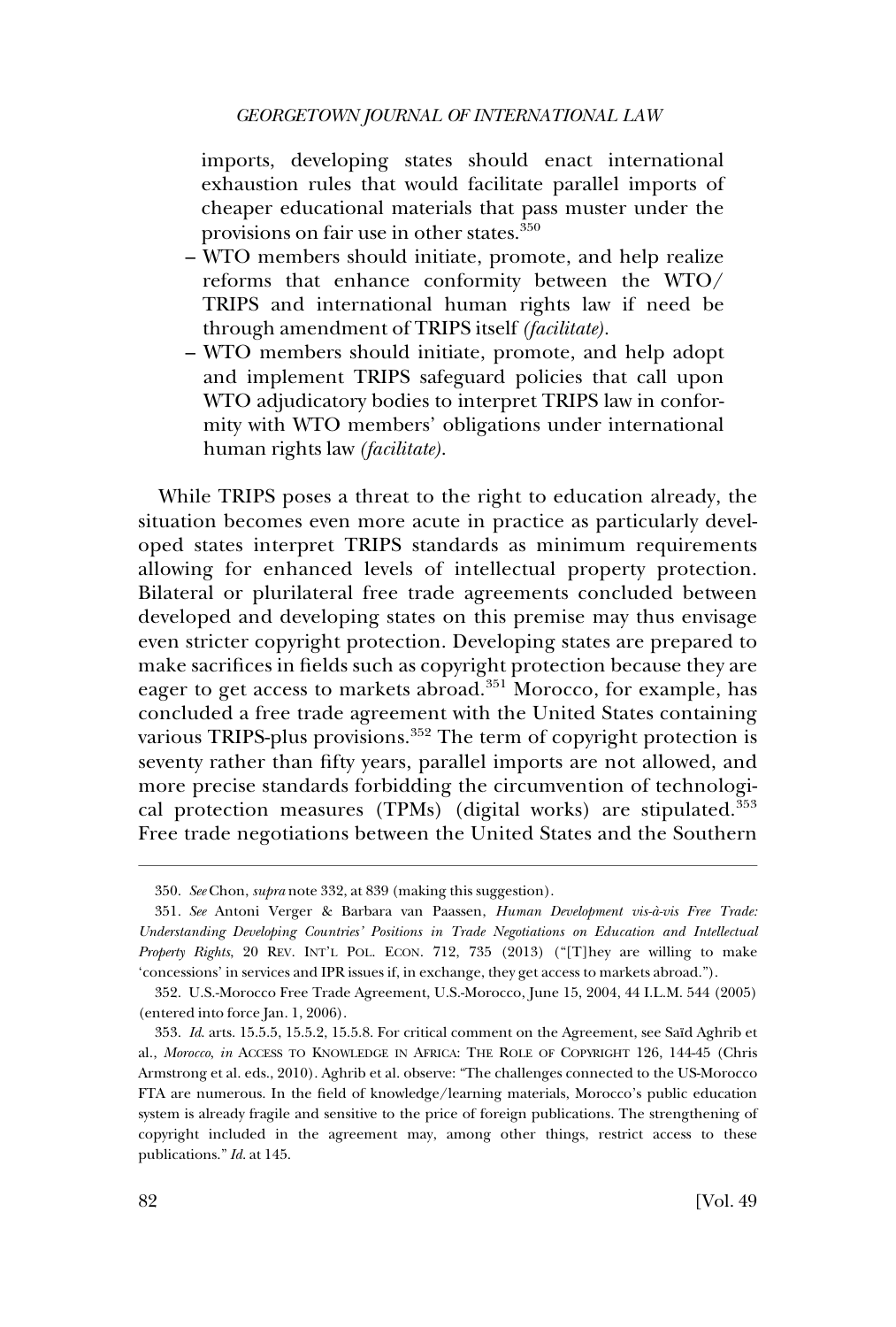## *THE HUMAN RIGHT TO EDUCATION IN AFRICA*

African Customs Union stalled in 2006 because of the United States' extreme demands regarding intellectual property rights.<sup>354</sup> It also has been noted that "[t]he EU's charitable episode ended . . . which sets the scene for a new trend of agreements putting African countries on [a] similar footing [with] the rest of the world."355 One may observe that "the ever increasing standards of protection on the regional and bilateral level erode the optional policy space on the multilateral level."356 Moreover, as Peter Yu points out, these agreements also "force[] countries to divert scarce time, resources, energy, and attention from other international intergovernmental initiatives, including the development of the international human rights system."<sup>357</sup> They further lead to a fragmentation of the international regulatory system (the "famous" "spaghetti bowl"), with powerful states promoting such fragmentation to create "strategic inconsistencies" and putting pressure on what they consider unfavorable norms in the international human rights system.<sup>358</sup>

Annette Kur and Henning Grosse Ruse-Khan have harshly criticized endeavors to achieve ever-increasing levels of intellectual property protection through TRIPS-plus arrangements. They point out that, as a result of obligations within and outside international intellectual property law, "TRIPS . . . does not only create a 'floor' of minimum protection, but opens the door to ceilings which place a binding maximum level [on] the protection of IP. $^{359}$  As stated above,  $^{360}$  "[s] tates must elaborate, interpret and apply relevant international agreements and standards in a manner

<sup>354.</sup> *See* Tobias Schonwetter et al., *South Africa*, *in* ACCESS TO KNOWLEDGE IN AFRICA: THE ROLE OF COPYRIGHT, *supra* note 353, at 231, 249 ("[N]egotiations . . . have stalled, partly because of demands made by the United States in relation to broader intellectual property rights protection."). SACU members are Botswana, Lesotho, Namibia, South Africa, and Swaziland. *Id*. at 249 n.44.

<sup>355.</sup> Souheir Nadde-Phlix, *IP Protection in EU Free Trade Agreements vis-a`-vis IP Negotiations in the WTO*, *in* EU BILATERAL TRADE AGREEMENTS AND INTELLECTUAL PROPERTY: FOR BETTER OR WORSE? 133, 140 n.34 (Josef Drexl et al. eds., 2014).

<sup>356.</sup> Henning Grosse Ruse-Khan, *The International Law Relation between TRIPS and Subsequent TRIPS-Plus Free Trade Agreements: Towards Safeguarding TRIPS Flexibilities?*, 18 J. INTELLEC. PROP. L. 325, 364 (2011).

<sup>357.</sup> Peter K. Yu, *Intellectual Property and Human Rights in the Nonmultilateral Era*, 64 FLA. L. REV. 1045, 1089 (2012).

<sup>358.</sup> *Id*. at 1090-91.

<sup>359.</sup> Annette Kur & Henning Grosse Ruse-Khan, *Enough Is Enough: The Notion of Binding Ceilings in International Intellectual Property Protection* 68 (Max Planck Inst. for Intellec. Prop., Comp. & Tax L., Research Paper Series No. 09-01, 2008) (footnote omitted).

<sup>360.</sup> See the discussion of GATS-plus arrangements *supra* Subsection IV-D.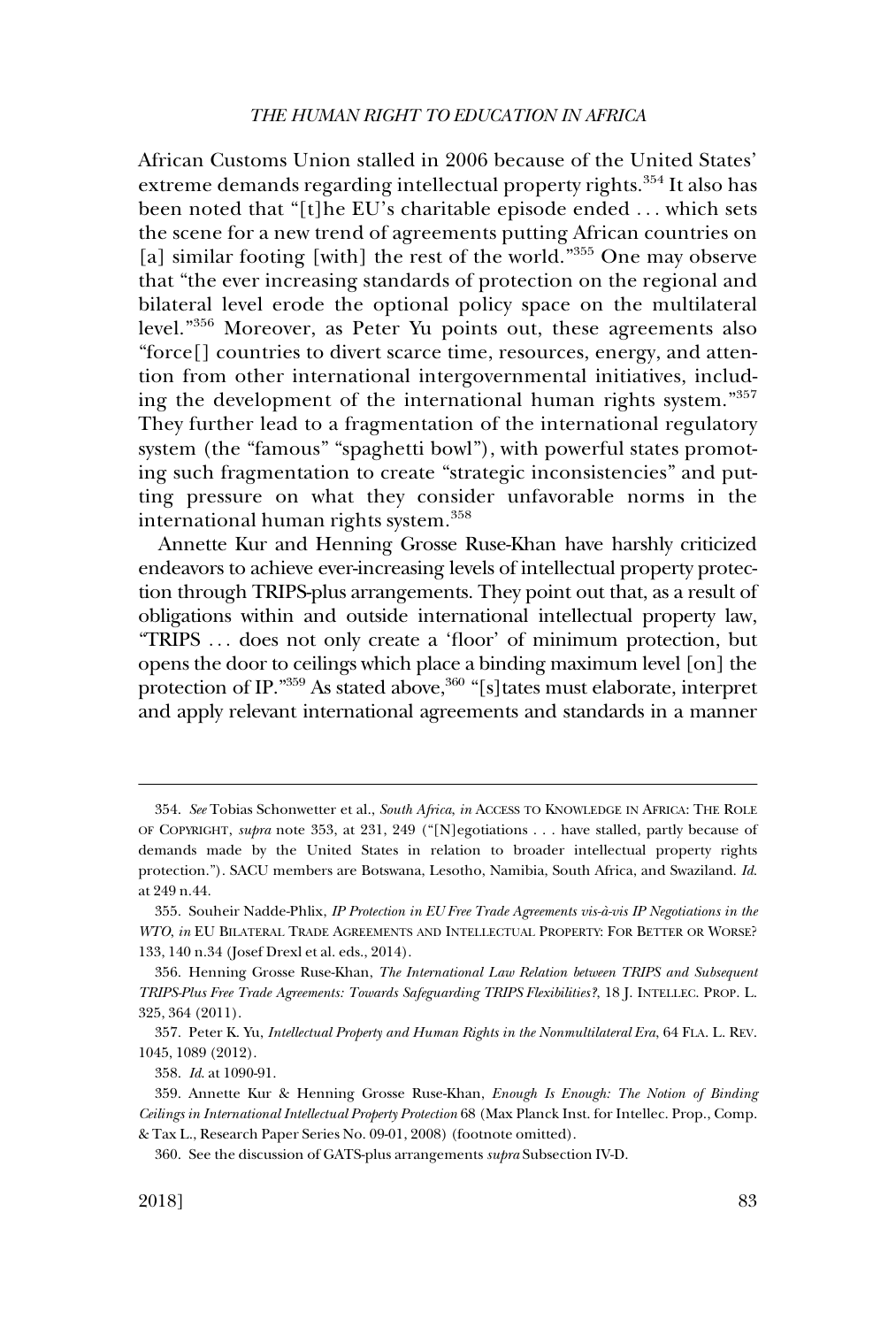## *GEORGETOWN JOURNAL OF INTERNATIONAL LAW*

consistent with their human rights obligations."<sup>361</sup> Prior and subsequent to their conclusion, therefore, free trade agreements should be subjected to human rights impact assessments, also in respect of their extraterritorial effects.<sup>362</sup> Bilateral or plurilateral free trade agreements seeking to regulate copyright protection must, therefore, be elaborated, interpreted, and applied so as to observe the right to education. Hence, by way of example, limitations must not be imposed on utilizing flexibilities available under TRIPS that could be relied on to safeguard access to educational materials. It should be assured that a broad construction of limitations and exceptions to copyright protection, a balanced interpretation of the three-step test, will be adopted. Individuals should enjoy protection against monopolistic prices for educational content being charged by foreign publishers operating locally. Infringements of copyright not occurring on a commercial scale should not be criminalized.363 There must further be an obligation on dispute settlement tribunals to take into account contracting states' international human rights obligations. Apart from clear obligations to *respect*  and *protect* the right to education discernible here, there are, accordingly, also obligations to *facilitate* its observance (*e.g*., regular human rights impact assessments, inclusion of safeguard clauses, human rights-conform drafting and interpretation of agreements).

# F. *Final Remarks*

The failure, in a globalized world, to add the missing dimension of extraterritorial state obligations under international human rights law will render human rights largely impotent. Whereas many states, on a

<sup>361.</sup> MAASTRICHT PRINCIPLES, *supra* note 216, Principle 17 (International agreements). *See also supra* note 322 (CESCR's comments).

<sup>362.</sup> The CESCR has thus recommended to Switzerland that it "comply with its Covenant obligations and take into account its partner countries' obligations when negotiating and concluding trade and investment agreements. . . . The Committee also recommends that the State party undertake an impact assessment to determine the possible consequences of its foreign trade policies and agreements on the enjoyment by the population of the State party's partner countries of their economic, social and cultural rights. For example, the imposition by the State party of strict intellectual property protection that goes beyond the standards agreed upon in the World Trade Organization can adversely affect [human rights]." U.N. Comm. on Econ., Soc. and Cultural Rts. [CESCR], Concluding Observations on the Second and Third Periodic Reports of Switzerland, ¶ 24, U.N. Doc. E/C.12/CHE/CO/2-3 (Nov. 26, 2010). *See also supra* note 323 (what has been stated there applies *mutatis mutandis* here).

<sup>363.</sup> *See, e.g*., RAMCHARAN, *supra* note 328, at 69 ("[Such criminalization] in particular heralds dramatically a loss of balance in the copyright regime as there is no moral consensus on the same.").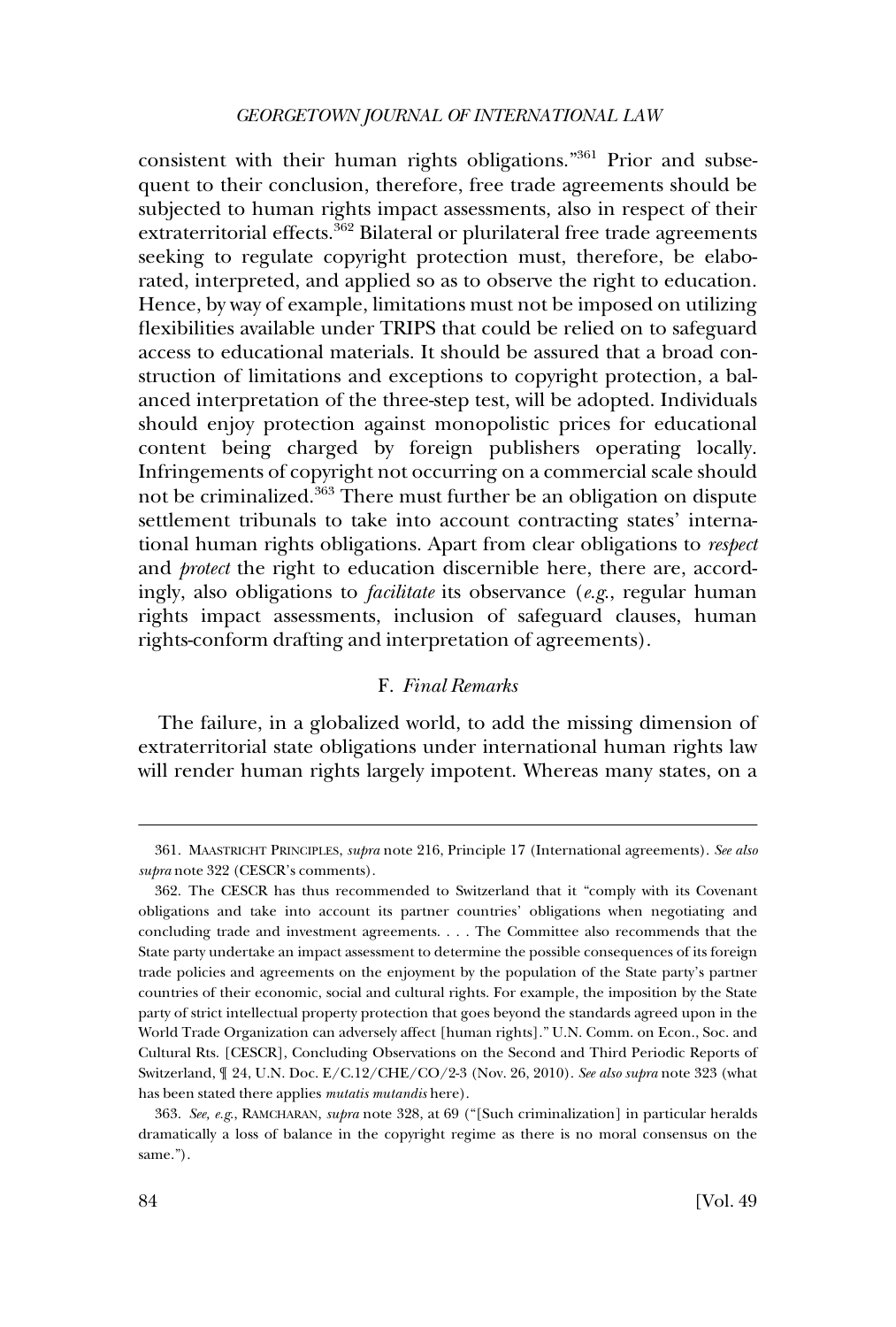### *THE HUMAN RIGHT TO EDUCATION IN AFRICA*

political level, reject the idea that human rights could apply extraterritorially,<sup>364</sup> they must be held to accept it indirectly. It has already been pointed out that the normative pronouncements of the U.N. human rights treaty bodies, notably their General Comments, must be seen to reflect a form of "state practice."365 The latest General Comment issued by the CESCR in June 2017 on "State Obligations under the International Covenant on Economic, Social and Cultural Rights in the Context of Business Activities" contains a whole section on "Extraterritorial Obligations."366 It naturally may be asked why extraterritorial state obligations under international human rights law should enjoy precedence over potentially conflicting extraterritorial state obligations under, for example, the World Bank's constitution (*e.g*., hypothetically, pure development versus human rights). Human rights must be held to enjoy such precedence both on a "constitutional" as well as on a more "classical" reading of public international law. In the former case, it is accepted that, quite beyond the concept of *ius cogens*, relations of superiority and inferiority exist between different norms of public international law, with human rights often viewed as superior.<sup>367</sup> In the latter case, the norms of international human rights law (as *lex specialis*) are principally considered to rank on a par with those of any other selfcontained regime in international law (whether international finance, trade, or intellectual property law). However, even though special international law (*lex specialis*) may derogate from general international law (*lex generalis*), special international law still derives its general validity

<sup>364.</sup> *See* Matthew Craven, *The Violence of Dispossession: Extra-Territoriality and Economic, Social, and Cultural Rights*, *in* ECONOMIC, SOCIAL AND CULTURAL RIGHTS IN ACTION, *supra* note 40, at 71, 77 (describing how the United States, Canada, and Western European states in the U.N. context have rejected the idea of extraterritorial human rights obligations).

<sup>365.</sup> *See supra* Subsection IV-A.

<sup>366.</sup> General Comment No. 24, *supra* note 147, ¶¶ 25-37.

<sup>367.</sup> It has thus been stated that "[a]lthough there is no single, fixed set of hierarchical relationships between the rules, principles and obligations of international law, this does not mean that relations of superiority and inferiority would be non-existent, only that what they are, cannot be determined in an abstract way, irrespective of the contexts in which some norms (rules, principles) are invoked against countervailing considerations. Although it is customary to deal with hierarchy in international law in terms of *jus cogens* norms and *erga omnes* obligations, it is not clear that those are the only – or indeed the practically most relevant – cases.  $\dots$  [T]here are other important rules." Martti Koskenniemi, *Fragmentation of International Law: Difficulties Arising from the Diversification and Expansion of International Law, Report of the Study Group of the International Law Commission*, ¶ 407, U.N. Doc. A/CN.4/L.682 (Apr. 13, 2006). Specifically regarding obligations *erga omnes*, it has been stated that "it seems best to consider human rights obligations generally as a class of *erga omnes* obligations." IAN D. SEIDERMAN, HIERARCHY IN INTERNATIONAL LAW: THE HUMAN RIGHTS DIMENSION 145 (2001).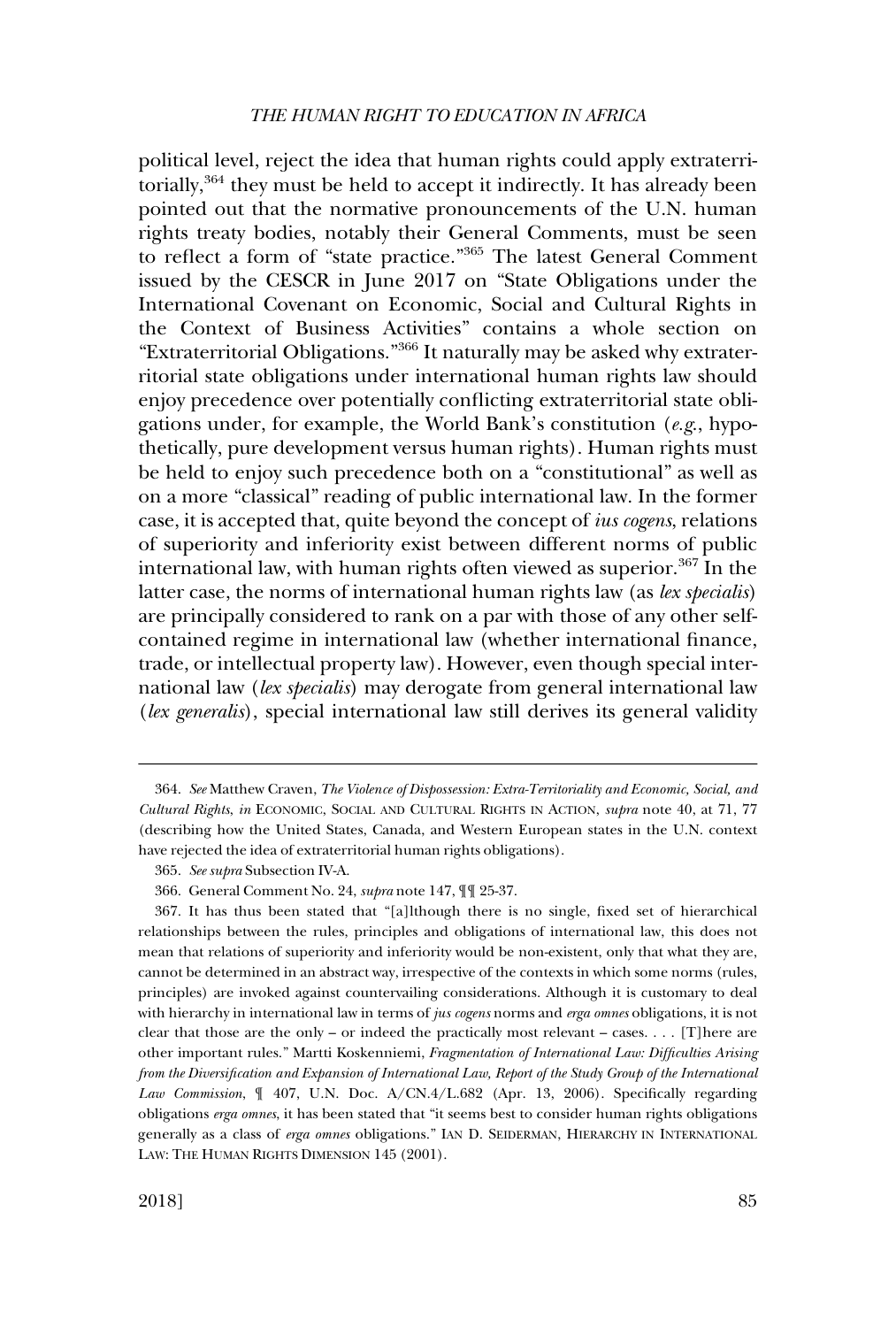from general international law and may not contradict fundamental principles of legitimacy forming part of the latter. Many aspects of human rights constitute not only special law, but also have become legitimacy components in the structural edifice of general international  $law.<sup>368</sup>$ 

However, once the concept of extraterritorial state obligations is accepted, it needs to be defined with sufficient clarity what these obligations entail for each human right, including the right to education, so as to be able to say whether a specific form of state conduct constitutes non-compliance with an extraterritorial state obligation and whether that would amount to a prima facie violation of human rights. The importance of a "violations" approach has been explained above.<sup>369</sup> Non-compliance with an extraterritorial state obligation that cannot be justified within the context of limited resources or as a "reasonable" measure in the circumstances must be held to constitute a human rights violation. Violations implicate a state's accountability.370 They require access to an effective remedy,371 which must be able to lead to reparation.372 The question of remedies may seem complicated for extraterritorial state obligations. The Maastricht Principles require the state of conduct and the state of harm to cooperate in the provision of remedies.<sup>373</sup> The "innocent" state of harm may, in fact, under its own international human rights obligations, be obliged to seek redress on behalf of victims in appropriate cases.<sup>374</sup> The Maastricht Principles thus

<sup>368.</sup> *See, e.g*., Bruno Simma & Dirk Pulkowski, *Of Planets and the Universe: Self-Contained Regimes in International Law*, 17 EUR. J. INT'L. L. 483 (2006). "In strong regimes [such as WTO law], general international law . . . serve[s] as a source of legitimacy, while the rules of the regime provide the kind of operational effectiveness that advances the goals of the regime." *Id*. at 510. "[G]iven the centrality of human rights in 21st-century international relations, it is not surprising that the spirit of human rights has transcended these specific instruments, entering the formerly state-oriented area of 'general' international law." *Id*. at 524.

<sup>369.</sup> *See supra* note 190 ("violations" approach to economic, social, and cultural rights).

<sup>370.</sup> *See* MAASTRICHT PRINCIPLES, *supra* note 216, Principle 36 (Accountability). For commentary on Principle 36, see de Schutter et al., *supra* note 168, at 1159-60.

<sup>371.</sup> *See* MAASTRICHT PRINCIPLES, *supra* note 216, Principle 37 (General obligation to provide effective remedy). For commentary on Principle 37, see de Schutter et al., *supra*  note 168, at 1160-64.

<sup>372.</sup> *See* MAASTRICHT PRINCIPLES, *supra* note 216, Principle 38 (Effective remedies and reparation). For commentary on Principle 38, see de Schutter et al., *supra* note 168, at 1164-65.

<sup>373.</sup> Principle 37(a) of the Maastricht Principles states that states should "seek co-operation and assistance from other concerned States where necessary to ensure a remedy." MAASTRICHT PRINCIPLES, *supra* note 216, Principle 37(a).

<sup>374.</sup> *See* de Schutter et al., *supra* note 168, at 1165-66.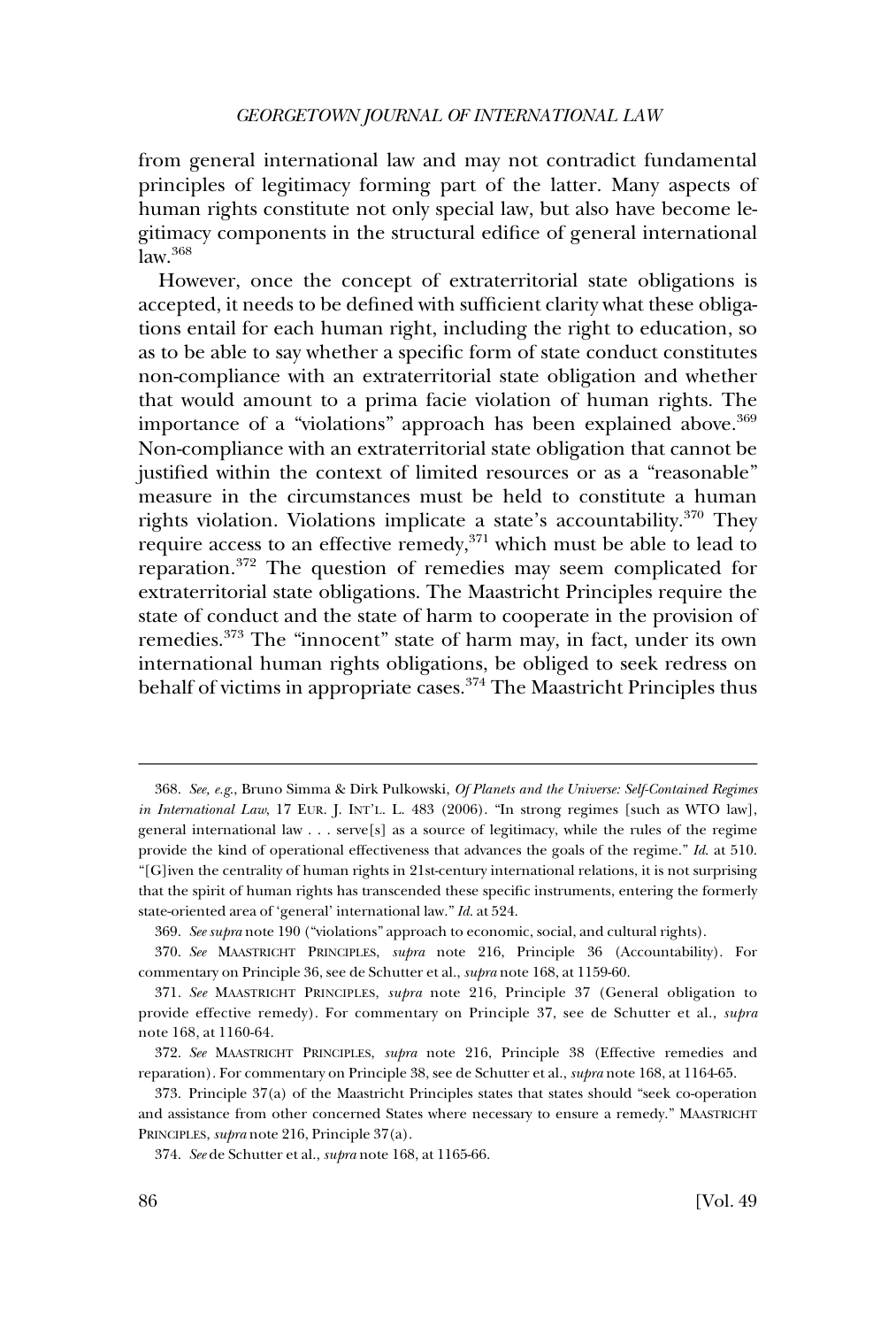## *THE HUMAN RIGHT TO EDUCATION IN AFRICA*

underline the importance of states availing themselves of existing interstate complaints mechanisms.<sup>375</sup>

# V. A VISION FOR THE FUTURE

In my view, the three courses of action outlined in this Article will go some way towards restoring faith in human rights, including the right to education, and reinstating such rights as a compelling moral category, globally and also in Africa. Accordingly, human rights need to be domesticized in the specific context in which they are to operate. The notion of "soft" relativism allows for global human rights norms to be adapted at the local level to gain acceptance there, but requires that such adaptation does not undermine the universal essence of human rights. Furthermore, the approach in terms of which "all we (whoever that is) need to do is try our best, over the next fifteen years or so, to satisfy certain human needs, without fearing any consequences in case we fail to achieve success" needs to be debunked in favor of a clear human rights or "violations" approach. Margot Solomon correctly holds:

The MDGs [or now the SDGs] are not being achieved because they exist as a discrete humanitarian project rooted in the idea of collective good and shared responsibility, appended to the far grander economic project resting on a belief in individualized gain and minimal regulation. As a result, the MDGs [SDGs] were not set up to challenge structural inequality, nor to present economic alternatives, nor were they given any teeth with which to confront the demands of poverty reduction.<sup>376</sup>

Finally, it needs to be appreciated that, taking human rights seriously will have to entail the recognition of obligations of states under international human rights law to respect, protect, and fulfill human rights also beyond national borders. It is true that many questions regarding extraterritorial state obligations still need to be finally resolved: How far exactly does jurisdiction extend, and when consequently will a state be held accountable? When is there a *legal* obligation to provide assistance? How is responsibility to be apportioned in circumstances where

<sup>375.</sup> *See* MAASTRICHT PRINCIPLES, *supra* note 216, Principle 39 (Inter-State complaints mechanisms). For commentary on Principle 39, see de Schutter et al., *supra* note 168, at 1165-66.

<sup>376.</sup> Margot E. Salomon, *Poverty, Privilege and International Law: The Millennium Development Goals and the Guise of Humanitarianism*, 51 GERMAN Y.B. INT'L L. 39, 72 (2008).